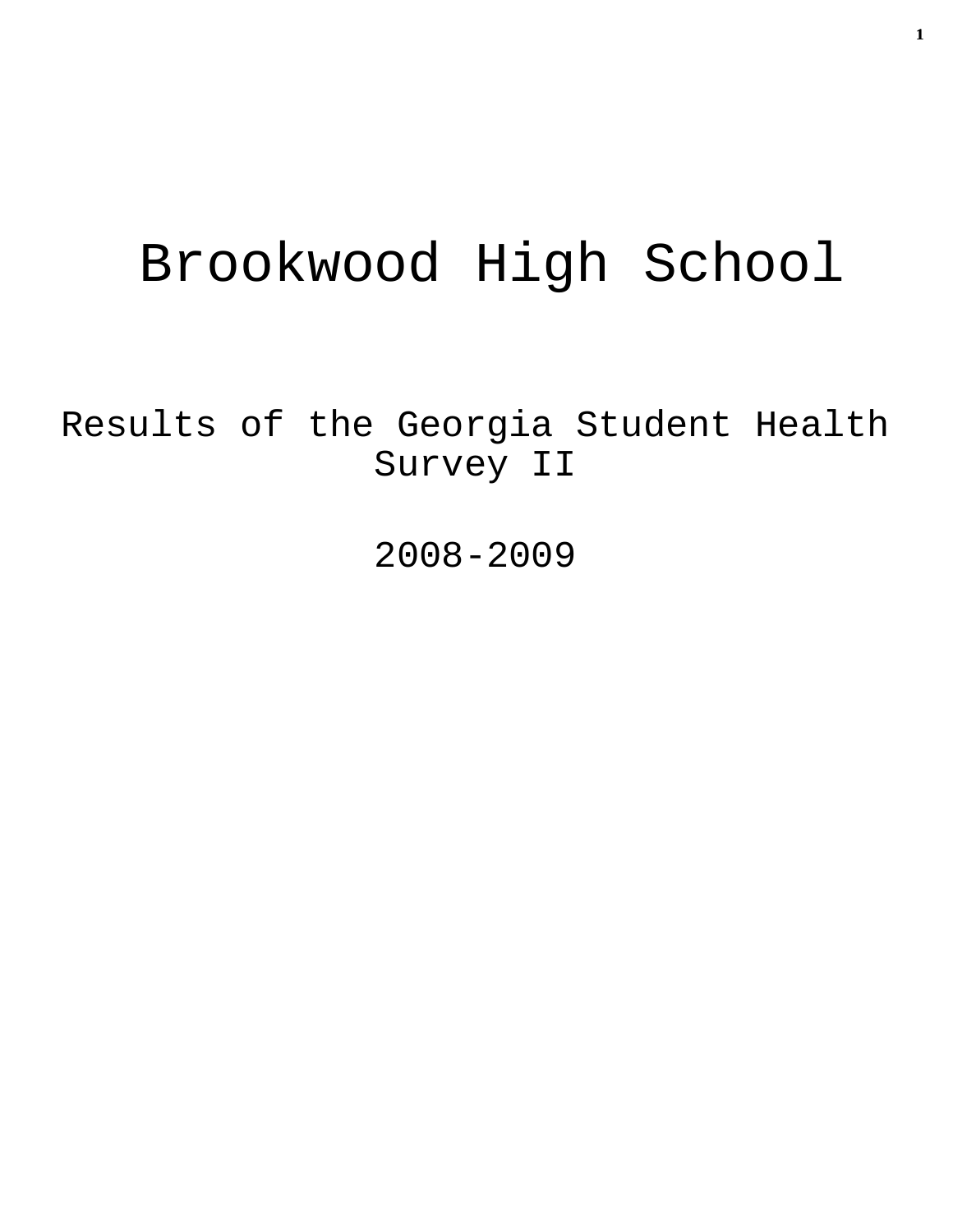# *Demographics* **2**

| Grade                  |     |  |  |  |
|------------------------|-----|--|--|--|
| <b>Grade Frequency</b> |     |  |  |  |
| 10                     | 152 |  |  |  |
| 12                     | 129 |  |  |  |

| Frequency      | <b>Table of Gender by Grade</b> |              |             |              |  |
|----------------|---------------------------------|--------------|-------------|--------------|--|
| <b>Col Pct</b> |                                 | Grade(Grade) |             |              |  |
|                | Gender(Gender)                  | 10           | 12          | <b>Total</b> |  |
|                | <b>Female</b>                   | 82<br>53.95  | 73<br>56.59 | 155          |  |
|                | <b>Male</b>                     | 70<br>46.05  | 56<br>43.41 | 126          |  |
|                | <b>Total</b>                    | 152          | 129         | 281          |  |

| <b>Frequency</b><br>Col Pct |
|-----------------------------|

| <b>Table of Ethnicity by Grade</b> |              |             |              |  |  |  |
|------------------------------------|--------------|-------------|--------------|--|--|--|
|                                    | Grade(Grade) |             |              |  |  |  |
| <b>Ethnicity</b> (Ethnicity)       | 10           | 12          | <b>Total</b> |  |  |  |
| <b>Black</b>                       | 28<br>18.42  | 17<br>13.18 | 45           |  |  |  |
| <b>Hispanic</b>                    | 12<br>7.89   | 11<br>8.53  | 23           |  |  |  |
| White                              | 78<br>51.32  | 75<br>58.14 | 153          |  |  |  |
| <b>Asian</b>                       | 21<br>13.82  | 18<br>13.95 | 39           |  |  |  |
| <b>Other</b>                       | 13<br>8.55   | 8<br>6.20   | 21           |  |  |  |
| <b>Total</b>                       | 152          | 129         | 281          |  |  |  |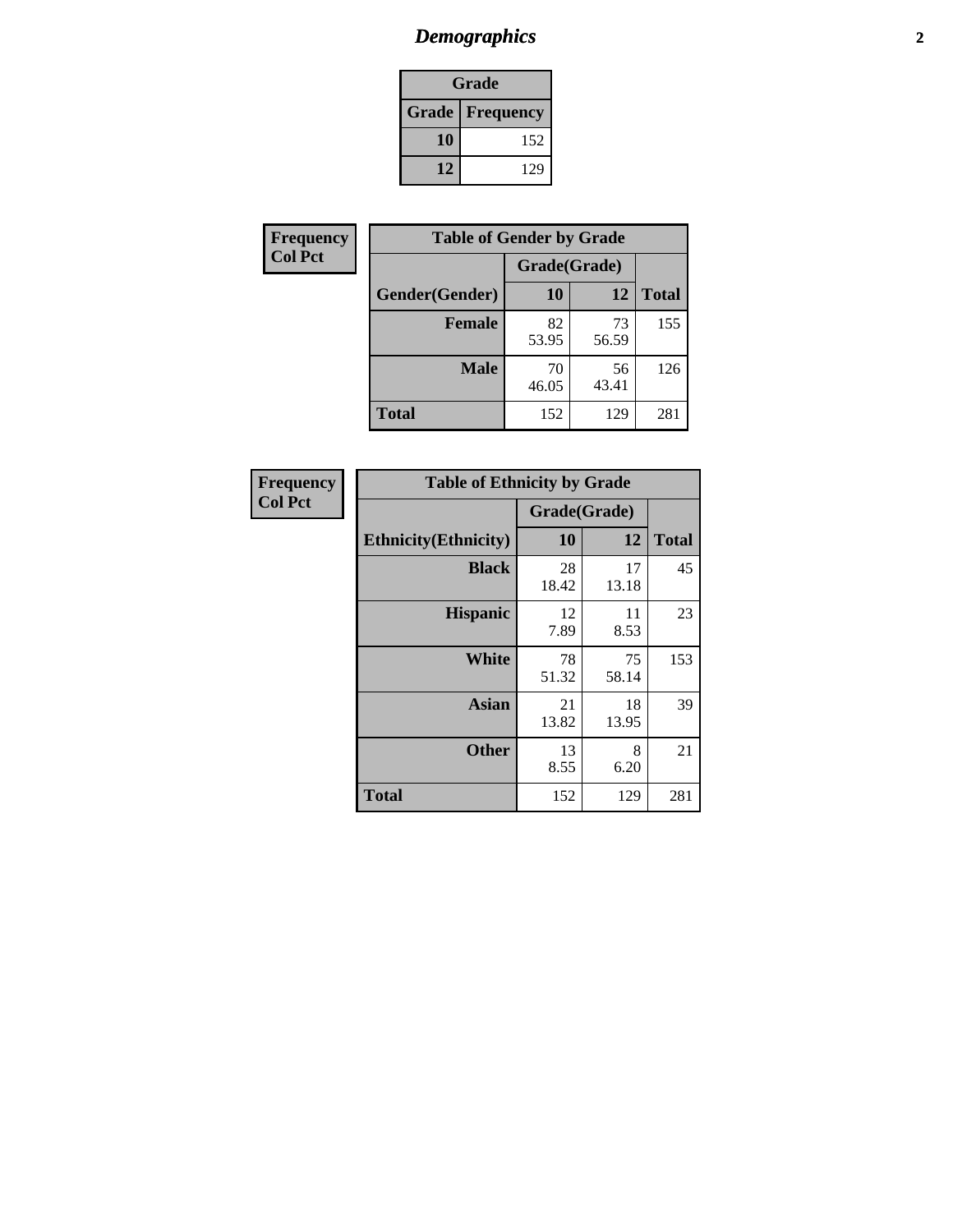#### *Title IV, Part A, Schedule A* **3** *Goal 1: Ensure that all schools are drug-free Baseline Data: Year 2008-2009 Prevalence of Drug Use*

| Frequency<br><b>Col Pct</b> | <b>Table of AlcoholAlt by Grade</b> |              |             |              |  |
|-----------------------------|-------------------------------------|--------------|-------------|--------------|--|
|                             | AlcoholAlt(Alcohol                  | Grade(Grade) |             |              |  |
|                             | use, past 30 days)                  | <b>10</b>    | 12          | <b>Total</b> |  |
|                             | <b>Yes</b>                          | 18<br>11.84  | 39<br>30.23 | 57           |  |
|                             | N <sub>0</sub>                      | 134<br>88.16 | 90<br>69.77 | 224          |  |
|                             | <b>Total</b>                        | 152          | 129         | 281          |  |

| Frequency      | <b>Table of TobaccoAny by Grade</b> |              |              |              |  |
|----------------|-------------------------------------|--------------|--------------|--------------|--|
| <b>Col Pct</b> | <b>TobaccoAny(Tobacco</b>           | Grade(Grade) |              |              |  |
|                | use, past 30 days)                  | <b>10</b>    | 12           | <b>Total</b> |  |
|                | Yes                                 | 18<br>11.84  | 24<br>18.60  | 42           |  |
|                | N <sub>0</sub>                      | 134<br>88.16 | 105<br>81.40 | 239          |  |
|                | Total                               | 152          | 129          | 281          |  |

| Frequency<br><b>Col Pct</b> | <b>Table of MarijuanaAlt by Grade</b> |              |              |              |  |
|-----------------------------|---------------------------------------|--------------|--------------|--------------|--|
|                             | MarijuanaAlt(Marijuana                | Grade(Grade) |              |              |  |
|                             | use, past 30 days)                    | 10           | 12           | <b>Total</b> |  |
|                             | <b>Yes</b>                            | 15<br>9.87   | 21<br>16.28  | 36           |  |
|                             | N <sub>0</sub>                        | 137<br>90.13 | 108<br>83.72 | 245          |  |
|                             | <b>Total</b>                          | 152          | 129          | 281          |  |

| <b>Frequency</b> | <b>Table of OtherDrugAny by Grade</b>  |              |              |              |  |  |
|------------------|----------------------------------------|--------------|--------------|--------------|--|--|
| <b>Col Pct</b>   | <b>OtherDrugAny(Other</b><br>drug use, | Grade(Grade) |              |              |  |  |
|                  | past 30 days)                          | 10           | 12           | <b>Total</b> |  |  |
|                  | <b>Yes</b>                             | 14<br>9.21   | 10<br>7.75   | 24           |  |  |
|                  | N <sub>0</sub>                         | 138<br>90.79 | 119<br>92.25 | 257          |  |  |
|                  | <b>Total</b>                           | 152          | 129          | 281          |  |  |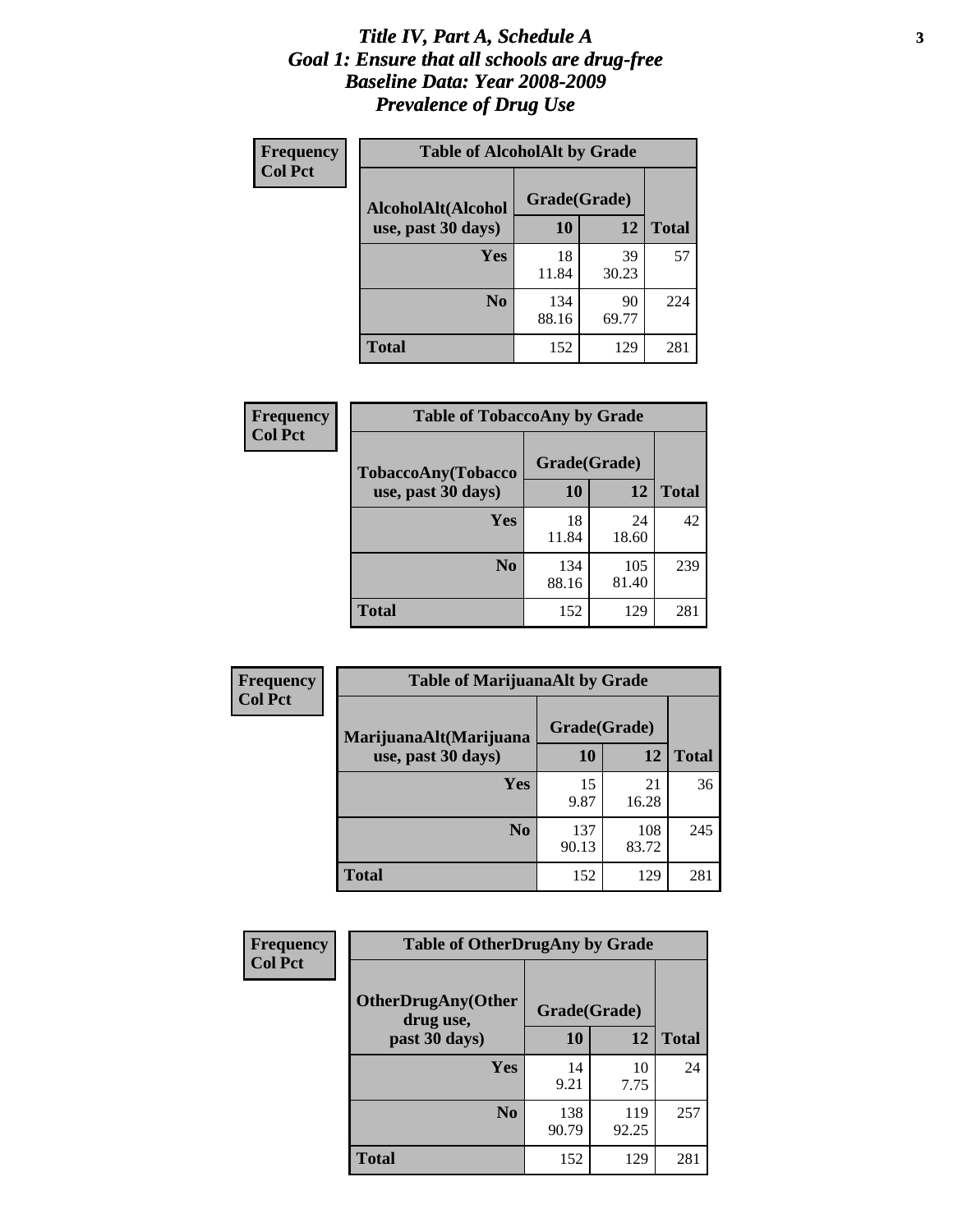#### *Average Age of Onset of Use* **4** *Results for "Average Age of Onset of Use" questions exclude students who said they did not use that substance*

| <b>Variable</b>    | Label                                                              | <b>Mean</b> |
|--------------------|--------------------------------------------------------------------|-------------|
| Alcoholinit2       | I started using alcohol when I was                                 | 13.90       |
| Cigarettesinit2    | I started smoking tobacco when I was                               | 14.19       |
| Smokelessinit2     | I started chewing tobacco when I was                               | 13.64       |
| Marijuanainit2     | I started using marijuana when I was                               | 14.53       |
| Cocaineinit2       | I started using cocaine when I was                                 | 14.67       |
| Inhalantsinit2     | I started using inhalants when I was                               | 13.38       |
| Steroidsinit2      | I started using steroids when I was                                | 13.33       |
| Ecstasyinit2       | I started using ecstasy when I was                                 | 15.29       |
| Methinit2          | I started using methamphetamines when I was                        | 15.40       |
| Hallucinogensinit2 | I started using hallucinogens when I was                           | 15.63       |
| Prescriptioninit2  | I started using prescription drugs not prescribed to me when I was | 13.87       |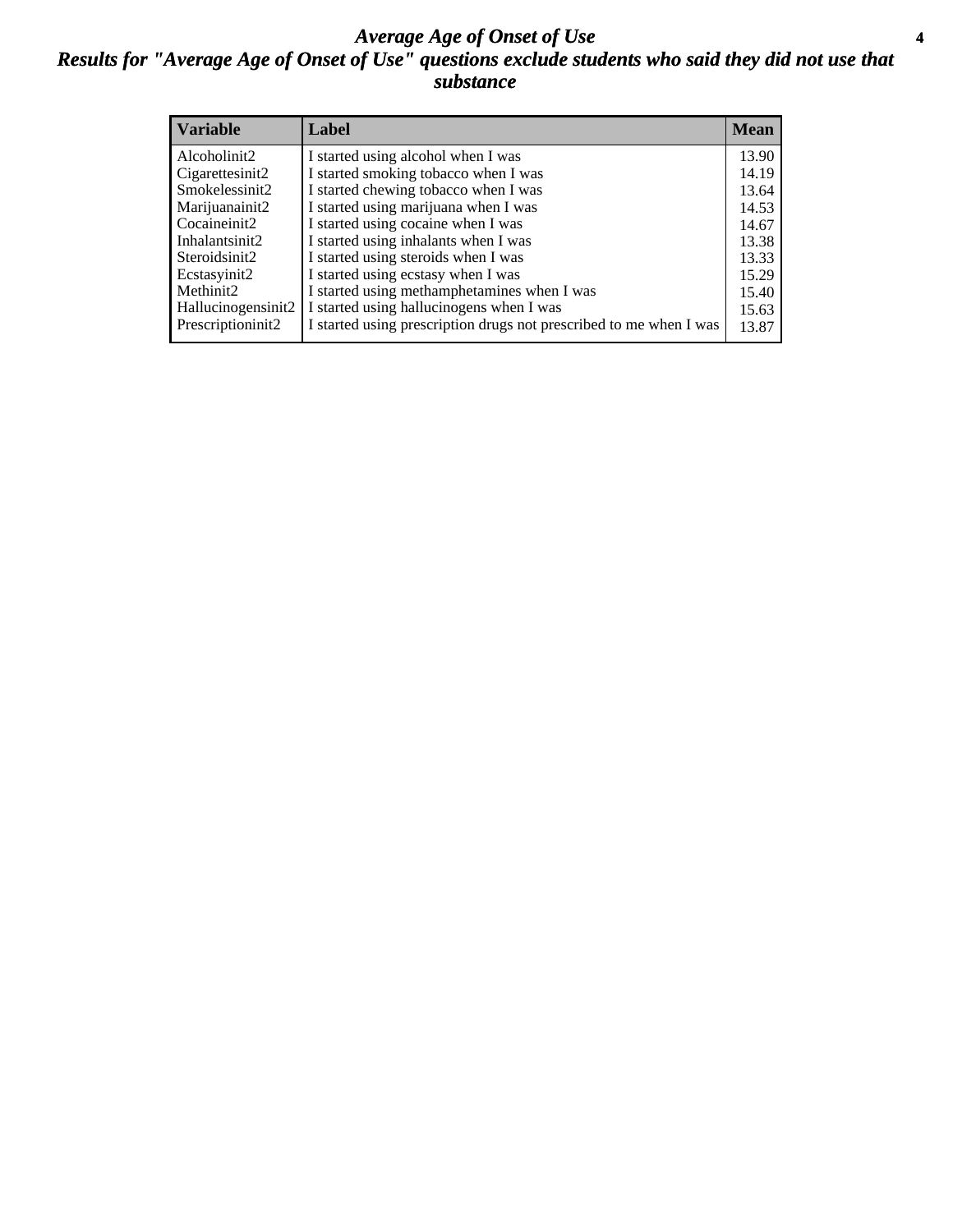# *Perception of Health Risk* **5**

| Frequency      | <b>Table of Alcoholharmdich by Grade</b> |              |              |              |  |
|----------------|------------------------------------------|--------------|--------------|--------------|--|
| <b>Col Pct</b> | Alcoholharmdich(I<br>think alcohol is    | Grade(Grade) |              |              |  |
|                | harmful)                                 | 10           | 12           | <b>Total</b> |  |
|                | <b>Yes</b>                               | 123<br>80.92 | 100<br>77.52 | 223          |  |
|                | N <sub>0</sub>                           | 29<br>19.08  | 29<br>22.48  | 58           |  |
|                | <b>Total</b>                             | 152          | 129          | 281          |  |

| Frequency      | <b>Table of Tobaccoharmdich by Grade</b> |              |              |              |
|----------------|------------------------------------------|--------------|--------------|--------------|
| <b>Col Pct</b> | Tobaccoharmdich(I<br>think tobacco is    | Grade(Grade) |              |              |
|                | harmful)                                 | 10           | 12           | <b>Total</b> |
|                | Yes                                      | 141<br>92.76 | 123<br>95.35 | 264          |
|                | N <sub>0</sub>                           | 11<br>7.24   | 6<br>4.65    | 17           |
|                | <b>Total</b>                             | 152          | 129          | 281          |

| Frequency      | <b>Table of Marijuanaharmdich by Grade</b> |              |             |              |  |
|----------------|--------------------------------------------|--------------|-------------|--------------|--|
| <b>Col Pct</b> | Marijuanaharmdich(I<br>think marijuana is  | Grade(Grade) |             |              |  |
|                | harmful)                                   | 10           | 12          | <b>Total</b> |  |
|                | Yes                                        | 125<br>82.24 | 97<br>75.19 | 222          |  |
|                | N <sub>0</sub>                             | 27<br>17.76  | 32<br>24.81 | 59           |  |
|                | <b>Total</b>                               | 152          | 129         | 281          |  |

| <b>Frequency</b> | <b>Table of Otherdrugharmdich by Grade</b>   |              |              |              |  |  |  |
|------------------|----------------------------------------------|--------------|--------------|--------------|--|--|--|
| <b>Col Pct</b>   | Otherdrugharmdich(I<br>think other drugs are | Grade(Grade) |              |              |  |  |  |
|                  | harmful)                                     | <b>10</b>    | 12           | <b>Total</b> |  |  |  |
|                  | <b>Yes</b>                                   | 142<br>93.42 | 126<br>97.67 | 268          |  |  |  |
|                  | N <sub>0</sub>                               | 10<br>6.58   | 3<br>2.33    | 13           |  |  |  |
|                  | <b>Total</b>                                 | 152          | 129          | 281          |  |  |  |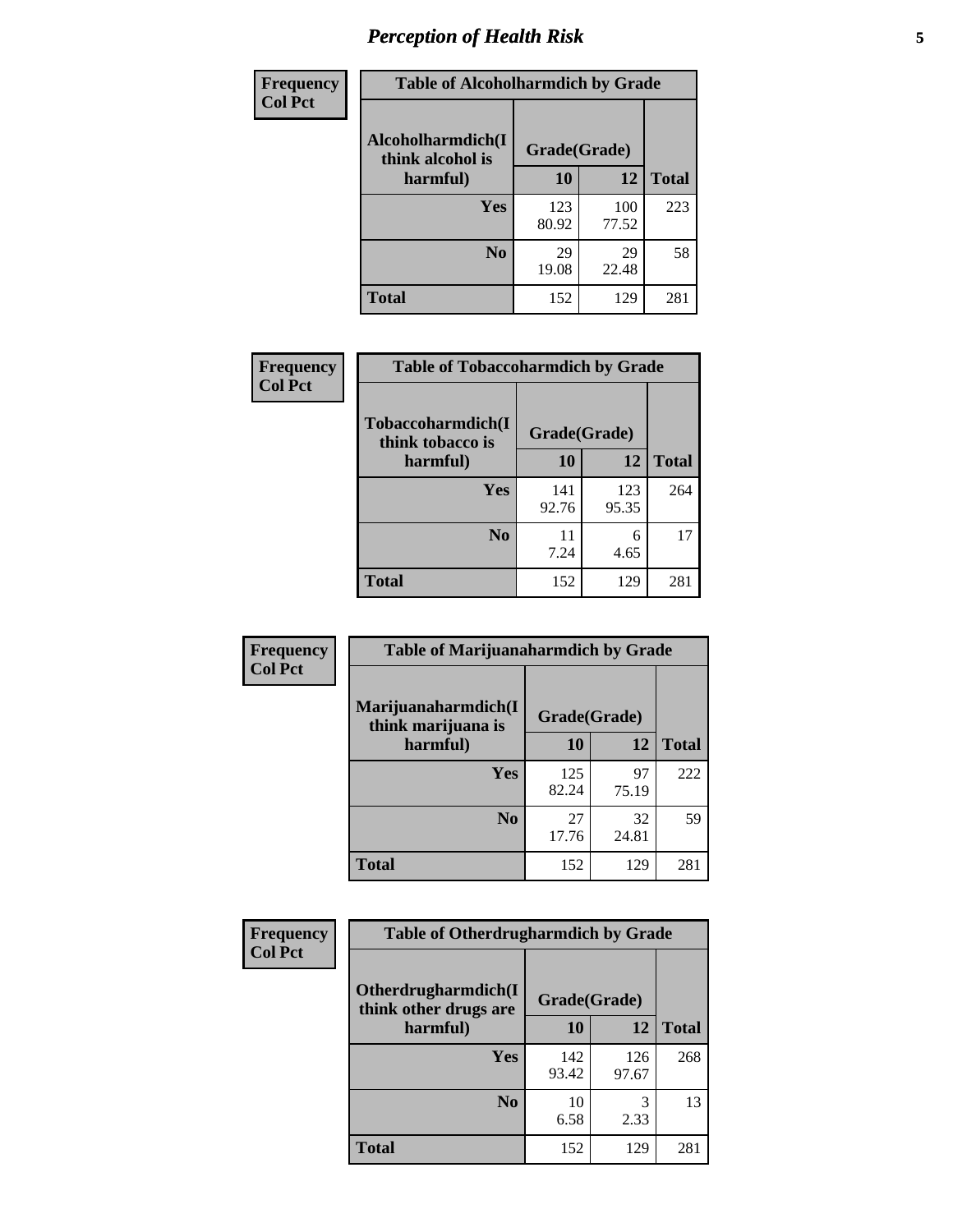# *Social Disapproval* **6**

| <b>Frequency</b> | <b>Table of Alcoholpeerdich by Grade</b>                    |              |             |              |
|------------------|-------------------------------------------------------------|--------------|-------------|--------------|
| <b>Col Pct</b>   | Alcoholpeerdich(My<br>friends would<br>disapprove if I used | Grade(Grade) |             |              |
|                  | alcohol)                                                    | 10           | 12          | <b>Total</b> |
|                  | <b>Yes</b>                                                  | 91<br>59.87  | 50<br>38.76 | 141          |
|                  | N <sub>0</sub>                                              | 61<br>40.13  | 79<br>61.24 | 140          |
|                  | <b>Total</b>                                                | 152          | 129         | 281          |

| <b>Frequency</b> |
|------------------|
| <b>Col Pct</b>   |

| <b>Table of Tobaccopeerdich by Grade</b>                            |              |             |              |  |  |  |
|---------------------------------------------------------------------|--------------|-------------|--------------|--|--|--|
| <b>Tobaccopeerdich</b> (My<br>friends would<br>disapprove if I used | Grade(Grade) |             |              |  |  |  |
| tobacco)                                                            | 10           | 12          | <b>Total</b> |  |  |  |
| Yes                                                                 | 114<br>75.00 | 72<br>55.81 | 186          |  |  |  |
| N <sub>0</sub>                                                      | 38<br>25.00  | 57<br>44.19 | 95           |  |  |  |
| <b>Total</b>                                                        | 152          | 129         | 281          |  |  |  |

| <b>Frequency</b> | <b>Table of Marijuanapeerdich by Grade</b>                    |              |             |              |  |  |  |  |  |
|------------------|---------------------------------------------------------------|--------------|-------------|--------------|--|--|--|--|--|
| <b>Col Pct</b>   | Marijuanapeerdich(My<br>friends would<br>disapprove if I used | Grade(Grade) |             |              |  |  |  |  |  |
|                  | marijuana)                                                    | 10           | 12          | <b>Total</b> |  |  |  |  |  |
|                  | <b>Yes</b>                                                    | 121<br>79.61 | 76<br>58.91 | 197          |  |  |  |  |  |
|                  | N <sub>0</sub>                                                | 31<br>20.39  | 53<br>41.09 | 84           |  |  |  |  |  |
|                  | <b>Total</b>                                                  | 152          | 129         | 281          |  |  |  |  |  |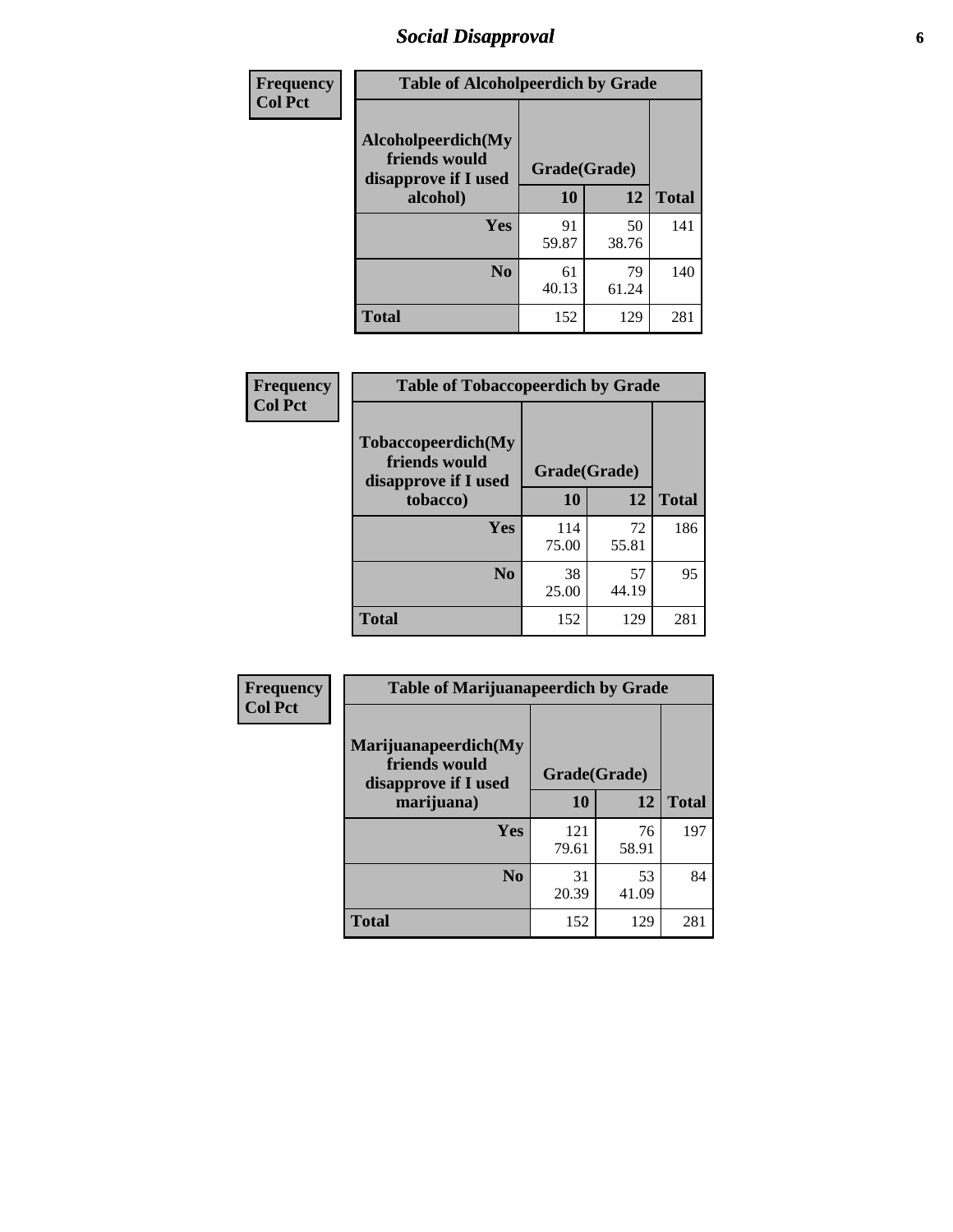# *Social Disapproval* **7**

| Frequency      | <b>Table of Otherdrugpeerdich by Grade</b>                    |              |             |              |  |  |  |  |
|----------------|---------------------------------------------------------------|--------------|-------------|--------------|--|--|--|--|
| <b>Col Pct</b> | Otherdrugpeerdich(My<br>friends would<br>disapprove if I used | Grade(Grade) |             |              |  |  |  |  |
|                | other drugs)                                                  | 10           | 12          | <b>Total</b> |  |  |  |  |
|                | Yes                                                           | 131<br>86.18 | 96<br>74.42 | 227          |  |  |  |  |
|                | N <sub>0</sub>                                                | 21<br>13.82  | 33<br>25.58 | 54           |  |  |  |  |
|                | <b>Total</b>                                                  | 152          | 129         | 281          |  |  |  |  |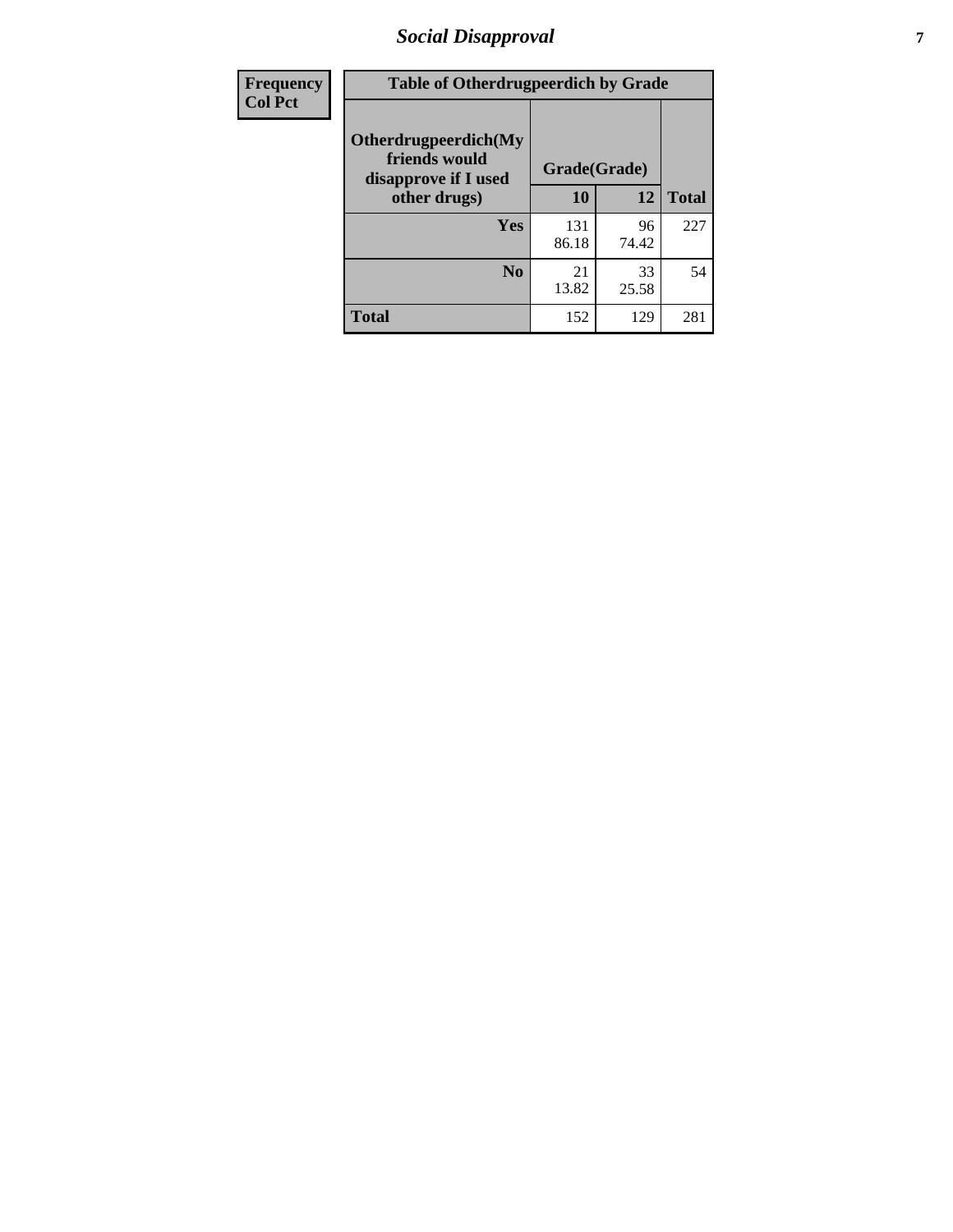#### Title IV, Part A, Schedule A **8** *Goal 2: To help ensure that all schools are safe and disciplined Baseline Data: Year 2008-2009 Student Involvement in Gang Activity*

| Frequency      |                                                                                                   | <b>Table of Gangself by Grade</b> |              |              |
|----------------|---------------------------------------------------------------------------------------------------|-----------------------------------|--------------|--------------|
| <b>Col Pct</b> | Gangself(I<br>have<br>participated<br>in illegal<br>gang<br>activities in<br>the past 30<br>days) | Grade(Grade)<br>10                | 12           | <b>Total</b> |
|                | Yes                                                                                               | 6<br>3.95                         | 5<br>3.88    | 11           |
|                | N <sub>0</sub>                                                                                    | 146<br>96.05                      | 124<br>96.12 | 270          |
|                | <b>Total</b>                                                                                      | 152                               | 129          | 281          |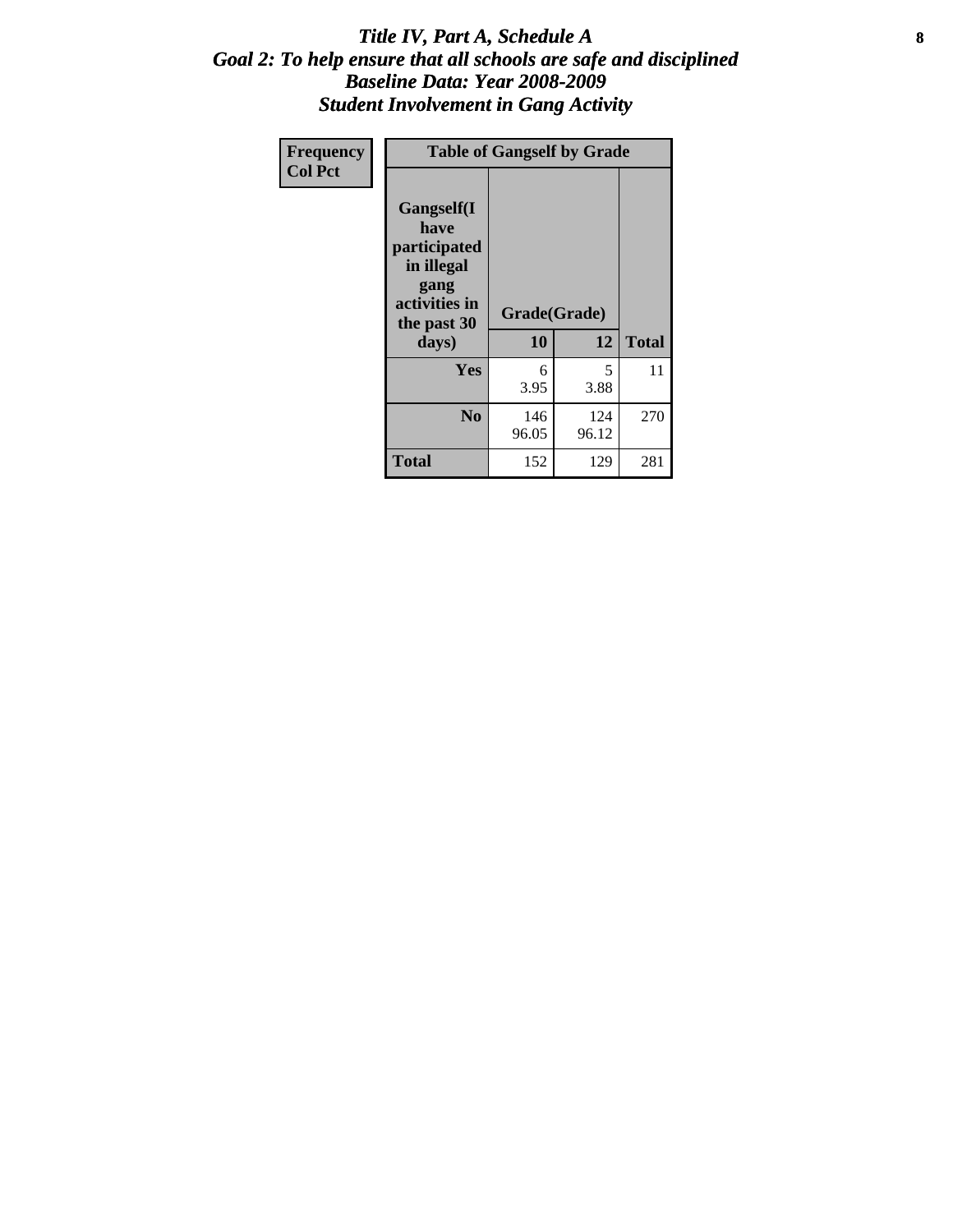# *Student Perception of School Safety* **9**

| <b>Frequency</b><br>Row Pct |
|-----------------------------|
|                             |

| <b>Table of Grade by Safeschool</b> |                                                                                                               |                                                        |             |            |     |  |  |  |
|-------------------------------------|---------------------------------------------------------------------------------------------------------------|--------------------------------------------------------|-------------|------------|-----|--|--|--|
|                                     |                                                                                                               | Safeschool (School is a place at which I feel<br>safe) |             |            |     |  |  |  |
| Grade(Grade)                        | Somewhat  <br>Somewhat<br><b>Strongly</b><br><b>Strongly</b><br><b>Disagree</b><br>Agree<br>Disagree<br>Agree |                                                        |             |            |     |  |  |  |
| 10                                  | 34<br>22.37                                                                                                   | 86<br>56.58                                            | 18<br>11.84 | 14<br>9.21 | 152 |  |  |  |
| 12                                  | 51<br>39.53                                                                                                   | 60<br>46.51                                            | 15<br>11.63 | 3<br>2.33  | 129 |  |  |  |
| <b>Total</b>                        | 85                                                                                                            | 146                                                    | 33          | 17         | 281 |  |  |  |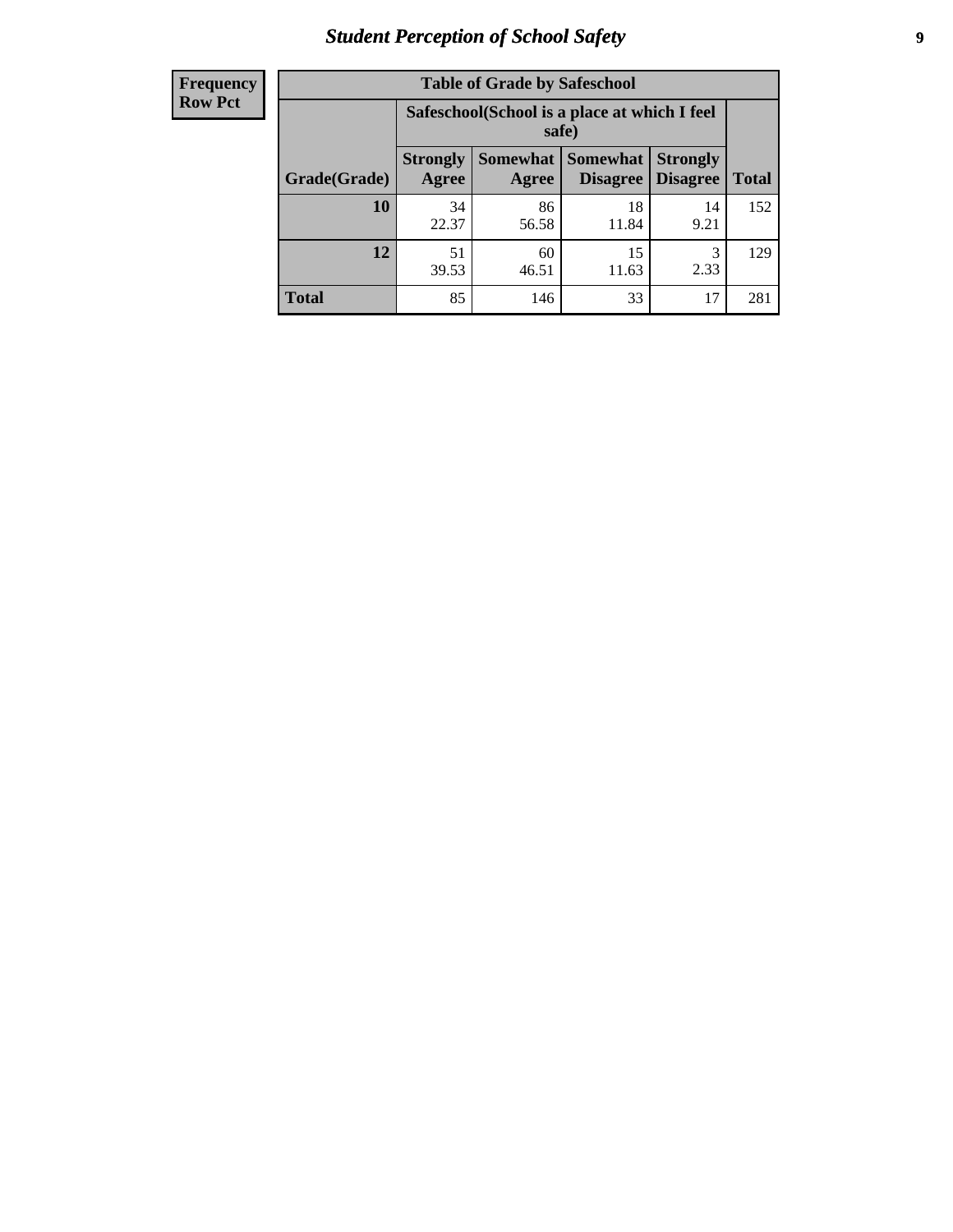### *Students Who Have Been Bullied* **10**

| <b>Frequency</b> |
|------------------|
| Row Pct          |

| <b>Table of Grade by Bullied</b> |                            |                                                                               |                              |                   |                        |                        |                                     |              |
|----------------------------------|----------------------------|-------------------------------------------------------------------------------|------------------------------|-------------------|------------------------|------------------------|-------------------------------------|--------------|
|                                  |                            | <b>Bullied</b> (I have been bullied by other<br>students in the past 30 days) |                              |                   |                        |                        |                                     |              |
| Grade(Grade)                     | $\mathbf 0$<br><b>Days</b> | 1 or<br>2<br>days                                                             | 3 <sub>to</sub><br>5<br>days | 6 to<br>9<br>days | 10<br>to<br>19<br>days | 20<br>to<br>29<br>days | <b>All</b><br>30<br>days            | <b>Total</b> |
| 10                               | 138<br>90.79               | 5<br>3.29                                                                     | 2<br>1.32                    | 3<br>1.97         | 0.66                   | $\theta$<br>0.00       | 3<br>1.97                           | 152          |
| 12                               | 118<br>91.47               | $\overline{2}$<br>1.55                                                        | $\overline{4}$<br>3.10       | $\Omega$<br>0.00  | 0.78                   | 2<br>1.55              | $\mathcal{D}_{\mathcal{L}}$<br>1.55 | 129          |
| <b>Total</b>                     | 256                        | 7                                                                             | 6                            | 3                 | 2                      | $\overline{2}$         | 5                                   | 281          |

 $\blacksquare$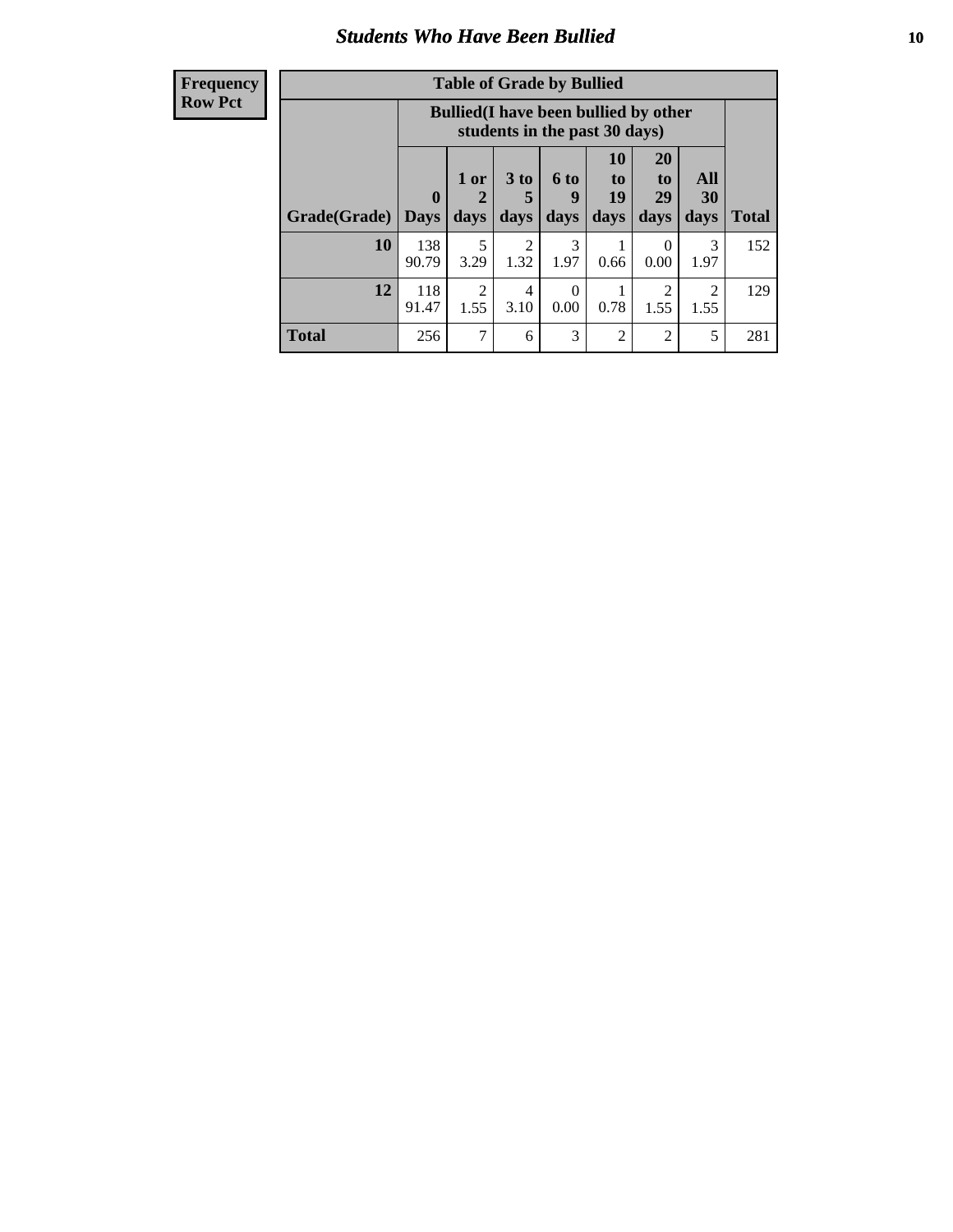### *School Climate* **11**

| <b>Frequency</b> | <b>Table of SchoolClimate1 by Grade</b> |                    |             |              |  |  |
|------------------|-----------------------------------------|--------------------|-------------|--------------|--|--|
| <b>Col Pct</b>   | SchoolClimate1(I<br>like school)        | Grade(Grade)<br>10 | 12          | <b>Total</b> |  |  |
|                  | <b>Strongly Agree</b>                   | 21<br>13.82        | 19<br>14.73 | 40           |  |  |
|                  | <b>Somewhat Agree</b>                   | 102<br>67.11       | 70<br>54.26 | 172          |  |  |
|                  | <b>Somewhat Disagree</b>                | 17<br>11.18        | 23<br>17.83 | 40           |  |  |
|                  | <b>Strongly Disagree</b>                | 12<br>7.89         | 17<br>13.18 | 29           |  |  |
|                  | <b>Total</b>                            | 152                | 129         | 281          |  |  |

| <b>Frequency</b> |
|------------------|
| <b>Col Pct</b>   |

| <b>Table of SchoolClimate2 by Grade</b>           |              |             |     |  |  |
|---------------------------------------------------|--------------|-------------|-----|--|--|
| SchoolClimate2(I<br>feel successful at<br>school) | <b>Total</b> |             |     |  |  |
| <b>Strongly Agree</b>                             | 38<br>25.00  | 40<br>31.01 | 78  |  |  |
| <b>Somewhat Agree</b>                             | 94<br>61.84  | 72<br>55.81 | 166 |  |  |
| <b>Somewhat Disagree</b>                          | 17<br>11.18  | 12<br>9.30  | 29  |  |  |
| <b>Strongly Disagree</b>                          | 3<br>1.97    | 5<br>3.88   | 8   |  |  |
| <b>Total</b>                                      | 152          | 129         | 281 |  |  |

| Frequency      | <b>Table of SchoolClimate3 by Grade</b>                                      |                    |             |              |  |  |
|----------------|------------------------------------------------------------------------------|--------------------|-------------|--------------|--|--|
| <b>Col Pct</b> | <b>SchoolClimate3(My</b><br>school has high<br>standards for<br>achievement) | Grade(Grade)<br>10 | 12          | <b>Total</b> |  |  |
|                | <b>Strongly Agree</b>                                                        | 78<br>51.32        | 74<br>57.36 | 152          |  |  |
|                | <b>Somewhat Agree</b>                                                        | 65<br>42.76        | 40<br>31.01 | 105          |  |  |
|                | <b>Somewhat Disagree</b>                                                     | 4<br>2.63          | 8<br>6.20   | 12           |  |  |
|                | <b>Strongly Disagree</b>                                                     | 5<br>3.29          | 7<br>5.43   | 12           |  |  |
|                | Total                                                                        | 152                | 129         | 281          |  |  |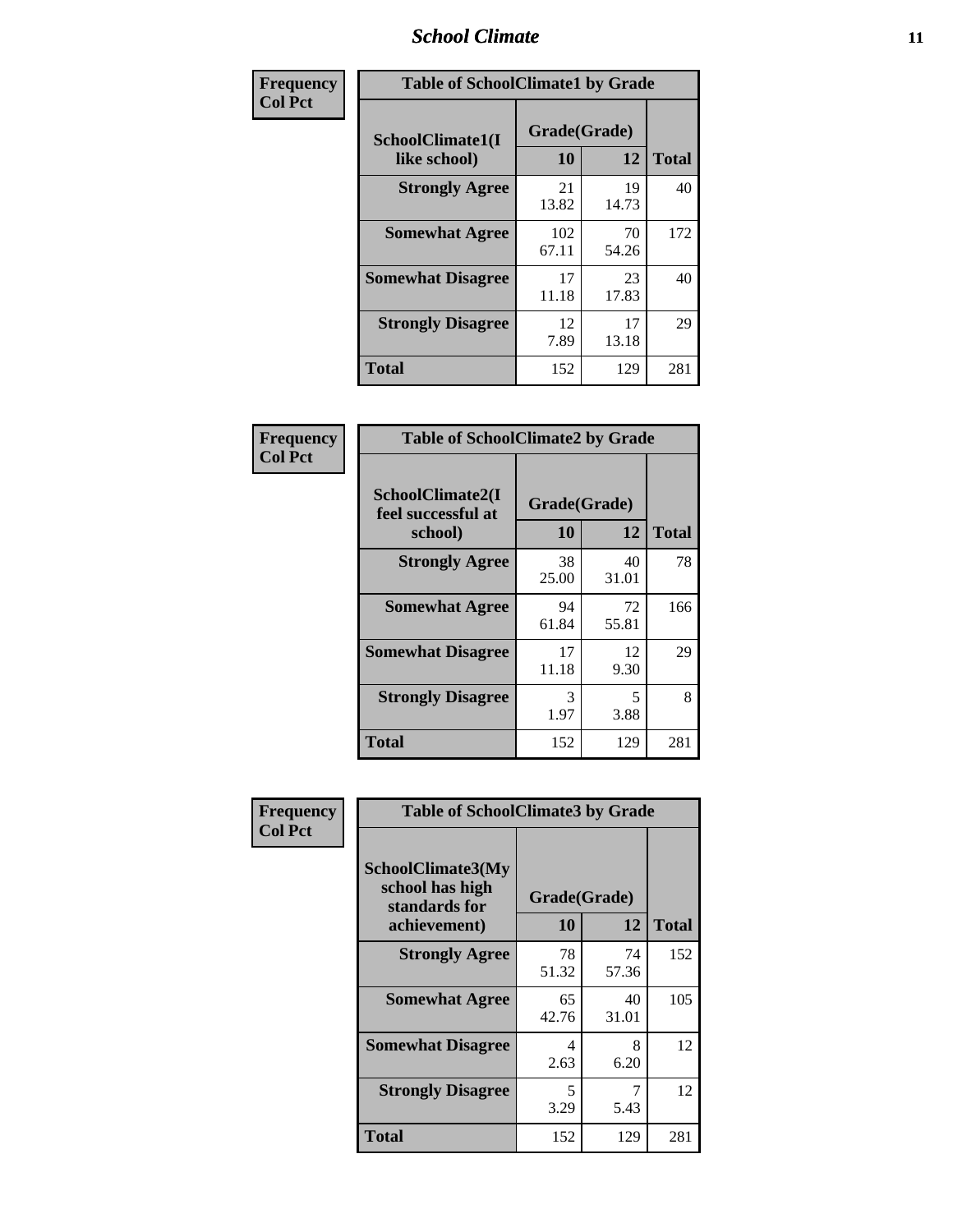### *School Climate* **12**

| Frequency      | <b>Table of SchoolClimate4 by Grade</b>                              |                    |                        |              |  |
|----------------|----------------------------------------------------------------------|--------------------|------------------------|--------------|--|
| <b>Col Pct</b> | <b>SchoolClimate4(My</b><br>school sets clear<br>rules for behavior) | Grade(Grade)<br>10 | 12                     | <b>Total</b> |  |
|                | <b>Strongly Agree</b>                                                | 88<br>57.89        | 67<br>51.94            | 155          |  |
|                | <b>Somewhat Agree</b>                                                | 51<br>33.55        | 51<br>39.53            | 102          |  |
|                | <b>Somewhat Disagree</b>                                             | 9<br>5.92          | 9<br>6.98              | 18           |  |
|                | <b>Strongly Disagree</b>                                             | 4<br>2.63          | $\mathfrak{D}$<br>1.55 | 6            |  |
|                | <b>Total</b>                                                         | 152                | 129                    | 281          |  |

| <b>Table of SchoolClimate5 by Grade</b>                              |                    |             |              |  |  |
|----------------------------------------------------------------------|--------------------|-------------|--------------|--|--|
| SchoolClimate5(I<br>know what to do in<br>an emergency at<br>school) | Grade(Grade)<br>10 | 12          | <b>Total</b> |  |  |
| <b>Strongly Agree</b>                                                | 62<br>40.79        | 45<br>34.88 | 107          |  |  |
| <b>Somewhat Agree</b>                                                | 73<br>48.03        | 62<br>48.06 | 135          |  |  |
| <b>Somewhat Disagree</b>                                             | 12<br>7.89         | 21<br>16.28 | 33           |  |  |
| <b>Strongly Disagree</b>                                             | 5<br>3.29          | 0.78        | 6            |  |  |
| <b>Total</b>                                                         | 152                | 129         | 281          |  |  |

| Frequency      | <b>Table of SchoolClimate6 by Grade</b>                  |                    |             |              |  |  |
|----------------|----------------------------------------------------------|--------------------|-------------|--------------|--|--|
| <b>Col Pct</b> | <b>SchoolClimate6(Teachers</b><br>treat me with respect) | Grade(Grade)<br>10 | 12          | <b>Total</b> |  |  |
|                | <b>Strongly Agree</b>                                    | 39<br>25.66        | 38<br>29.46 | 77           |  |  |
|                | <b>Somewhat Agree</b>                                    | 75<br>49.34        | 67<br>51.94 | 142          |  |  |
|                | <b>Somewhat Disagree</b>                                 | 29<br>19.08        | 15<br>11.63 | 44           |  |  |
|                | <b>Strongly Disagree</b>                                 | 9<br>5.92          | 9<br>6.98   | 18           |  |  |
|                | <b>Total</b>                                             | 152                | 129         | 281          |  |  |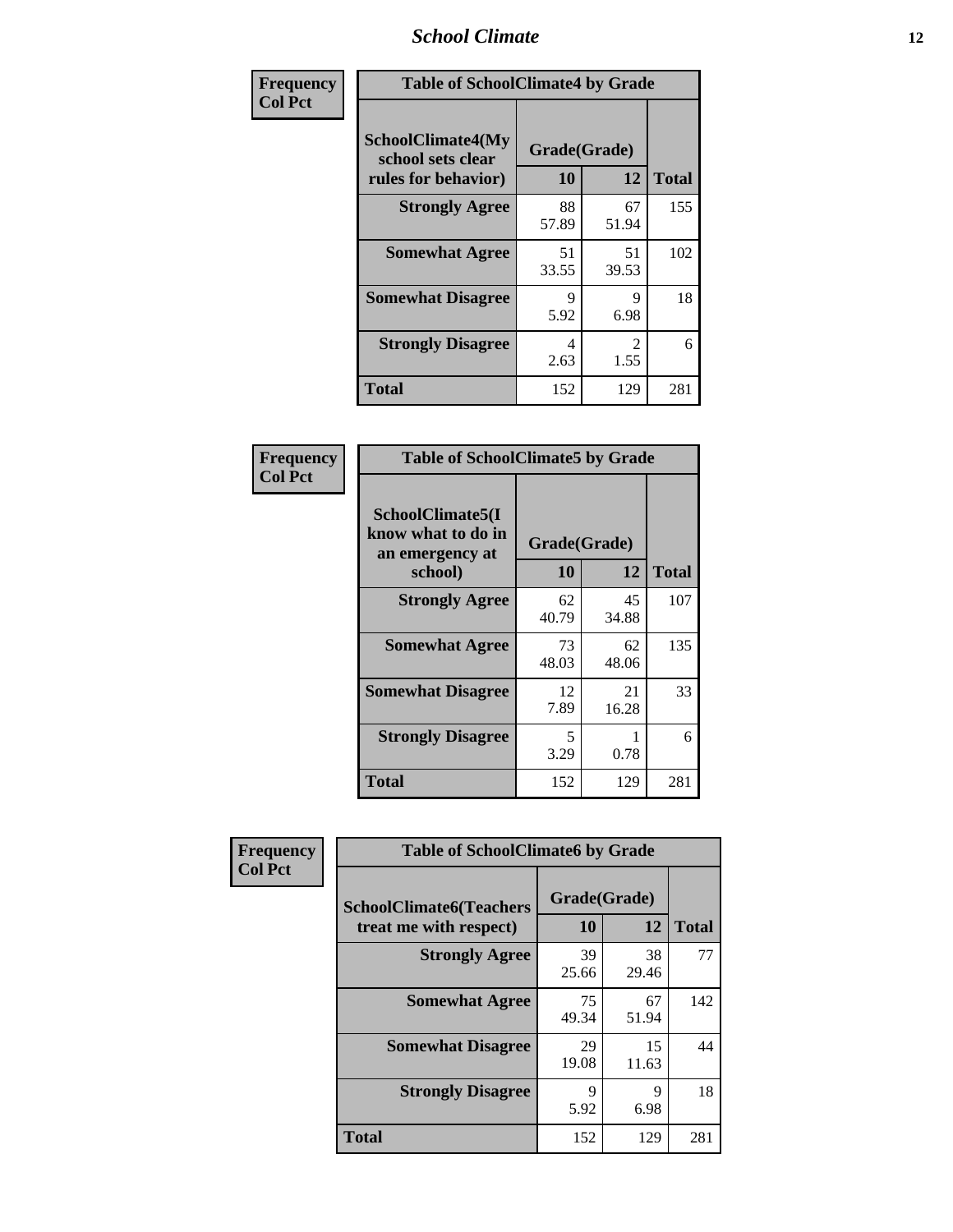### *School Climate* **13**

| Frequency      | <b>Table of SchoolClimate7 by Grade</b>                                       |                    |             |              |  |
|----------------|-------------------------------------------------------------------------------|--------------------|-------------|--------------|--|
| <b>Col Pct</b> | <b>SchoolClimate7(Behaviors</b><br>in my class allow the<br>teacher to teach) | Grade(Grade)<br>10 | 12          | <b>Total</b> |  |
|                | <b>Strongly Agree</b>                                                         | 36<br>23.68        | 42<br>32.56 | 78           |  |
|                | <b>Somewhat Agree</b>                                                         | 93<br>61.18        | 72<br>55.81 | 165          |  |
|                | <b>Somewhat Disagree</b>                                                      | 17<br>11.18        | 12<br>9.30  | 29           |  |
|                | <b>Strongly Disagree</b>                                                      | 6<br>3.95          | 3<br>2.33   | $\mathbf Q$  |  |
|                | <b>Total</b>                                                                  | 152                | 129         | 281          |  |

| Frequency      | <b>Table of SchoolClimate8 by Grade</b>                                              |                    |             |              |  |
|----------------|--------------------------------------------------------------------------------------|--------------------|-------------|--------------|--|
| <b>Col Pct</b> | <b>SchoolClimate8(Students</b><br>are frequently<br>recognized for good<br>behavior) | Grade(Grade)<br>10 | 12          | <b>Total</b> |  |
|                | <b>Strongly Agree</b>                                                                | 26<br>17.11        | 23<br>17.83 | 49           |  |
|                | <b>Somewhat Agree</b>                                                                | 72<br>47.37        | 69<br>53.49 | 141          |  |
|                | <b>Somewhat Disagree</b>                                                             | 38<br>25.00        | 29<br>22.48 | 67           |  |
|                | <b>Strongly Disagree</b>                                                             | 16<br>10.53        | 8<br>6.20   | 24           |  |
|                | <b>Total</b>                                                                         | 152                | 129         | 281          |  |

| Frequency      | <b>Table of SchoolClimate9 by Grade</b>                                                  |                    |             |              |  |
|----------------|------------------------------------------------------------------------------------------|--------------------|-------------|--------------|--|
| <b>Col Pct</b> | <b>SchoolClimate9(School</b><br>counselor would be<br>helpful if I needed<br>assistance) | Grade(Grade)<br>10 | 12          | <b>Total</b> |  |
|                | <b>Strongly Agree</b>                                                                    | 45<br>29.61        | 63<br>48.84 | 108          |  |
|                | <b>Somewhat Agree</b>                                                                    | 73<br>48.03        | 41<br>31.78 | 114          |  |
|                | <b>Somewhat Disagree</b>                                                                 | 20<br>13.16        | 14<br>10.85 | 34           |  |
|                | <b>Strongly Disagree</b>                                                                 | 14<br>9.21         | 11<br>8.53  | 25           |  |
|                | <b>Total</b>                                                                             | 152                | 129         | 281          |  |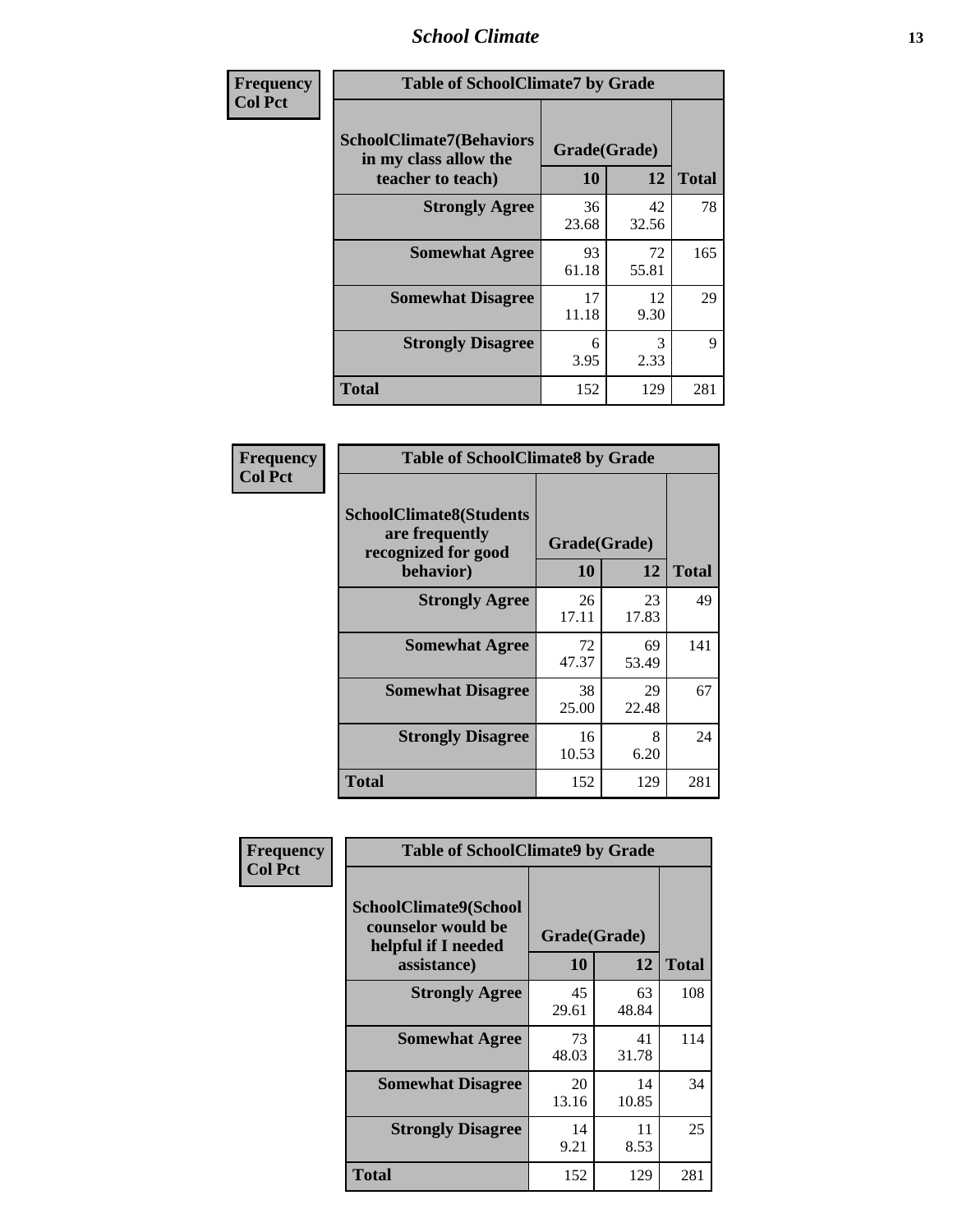### *Reasons for Dropping Out* **14**

| Frequency      | <b>Table of Dropoutreason by Grade</b>                                   |                    |             |              |  |
|----------------|--------------------------------------------------------------------------|--------------------|-------------|--------------|--|
| <b>Col Pct</b> | Dropoutreason(If<br>I dropped out the<br>reason would<br>most likely be) | Grade(Grade)<br>10 | 12          | <b>Total</b> |  |
|                | <b>Won't Drop out</b>                                                    | 100<br>65.79       | 84<br>65.12 | 184          |  |
|                | <b>Bored</b>                                                             | 22<br>14.47        | 18<br>13.95 | 40           |  |
|                | <b>Family Reasons</b>                                                    | 8<br>5.26          | 4<br>3.10   | 12           |  |
|                | <b>Being Bullied</b>                                                     | 3<br>1.97          | 2<br>1.55   | 5            |  |
|                | <b>Other</b>                                                             | 19<br>12.50        | 21<br>16.28 | 40           |  |
|                | <b>Total</b>                                                             | 152                | 129         | 281          |  |

| Frequency<br><b>Col Pct</b> | <b>Table of Dropout by Grade</b>                                       |                    |             |              |  |
|-----------------------------|------------------------------------------------------------------------|--------------------|-------------|--------------|--|
|                             | Dropout(I<br>have<br>thought<br>about<br>dropping<br>out of<br>school) | Grade(Grade)<br>10 | 12          | <b>Total</b> |  |
|                             | Yes                                                                    | 38<br>25.00        | 39<br>30.23 | 77           |  |
|                             | N <sub>0</sub>                                                         | 114<br>75.00       | 90<br>69.77 | 204          |  |
|                             | <b>Total</b>                                                           | 152                | 129         | 281          |  |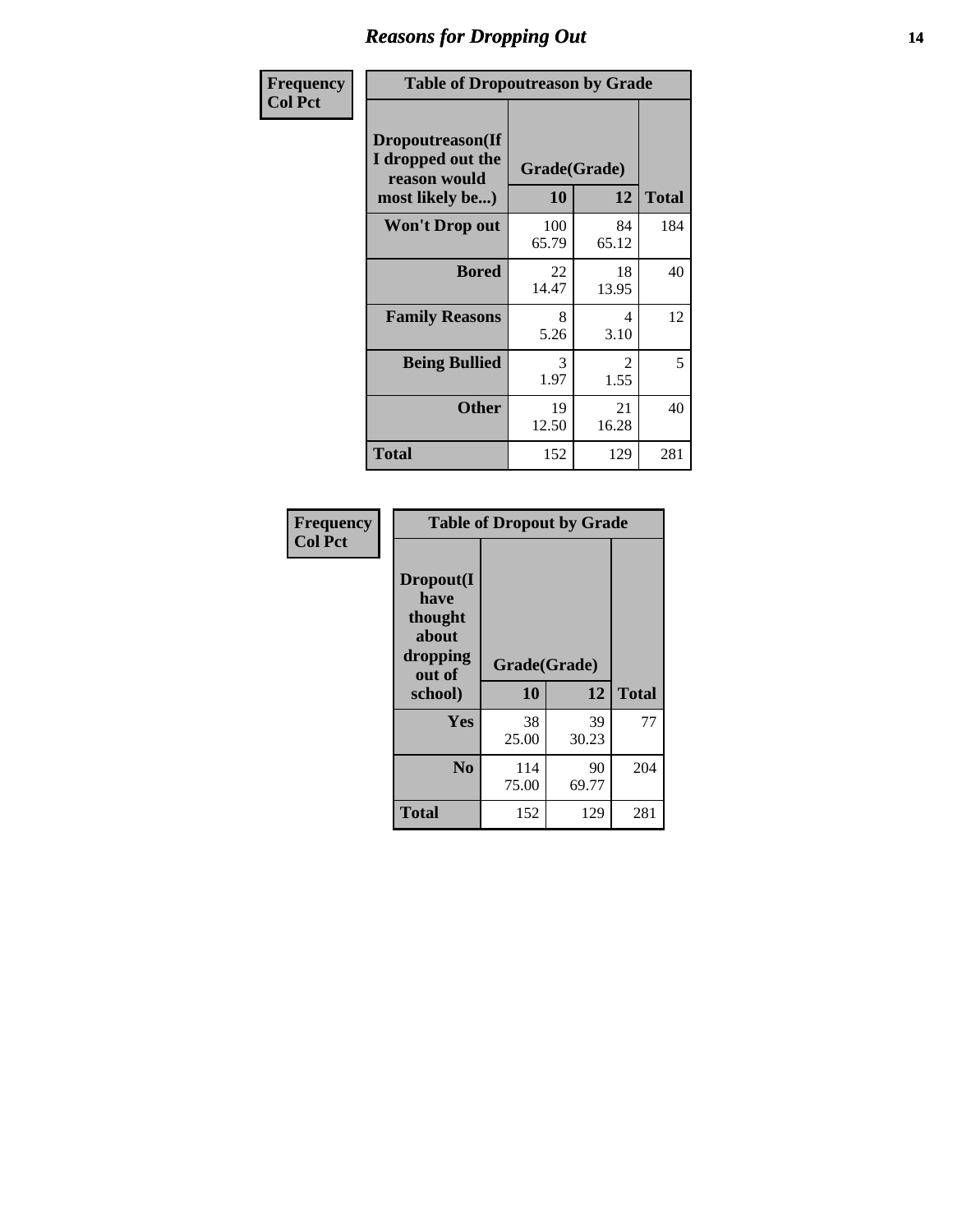*School Safety* **15**

| Frequency      | <b>Table of Gangself by Grade</b>                                                                         |                    |              |              |  |
|----------------|-----------------------------------------------------------------------------------------------------------|--------------------|--------------|--------------|--|
| <b>Col Pct</b> | <b>Gangself</b> (I<br>have<br>participated<br>in illegal<br>gang<br>activities in<br>the past 30<br>days) | Grade(Grade)<br>10 | 12           | <b>Total</b> |  |
|                | Yes                                                                                                       | 6<br>3.95          | 5<br>3.88    | 11           |  |
|                | N <sub>0</sub>                                                                                            | 146<br>96.05       | 124<br>96.12 | 270          |  |
|                | <b>Total</b>                                                                                              | 152                | 129          | 281          |  |

| Frequency<br><b>Col Pct</b> | <b>Table of Gangpeers by Grade</b>                                                                                     |                    |              |              |
|-----------------------------|------------------------------------------------------------------------------------------------------------------------|--------------------|--------------|--------------|
|                             | Gangpeers(I<br>have friends<br>who have<br>participated<br>in illegal<br>gang<br>activities in<br>the past 30<br>days) | Grade(Grade)<br>10 | 12           | <b>Total</b> |
|                             | <b>Yes</b>                                                                                                             | 28<br>18.42        | 14<br>10.85  | 42           |
|                             | N <sub>0</sub>                                                                                                         | 124<br>81.58       | 115<br>89.15 | 239          |
|                             | <b>Total</b>                                                                                                           | 152                | 129          | 281          |

| Frequency      |                                                                     | <b>Table of Pickedon by Grade</b> |             |              |  |  |  |  |  |  |  |
|----------------|---------------------------------------------------------------------|-----------------------------------|-------------|--------------|--|--|--|--|--|--|--|
| <b>Col Pct</b> | <b>Pickedon</b> (I have<br>been picked on or<br>teased at school in | Grade(Grade)                      |             |              |  |  |  |  |  |  |  |
|                | the past 30 days)                                                   | 10                                | 12          | <b>Total</b> |  |  |  |  |  |  |  |
|                | <b>Strongly Agree</b>                                               | 10<br>6.58                        | 10<br>7.75  | 20           |  |  |  |  |  |  |  |
|                | <b>Somewhat Agree</b>                                               | 22<br>14.47                       | 14<br>10.85 | 36           |  |  |  |  |  |  |  |
|                | <b>Somewhat Disagree</b>                                            | 40<br>26.32                       | 26<br>20.16 | 66           |  |  |  |  |  |  |  |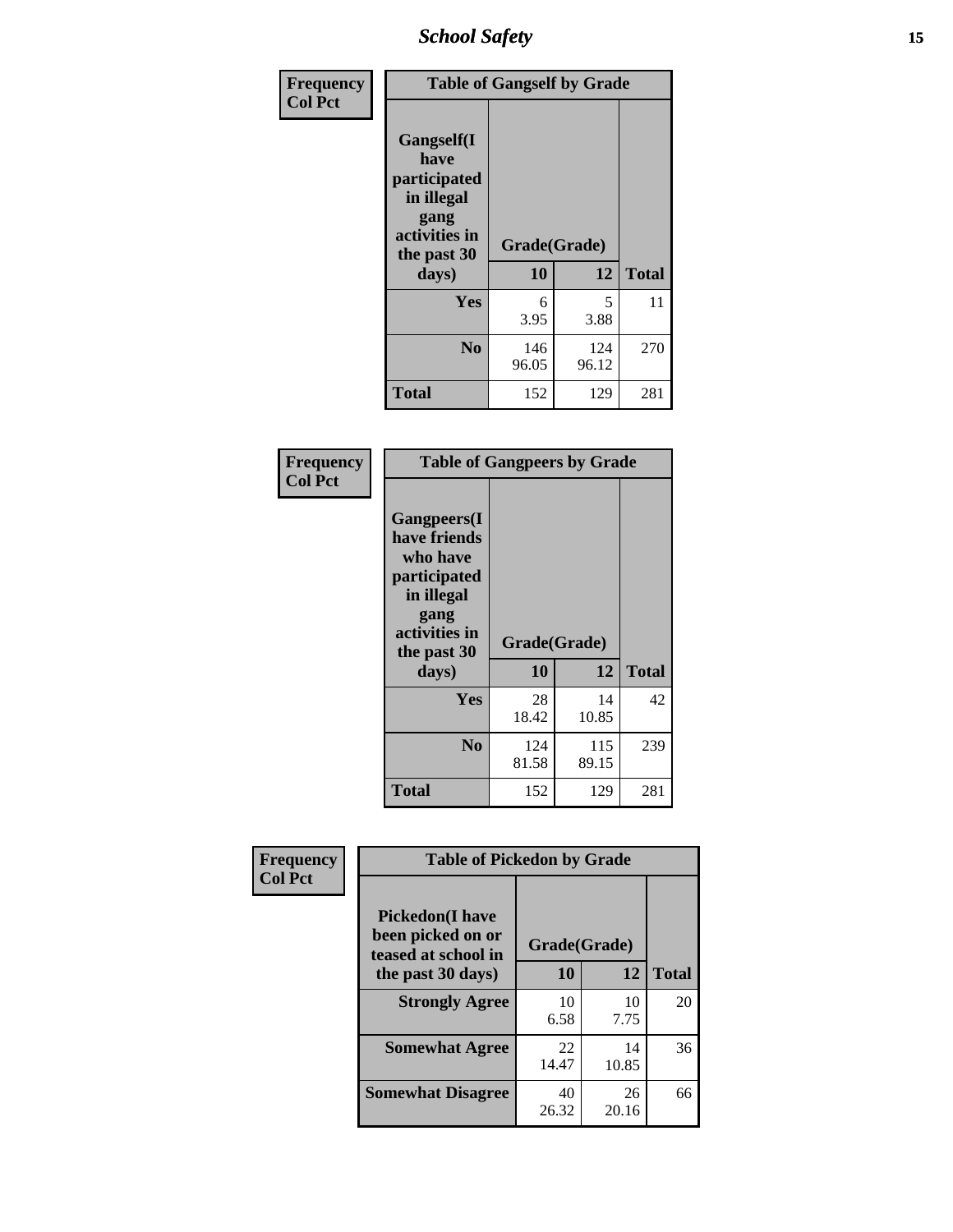# *School Safety* **16**

| Frequency      |                                                                                          | <b>Table of Pickedon by Grade</b> |              |     |  |  |  |  |  |  |  |
|----------------|------------------------------------------------------------------------------------------|-----------------------------------|--------------|-----|--|--|--|--|--|--|--|
| <b>Col Pct</b> | <b>Pickedon</b> (I have<br>been picked on or<br>teased at school in<br>the past 30 days) | Grade(Grade)<br>10                | <b>Total</b> |     |  |  |  |  |  |  |  |
|                | <b>Strongly Disagree</b>                                                                 | 80<br>52.63                       | 79<br>61.24  | 159 |  |  |  |  |  |  |  |
|                | Total                                                                                    | 152                               | 129          | 281 |  |  |  |  |  |  |  |

| Frequency      | <b>Table of Safeschool by Grade</b>                      |                    |             |              |
|----------------|----------------------------------------------------------|--------------------|-------------|--------------|
| <b>Col Pct</b> | Safeschool(School<br>is a place at which I<br>feel safe) | Grade(Grade)<br>10 | 12          | <b>Total</b> |
|                | <b>Strongly Agree</b>                                    | 34<br>22.37        | 51<br>39.53 | 85           |
|                | <b>Somewhat Agree</b>                                    | 86<br>56.58        | 60<br>46.51 | 146          |
|                | <b>Somewhat Disagree</b>                                 | 18<br>11.84        | 15<br>11.63 | 33           |
|                | <b>Strongly Disagree</b>                                 | 14<br>9.21         | 3<br>2.33   | 17           |
|                | <b>Total</b>                                             | 152                | 129         | 281          |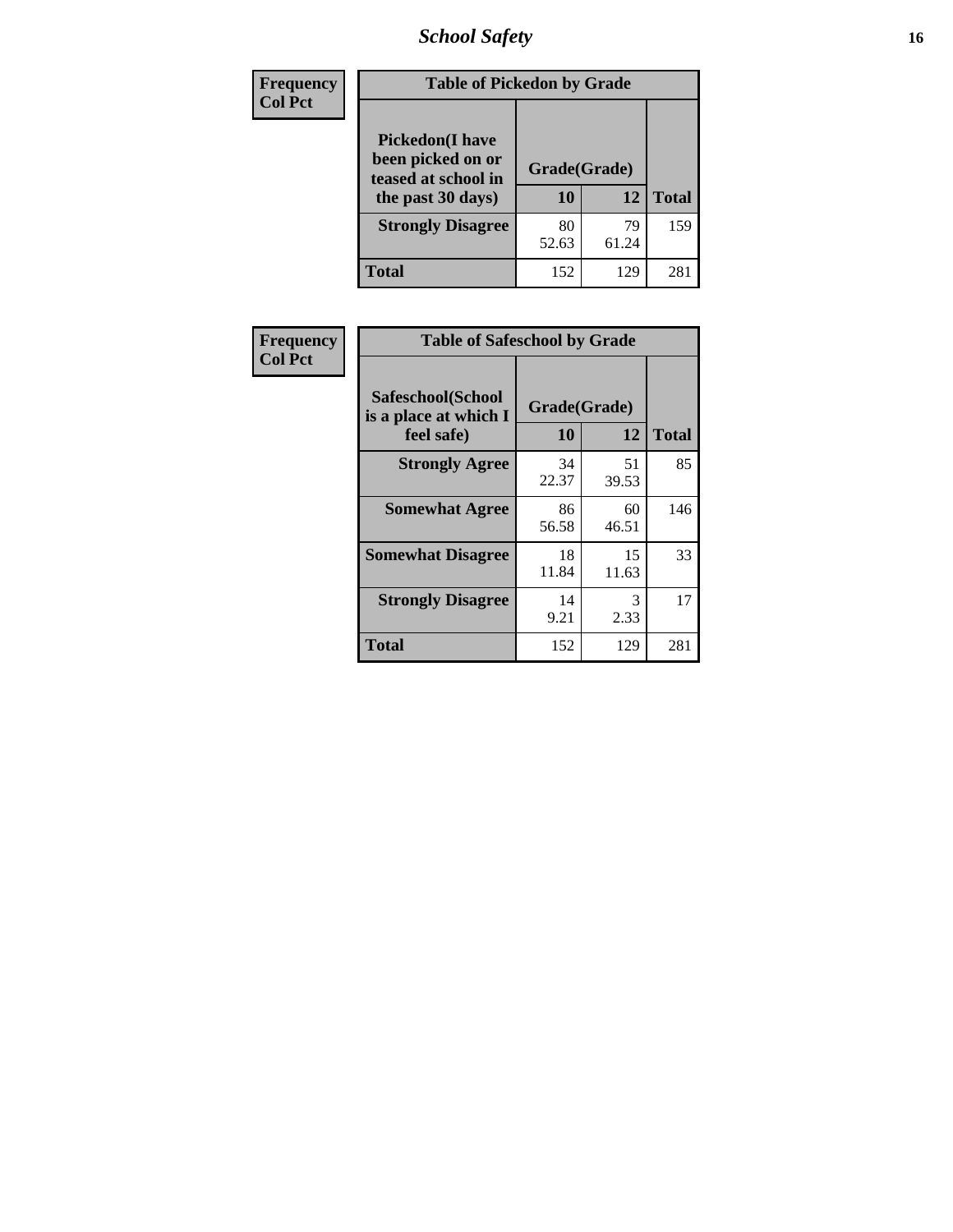*School Safety* **17**

**Frequency Row Pct**

| <b>Table of Grade by Bullied</b> |                        |                                                                               |                              |                   |                        |                               |                                  |              |  |  |  |
|----------------------------------|------------------------|-------------------------------------------------------------------------------|------------------------------|-------------------|------------------------|-------------------------------|----------------------------------|--------------|--|--|--|
|                                  |                        | <b>Bullied</b> (I have been bullied by other<br>students in the past 30 days) |                              |                   |                        |                               |                                  |              |  |  |  |
| Grade(Grade)                     | $\mathbf{0}$<br>  Days | 1 or<br>2<br>days                                                             | 3 <sub>to</sub><br>5<br>days | 6 to<br>9<br>days | 10<br>to<br>19<br>days | <b>20</b><br>to<br>29<br>days | All<br><b>30</b><br>days         | <b>Total</b> |  |  |  |
| <b>10</b>                        | 138<br>90.79           | 5<br>3.29                                                                     | 2<br>1.32                    | 3<br>1.97         | 0.66                   | $\theta$<br>0.00              | 3<br>1.97                        | 152          |  |  |  |
| 12                               | 118<br>91.47           | 2<br>1.55                                                                     | 4<br>3.10                    | 0<br>0.00         | 0.78                   | 2<br>1.55                     | $\overline{\mathcal{L}}$<br>1.55 | 129          |  |  |  |
| <b>Total</b>                     | 256                    | 7                                                                             | 6                            | 3                 | $\overline{2}$         | 2                             | 5                                | 281          |  |  |  |

| <b>Table of Grade by Bulliedothers</b> |                             |                                                                         |                   |                   |                        |                        |                   |              |  |  |  |
|----------------------------------------|-----------------------------|-------------------------------------------------------------------------|-------------------|-------------------|------------------------|------------------------|-------------------|--------------|--|--|--|
|                                        |                             | <b>Bulliedothers</b> (I bullied others in the past<br>$30 \text{ days}$ |                   |                   |                        |                        |                   |              |  |  |  |
| Grade(Grade)                           | $\mathbf{0}$<br><b>Days</b> | 1 or<br>$\overline{2}$<br>days                                          | 3 to<br>5<br>days | 6 to<br>9<br>days | 10<br>to<br>19<br>days | 20<br>to<br>29<br>days | All<br>30<br>days | <b>Total</b> |  |  |  |
| 10                                     | 143<br>94.08                | 4<br>2.63                                                               | 3<br>1.97         | 0.66              | 0.66                   | $\Omega$<br>0.00       | 0<br>0.00         | 152          |  |  |  |
| 12                                     | 119<br>92.25                | 2<br>1.55                                                               | 2<br>1.55         | $\Omega$<br>0.00  | 0.78                   | 2<br>1.55              | 3<br>2.33         | 129          |  |  |  |
| <b>Total</b>                           | 262                         | 6                                                                       | 5                 |                   | $\overline{2}$         | $\overline{2}$         | 3                 | 281          |  |  |  |

| Frequency      |                     | <b>Table of Grade by Weaponschool</b>                            |                   |                   |                        |                          |              |
|----------------|---------------------|------------------------------------------------------------------|-------------------|-------------------|------------------------|--------------------------|--------------|
| <b>Row Pct</b> |                     | <b>Weaponschool</b> (I brought a<br>weapon to school in the past |                   |                   |                        |                          |              |
|                | <b>Grade(Grade)</b> | $\bf{0}$<br><b>Days</b>                                          | 1 or<br>2<br>days | 3 to<br>5<br>days | 20<br>to<br>29<br>days | All<br><b>30</b><br>days | <b>Total</b> |
|                | 10                  | 151<br>99.34                                                     | $\Omega$<br>0.00  | $\Omega$<br>0.00  | $\Omega$<br>0.00       | 0.66                     | 152          |
|                | 12                  | 124<br>96.12                                                     | 0.78              | 0.78              | 3<br>2.33              | 0<br>0.00                | 129          |
|                | <b>Total</b>        | 275                                                              |                   | 1                 | 3                      | 1                        | 281          |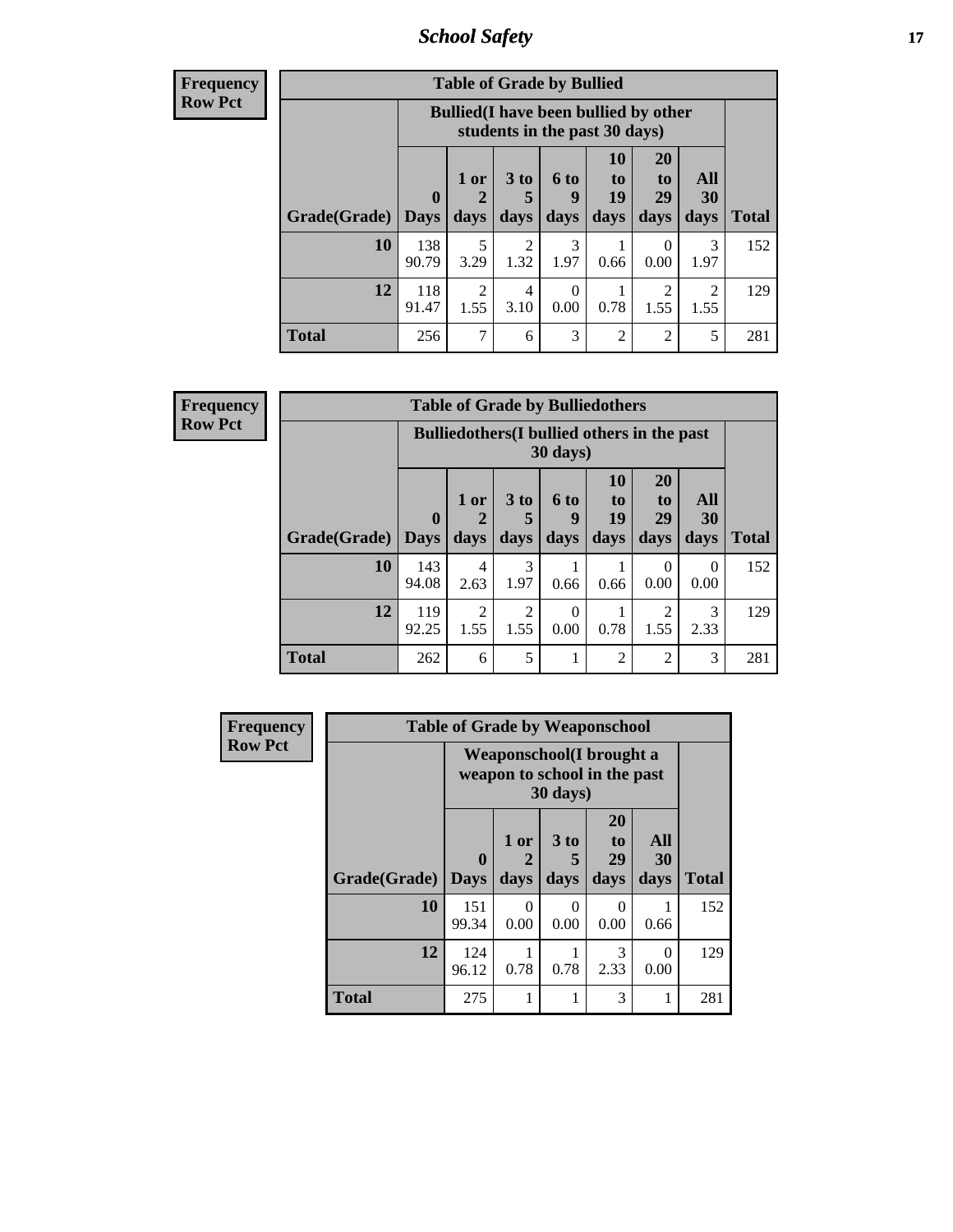*School Safety* **18**

| <b>Frequency</b> | <b>Table of Grade by Absentunsafe</b> |                                                                                      |                   |                               |                        |              |  |  |  |  |  |
|------------------|---------------------------------------|--------------------------------------------------------------------------------------|-------------------|-------------------------------|------------------------|--------------|--|--|--|--|--|
| <b>Row Pct</b>   |                                       | <b>Absentunsafe</b> (I have<br>missed school because I<br>felt unsafe in the past 30 |                   |                               |                        |              |  |  |  |  |  |
|                  | Grade(Grade)                          | 0<br><b>Days</b>                                                                     | 1 or<br>2<br>days | <b>10</b><br>to<br>19<br>days | 20<br>to<br>29<br>days | <b>Total</b> |  |  |  |  |  |
|                  | 10                                    | 152<br>100.00                                                                        | 0<br>0.00         | 0<br>0.00                     | 0<br>0.00              | 152          |  |  |  |  |  |
|                  | 12                                    | 125<br>96.90                                                                         | 0.78              | 0.78                          | $\overline{2}$<br>1.55 | 129          |  |  |  |  |  |
|                  | <b>Total</b>                          | 277                                                                                  | 1                 |                               | $\mathfrak{D}$         | 281          |  |  |  |  |  |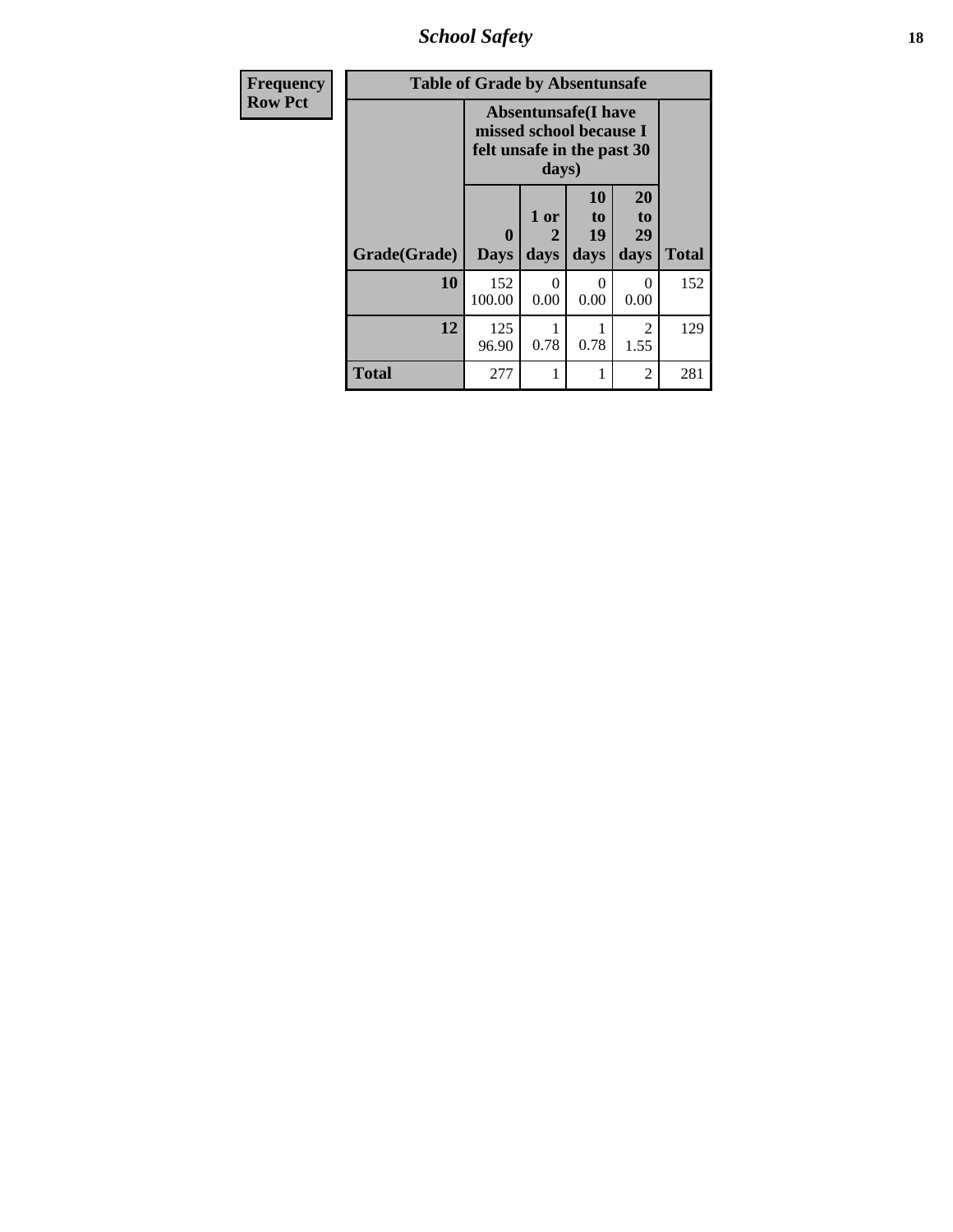# *Drug Use During Last 30 Days* **19**

#### **Frequency Row Pct**

| <b>Table of Grade by Alcohol</b> |                                 |                                    |                 |                 |                 |               |                  |              |  |  |  |  |
|----------------------------------|---------------------------------|------------------------------------|-----------------|-----------------|-----------------|---------------|------------------|--------------|--|--|--|--|
|                                  |                                 | Alcohol(Alcohol use, past 30 days) |                 |                 |                 |               |                  |              |  |  |  |  |
| Grade(Grade)                     | <b>Did</b><br>not<br><b>use</b> | $1-2$<br>days                      | $3 - 5$<br>days | $6 - 9$<br>days | $10-19$<br>days | 20-29<br>days | Every<br>day     | <b>Total</b> |  |  |  |  |
| 10                               | 134<br>88.16                    | $\overline{4}$<br>2.63             | 4<br>2.63       | 0.66            | 4<br>2.63       | 4<br>2.63     | 0.66             | 152          |  |  |  |  |
| 12                               | 90<br>69.77                     | 12<br>9.30                         | 10<br>7.75      | 8<br>6.20       | 4<br>3.10       | 5<br>3.88     | $\Omega$<br>0.00 | 129          |  |  |  |  |
| <b>Total</b>                     | 224                             | 16                                 | 14              | 9               | 8               | 9             |                  | 281          |  |  |  |  |

#### **Frequency Row Pct**

| <b>Table of Grade by Cigarettes</b> |                                 |                                                         |                 |                 |                 |                |                     |       |  |  |  |
|-------------------------------------|---------------------------------|---------------------------------------------------------|-----------------|-----------------|-----------------|----------------|---------------------|-------|--|--|--|
|                                     |                                 | <b>Cigarettes(Smoking tobacco use,</b><br>past 30 days) |                 |                 |                 |                |                     |       |  |  |  |
| Grade(Grade)                        | <b>Did</b><br>not<br><b>use</b> | $1 - 2$<br>days                                         | $3 - 5$<br>days | $6 - 9$<br>days | $10-19$<br>days | 20-29<br>days  | <b>Every</b><br>day | Total |  |  |  |
| 10                                  | 138<br>90.79                    | 8<br>5.26                                               | 0.66            | 0.66            | 0.66            | 0.66           | 2<br>1.32           | 152   |  |  |  |
| 12                                  | 107<br>82.95                    | 6<br>4.65                                               | 2<br>1.55       | 3<br>2.33       | 0.78            | 3<br>2.33      | 7<br>5.43           | 129   |  |  |  |
| <b>Total</b>                        | 245                             | 14                                                      | 3               | $\overline{4}$  | $\overline{2}$  | $\overline{4}$ | 9                   | 281   |  |  |  |

|              |                          |                                                        | <b>Table of Grade by Smokeless</b> |                 |                   |                     |              |  |  |  |  |
|--------------|--------------------------|--------------------------------------------------------|------------------------------------|-----------------|-------------------|---------------------|--------------|--|--|--|--|
|              |                          | <b>Smokeless</b> (Chewing tobaccouse,<br>past 30 days) |                                    |                 |                   |                     |              |  |  |  |  |
| Grade(Grade) | <b>Did</b><br>not<br>use | $1 - 2$<br>days                                        | $6-9$<br>days                      | $10-19$<br>days | $20 - 29$<br>days | <b>Every</b><br>day | <b>Total</b> |  |  |  |  |
| 10           | 145<br>95.39             | $\overline{c}$<br>1.32                                 | 0.66                               | 0.66            | 0.66              | 2<br>1.32           | 152          |  |  |  |  |
| 12           | 123<br>95.35             | 0.78                                                   | $\Omega$<br>0.00                   | 0<br>0.00       | 3<br>2.33         | 2<br>1.55           | 129          |  |  |  |  |
| <b>Total</b> | 268                      | 3                                                      |                                    |                 | 4                 | 4                   | 281          |  |  |  |  |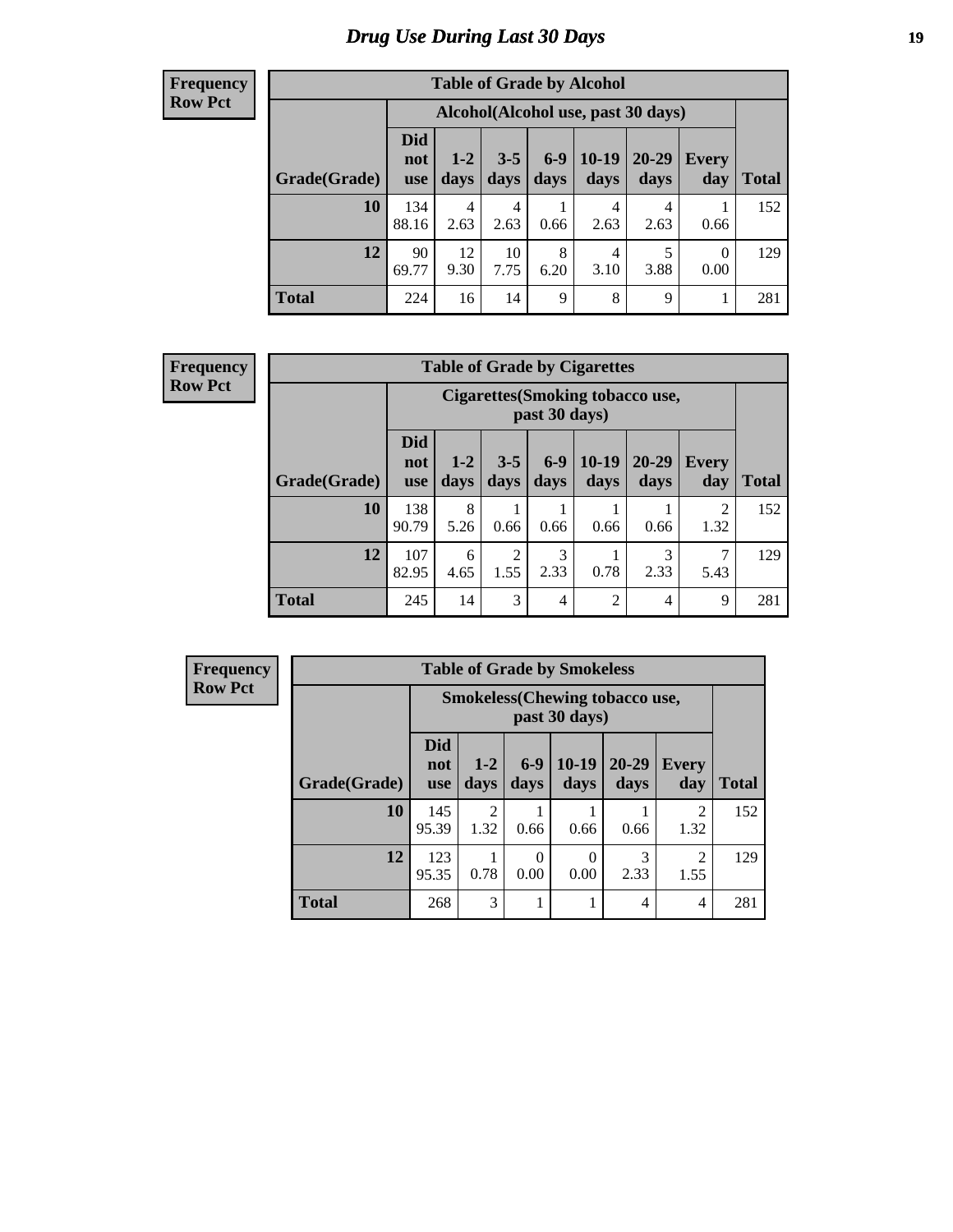| <b>Table of Grade by Marijuana</b> |                                 |                                         |                 |                  |                       |               |                        |              |  |  |  |  |
|------------------------------------|---------------------------------|-----------------------------------------|-----------------|------------------|-----------------------|---------------|------------------------|--------------|--|--|--|--|
|                                    |                                 | Marijuana (Marijuana use, past 30 days) |                 |                  |                       |               |                        |              |  |  |  |  |
| Grade(Grade)                       | <b>Did</b><br>not<br><b>use</b> | $1 - 2$<br>days                         | $3 - 5$<br>days | $6-9$<br>days    | $10-19$<br>days       | 20-29<br>days | Every<br>day           | <b>Total</b> |  |  |  |  |
| 10                                 | 137<br>90.13                    | 4.61                                    | 0.66            | $\theta$<br>0.00 | $\mathcal{D}$<br>1.32 | 2<br>1.32     | 3<br>1.97              | 152          |  |  |  |  |
| 12                                 | 108<br>83.72                    | 4<br>3.10                               | 6<br>4.65       | 0.78             | 3<br>2.33             | 3.88          | $\overline{2}$<br>1.55 | 129          |  |  |  |  |
| <b>Total</b>                       | 245                             | 11                                      | 7               | 1                | 5                     | 7             | 5                      | 281          |  |  |  |  |

| <b>Frequency</b> |              |                                     | <b>Table of Grade by Cocaine</b> |                 |                |                 |                   |              |  |
|------------------|--------------|-------------------------------------|----------------------------------|-----------------|----------------|-----------------|-------------------|--------------|--|
| <b>Row Pct</b>   |              | Cocaine (Cocaine use, past 30 days) |                                  |                 |                |                 |                   |              |  |
|                  | Grade(Grade) | <b>Did</b><br>not<br><b>use</b>     | $1 - 2$<br>days                  | $3 - 5$<br>days | $6-9$<br>days  | $10-19$<br>days | $20 - 29$<br>days | <b>Total</b> |  |
|                  | 10           | 147<br>96.71                        | 0.66                             | 0.66            | 2<br>1.32      | 0.00            | 0.66              | 152          |  |
|                  | 12           | 126<br>97.67                        | 0.78                             | 0.78            | 0<br>0.00      | 0.78            | $\Omega$<br>0.00  | 129          |  |
|                  | <b>Total</b> | 273                                 | $\overline{2}$                   | $\overline{2}$  | $\overline{2}$ |                 | 1                 | 281          |  |

| Frequency      | <b>Table of Grade by Inhalants</b> |                                 |                                                  |                        |              |  |
|----------------|------------------------------------|---------------------------------|--------------------------------------------------|------------------------|--------------|--|
| <b>Row Pct</b> |                                    |                                 | <b>Inhalants</b> (Inhalant<br>use, past 30 days) |                        |              |  |
|                | Grade(Grade)                       | <b>Did</b><br>not<br><b>use</b> | $1 - 2$<br>days                                  | $20 - 29$<br>days      | <b>Total</b> |  |
|                | 10                                 | 147<br>96.71                    | 4<br>2.63                                        | 0.66                   | 152          |  |
|                | 12                                 | 127<br>98.45                    | 0<br>0.00                                        | $\mathfrak{D}$<br>1.55 | 129          |  |
|                | <b>Total</b>                       | 274                             | 4                                                | 3                      | 281          |  |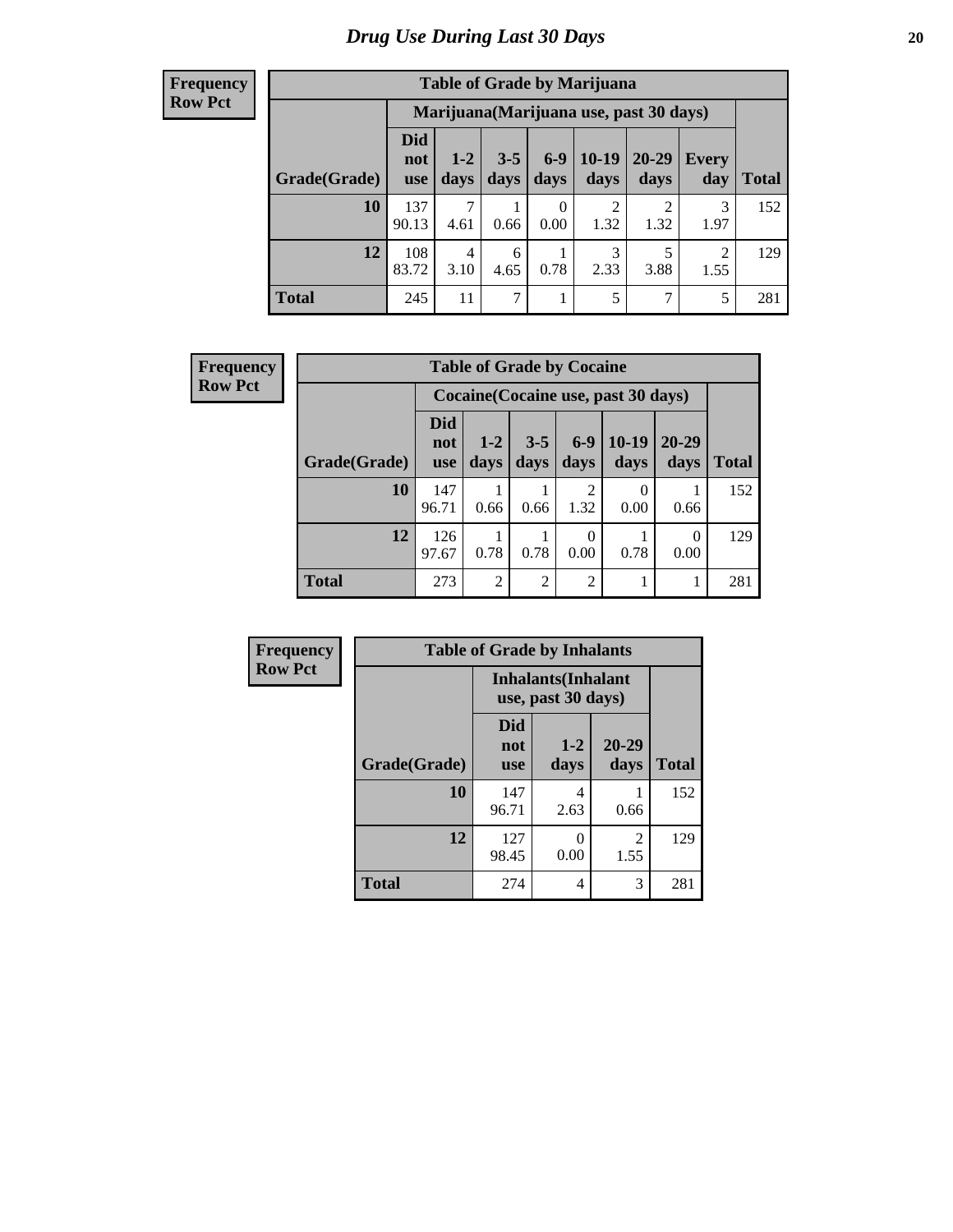# *Drug Use During Last 30 Days* **21**

| <b>Frequency</b> | <b>Table of Grade by Steroids</b> |                          |                                                |                       |              |  |
|------------------|-----------------------------------|--------------------------|------------------------------------------------|-----------------------|--------------|--|
| <b>Row Pct</b>   |                                   |                          | <b>Steroids</b> (Steroid<br>use, past 30 days) |                       |              |  |
|                  | Grade(Grade)                      | Did<br>not<br><b>use</b> | $1-2$<br>days                                  | $10-19$<br>days       | <b>Total</b> |  |
|                  | 10                                | 151<br>99.34             | 0.66                                           | $\mathcal{O}$<br>0.00 | 152          |  |
|                  | 12                                | 128<br>99.22             | 0<br>0.00                                      | 0.78                  | 129          |  |
|                  | <b>Total</b>                      | 279                      | 1                                              |                       | 281          |  |

| Frequency      | <b>Table of Grade by Ecstasy</b> |                          |                                        |                 |                   |              |
|----------------|----------------------------------|--------------------------|----------------------------------------|-----------------|-------------------|--------------|
| <b>Row Pct</b> |                                  |                          | Ecstasy (Ecstasy use,<br>past 30 days) |                 |                   |              |
|                | Grade(Grade)                     | Did<br>not<br><b>use</b> | $1 - 2$<br>days                        | $3 - 5$<br>days | $20 - 29$<br>days | <b>Total</b> |
|                | 10                               | 150<br>98.68             | 0.66                                   | 0.66            | $\Omega$<br>0.00  | 152          |
|                | 12                               | 126<br>97.67             | 0.78                                   | 0.78            | 0.78              | 129          |
|                | <b>Total</b>                     | 276                      | $\overline{c}$                         | 2               | 1                 | 281          |

| <b>Frequency</b> | <b>Table of Grade by Meth</b> |                       |                                                    |                   |              |  |  |  |
|------------------|-------------------------------|-----------------------|----------------------------------------------------|-------------------|--------------|--|--|--|
| <b>Row Pct</b>   |                               |                       | <b>Meth</b> (Methamphetamine<br>use, past 30 days) |                   |              |  |  |  |
|                  | Grade(Grade)                  | Did not<br><b>use</b> | $1-2$ days                                         | $20 - 29$<br>days | <b>Total</b> |  |  |  |
|                  | 10                            | 151<br>99.34          | 0.66                                               | $\theta$<br>0.00  | 152          |  |  |  |
|                  | 12                            | 128<br>99.22          | 0.00                                               | 0.78              | 129          |  |  |  |
|                  | <b>Total</b>                  | 279                   |                                                    |                   | 281          |  |  |  |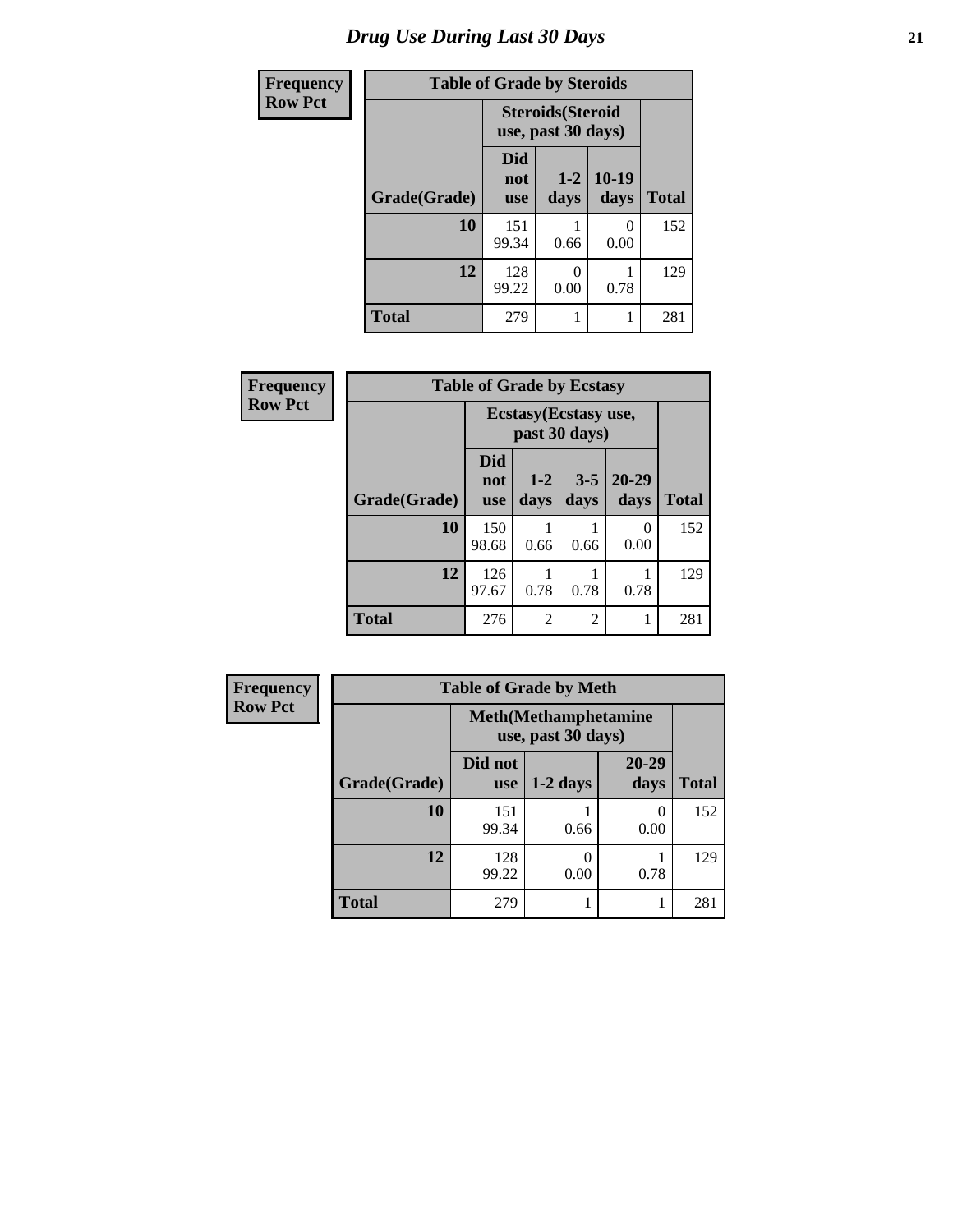#### **Frequency Row Pct**

| <b>Table of Grade by Hallucinogens</b> |                                                                                                                                                  |                                                   |           |           |      |           |     |  |  |
|----------------------------------------|--------------------------------------------------------------------------------------------------------------------------------------------------|---------------------------------------------------|-----------|-----------|------|-----------|-----|--|--|
|                                        |                                                                                                                                                  | Hallucinogens (Hallucinogen use,<br>past 30 days) |           |           |      |           |     |  |  |
| Grade(Grade)                           | <b>Did</b><br>$10-19$<br>20-29<br>$3 - 5$<br>$1 - 2$<br><b>Every</b><br>not<br>days<br><b>Total</b><br>days<br>days<br>day<br>davs<br><b>use</b> |                                                   |           |           |      |           |     |  |  |
| 10                                     | 152<br>100.00                                                                                                                                    | $\Omega$<br>0.00                                  | 0<br>0.00 | 0<br>0.00 | 0.00 | 0<br>0.00 | 152 |  |  |
| 12                                     | 124<br>0.78<br>0.78<br>0.78<br>0.78<br>0.78<br>96.12                                                                                             |                                                   |           |           |      |           |     |  |  |
| <b>Total</b>                           | 276                                                                                                                                              |                                                   | 1         | 1         | 1    |           | 281 |  |  |

| <b>Table of Grade by Prescription</b> |                                                                                                                                                       |                                                                                |                        |                  |      |                |              |     |
|---------------------------------------|-------------------------------------------------------------------------------------------------------------------------------------------------------|--------------------------------------------------------------------------------|------------------------|------------------|------|----------------|--------------|-----|
|                                       |                                                                                                                                                       | <b>Prescription</b> (Prescription drugs not<br>prescribed to me, past 30 days) |                        |                  |      |                |              |     |
| Grade(Grade)                          | <b>Did</b><br>$10-19$<br>$6-9$<br>$20 - 29$<br>$3 - 5$<br>$1 - 2$<br><b>Every</b><br>not<br>days<br>days<br>days<br>days<br>day<br>days<br><b>use</b> |                                                                                |                        |                  |      |                | <b>Total</b> |     |
| 10                                    | 145<br>95.39                                                                                                                                          | 0.66                                                                           | $\overline{2}$<br>1.32 | $\Omega$<br>0.00 | 0.66 | 0.00           | 3<br>1.97    | 152 |
| 12                                    | 123<br>95.35                                                                                                                                          | 0<br>$\Omega$<br>0.78<br>0.78<br>0.00<br>0.00<br>1.55<br>1.55                  |                        |                  |      |                |              |     |
| <b>Total</b>                          | 268                                                                                                                                                   | 3                                                                              | 3                      |                  | 1    | $\overline{2}$ | 3            | 281 |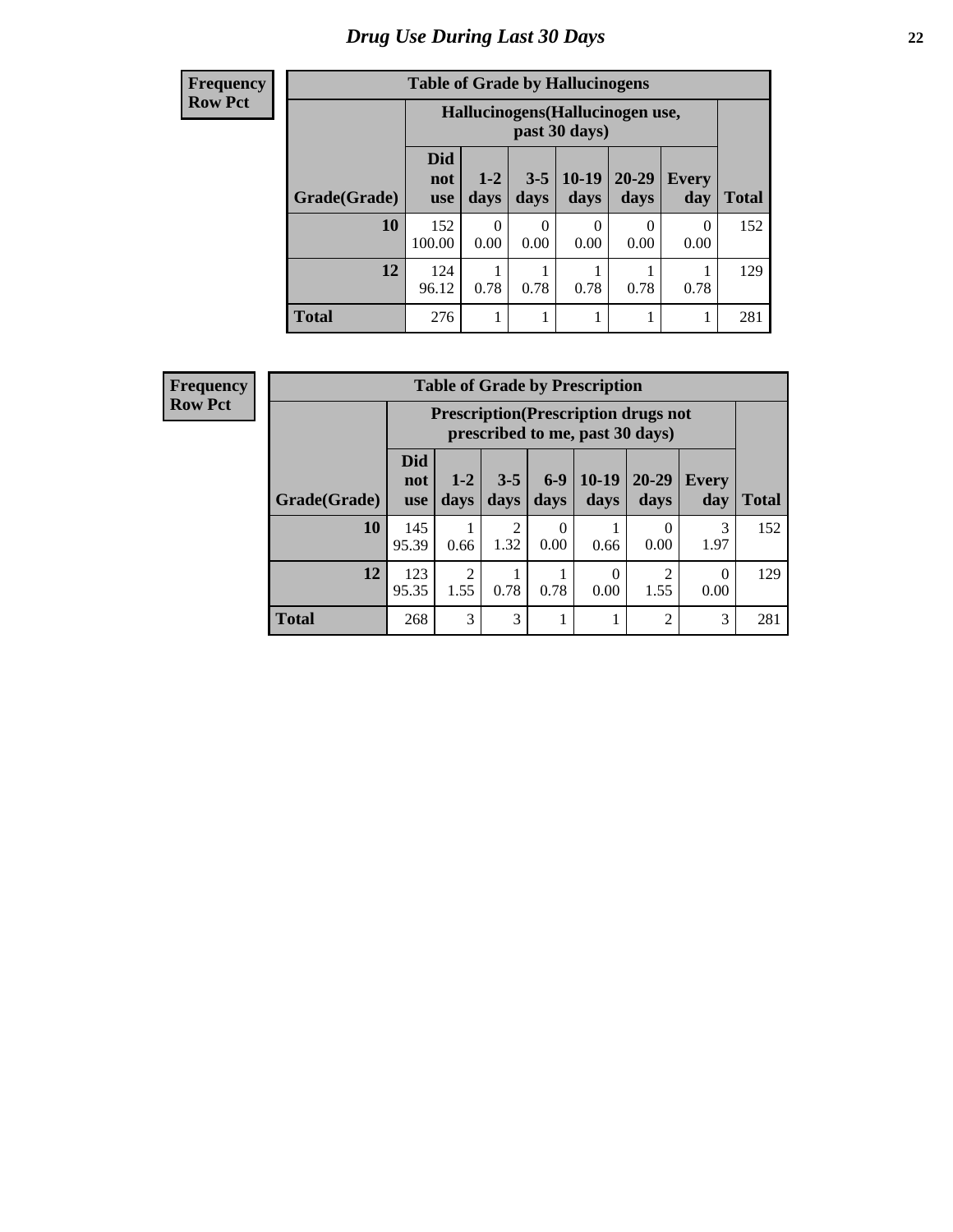| Frequency      | <b>Table of Alcoholease by Grade</b>              |                    |             |              |
|----------------|---------------------------------------------------|--------------------|-------------|--------------|
| <b>Col Pct</b> | <b>Alcoholease</b> (It is<br>easy to get alcohol) | Grade(Grade)<br>10 | 12          | <b>Total</b> |
|                | <b>Strongly Agree</b>                             | 47<br>30.92        | 50<br>38.76 | 97           |
|                | <b>Somewhat Agree</b>                             | 48<br>31.58        | 52<br>40.31 | 100          |
|                | <b>Somewhat Disagree</b>                          | 28<br>18.42        | 16<br>12.40 | 44           |
|                | <b>Strongly Disagree</b>                          | 29<br>19.08        | 11<br>8.53  | 40           |
|                | <b>Total</b>                                      | 152                | 129         | 281          |

| Frequency      | <b>Table of Cigarettesease by Grade</b>                 |                    |             |              |  |
|----------------|---------------------------------------------------------|--------------------|-------------|--------------|--|
| <b>Col Pct</b> | Cigarettesease(It is<br>easy to get smoking<br>tobacco) | Grade(Grade)<br>10 | 12          | <b>Total</b> |  |
|                | <b>Strongly Agree</b>                                   | 48<br>31.58        | 73<br>56.59 | 121          |  |
|                | <b>Somewhat Agree</b>                                   | 37<br>24.34        | 29<br>22.48 | 66           |  |
|                | <b>Somewhat Disagree</b>                                | 26<br>17.11        | 13<br>10.08 | 39           |  |
|                | <b>Strongly Disagree</b>                                | 41<br>26.97        | 14<br>10.85 | 55           |  |
|                | <b>Total</b>                                            | 152                | 129         | 281          |  |

| Frequency      | <b>Table of Smokelessease by Grade</b>             |              |             |              |  |  |  |  |
|----------------|----------------------------------------------------|--------------|-------------|--------------|--|--|--|--|
| <b>Col Pct</b> | <b>Smokelessease</b> (It is<br>easy to get chewing | Grade(Grade) |             |              |  |  |  |  |
|                | tobacco)                                           | 10           | 12          | <b>Total</b> |  |  |  |  |
|                | <b>Strongly Agree</b>                              | 38<br>25.00  | 58<br>44.96 | 96           |  |  |  |  |
|                | <b>Somewhat Agree</b>                              | 31<br>20.39  | 32<br>24.81 | 63           |  |  |  |  |
|                | <b>Somewhat Disagree</b>                           | 34<br>22.37  | 19<br>14.73 | 53           |  |  |  |  |
|                | <b>Strongly Disagree</b>                           | 49<br>32.24  | 20<br>15.50 | 69           |  |  |  |  |
|                | Total                                              | 152          | 129         | 281          |  |  |  |  |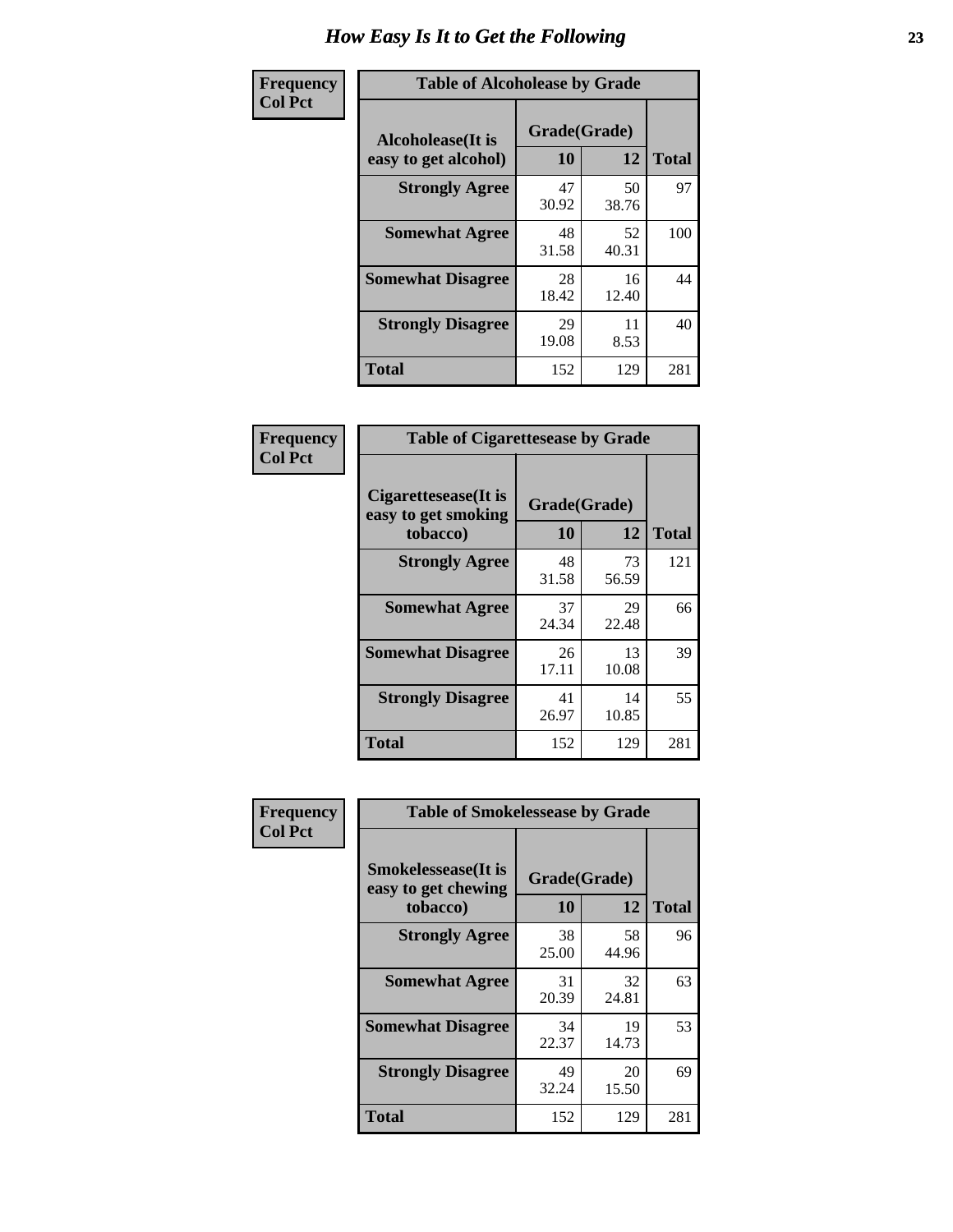| Frequency      | <b>Table of Marijuanaease by Grade</b>           |                    |             |              |  |  |
|----------------|--------------------------------------------------|--------------------|-------------|--------------|--|--|
| <b>Col Pct</b> | Marijuanaease(It is<br>easy to get<br>marijuana) | Grade(Grade)<br>10 | 12          | <b>Total</b> |  |  |
|                | <b>Strongly Agree</b>                            | 48<br>31.58        | 51<br>39.53 | 99           |  |  |
|                | <b>Somewhat Agree</b>                            | 31<br>20.39        | 40<br>31.01 | 71           |  |  |
|                | <b>Somewhat Disagree</b>                         | 28<br>18.42        | 15<br>11.63 | 43           |  |  |
|                | <b>Strongly Disagree</b>                         | 45<br>29.61        | 23<br>17.83 | 68           |  |  |
|                | Total                                            | 152                | 129         | 281          |  |  |

| <b>Table of Cocaineease by Grade</b>              |                    |             |              |  |  |  |
|---------------------------------------------------|--------------------|-------------|--------------|--|--|--|
| <b>Cocaineease</b> (It is<br>easy to get cocaine) | Grade(Grade)<br>10 | 12          | <b>Total</b> |  |  |  |
| <b>Strongly Agree</b>                             | 21<br>13.82        | 21<br>16.28 | 42           |  |  |  |
| <b>Somewhat Agree</b>                             | 34<br>22.37        | 30<br>23.26 | 64           |  |  |  |
| <b>Somewhat Disagree</b>                          | 38<br>25.00        | 42<br>32.56 | 80           |  |  |  |
| <b>Strongly Disagree</b>                          | 59<br>38.82        | 36<br>27.91 | 95           |  |  |  |
| <b>Total</b>                                      | 152                | 129         | 281          |  |  |  |

| Frequency      | <b>Table of Inhalantsease by Grade</b>                   |                           |             |              |  |  |  |  |  |
|----------------|----------------------------------------------------------|---------------------------|-------------|--------------|--|--|--|--|--|
| <b>Col Pct</b> | <b>Inhalantsease</b> (It is<br>easy to get<br>inhalants) | Grade(Grade)<br><b>10</b> | 12          | <b>Total</b> |  |  |  |  |  |
|                | <b>Strongly Agree</b>                                    | 50<br>32.89               | 50<br>38.76 | 100          |  |  |  |  |  |
|                | <b>Somewhat Agree</b>                                    | 30<br>19.74               | 26<br>20.16 | 56           |  |  |  |  |  |
|                | <b>Somewhat Disagree</b>                                 | 27<br>17.76               | 23<br>17.83 | 50           |  |  |  |  |  |
|                | <b>Strongly Disagree</b>                                 | 45<br>29.61               | 30<br>23.26 | 75           |  |  |  |  |  |
|                | <b>Total</b>                                             | 152                       | 129         | 281          |  |  |  |  |  |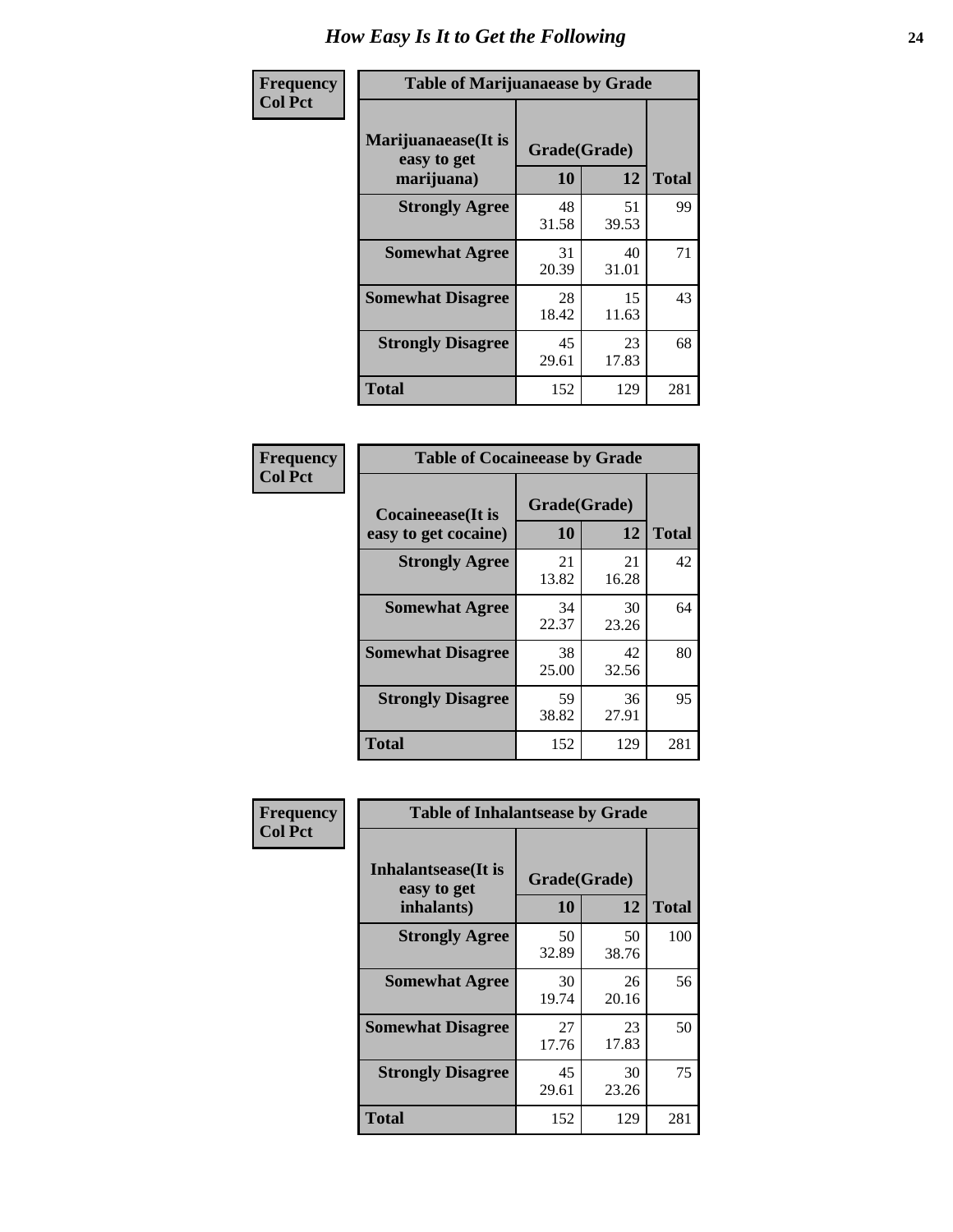| Frequency      | <b>Table of Steroidsease by Grade</b>               |                    |             |              |  |  |  |  |  |  |
|----------------|-----------------------------------------------------|--------------------|-------------|--------------|--|--|--|--|--|--|
| <b>Col Pct</b> | <b>Steroidsease</b> (It is<br>easy to get steroids) | Grade(Grade)<br>10 | 12          | <b>Total</b> |  |  |  |  |  |  |
|                | <b>Strongly Agree</b>                               | 27<br>17.76        | 15<br>11.63 | 42           |  |  |  |  |  |  |
|                | <b>Somewhat Agree</b>                               | 25<br>16.45        | 41<br>31.78 | 66           |  |  |  |  |  |  |
|                | <b>Somewhat Disagree</b>                            | 45<br>29.61        | 35<br>27.13 | 80           |  |  |  |  |  |  |
|                | <b>Strongly Disagree</b>                            | 55<br>36.18        | 38<br>29.46 | 93           |  |  |  |  |  |  |
|                | <b>Total</b>                                        | 152                | 129         | 281          |  |  |  |  |  |  |

| Frequency      | <b>Table of Ecstasyease by Grade</b>              |                           |             |              |  |  |  |  |  |
|----------------|---------------------------------------------------|---------------------------|-------------|--------------|--|--|--|--|--|
| <b>Col Pct</b> | <b>Ecstasyease</b> (It is<br>easy to get ecstasy) | Grade(Grade)<br><b>10</b> | 12          | <b>Total</b> |  |  |  |  |  |
|                | <b>Strongly Agree</b>                             | 22<br>14.47               | 19<br>14.73 | 41           |  |  |  |  |  |
|                | <b>Somewhat Agree</b>                             | 25<br>16.45               | 31<br>24.03 | 56           |  |  |  |  |  |
|                | <b>Somewhat Disagree</b>                          | 41<br>26.97               | 35<br>27.13 | 76           |  |  |  |  |  |
|                | <b>Strongly Disagree</b>                          | 64<br>42.11               | 44<br>34.11 | 108          |  |  |  |  |  |
|                | <b>Total</b>                                      | 152                       | 129         | 281          |  |  |  |  |  |

| Frequency      | <b>Table of Methease by Grade</b>                          |                    |             |              |
|----------------|------------------------------------------------------------|--------------------|-------------|--------------|
| <b>Col Pct</b> | <b>Methease</b> (It is easy<br>to get<br>methamphetamines) | Grade(Grade)<br>10 | 12          | <b>Total</b> |
|                | <b>Strongly Agree</b>                                      | 19<br>12.50        | 16<br>12.40 | 35           |
|                | <b>Somewhat Agree</b>                                      | 21<br>13.82        | 26<br>20.16 | 47           |
|                | <b>Somewhat Disagree</b>                                   | 42<br>27.63        | 41<br>31.78 | 83           |
|                | <b>Strongly Disagree</b>                                   | 70<br>46.05        | 46<br>35.66 | 116          |
|                | Total                                                      | 152                | 129         | 281          |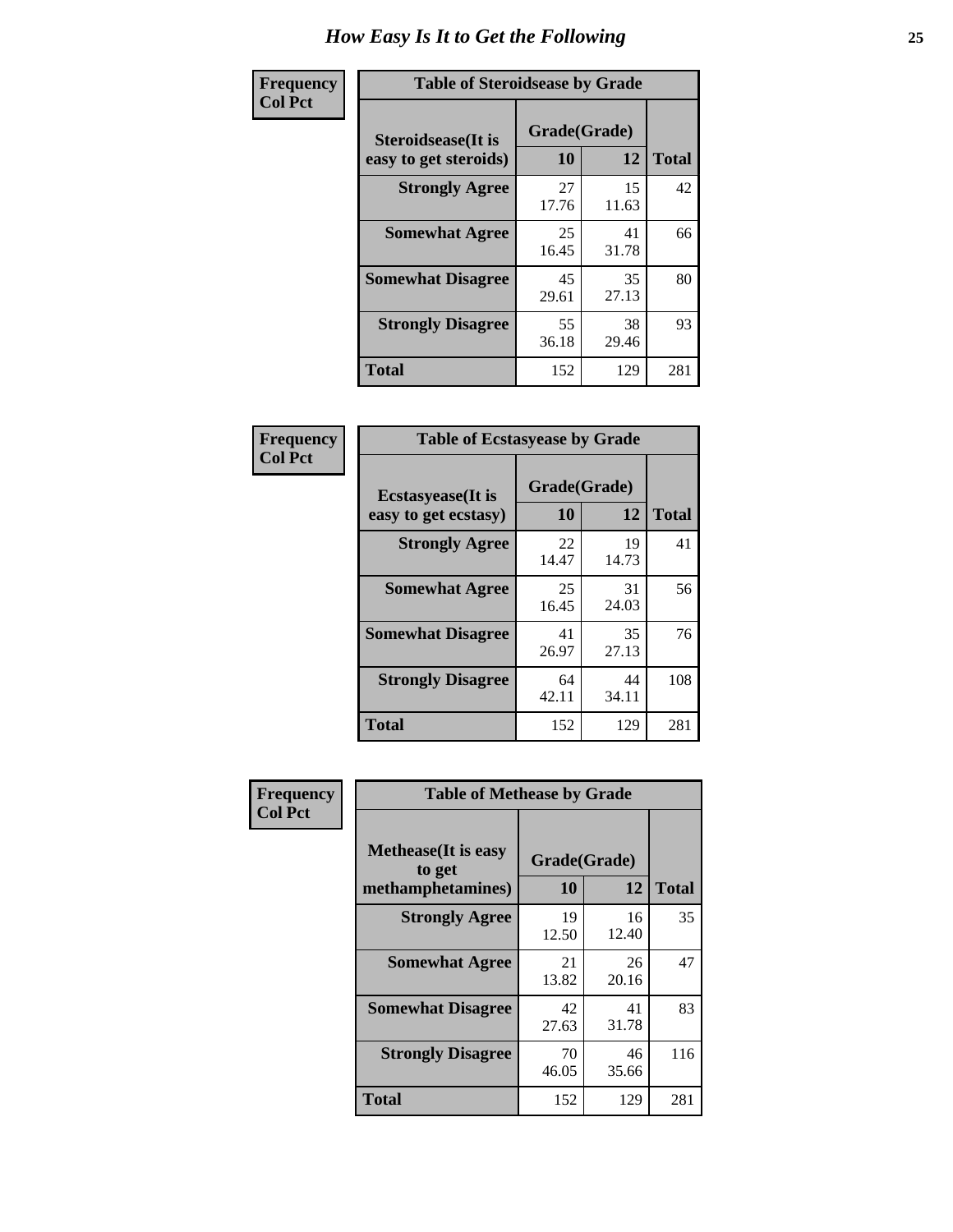| <b>Frequency</b> | <b>Table of Hallucinogensease by Grade</b>               |                    |             |              |  |  |  |  |  |  |
|------------------|----------------------------------------------------------|--------------------|-------------|--------------|--|--|--|--|--|--|
| <b>Col Pct</b>   | Hallucinogensease(It<br>is easy to get<br>hallucinogens) | Grade(Grade)<br>10 | 12          | <b>Total</b> |  |  |  |  |  |  |
|                  | <b>Strongly Agree</b>                                    | 20<br>13.16        | 16<br>12.40 | 36           |  |  |  |  |  |  |
|                  | <b>Somewhat Agree</b>                                    | 29<br>19.08        | 25<br>19.38 | 54           |  |  |  |  |  |  |
|                  | <b>Somewhat Disagree</b>                                 | 35<br>23.03        | 43<br>33.33 | 78           |  |  |  |  |  |  |
|                  | <b>Strongly Disagree</b>                                 | 68<br>44.74        | 45<br>34.88 | 113          |  |  |  |  |  |  |
|                  | <b>Total</b>                                             | 152                | 129         | 281          |  |  |  |  |  |  |

| <b>Frequency</b> |
|------------------|
| Col Pct          |

| <b>Table of Prescriptionease by Grade</b>                                                |              |             |              |
|------------------------------------------------------------------------------------------|--------------|-------------|--------------|
| <b>Prescriptionease</b> (It<br>is easy to get<br>prescription drugs<br>not prescribed to | Grade(Grade) |             |              |
| me)                                                                                      | 10           | 12          | <b>Total</b> |
| <b>Strongly Agree</b>                                                                    | 61<br>40.13  | 51<br>39.53 | 112          |
| <b>Somewhat Agree</b>                                                                    | 30<br>19.74  | 34<br>26.36 | 64           |
| <b>Somewhat Disagree</b>                                                                 | 21<br>13.82  | 20<br>15.50 | 41           |
| <b>Strongly Disagree</b>                                                                 | 40<br>26.32  | 24<br>18.60 | 64           |
| <b>Total</b>                                                                             | 152          | 129         | 281          |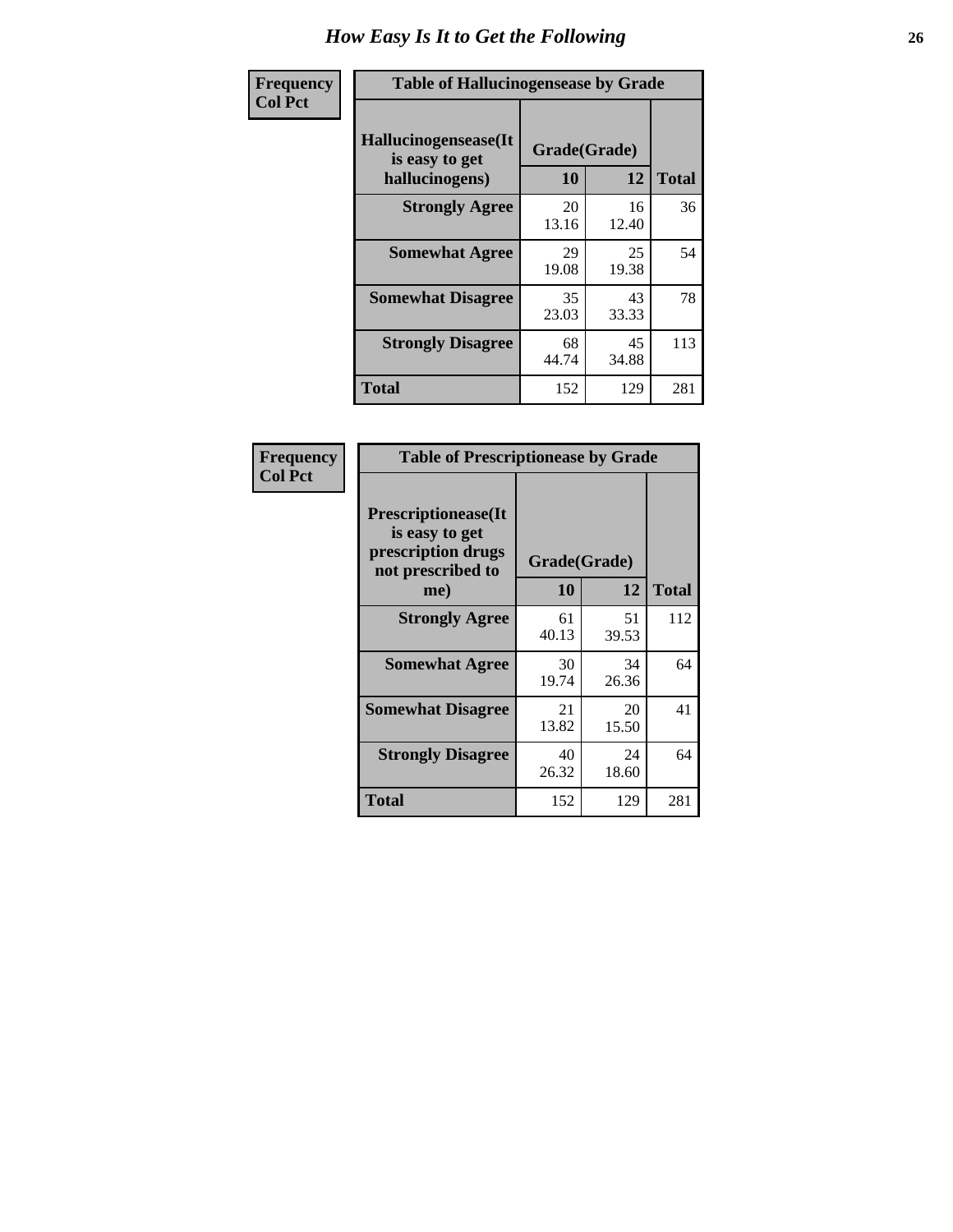### *Age at Onset of Use* **27** *Results for "Age at Onset of Use" questions exclude students who said they did not use that substance*

| Frequency      | <b>Table of Grade by Alcoholinit</b> |                        |                        |           |                                     |           |                                                  |             |             |             |           |              |
|----------------|--------------------------------------|------------------------|------------------------|-----------|-------------------------------------|-----------|--------------------------------------------------|-------------|-------------|-------------|-----------|--------------|
| <b>Row Pct</b> |                                      |                        |                        |           |                                     |           | Alcoholinit (I started using alcohol when I was) |             |             |             |           |              |
|                | Grade(Grade)   younger               | <b>8 or</b>            | 9                      | 10        | 11                                  | 12        | <b>13</b>                                        | <b>14</b>   | 15          | 16          | 17        | <b>Total</b> |
|                | 10                                   | 2<br>5.88              | $\theta$<br>0.00       | 2<br>5.88 | 2.94                                |           | 8<br>5.88 23.53                                  | 10<br>29.41 | 8<br>23.53  | 2.94        | 0<br>0.00 | 34           |
|                | 12                                   | $\overline{c}$<br>3.33 | $\overline{2}$<br>3.33 | 1.67      | $\overline{0}$<br>0.00 <sub>1</sub> | 3<br>5.00 | 6<br>10.00                                       | 16<br>26.67 | 11<br>18.33 | 14<br>23.33 | 5<br>8.33 | 60           |
|                | <b>Total</b>                         | 4                      | $\overline{2}$         | 3         |                                     | 5         | 14                                               | 26          | 19          | 15          | 5         | 94           |
|                |                                      |                        |                        |           |                                     |           | Frequency Missing $= 187$                        |             |             |             |           |              |

| Frequency      | <b>Table of Grade by Cigarettesinit</b> |                        |                                                       |      |            |                           |            |                  |            |                       |              |  |
|----------------|-----------------------------------------|------------------------|-------------------------------------------------------|------|------------|---------------------------|------------|------------------|------------|-----------------------|--------------|--|
| <b>Row Pct</b> |                                         |                        | Cigarettesinit (I started smoking tobacco when I was) |      |            |                           |            |                  |            |                       |              |  |
|                | Grade(Grade)                            | <b>8 or</b><br>vounger | <b>10</b>                                             | 12   | 13         | 14                        | 15         | <b>16</b>        | 17         | <b>18 or</b><br>older | <b>Total</b> |  |
|                | 10                                      | 2<br>11.11             | $\Omega$<br>0.00                                      | 5.56 | 3<br>16.67 | 38.89                     | 4<br>22.22 | $\Omega$<br>0.00 | 5.56       | $\Omega$<br>0.00      | 18           |  |
|                | 12                                      | $\overline{2}$<br>5.56 | 8.33                                                  | 2.78 | 3<br>8.33  | 5<br>13.89                | 6<br>16.67 | 6<br>16.67       | 9<br>25.00 | 2.78                  | 36           |  |
|                | <b>Total</b>                            | $\overline{4}$         | 3                                                     | 2    | 6          | 12                        | 10         | 6                | 10         |                       | 54           |  |
|                |                                         |                        |                                                       |      |            | Frequency Missing $= 227$ |            |                  |            |                       |              |  |

| Frequency      | <b>Table of Grade by Smokelessinit</b> |                                          |            |                           |                |                 |                  |              |  |  |
|----------------|----------------------------------------|------------------------------------------|------------|---------------------------|----------------|-----------------|------------------|--------------|--|--|
| <b>Row Pct</b> |                                        | Smokelessinit (I started chewing tobacco |            | when I was)               |                |                 |                  |              |  |  |
|                | Grade(Grade)   younger                 | 8 or                                     | 13         | 14                        | 15             | 16 <sup>1</sup> | 17               | <b>Total</b> |  |  |
|                | 10                                     | ി<br>33.33                               | 16.67      | 16.67                     | 16.67          | 16.67           | $\Omega$<br>0.00 | 6            |  |  |
|                | 12                                     | 12.50                                    | っ<br>25.00 | 0.00                      | 12.50          | 0.00            | 50.00            | 8            |  |  |
|                | <b>Total</b>                           | 3                                        | 3          |                           | $\overline{2}$ |                 | 4                | 14           |  |  |
|                |                                        |                                          |            | Frequency Missing $= 267$ |                |                 |                  |              |  |  |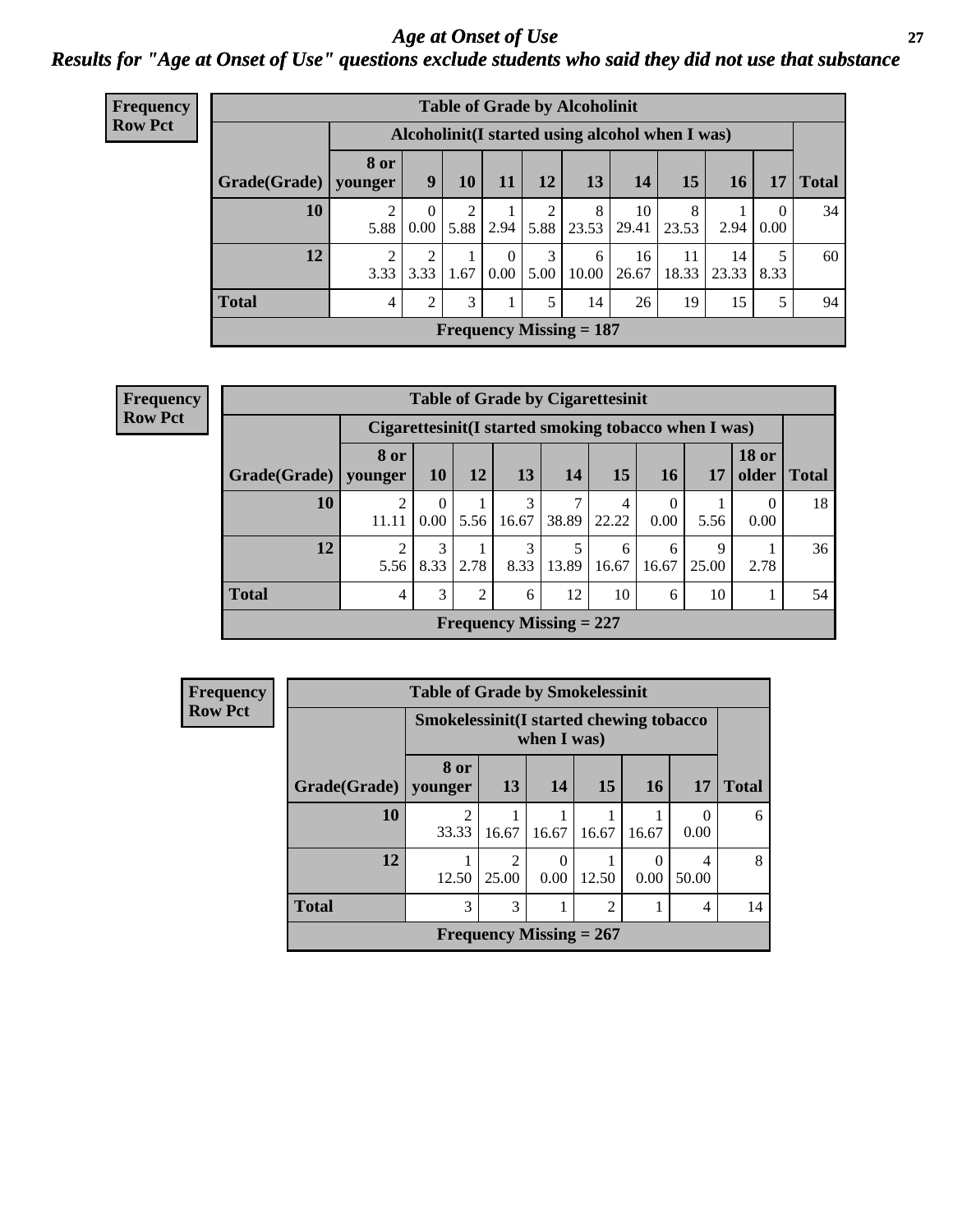#### *Age at Onset of Use* **28**

*Results for "Age at Onset of Use" questions exclude students who said they did not use that substance*

| <b>Frequency</b> | <b>Table of Grade by Marijuanainit</b> |                                                      |                  |                                |                         |            |            |                 |                |                       |              |
|------------------|----------------------------------------|------------------------------------------------------|------------------|--------------------------------|-------------------------|------------|------------|-----------------|----------------|-----------------------|--------------|
| <b>Row Pct</b>   |                                        | Marijuanainit (I started using marijuana when I was) |                  |                                |                         |            |            |                 |                |                       |              |
|                  | Grade(Grade)                           | <b>10</b>                                            | <b>11</b>        | <b>12</b>                      | 13                      | 14         | 15         | 16 <sup>1</sup> | 17             | <b>18 or</b><br>older | <b>Total</b> |
|                  | 10                                     | 2<br>11.76                                           | $\Omega$<br>0.00 | $\overline{2}$<br>11.76        | $\overline{2}$<br>11.76 | 3<br>17.65 | 6<br>35.29 | 5.88            | 5.88           | $\theta$<br>0.00      | 17           |
|                  | 12                                     | $\theta$<br>0.00                                     | 2.78             | 3<br>8.33                      | 3<br>8.33               | 19.44      | 6<br>16.67 | 12<br>33.33     | 3<br>8.33      | 2.78                  | 36           |
|                  | <b>Total</b>                           | $\overline{2}$                                       |                  | 5                              | 5                       | 10         | 12         | 13              | $\overline{4}$ |                       | 53           |
|                  |                                        |                                                      |                  | <b>Frequency Missing = 228</b> |                         |            |            |                 |                |                       |              |

| Frequency      | <b>Table of Grade by Cocaineinit</b> |                           |                                                            |           |            |                         |              |  |  |  |  |
|----------------|--------------------------------------|---------------------------|------------------------------------------------------------|-----------|------------|-------------------------|--------------|--|--|--|--|
| <b>Row Pct</b> |                                      |                           | <b>Cocaineinit</b> (I started using<br>cocaine when I was) |           |            |                         |              |  |  |  |  |
|                | Grade(Grade)                         | 8 or<br>younger           | 13                                                         | <b>15</b> | <b>16</b>  | 17                      | <b>Total</b> |  |  |  |  |
|                | 10                                   | 0<br>0.00                 | 3<br>75.00                                                 | 0<br>0.00 | 25.00      | 0<br>0.00               |              |  |  |  |  |
|                | 12                                   | 12.50                     | 0<br>0.00                                                  | 12.50     | 4<br>50.00 | $\mathfrak{D}$<br>25.00 | 8            |  |  |  |  |
|                | <b>Total</b>                         |                           | 3                                                          |           | 5          | $\overline{2}$          | 12           |  |  |  |  |
|                |                                      | Frequency Missing $= 269$ |                                                            |           |            |                         |              |  |  |  |  |

| <b>Frequency</b> | <b>Table of Grade by Inhalantsinit</b> |                 |                                                         |                           |                         |                |           |               |  |
|------------------|----------------------------------------|-----------------|---------------------------------------------------------|---------------------------|-------------------------|----------------|-----------|---------------|--|
| <b>Row Pct</b>   |                                        |                 | Inhalantsinit (I started using inhalants<br>when I was) |                           |                         |                |           |               |  |
|                  | Grade(Grade)                           | 8 or<br>younger | <b>10</b>                                               | <b>12</b>                 | 14                      | <b>16</b>      | <b>17</b> | <b>Total</b>  |  |
|                  | 10                                     | 0.00            | 20.00                                                   | 20.00                     | $\mathfrak{D}$<br>40.00 | 20.00          | 0<br>0.00 | 5             |  |
|                  | 12                                     | 33.33           | $\Omega$<br>0.00                                        | 0<br>0.00                 | 0.00                    | 33.33          | 33.33     | $\mathcal{R}$ |  |
|                  | <b>Total</b>                           |                 |                                                         |                           | $\overline{2}$          | $\overline{2}$ |           | 8             |  |
|                  |                                        |                 |                                                         | Frequency Missing $= 273$ |                         |                |           |               |  |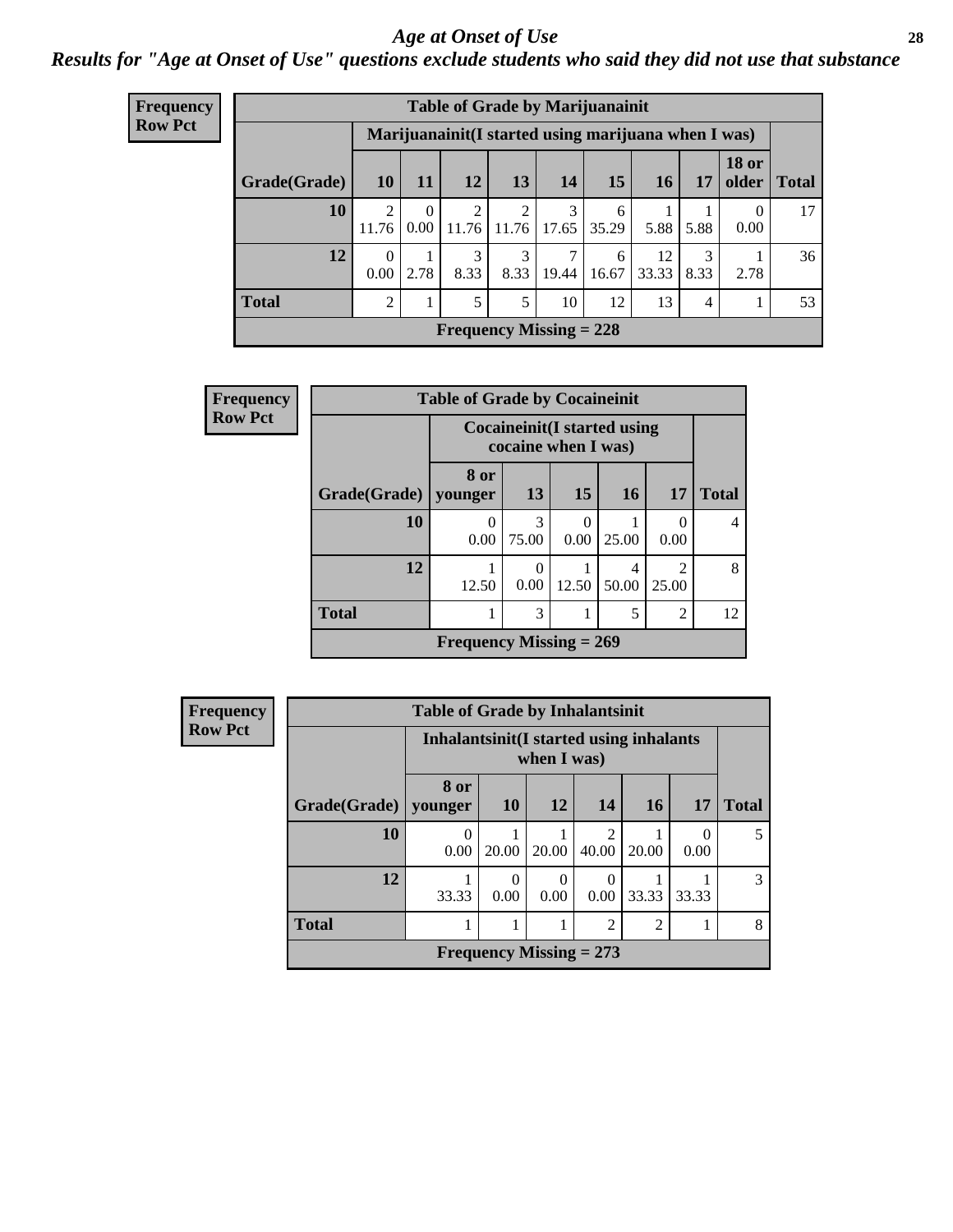#### *Age at Onset of Use* **29**

*Results for "Age at Onset of Use" questions exclude students who said they did not use that substance*

| Frequency      | <b>Table of Grade by Steroidsinit</b> |                                                            |                                       |              |  |  |  |
|----------------|---------------------------------------|------------------------------------------------------------|---------------------------------------|--------------|--|--|--|
| <b>Row Pct</b> |                                       | Steroidsinit(I<br>started using<br>steroids when I<br>was) |                                       |              |  |  |  |
|                | Grade(Grade)                          | 8 or<br>younger                                            | <b>16</b>                             | <b>Total</b> |  |  |  |
|                | 10                                    | 100.00                                                     | ∩<br>0.00                             |              |  |  |  |
|                | 12                                    | 0<br>0.00                                                  | $\mathcal{D}_{\mathcal{L}}$<br>100.00 | 2            |  |  |  |
|                | <b>Total</b>                          | 1                                                          | 2                                     | 3            |  |  |  |
|                | <b>Frequency Missing = 278</b>        |                                                            |                                       |              |  |  |  |

| <b>Frequency</b> | <b>Table of Grade by Ecstasyinit</b> |       |                                                            |                |       |            |                          |
|------------------|--------------------------------------|-------|------------------------------------------------------------|----------------|-------|------------|--------------------------|
| <b>Row Pct</b>   |                                      |       | <b>Ecstasyinit</b> (I started using<br>ecstasy when I was) |                |       |            |                          |
|                  | Grade(Grade)                         | 13    | 14                                                         | 15             | 16    | 17         | <b>Total</b>             |
|                  | 10                                   | 0.00  | 50.00                                                      | 50.00          | 0.00  | 0.00       | $\overline{c}$           |
|                  | 12                                   | 20.00 | 0.00                                                       | 20.00          | 20.00 | っ<br>40.00 | $\overline{\phantom{0}}$ |
|                  | <b>Total</b>                         |       | 1                                                          | $\overline{2}$ |       | 2          |                          |
|                  |                                      |       | Frequency Missing $= 274$                                  |                |       |            |                          |

| Frequency      |              | <b>Table of Grade by Methinit</b>                            |       |            |              |  |  |  |
|----------------|--------------|--------------------------------------------------------------|-------|------------|--------------|--|--|--|
| <b>Row Pct</b> |              | <b>Methinit(I started</b><br>methamphetamines<br>when I was) |       |            |              |  |  |  |
|                | Grade(Grade) | 14                                                           | 15    | 16         | <b>Total</b> |  |  |  |
|                | 10           | $\theta$                                                     | 0     | 0          | 0            |  |  |  |
|                |              | ٠                                                            | ٠     |            |              |  |  |  |
|                | 12           | 20.00                                                        | 20.00 | 3<br>60.00 | 5            |  |  |  |
|                | <b>Total</b> |                                                              |       | 3          | 5            |  |  |  |
|                |              | Frequency Missing $= 276$                                    |       |            |              |  |  |  |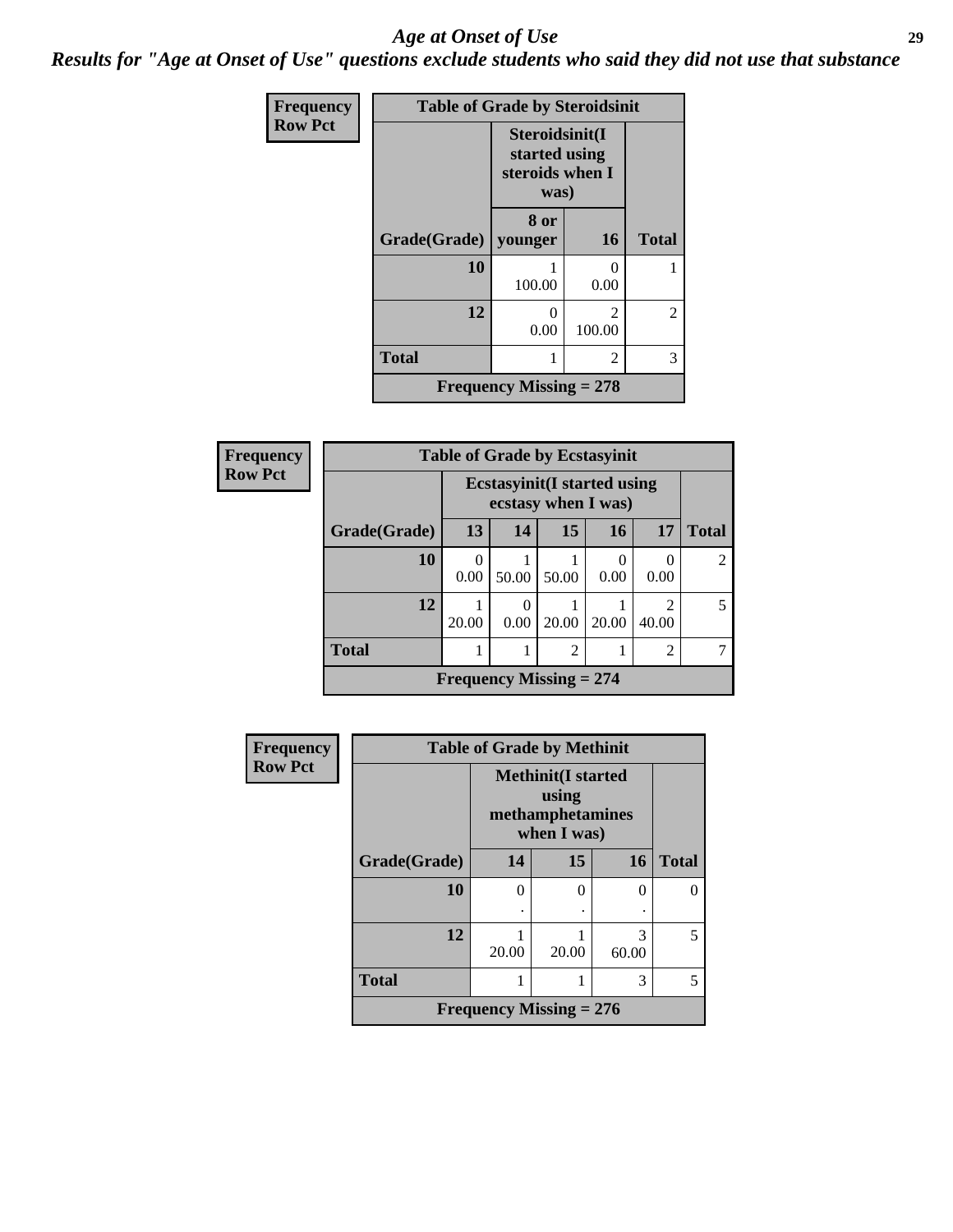#### Age at Onset of Use **30**

*Results for "Age at Onset of Use" questions exclude students who said they did not use that substance*

| <b>Frequency</b> | <b>Table of Grade by Hallucinogensinit</b> |                                                                      |           |            |                       |                |  |
|------------------|--------------------------------------------|----------------------------------------------------------------------|-----------|------------|-----------------------|----------------|--|
| <b>Row Pct</b>   |                                            | Hallucinogensinit(I<br>started using<br>hallucinogens when I<br>was) |           |            |                       |                |  |
|                  | Grade(Grade)                               | 14                                                                   | 15        | 16         | <b>18 or</b><br>older | <b>Total</b>   |  |
|                  | 10                                         | $\mathfrak{D}$<br>100.00                                             | ∩<br>0.00 | 0<br>0.00  | ∩<br>0.00             | $\mathfrak{D}$ |  |
|                  | 12                                         | 0<br>0.00                                                            | 16.67     | 4<br>66.67 | 16.67                 | 6              |  |
|                  | <b>Total</b>                               | $\overline{2}$                                                       | 8         |            |                       |                |  |
|                  |                                            | Frequency Missing $= 273$                                            |           |            |                       |                |  |

| Frequency      | <b>Table of Grade by Prescriptioninit</b> |                                                                                                    |                         |                  |                           |            |           |              |  |
|----------------|-------------------------------------------|----------------------------------------------------------------------------------------------------|-------------------------|------------------|---------------------------|------------|-----------|--------------|--|
| <b>Row Pct</b> |                                           | <b>Prescriptioninit (I started using</b><br>prescription drugs not prescribed to<br>me when I was) |                         |                  |                           |            |           |              |  |
|                | Grade(Grade)                              | <b>10</b>                                                                                          | 12                      | 13               | 14                        | 15         | <b>16</b> | <b>Total</b> |  |
|                | 10                                        | 14.29                                                                                              | $\mathfrak{D}$<br>28.57 | $\theta$<br>0.00 | 3<br>42.86                | 14.29      | 0.00      |              |  |
|                | 12                                        | $\Omega$<br>0.00                                                                                   | $\Omega$<br>0.00        | 12.50            | $\mathfrak{D}$<br>25.00   | 4<br>50.00 | 12.50     | 8            |  |
|                | <b>Total</b>                              |                                                                                                    | $\overline{2}$          |                  | 5                         | 5          |           | 15           |  |
|                |                                           |                                                                                                    |                         |                  | Frequency Missing $= 266$ |            |           |              |  |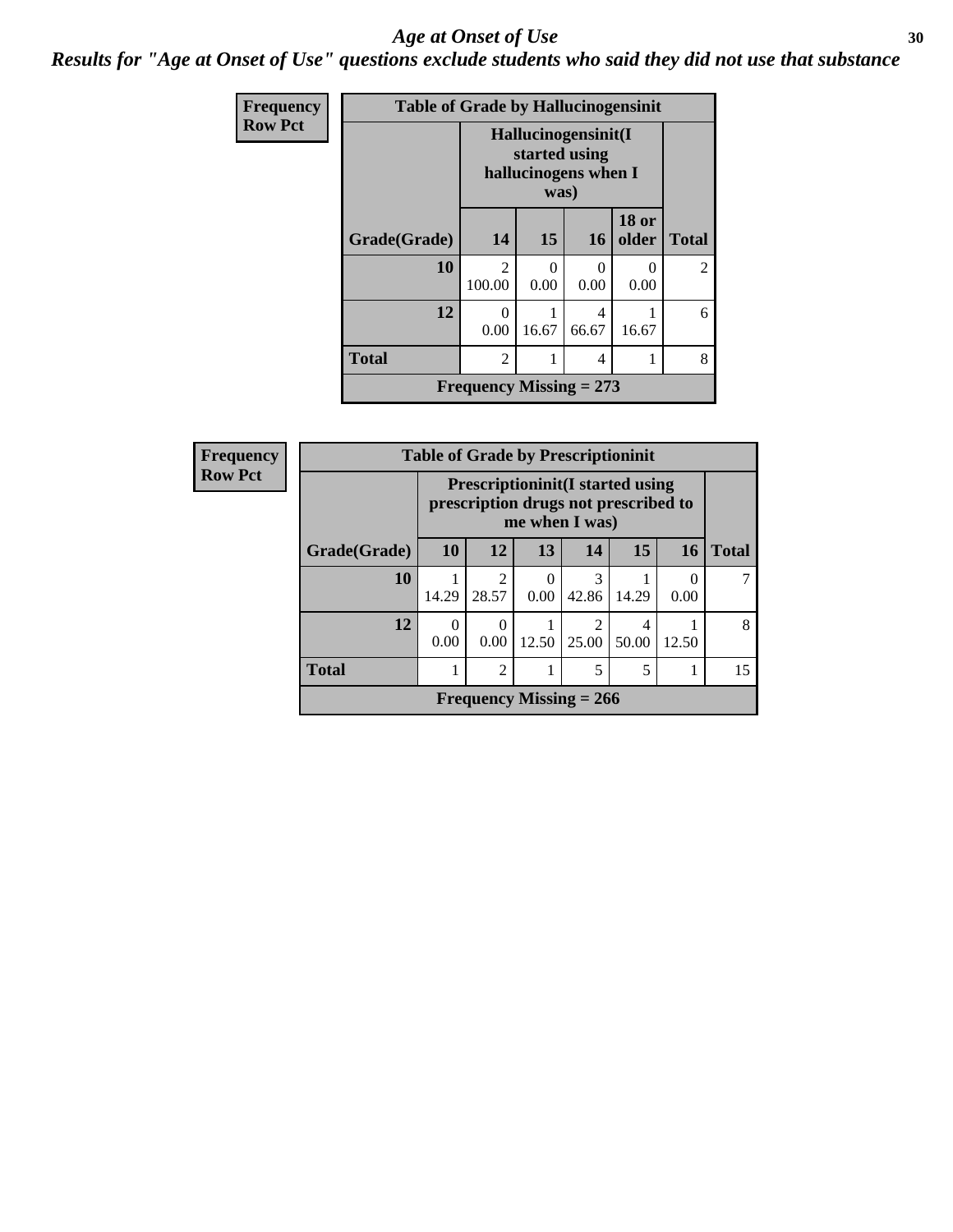| Frequency      | <b>Table of Alcoholharm by Grade</b>          |                    |             |              |  |
|----------------|-----------------------------------------------|--------------------|-------------|--------------|--|
| <b>Col Pct</b> | Alcoholharm(I<br>think alcohol is<br>harmful) | Grade(Grade)<br>10 | 12          | <b>Total</b> |  |
|                | <b>Strongly Agree</b>                         | 71<br>46.71        | 50<br>38.76 | 121          |  |
|                | <b>Somewhat Agree</b>                         | 52<br>34.21        | 50<br>38.76 | 102          |  |
|                | <b>Somewhat Disagree</b>                      | 18<br>11.84        | 18<br>13.95 | 36           |  |
|                | <b>Strongly Disagree</b>                      | 11<br>7.24         | 11<br>8.53  | 22           |  |
|                | <b>Total</b>                                  | 152                | 129         | 281          |  |

| <b>Table of Cigarettesharm by Grade</b>                  |                    |             |              |  |  |  |  |
|----------------------------------------------------------|--------------------|-------------|--------------|--|--|--|--|
| Cigarettesharm(I<br>think smoking<br>tobacco is harmful) | Grade(Grade)<br>10 | 12          | <b>Total</b> |  |  |  |  |
| <b>Strongly Agree</b>                                    | 118<br>77.63       | 95<br>73.64 | 213          |  |  |  |  |
| <b>Somewhat Agree</b>                                    | 20<br>13.16        | 26<br>20.16 | 46           |  |  |  |  |
| <b>Somewhat Disagree</b>                                 | 4<br>2.63          | 5<br>3.88   | 9            |  |  |  |  |
| <b>Strongly Disagree</b>                                 | 10<br>6.58         | 3<br>2.33   | 13           |  |  |  |  |
| <b>Total</b>                                             | 152                | 129         | 281          |  |  |  |  |

| Frequency      | <b>Table of Smokelessharm by Grade</b>                  |                    |              |              |  |
|----------------|---------------------------------------------------------|--------------------|--------------|--------------|--|
| <b>Col Pct</b> | Smokelessharm(I<br>think chewing<br>tobacco is harmful) | Grade(Grade)<br>10 | 12           | <b>Total</b> |  |
|                | <b>Strongly Agree</b>                                   | 119<br>78.29       | 103<br>79.84 | 222          |  |
|                | <b>Somewhat Agree</b>                                   | 20<br>13.16        | 17<br>13.18  | 37           |  |
|                | <b>Somewhat Disagree</b>                                | 0.66               | 5<br>3.88    | 6            |  |
|                | <b>Strongly Disagree</b>                                | 12<br>7.89         | 4<br>3.10    | 16           |  |
|                | <b>Total</b>                                            | 152                | 129          | 281          |  |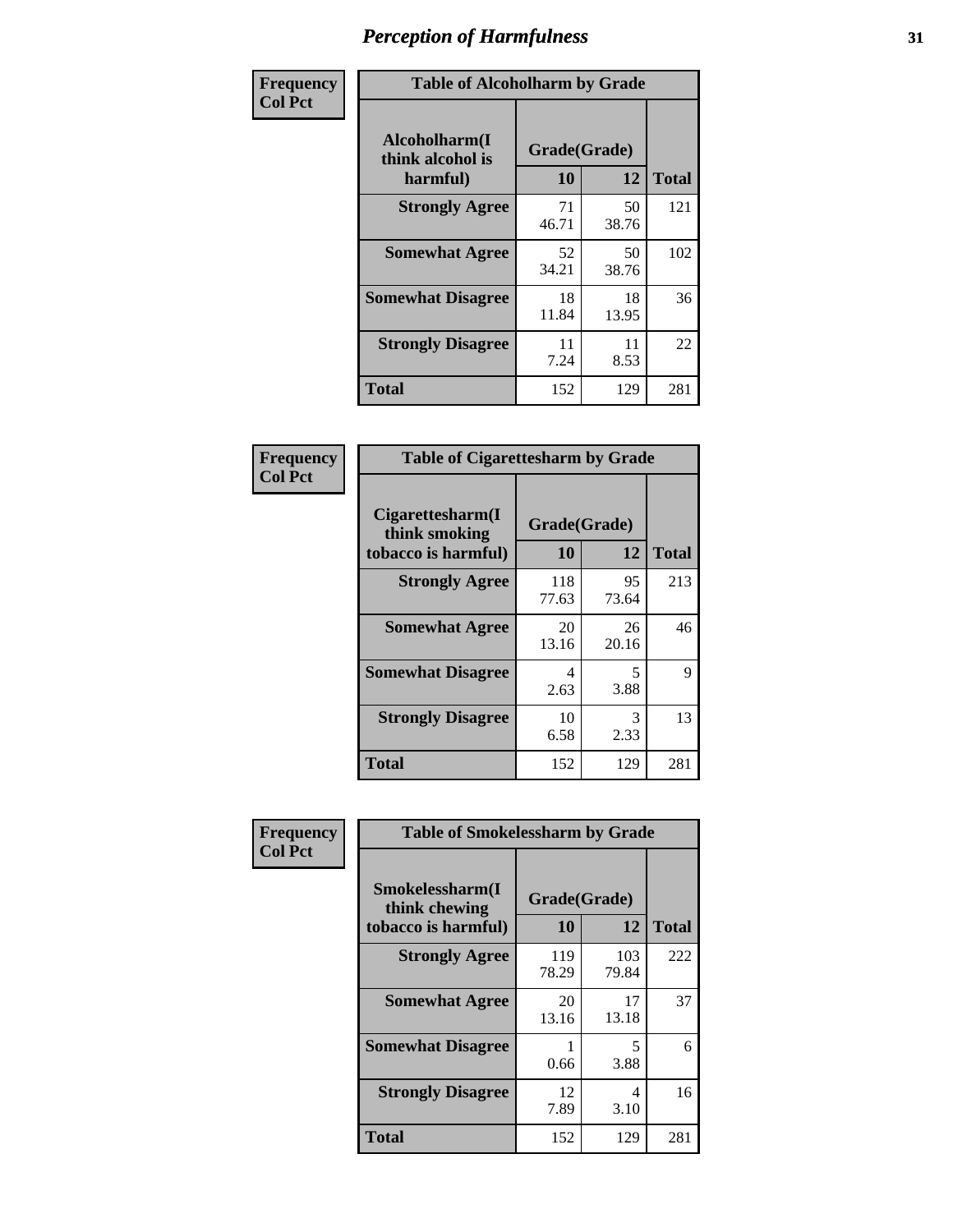| Frequency      |                                                   | <b>Table of Marijuanaharm by Grade</b> |             |              |  |  |
|----------------|---------------------------------------------------|----------------------------------------|-------------|--------------|--|--|
| <b>Col Pct</b> | Marijuanaharm(I<br>think marijuana is<br>harmful) | Grade(Grade)<br>10                     | 12          | <b>Total</b> |  |  |
|                | <b>Strongly Agree</b>                             | 103<br>67.76                           | 73<br>56.59 | 176          |  |  |
|                | <b>Somewhat Agree</b>                             | 22<br>14.47                            | 24<br>18.60 | 46           |  |  |
|                | <b>Somewhat Disagree</b>                          | 9<br>5.92                              | 16<br>12.40 | 25           |  |  |
|                | <b>Strongly Disagree</b>                          | 18<br>11.84                            | 16<br>12.40 | 34           |  |  |
|                | <b>Total</b>                                      | 152                                    | 129         | 281          |  |  |

| <b>Table of Cocaineharm by Grade</b>          |                    |              |              |  |  |  |  |  |
|-----------------------------------------------|--------------------|--------------|--------------|--|--|--|--|--|
| Cocaineharm(I<br>think cocaine is<br>harmful) | Grade(Grade)<br>10 | 12           | <b>Total</b> |  |  |  |  |  |
| <b>Strongly Agree</b>                         | 130<br>85.53       | 113<br>87.60 | 243          |  |  |  |  |  |
| <b>Somewhat Agree</b>                         | 12<br>7.89         | 10<br>7.75   | 22           |  |  |  |  |  |
| <b>Somewhat Disagree</b>                      | 0<br>0.00          | 3<br>2.33    | 3            |  |  |  |  |  |
| <b>Strongly Disagree</b>                      | 10<br>6.58         | 3<br>2.33    | 13           |  |  |  |  |  |
| Total                                         | 152                | 129          | 281          |  |  |  |  |  |

| Frequency      | <b>Table of Inhalantsharm by Grade</b>              |                    |                        |              |  |
|----------------|-----------------------------------------------------|--------------------|------------------------|--------------|--|
| <b>Col Pct</b> | Inhalantsharm(I)<br>think inhalants are<br>harmful) | Grade(Grade)<br>10 | 12                     | <b>Total</b> |  |
|                | <b>Strongly Agree</b>                               | 128<br>84.21       | 114<br>88.37           | 242          |  |
|                | <b>Somewhat Agree</b>                               | 11<br>7.24         | 8<br>6.20              | 19           |  |
|                | <b>Somewhat Disagree</b>                            | 3<br>1.97          | $\mathfrak{D}$<br>1.55 | 5            |  |
|                | <b>Strongly Disagree</b>                            | 10<br>6.58         | 5<br>3.88              | 15           |  |
|                | <b>Total</b>                                        | 152                | 129                    | 281          |  |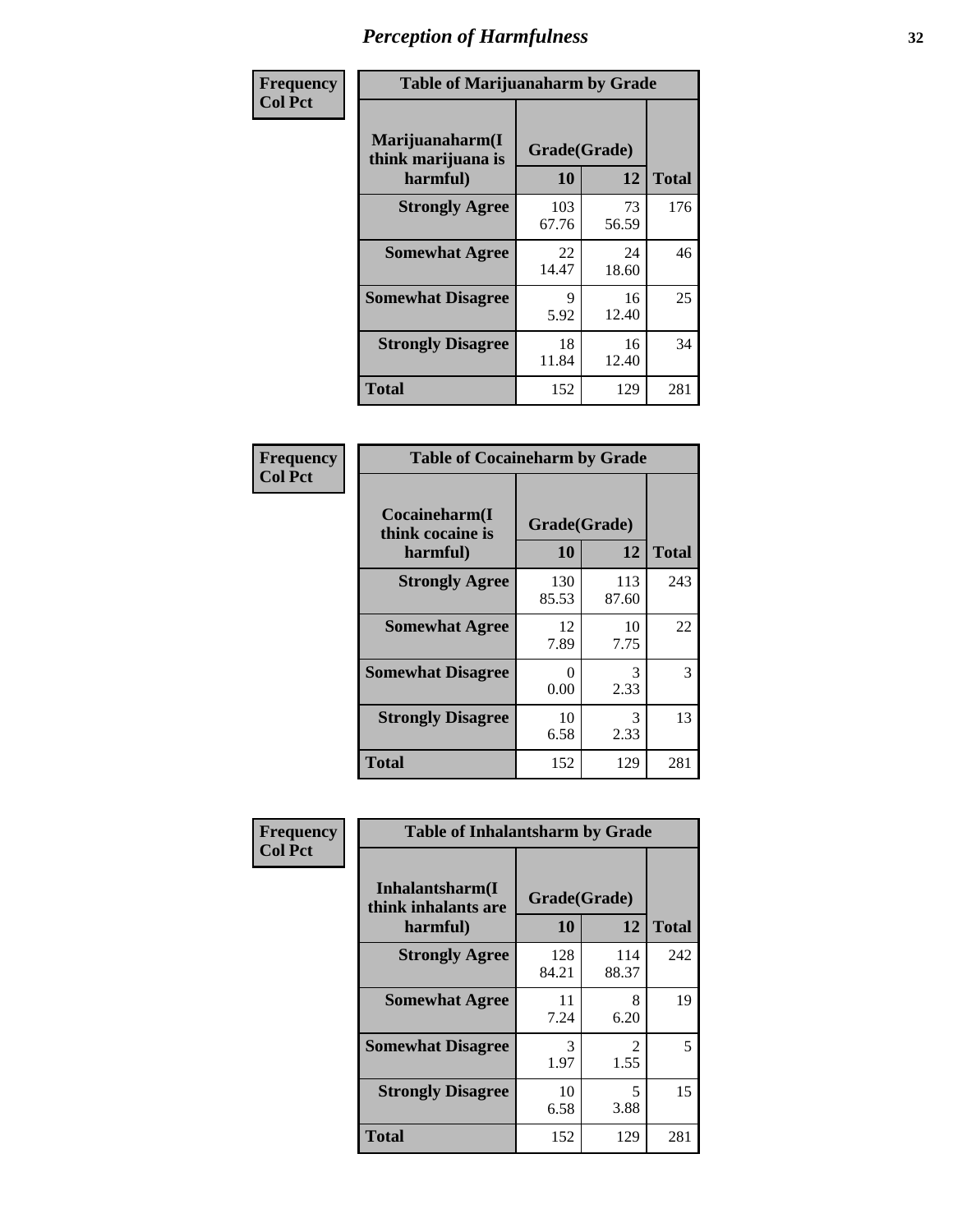| Frequency      | <b>Table of Steroidsharm by Grade</b>            |                    |              |              |
|----------------|--------------------------------------------------|--------------------|--------------|--------------|
| <b>Col Pct</b> | Steroidsharm(I<br>think steroids are<br>harmful) | Grade(Grade)<br>10 | 12           | <b>Total</b> |
|                | <b>Strongly Agree</b>                            | 116<br>76.32       | 105<br>81.40 | 221          |
|                | <b>Somewhat Agree</b>                            | 21<br>13.82        | 18<br>13.95  | 39           |
|                | <b>Somewhat Disagree</b>                         | 5<br>3.29          | 3<br>2.33    | 8            |
|                | <b>Strongly Disagree</b>                         | 10<br>6.58         | 3<br>2.33    | 13           |
|                | <b>Total</b>                                     | 152                | 129          | 281          |

| <b>Table of Ecstasyharm by Grade</b>          |                    |                        |     |  |  |
|-----------------------------------------------|--------------------|------------------------|-----|--|--|
| Ecstasyharm(I<br>think ecstasy is<br>harmful) | Grade(Grade)<br>10 | <b>Total</b>           |     |  |  |
| <b>Strongly Agree</b>                         | 129<br>84.87       | 106<br>82.17           | 235 |  |  |
| <b>Somewhat Agree</b>                         | 7<br>4.61          | 16<br>12.40            | 23  |  |  |
| <b>Somewhat Disagree</b>                      | 5<br>3.29          | $\mathfrak{D}$<br>1.55 | 7   |  |  |
| <b>Strongly Disagree</b>                      | 11<br>7.24         | 5<br>3.88              | 16  |  |  |
| Total                                         | 152                | 129                    | 281 |  |  |

| Frequency      | <b>Table of Methharm by Grade</b>                           |                           |              |              |
|----------------|-------------------------------------------------------------|---------------------------|--------------|--------------|
| <b>Col Pct</b> | <b>Methharm(I think</b><br>methamphetamines<br>are harmful) | Grade(Grade)<br><b>10</b> | 12           | <b>Total</b> |
|                | <b>Strongly Agree</b>                                       | 134<br>88.16              | 119<br>92.25 | 253          |
|                | <b>Somewhat Agree</b>                                       | 5<br>3.29                 | 4<br>3.10    | 9            |
|                | <b>Somewhat Disagree</b>                                    | 0.66                      | 0.78         | 2            |
|                | <b>Strongly Disagree</b>                                    | 12<br>7.89                | 5<br>3.88    | 17           |
|                | <b>Total</b>                                                | 152                       | 129          | 281          |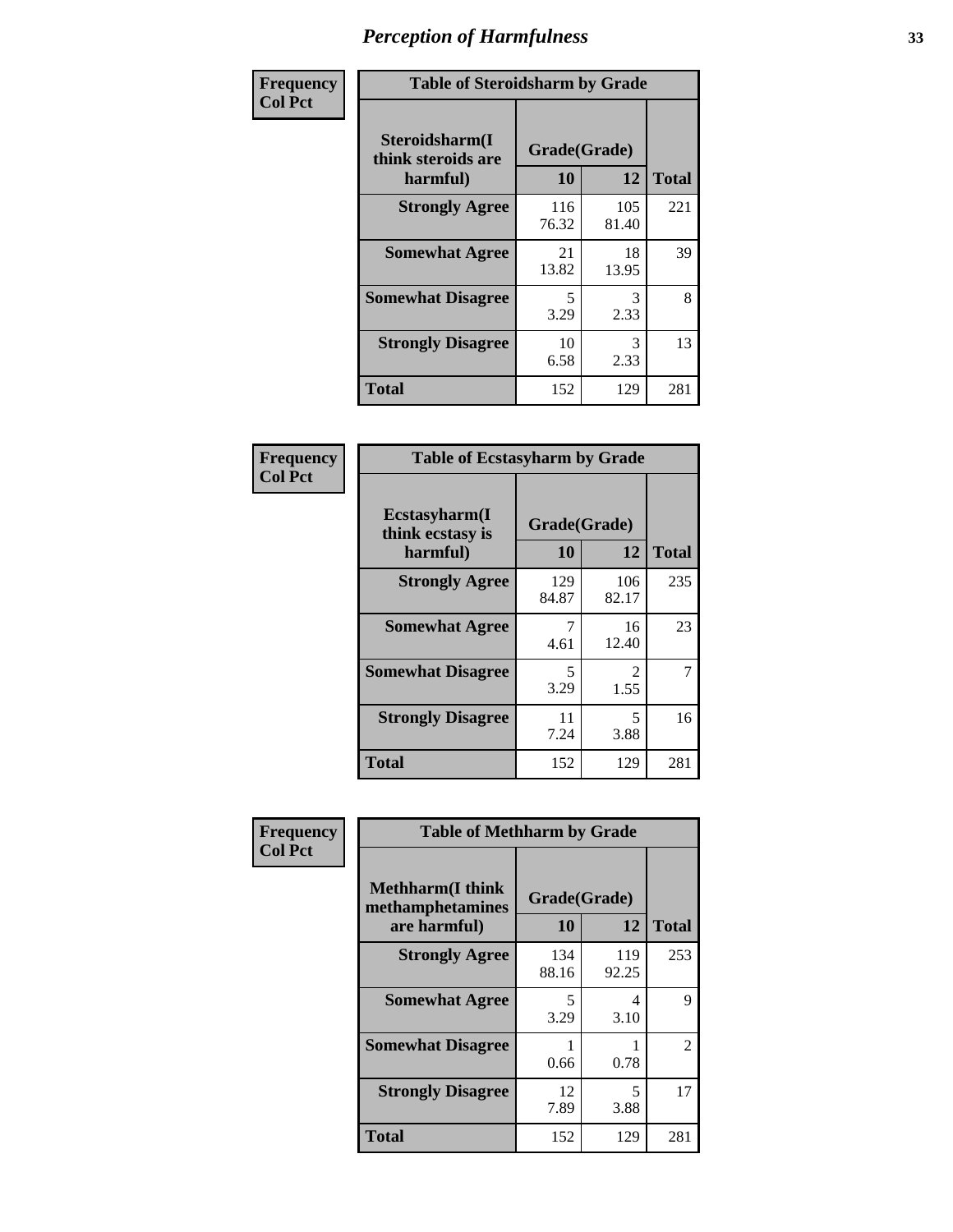| Frequency | <b>Table of Hallucinogensharm by Grade</b>                 |                       |              |                |
|-----------|------------------------------------------------------------|-----------------------|--------------|----------------|
| Col Pct   | Hallucinogensharm(I<br>think hallucinogens<br>are harmful) | Grade(Grade)<br>10    | 12           | <b>Total</b>   |
|           | <b>Strongly Agree</b>                                      | 131<br>86.18          | 107<br>82.95 | 238            |
|           | <b>Somewhat Agree</b>                                      | 5<br>3.29             | 11<br>8.53   | 16             |
|           | <b>Somewhat Disagree</b>                                   | $\mathcal{R}$<br>1.97 | 4<br>3.10    | $\overline{7}$ |
|           | <b>Strongly Disagree</b>                                   | 13<br>8.55            | 7<br>5.43    | 20             |
|           | <b>Total</b>                                               | 152                   | 129          | 281            |

| <b>Table of Prescriptionharm by Grade</b>                                                         |                    |             |              |  |
|---------------------------------------------------------------------------------------------------|--------------------|-------------|--------------|--|
| <b>Prescriptionharm</b> (I<br>think prescription<br>drugs not<br>prescribed to me<br>are harmful) | Grade(Grade)<br>10 | 12          | <b>Total</b> |  |
| <b>Strongly Agree</b>                                                                             | 111<br>73.03       | 93<br>72.09 | 204          |  |
| <b>Somewhat Agree</b>                                                                             | 23<br>15.13        | 26<br>20.16 | 49           |  |
| <b>Somewhat Disagree</b>                                                                          | 8<br>5.26          | 5<br>3.88   | 13           |  |
| <b>Strongly Disagree</b>                                                                          | 10<br>6.58         | 5<br>3.88   | 15           |  |
| <b>Total</b>                                                                                      | 152                | 129         | 281          |  |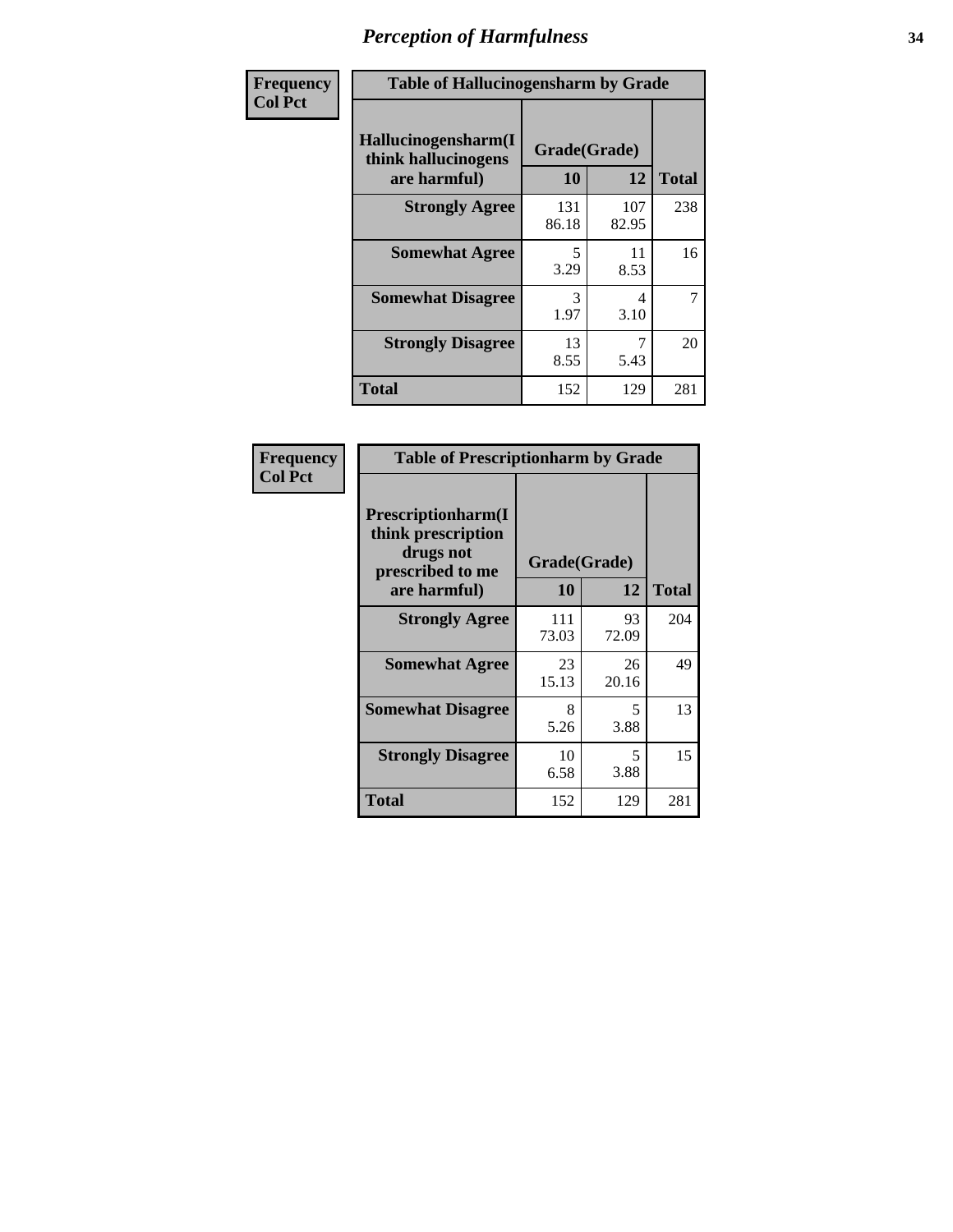# *Disapproval by Adults* **35**

| Frequency      | <b>Table of Alcoholadult by Grade</b>                                 |                    |             |              |
|----------------|-----------------------------------------------------------------------|--------------------|-------------|--------------|
| <b>Col Pct</b> | <b>Alcoholadult</b> (Adults<br>would disapprove if<br>I used alcohol) | Grade(Grade)<br>10 | 12          | <b>Total</b> |
|                | <b>Strongly Agree</b>                                                 | 88<br>57.89        | 63<br>48.84 | 151          |
|                | <b>Somewhat Agree</b>                                                 | 40<br>26.32        | 35<br>27.13 | 75           |
|                | <b>Somewhat Disagree</b>                                              | 15<br>9.87         | 23<br>17.83 | 38           |
|                | <b>Strongly Disagree</b>                                              | 9<br>5.92          | 8<br>6.20   | 17           |
|                | <b>Total</b>                                                          | 152                | 129         | 281          |

| <b>Table of Tobaccoadult by Grade</b>                                 |                    |              |     |  |
|-----------------------------------------------------------------------|--------------------|--------------|-----|--|
| <b>Tobaccoadult</b> (Adults<br>would disapprove if<br>I used tobacco) | Grade(Grade)<br>10 | <b>Total</b> |     |  |
| <b>Strongly Agree</b>                                                 | 124<br>81.58       | 91<br>70.54  | 215 |  |
| <b>Somewhat Agree</b>                                                 | 18<br>11.84        | 21<br>16.28  | 39  |  |
| <b>Somewhat Disagree</b>                                              | 3<br>1.97          | 10<br>7.75   | 13  |  |
| <b>Strongly Disagree</b>                                              | 7<br>4.61          | 5.43         | 14  |  |
| Total                                                                 | 152                | 129          | 281 |  |

| Frequency      | <b>Table of Marijuanaadult by Grade</b>                           |                    |              |              |
|----------------|-------------------------------------------------------------------|--------------------|--------------|--------------|
| <b>Col Pct</b> | Marijuanaadult(Adults<br>would disapprove if I<br>used marijuana) | Grade(Grade)<br>10 | 12           | <b>Total</b> |
|                | <b>Strongly Agree</b>                                             | 134<br>88.16       | 101<br>78.29 | 235          |
|                | <b>Somewhat Agree</b>                                             | 7<br>4.61          | 13<br>10.08  | 20           |
|                | <b>Somewhat Disagree</b>                                          | 3<br>1.97          | 5<br>3.88    | 8            |
|                | <b>Strongly Disagree</b>                                          | 8<br>5.26          | 10<br>7.75   | 18           |
|                | <b>Total</b>                                                      | 152                | 129          | 281          |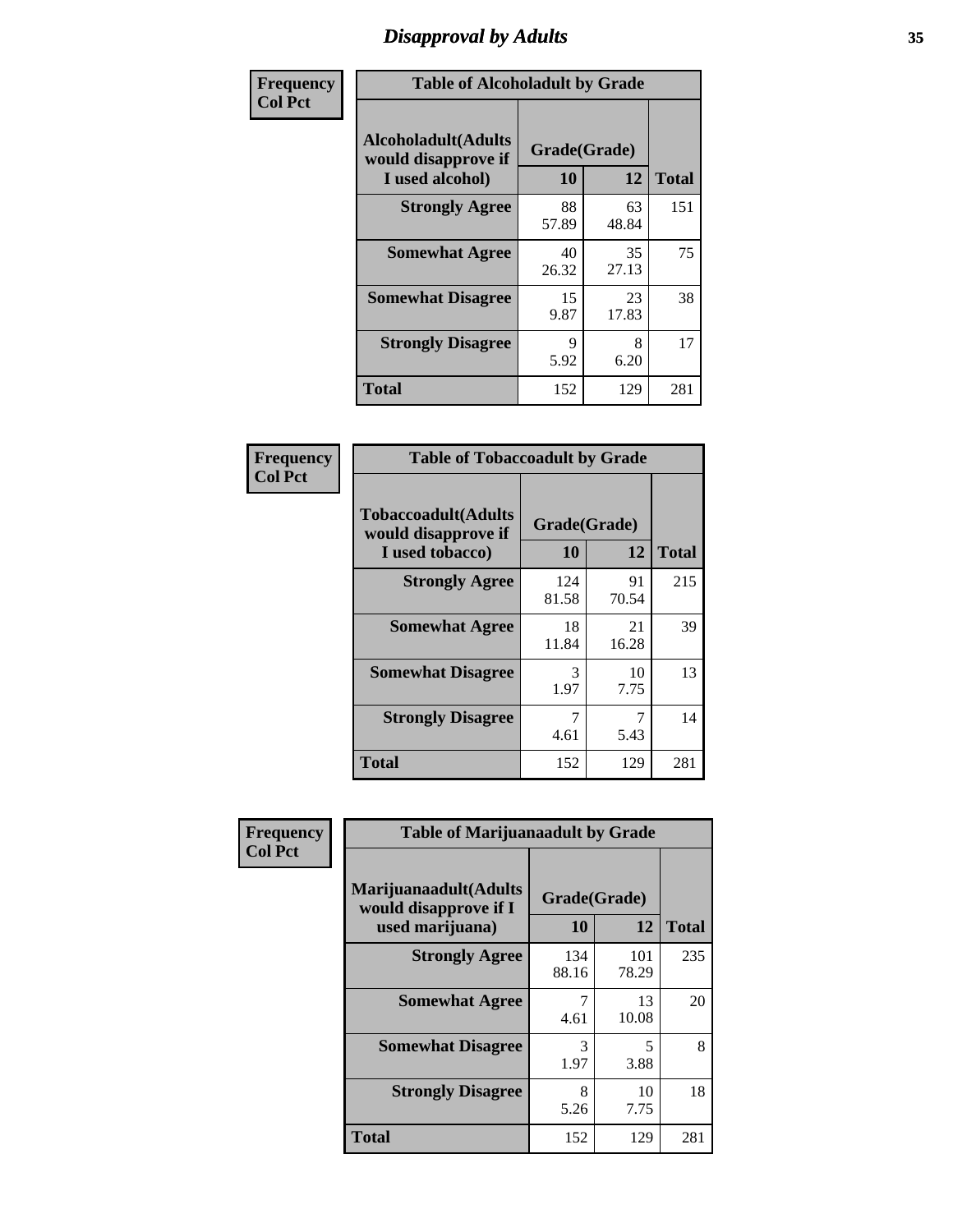# *Disapproval by Adults* **36**

| Frequency      | <b>Table of Otherdrugadult by Grade</b>                                     |                    |              |                |
|----------------|-----------------------------------------------------------------------------|--------------------|--------------|----------------|
| <b>Col Pct</b> | <b>Otherdrugadult</b> (Adults<br>would disapprove if I<br>used other drugs) | Grade(Grade)<br>10 | 12           | <b>Total</b>   |
|                | <b>Strongly Agree</b>                                                       | 139<br>91.45       | 115<br>89.15 | 254            |
|                | <b>Somewhat Agree</b>                                                       | 6<br>3.95          | 4<br>3.10    | 10             |
|                | <b>Somewhat Disagree</b>                                                    | 0<br>0.00          | 2<br>1.55    | $\overline{2}$ |
|                | <b>Strongly Disagree</b>                                                    | 4.61               | 8<br>6.20    | 15             |
|                | <b>Total</b>                                                                | 152                | 129          | 281            |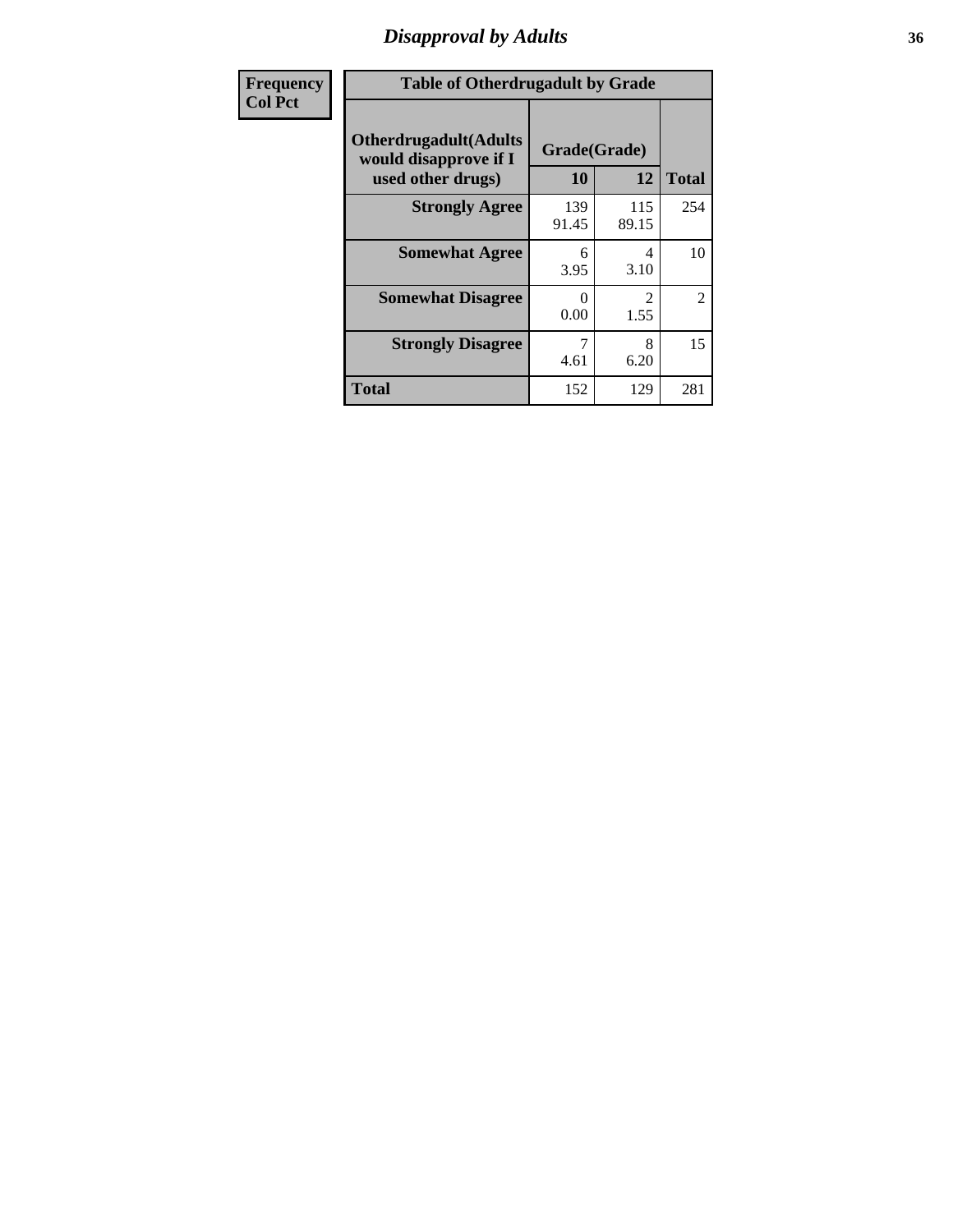# *Disapproval by Peers* **37**

| Frequency      | <b>Table of Alcoholpeer by Grade</b>                    |              |             |              |  |
|----------------|---------------------------------------------------------|--------------|-------------|--------------|--|
| <b>Col Pct</b> | Alcoholpeer(My<br>friends would<br>disapprove if I used | Grade(Grade) |             |              |  |
|                | alcohol)                                                | 10           | 12          | <b>Total</b> |  |
|                | <b>Strongly Agree</b>                                   | 53<br>34.87  | 23<br>17.83 | 76           |  |
|                | <b>Somewhat Agree</b>                                   | 38<br>25.00  | 27<br>20.93 | 65           |  |
|                | <b>Somewhat Disagree</b>                                | 37<br>24.34  | 34<br>26.36 | 71           |  |
|                | <b>Strongly Disagree</b>                                | 24<br>15.79  | 45<br>34.88 | 69           |  |
|                | Total                                                   | 152          | 129         | 281          |  |

| Frequency      | <b>Table of Tobaccopeer by Grade</b>                                |                           |             |              |  |
|----------------|---------------------------------------------------------------------|---------------------------|-------------|--------------|--|
| <b>Col Pct</b> | Tobaccopeer(My<br>friends would<br>disapprove if I used<br>tobacco) | Grade(Grade)<br><b>10</b> | 12          | <b>Total</b> |  |
|                | <b>Strongly Agree</b>                                               | 78<br>51.32               | 47<br>36.43 | 125          |  |
|                | <b>Somewhat Agree</b>                                               | 36<br>23.68               | 25<br>19.38 | 61           |  |
|                | <b>Somewhat Disagree</b>                                            | 26<br>17.11               | 26<br>20.16 | 52           |  |
|                | <b>Strongly Disagree</b>                                            | 12<br>7.89                | 31<br>24.03 | 43           |  |
|                | Total                                                               | 152                       | 129         | 281          |  |

| Frequency      | <b>Table of Marijuanapeer by Grade</b>                    |              |             |              |
|----------------|-----------------------------------------------------------|--------------|-------------|--------------|
| <b>Col Pct</b> | Marijuanapeer(My<br>friends would<br>disapprove if I used | Grade(Grade) |             |              |
|                | marijuana)                                                | <b>10</b>    | 12          | <b>Total</b> |
|                | <b>Strongly Agree</b>                                     | 91<br>59.87  | 53<br>41.09 | 144          |
|                | <b>Somewhat Agree</b>                                     | 30<br>19.74  | 23<br>17.83 | 53           |
|                | <b>Somewhat Disagree</b>                                  | 19<br>12.50  | 19<br>14.73 | 38           |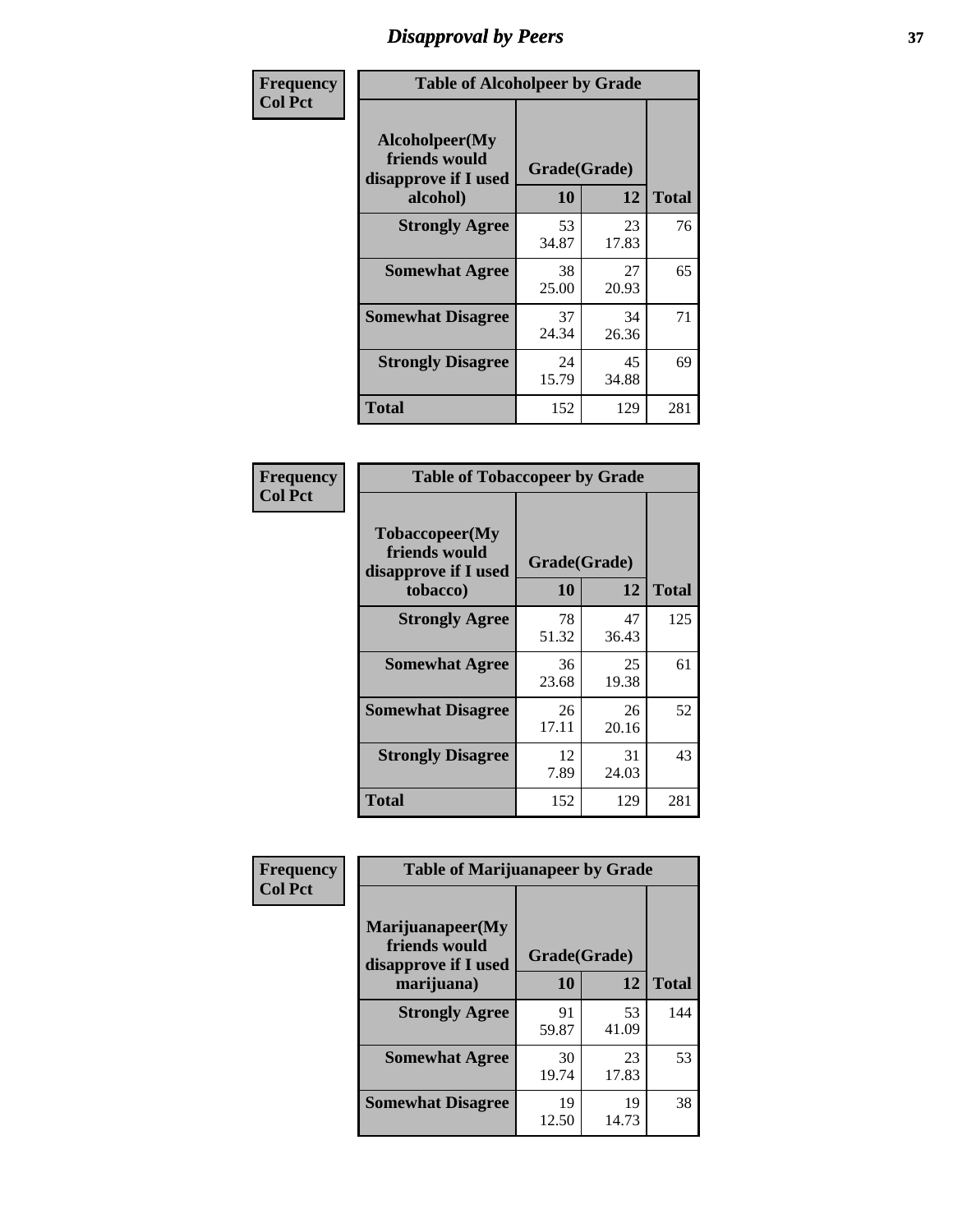# *Disapproval by Peers* **38**

| <b>Frequency</b> | <b>Table of Marijuanapeer by Grade</b>                                  |                    |             |              |  |
|------------------|-------------------------------------------------------------------------|--------------------|-------------|--------------|--|
| <b>Col Pct</b>   | Marijuanapeer(My<br>friends would<br>disapprove if I used<br>marijuana) | Grade(Grade)<br>10 | 12          | <b>Total</b> |  |
|                  | <b>Strongly Disagree</b>                                                | 12<br>7.89         | 34<br>26.36 | 46           |  |
|                  | <b>Total</b>                                                            | 152                | 129         | 281          |  |

| <b>Frequency</b> | <b>Table of Otherdrugpeer by Grade</b>                                    |                    |             |              |
|------------------|---------------------------------------------------------------------------|--------------------|-------------|--------------|
| <b>Col Pct</b>   | Otherdrugpeer(My<br>friends would<br>disapprove if I used<br>other drugs) | Grade(Grade)<br>10 | 12          | <b>Total</b> |
|                  |                                                                           |                    |             |              |
|                  | <b>Strongly Agree</b>                                                     | 109<br>71.71       | 70<br>54.26 | 179          |
|                  | <b>Somewhat Agree</b>                                                     | 22<br>14.47        | 26<br>20.16 | 48           |
|                  | <b>Somewhat Disagree</b>                                                  | 9<br>5.92          | 16<br>12.40 | 25           |
|                  | <b>Strongly Disagree</b>                                                  | 12<br>7.89         | 17<br>13.18 | 29           |
|                  | Total                                                                     | 152                | 129         | 281          |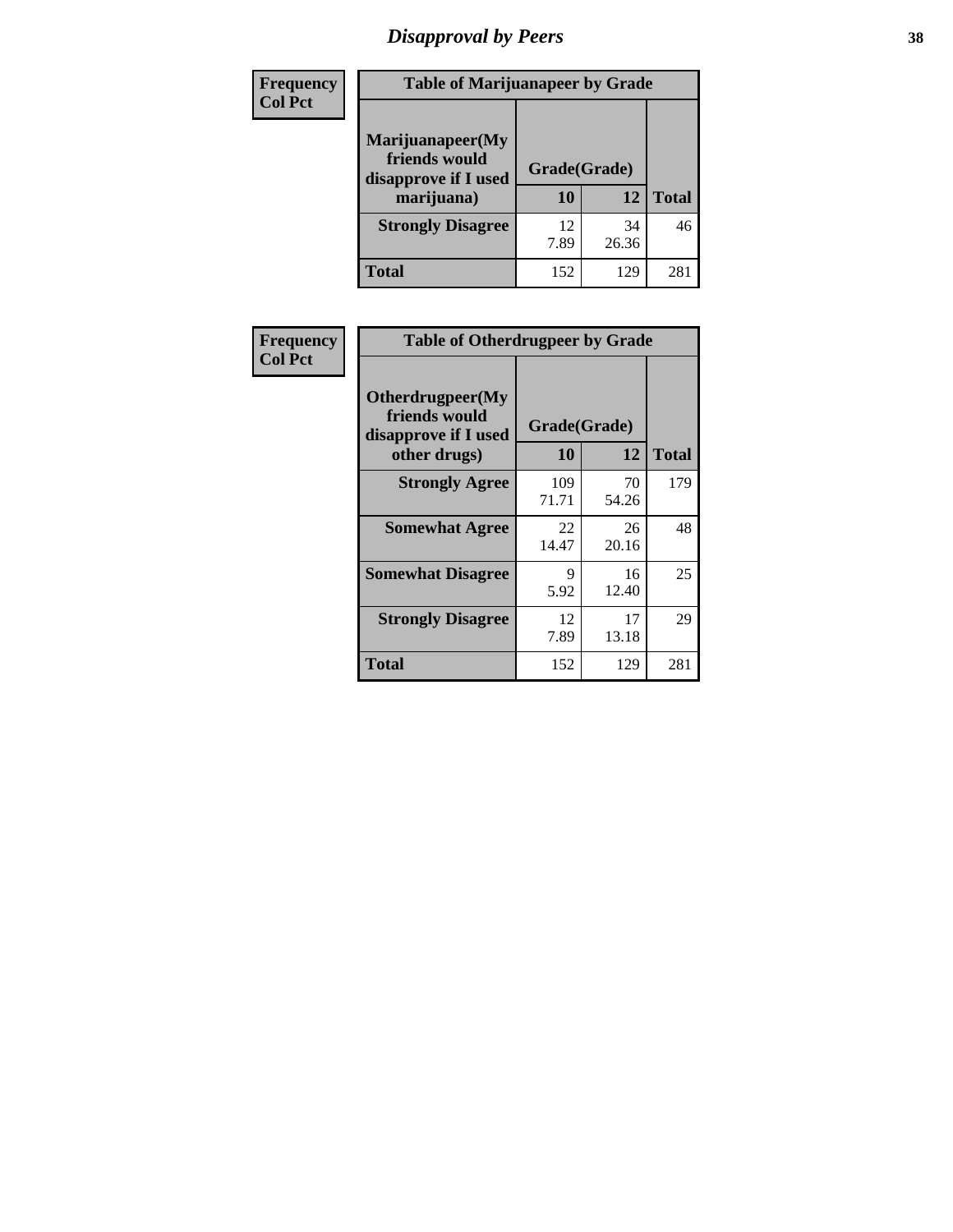| Frequency      | <b>Table of Alcohollocation1 by Grade</b> |              |             |              |
|----------------|-------------------------------------------|--------------|-------------|--------------|
| <b>Col Pct</b> | <b>Alcohollocation1(Places</b>            | Grade(Grade) |             |              |
|                | <b>Friends Use Alcohol)</b>               | 10           | 12          | <b>Total</b> |
|                |                                           | 66<br>43.42  | 79<br>61.24 | 145          |
|                | Do Not Use                                | 86<br>56.58  | 50<br>38.76 | 136          |
|                | <b>Total</b>                              | 152          | 129         | 281          |

| <b>Frequency</b> | <b>Table of Alcohollocation2 by Grade</b>                     |                    |             |              |
|------------------|---------------------------------------------------------------|--------------------|-------------|--------------|
| <b>Col Pct</b>   | <b>Alcohollocation2(Places</b><br><b>Friends Use Alcohol)</b> | Grade(Grade)<br>10 | 12          | <b>Total</b> |
|                  |                                                               | 96<br>63.16        | 76<br>58.91 | 172          |
|                  | Home                                                          | 56<br>36.84        | 53<br>41.09 | 109          |
|                  | <b>Total</b>                                                  | 152                | 129         | 281          |

| Frequency<br><b>Col Pct</b> | <b>Table of Alcohollocation3 by Grade</b> |                    |           |              |
|-----------------------------|-------------------------------------------|--------------------|-----------|--------------|
| <b>Friends Use Alcohol)</b> | <b>Alcohollocation3(Places</b>            | Grade(Grade)<br>10 | 12        | <b>Total</b> |
|                             |                                           | 138                | 121       | 259          |
|                             |                                           | 90.79              | 93.80     |              |
|                             | <b>School</b>                             | 14<br>9.21         | 8<br>6.20 | 22           |
|                             | Total                                     | 152                | 129       | 281          |

| <b>Frequency</b> | <b>Table of Alcohollocation4 by Grade</b> |              |              |              |  |
|------------------|-------------------------------------------|--------------|--------------|--------------|--|
| <b>Col Pct</b>   | <b>Alcohollocation4(Places</b>            | Grade(Grade) |              |              |  |
|                  | <b>Friends Use Alcohol)</b>               | 10           | 12           | <b>Total</b> |  |
|                  |                                           | 136<br>89.47 | 112<br>86.82 | 248          |  |
|                  | Car                                       | 16<br>10.53  | 17<br>13.18  | 33           |  |
|                  | <b>Total</b>                              | 152          | 129          | 281          |  |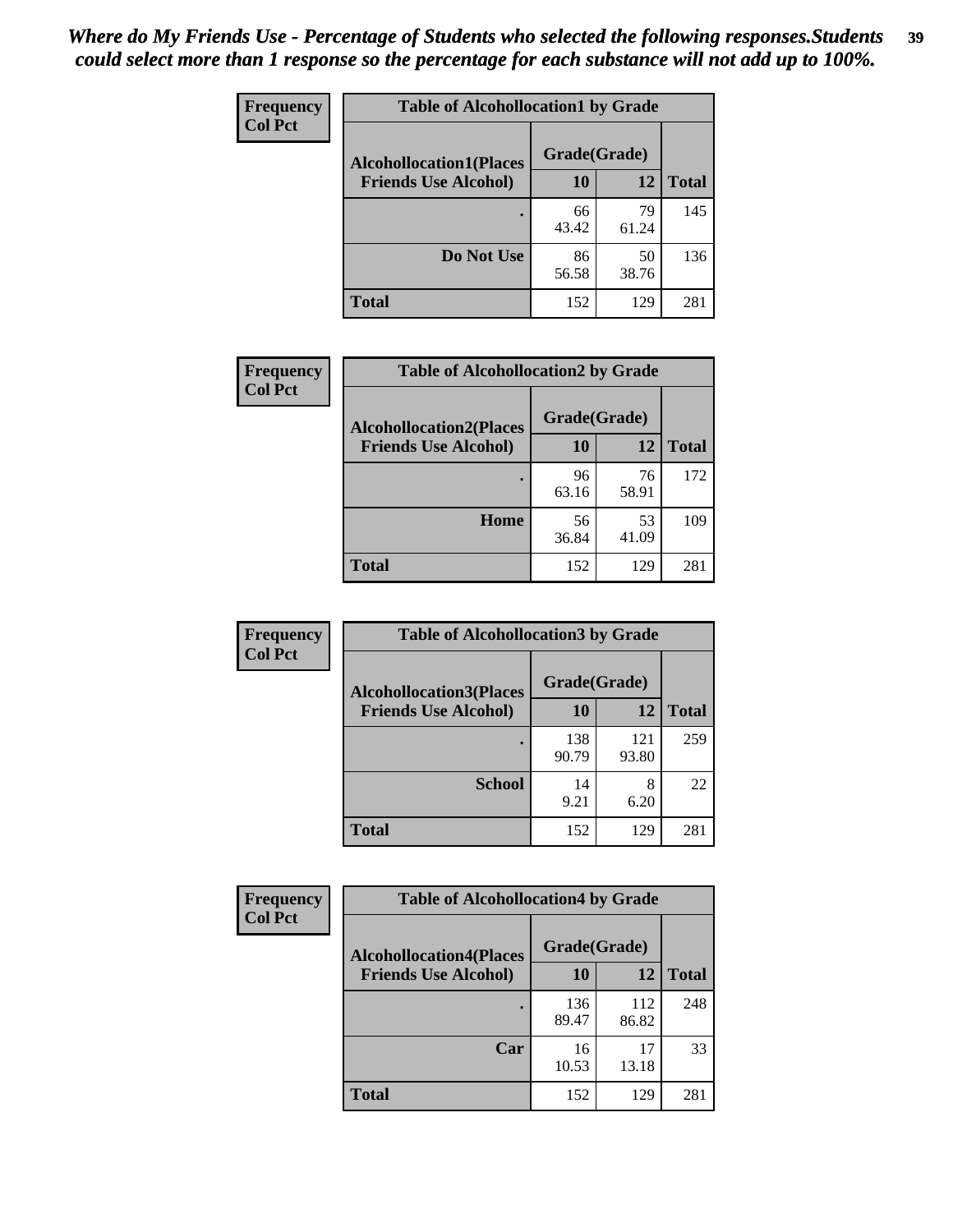| Frequency<br><b>Col Pct</b> | <b>Table of Alcohollocation5 by Grade</b> |              |             |              |
|-----------------------------|-------------------------------------------|--------------|-------------|--------------|
|                             | <b>Alcohollocation5(Places</b>            | Grade(Grade) |             |              |
|                             | <b>Friends Use Alcohol)</b>               | 10           | 12          | <b>Total</b> |
|                             |                                           | 93<br>61.18  | 50<br>38.76 | 143          |
|                             | <b>Friend's House</b>                     | 59<br>38.82  | 79<br>61.24 | 138          |
|                             | <b>Total</b>                              | 152          | 129         | 281          |

| <b>Frequency</b>                                 | <b>Table of Alcohollocation6 by Grade</b> |              |             |              |
|--------------------------------------------------|-------------------------------------------|--------------|-------------|--------------|
| <b>Col Pct</b><br><b>Alcohollocation6(Places</b> |                                           | Grade(Grade) |             |              |
|                                                  | <b>Friends Use Alcohol)</b>               | 10           | 12          | <b>Total</b> |
|                                                  |                                           | 115<br>75.66 | 91<br>70.54 | 206          |
|                                                  | <b>Other</b>                              | 37<br>24.34  | 38<br>29.46 | 75           |
|                                                  | <b>Total</b>                              | 152          | 129         | 281          |

| Frequency      | <b>Table of Tobaccolocation1 by Grade</b> |              |             |              |
|----------------|-------------------------------------------|--------------|-------------|--------------|
| <b>Col Pct</b> | <b>Tobaccolocation1(Places</b>            | Grade(Grade) |             |              |
|                | <b>Friends Use Tobacco)</b>               | 10           | 12          | <b>Total</b> |
|                |                                           | 51<br>33.55  | 63<br>48.84 | 114          |
|                | Do Not Use                                | 101<br>66.45 | 66<br>51.16 | 167          |
|                | <b>Total</b>                              | 152          | 129         | 281          |

| <b>Frequency</b> | <b>Table of Tobaccolocation2 by Grade</b> |              |             |              |  |
|------------------|-------------------------------------------|--------------|-------------|--------------|--|
| <b>Col Pct</b>   | <b>Tobaccolocation2(Places</b>            | Grade(Grade) |             |              |  |
|                  | <b>Friends Use Tobacco)</b>               | 10           | 12          | <b>Total</b> |  |
|                  |                                           | 117<br>76.97 | 78<br>60.47 | 195          |  |
|                  | Home                                      | 35<br>23.03  | 51<br>39.53 | 86           |  |
|                  | <b>Total</b>                              | 152          | 129         | 281          |  |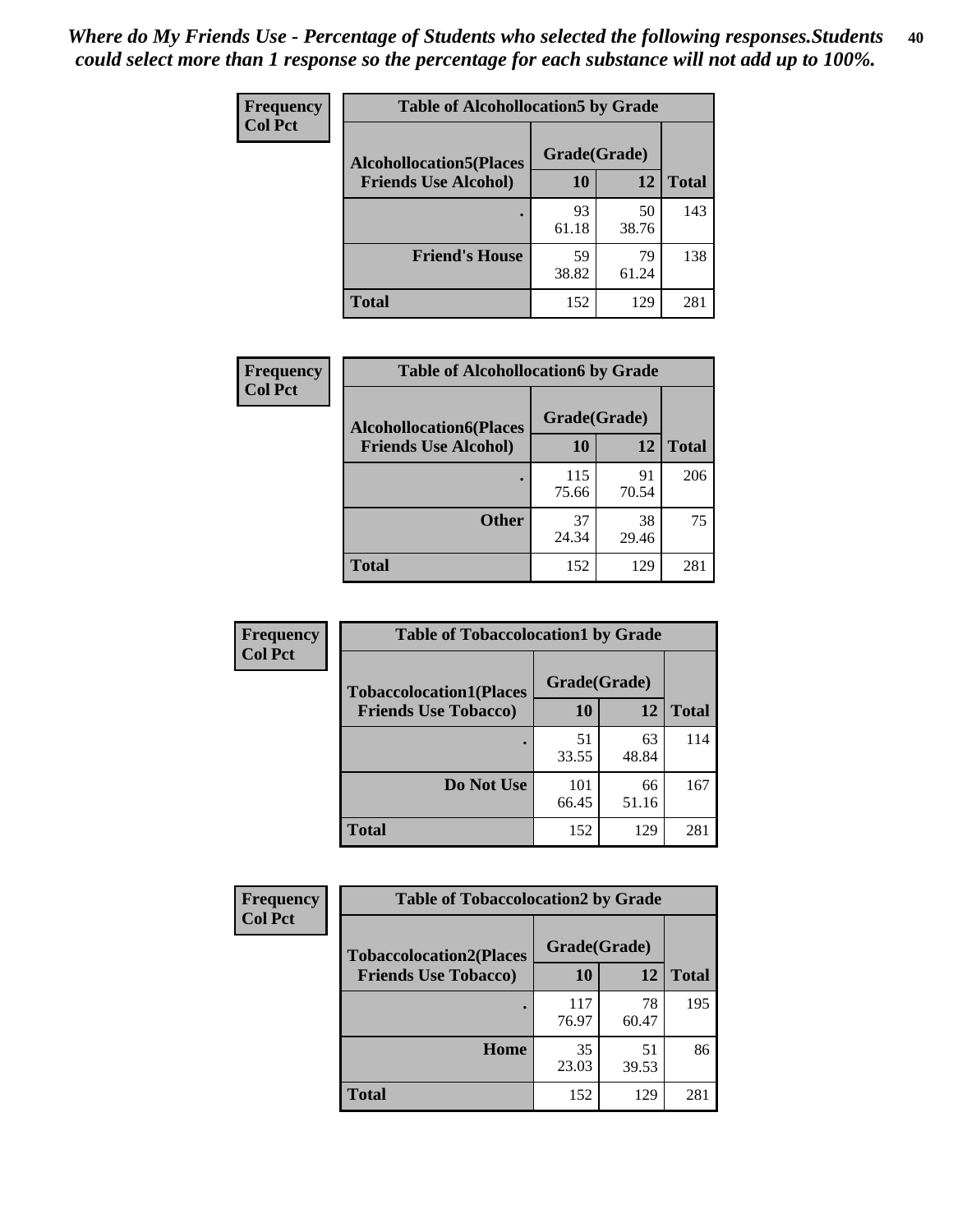| Frequency      | <b>Table of Tobaccolocation 3 by Grade</b> |              |              |              |  |
|----------------|--------------------------------------------|--------------|--------------|--------------|--|
| <b>Col Pct</b> | <b>Tobaccolocation3(Places</b>             | Grade(Grade) |              |              |  |
|                | <b>Friends Use Tobacco)</b>                | 10           | 12           | <b>Total</b> |  |
|                |                                            | 132<br>86.84 | 106<br>82.17 | 238          |  |
|                | <b>School</b>                              | 20<br>13.16  | 23<br>17.83  | 43           |  |
|                | <b>Total</b>                               | 152          | 129          | 281          |  |

| Frequency      | <b>Table of Tobaccolocation4 by Grade</b> |              |             |              |
|----------------|-------------------------------------------|--------------|-------------|--------------|
| <b>Col Pct</b> | <b>Tobaccolocation4(Places</b>            | Grade(Grade) |             |              |
|                | <b>Friends Use Tobacco)</b>               | 10           | 12          | <b>Total</b> |
|                |                                           | 122<br>80.26 | 74<br>57.36 | 196          |
|                | Car                                       | 30<br>19.74  | 55<br>42.64 | 85           |
|                | <b>Total</b>                              | 152          | 129         | 281          |

| Frequency      | <b>Table of Tobaccolocation5 by Grade</b>                     |                    |             |              |
|----------------|---------------------------------------------------------------|--------------------|-------------|--------------|
| <b>Col Pct</b> | <b>Tobaccolocation5(Places</b><br><b>Friends Use Tobacco)</b> | Grade(Grade)<br>10 | 12          | <b>Total</b> |
|                |                                                               | 113                | 68          | 181          |
|                |                                                               | 74.34              | 52.71       |              |
|                | <b>Friend's House</b>                                         | 39<br>25.66        | 61<br>47.29 | 100          |
|                | <b>Total</b>                                                  | 152                | 129         | 281          |

| Frequency      | <b>Table of Tobaccolocation6 by Grade</b> |              |             |              |  |
|----------------|-------------------------------------------|--------------|-------------|--------------|--|
| <b>Col Pct</b> | <b>Tobaccolocation6(Places</b>            | Grade(Grade) |             |              |  |
|                | <b>Friends Use Tobacco)</b>               | 10           | 12          | <b>Total</b> |  |
|                |                                           | 118<br>77.63 | 89<br>68.99 | 207          |  |
|                | <b>Other</b>                              | 34<br>22.37  | 40<br>31.01 | 74           |  |
|                | <b>Total</b>                              | 152          | 129         | 281          |  |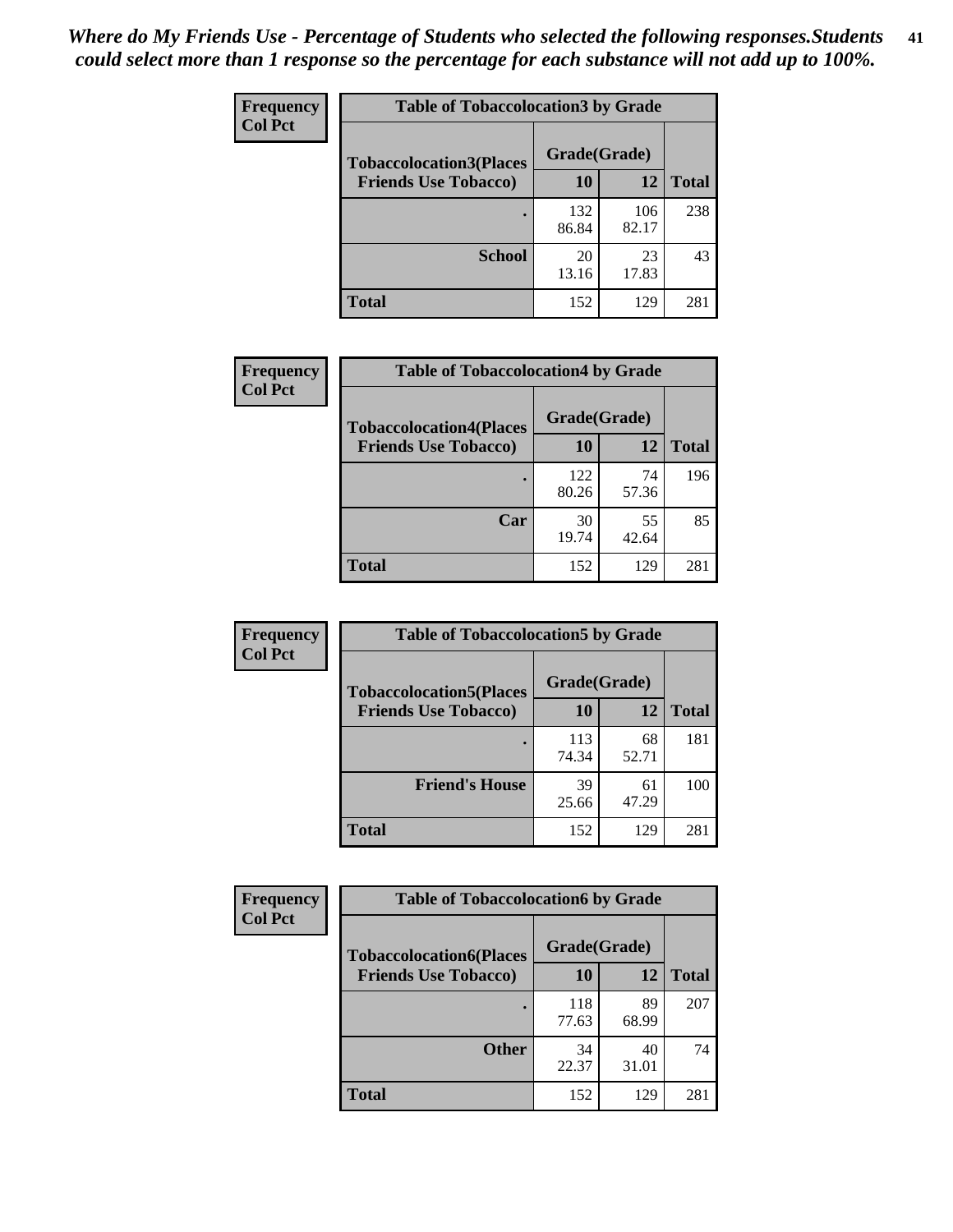| <b>Frequency</b> | <b>Table of Marijuanalocation1 by Grade</b> |              |             |              |
|------------------|---------------------------------------------|--------------|-------------|--------------|
| <b>Col Pct</b>   | <b>Marijuanalocation1(Places</b>            | Grade(Grade) |             |              |
|                  | <b>Friends Use Marijuana</b> )              | <b>10</b>    | 12          | <b>Total</b> |
|                  |                                             | 48<br>31.58  | 58<br>44.96 | 106          |
|                  | Do Not Use                                  | 104<br>68.42 | 71<br>55.04 | 175          |
|                  | <b>Total</b>                                | 152          | 129         | 281          |

| <b>Frequency</b> | <b>Table of Marijuanalocation2 by Grade</b>                        |                    |             |              |
|------------------|--------------------------------------------------------------------|--------------------|-------------|--------------|
| <b>Col Pct</b>   | <b>Marijuanalocation2(Places</b><br><b>Friends Use Marijuana</b> ) | Grade(Grade)<br>10 | 12          | <b>Total</b> |
|                  |                                                                    | 120<br>78.95       | 81<br>62.79 | 201          |
|                  | Home                                                               | 32<br>21.05        | 48<br>37.21 | 80           |
|                  | <b>Total</b>                                                       | 152                | 129         | 281          |

| Frequency<br><b>Col Pct</b> | <b>Table of Marijuanalocation3 by Grade</b> |              |              |              |
|-----------------------------|---------------------------------------------|--------------|--------------|--------------|
|                             | <b>Marijuanalocation3</b> (Places           | Grade(Grade) |              |              |
|                             | <b>Friends Use Marijuana</b> )              | <b>10</b>    | 12           | <b>Total</b> |
|                             |                                             | 131<br>86.18 | 110<br>85.27 | 241          |
|                             | <b>School</b>                               | 21<br>13.82  | 19<br>14.73  | 40           |
|                             | <b>Total</b>                                | 152          | 129          | 281          |

| <b>Frequency</b> | <b>Table of Marijuanalocation4 by Grade</b> |              |             |              |  |
|------------------|---------------------------------------------|--------------|-------------|--------------|--|
| <b>Col Pct</b>   | <b>Marijuanalocation4(Places</b>            | Grade(Grade) |             |              |  |
|                  | <b>Friends Use Marijuana</b> )              | <b>10</b>    | 12          | <b>Total</b> |  |
|                  |                                             | 126<br>82.89 | 88<br>68.22 | 214          |  |
|                  | Car                                         | 26<br>17.11  | 41<br>31.78 | 67           |  |
|                  | <b>Total</b>                                | 152          | 129         | 281          |  |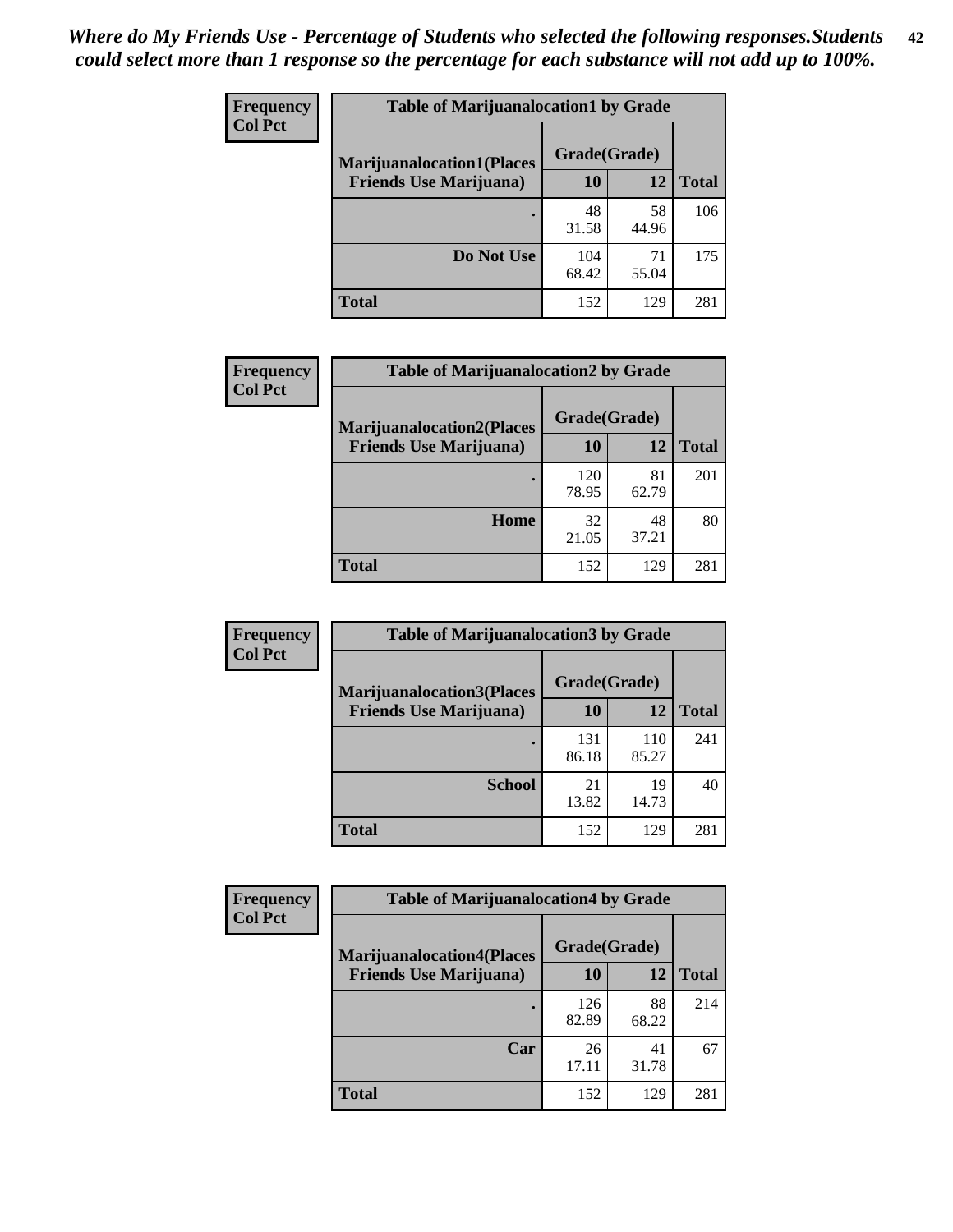| <b>Frequency</b> | <b>Table of Marijuanalocation5 by Grade</b> |              |             |              |
|------------------|---------------------------------------------|--------------|-------------|--------------|
| <b>Col Pct</b>   | <b>Marijuanalocation5(Places)</b>           | Grade(Grade) |             |              |
|                  | <b>Friends Use Marijuana</b> )              | 10           | 12          | <b>Total</b> |
|                  |                                             | 110<br>72.37 | 62<br>48.06 | 172          |
|                  | <b>Friend's House</b>                       | 42<br>27.63  | 67<br>51.94 | 109          |
|                  | <b>Total</b>                                | 152          | 129         | 281          |

| <b>Frequency</b> | <b>Table of Marijuanalocation6 by Grade</b>                        |                           |             |       |
|------------------|--------------------------------------------------------------------|---------------------------|-------------|-------|
| <b>Col Pct</b>   | <b>Marijuanalocation6(Places</b><br><b>Friends Use Marijuana</b> ) | Grade(Grade)<br><b>10</b> | 12          | Total |
|                  |                                                                    | 114<br>75.00              | 92<br>71.32 | 206   |
|                  | <b>Other</b>                                                       | 38<br>25.00               | 37<br>28.68 | 75    |
|                  | <b>Total</b>                                                       | 152                       | 129         | 281   |

| <b>Frequency</b> | <b>Table of Otherdruglocation1 by Grade</b>                          |              |             |              |
|------------------|----------------------------------------------------------------------|--------------|-------------|--------------|
| <b>Col Pct</b>   | <b>Otherdruglocation1(Places</b><br><b>Friends Use Other Illegal</b> | Grade(Grade) |             |              |
|                  | Drugs)                                                               | 10           | 12          | <b>Total</b> |
|                  |                                                                      | 34<br>22.37  | 33<br>25.58 | 67           |
|                  | Do Not Use                                                           | 118<br>77.63 | 96<br>74.42 | 214          |
|                  | <b>Total</b>                                                         | 152          | 129         | 281          |

| Frequency      | <b>Table of Otherdruglocation2 by Grade</b>                          |              |              |              |
|----------------|----------------------------------------------------------------------|--------------|--------------|--------------|
| <b>Col Pct</b> | <b>Otherdruglocation2(Places</b><br><b>Friends Use Other Illegal</b> | Grade(Grade) |              |              |
|                | Drugs)                                                               | 10           | 12           | <b>Total</b> |
|                |                                                                      | 124<br>81.58 | 100<br>77.52 | 224          |
|                | <b>Home</b>                                                          | 28<br>18.42  | 29<br>22.48  | 57           |
|                | <b>Total</b>                                                         | 152          | 129          | 281          |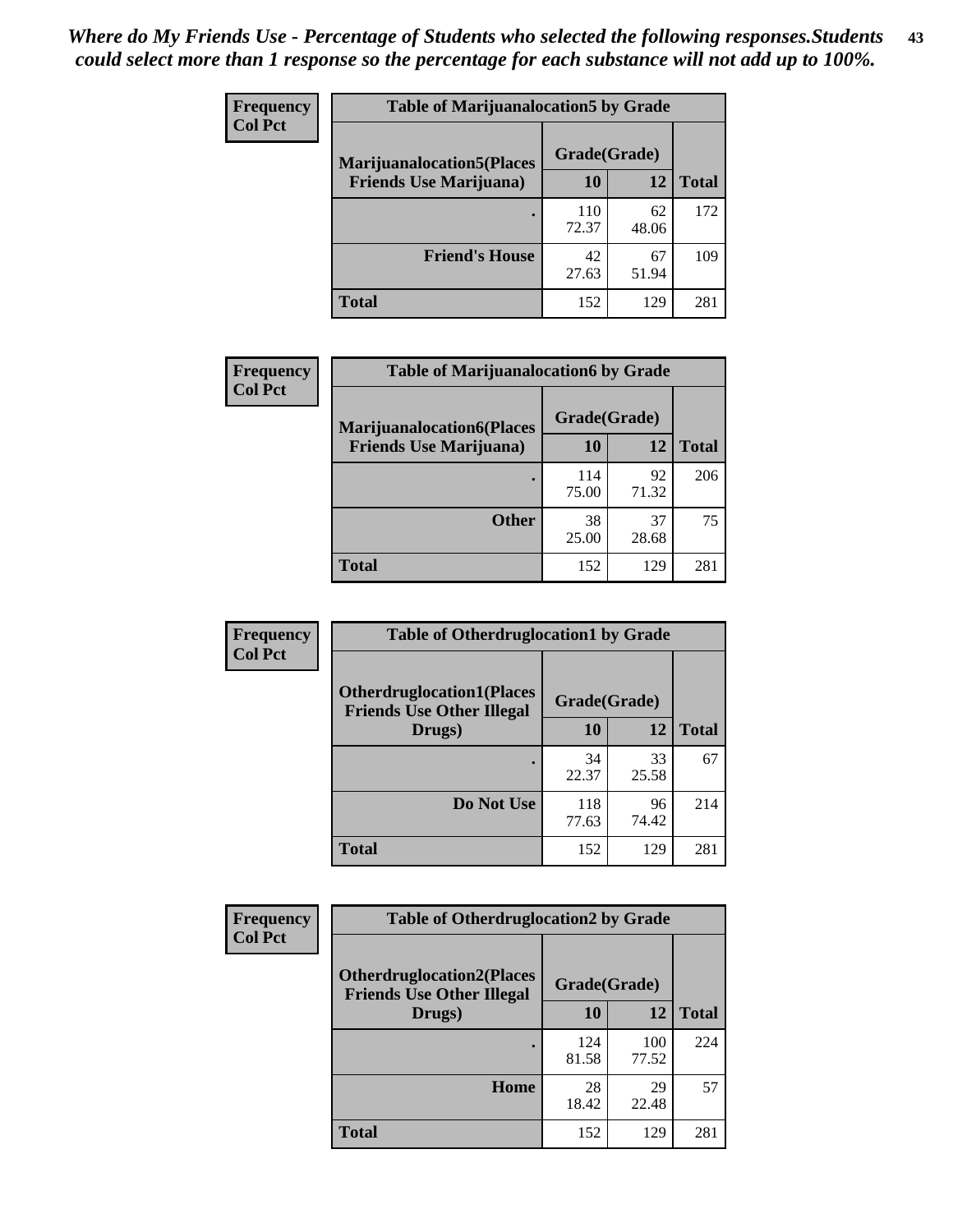| <b>Frequency</b> | <b>Table of Otherdruglocation3 by Grade</b>                          |              |              |              |
|------------------|----------------------------------------------------------------------|--------------|--------------|--------------|
| <b>Col Pct</b>   | <b>Otherdruglocation3(Places</b><br><b>Friends Use Other Illegal</b> | Grade(Grade) |              |              |
|                  | Drugs)                                                               | <b>10</b>    | 12           | <b>Total</b> |
|                  |                                                                      | 134<br>88.16 | 112<br>86.82 | 246          |
|                  | <b>School</b>                                                        | 18<br>11.84  | 17<br>13.18  | 35           |
|                  | <b>Total</b>                                                         | 152          | 129          | 281          |

| <b>Frequency</b> | <b>Table of Otherdruglocation4 by Grade</b>                          |              |              |              |
|------------------|----------------------------------------------------------------------|--------------|--------------|--------------|
| <b>Col Pct</b>   | <b>Otherdruglocation4(Places</b><br><b>Friends Use Other Illegal</b> | Grade(Grade) |              |              |
|                  | Drugs)                                                               | 10           | 12           | <b>Total</b> |
|                  |                                                                      | 133<br>87.50 | 109<br>84.50 | 242          |
|                  | Car                                                                  | 19<br>12.50  | 20<br>15.50  | 39           |
|                  | <b>Total</b>                                                         | 152          | 129          | 281          |

| <b>Frequency</b> | <b>Table of Otherdruglocation5 by Grade</b>                          |              |             |              |
|------------------|----------------------------------------------------------------------|--------------|-------------|--------------|
| <b>Col Pct</b>   | <b>Otherdruglocation5(Places</b><br><b>Friends Use Other Illegal</b> | Grade(Grade) |             |              |
|                  | Drugs)                                                               | 10           | 12          | <b>Total</b> |
|                  |                                                                      | 121<br>79.61 | 92<br>71.32 | 213          |
|                  | <b>Friend's House</b>                                                | 31<br>20.39  | 37<br>28.68 | 68           |
|                  | <b>Total</b>                                                         | 152          | 129         | 281          |

| <b>Frequency</b> | <b>Table of Otherdruglocation6 by Grade</b>                          |              |              |              |
|------------------|----------------------------------------------------------------------|--------------|--------------|--------------|
| <b>Col Pct</b>   | <b>Otherdruglocation6(Places</b><br><b>Friends Use Other Illegal</b> | Grade(Grade) |              |              |
|                  | Drugs)                                                               | <b>10</b>    | 12           | <b>Total</b> |
|                  |                                                                      | 124<br>81.58 | 104<br>80.62 | 228          |
|                  | <b>Other</b>                                                         | 28<br>18.42  | 25<br>19.38  | 53           |
|                  | <b>Total</b>                                                         | 152          | 129          | 281          |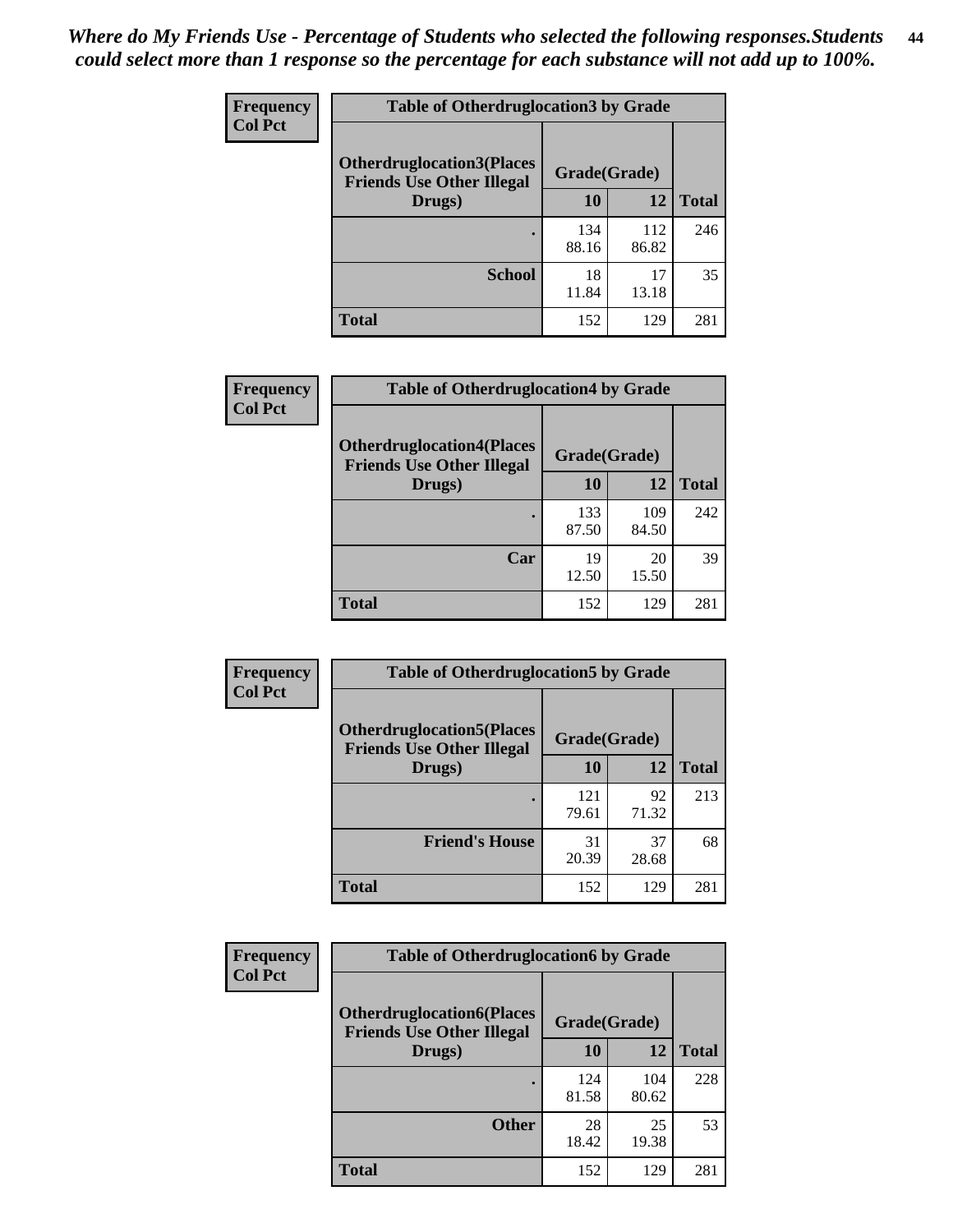| Frequency      | <b>Table of Alcoholtime1 by Grade</b>           |              |             |              |
|----------------|-------------------------------------------------|--------------|-------------|--------------|
| <b>Col Pct</b> | <b>Alcoholtime1(Times</b><br><b>Friends Use</b> | Grade(Grade) |             |              |
|                | Alcohol)                                        | <b>10</b>    | <b>12</b>   | <b>Total</b> |
|                |                                                 | 69<br>45.39  | 80<br>62.02 | 149          |
|                | Do Not Use                                      | 83<br>54.61  | 49<br>37.98 | 132          |
|                | <b>Total</b>                                    | 152          | 129         | 281          |

| Frequency      | <b>Table of Alcoholtime2 by Grade</b>           |              |              |              |
|----------------|-------------------------------------------------|--------------|--------------|--------------|
| <b>Col Pct</b> | <b>Alcoholtime2(Times</b><br><b>Friends Use</b> | Grade(Grade) |              |              |
|                | Alcohol)                                        | 10           | 12           | <b>Total</b> |
|                |                                                 | 142<br>93.42 | 124<br>96.12 | 266          |
|                | <b>On Way to School</b>                         | 10<br>6.58   | 5<br>3.88    | 15           |
|                | <b>Total</b>                                    | 152          | 129          | 281          |

| Frequency      | <b>Table of Alcoholtime3 by Grade</b>           |              |              |              |
|----------------|-------------------------------------------------|--------------|--------------|--------------|
| <b>Col Pct</b> | <b>Alcoholtime3(Times</b><br><b>Friends Use</b> | Grade(Grade) |              |              |
|                | Alcohol)                                        | 10           | 12           | <b>Total</b> |
|                |                                                 | 142<br>93.42 | 123<br>95.35 | 265          |
|                | <b>During School</b>                            | 10<br>6.58   | 6<br>4.65    | 16           |
|                | Total                                           | 152          | 129          | 281          |

| <b>Frequency</b><br><b>Col Pct</b> | <b>Table of Alcoholtime4 by Grade</b> |              |              |              |
|------------------------------------|---------------------------------------|--------------|--------------|--------------|
|                                    | <b>Alcoholtime4(Times</b>             | Grade(Grade) |              |              |
|                                    | <b>Friends Use Alcohol)</b>           | 10           | 12           | <b>Total</b> |
|                                    |                                       | 135<br>88.82 | 121<br>93.80 | 256          |
|                                    | <b>On Way Home From School</b>        | 17<br>11.18  | 8<br>6.20    | 25           |
|                                    | <b>Total</b>                          | 152          | 129          | 281          |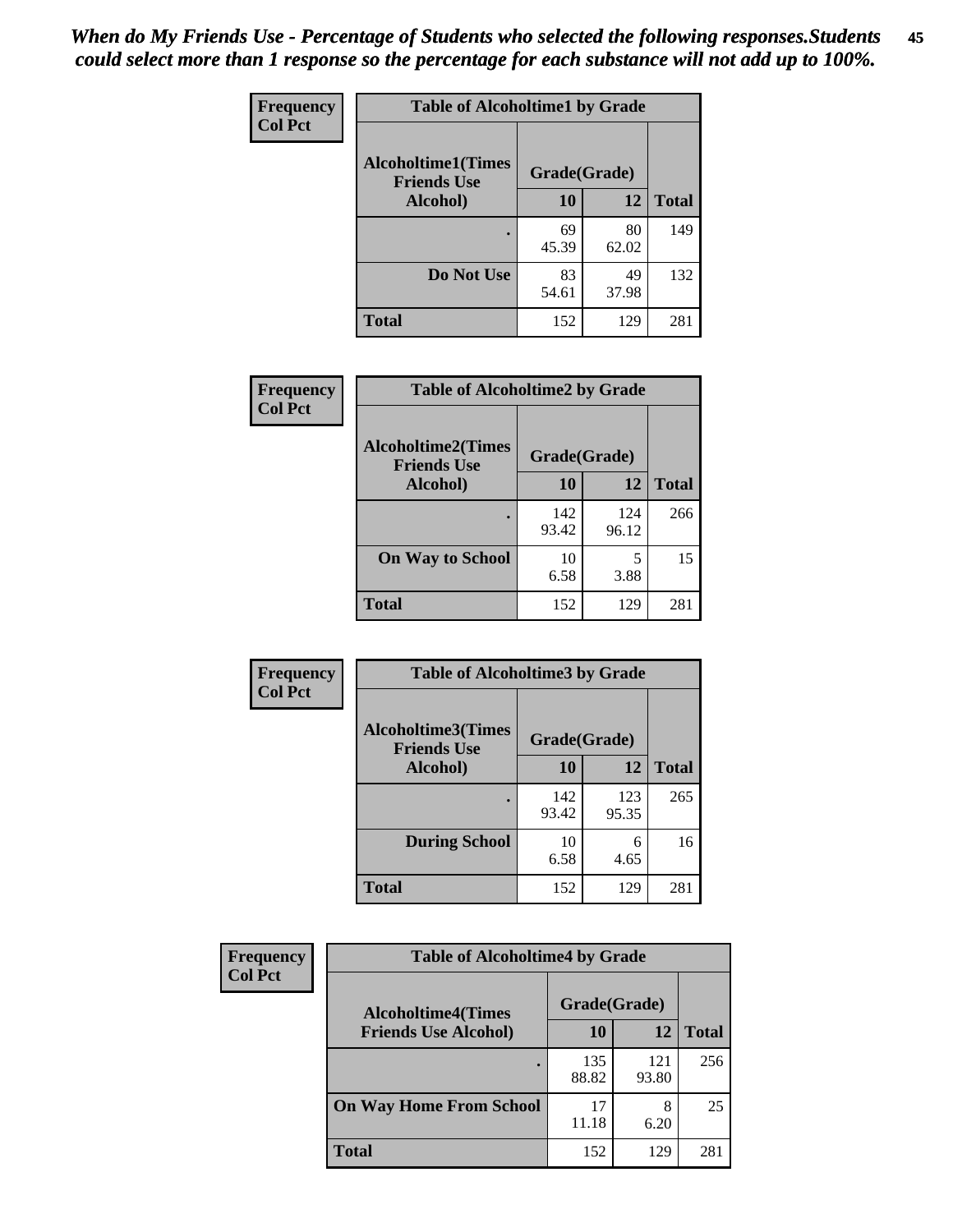*When do My Friends Use - Percentage of Students who selected the following responses.Students could select more than 1 response so the percentage for each substance will not add up to 100%.* **46**

| <b>Frequency</b> | <b>Table of Alcoholtime5 by Grade</b>           |              |             |              |
|------------------|-------------------------------------------------|--------------|-------------|--------------|
| <b>Col Pct</b>   | <b>Alcoholtime5(Times</b><br><b>Friends Use</b> | Grade(Grade) |             |              |
|                  | Alcohol)                                        | 10           | 12          | <b>Total</b> |
|                  |                                                 | 122<br>80.26 | 98<br>75.97 | 220          |
|                  | Weeknights                                      | 30<br>19.74  | 31<br>24.03 | 61           |
|                  | <b>Total</b>                                    | 152          | 129         | 281          |

| Frequency      | <b>Table of Alcoholtime6 by Grade</b>           |              |             |              |
|----------------|-------------------------------------------------|--------------|-------------|--------------|
| <b>Col Pct</b> | <b>Alcoholtime6(Times</b><br><b>Friends Use</b> | Grade(Grade) |             |              |
|                | Alcohol)                                        | 10           | 12          | <b>Total</b> |
|                |                                                 | 80<br>52.63  | 38<br>29.46 | 118          |
|                | Weekends                                        | 72<br>47.37  | 91<br>70.54 | 163          |
|                | <b>Total</b>                                    | 152          | 129         | 281          |

| Frequency<br><b>Col Pct</b> | <b>Table of Tobaccotime1 by Grade</b>                           |              |             |              |
|-----------------------------|-----------------------------------------------------------------|--------------|-------------|--------------|
|                             | <b>Tobaccotime1(Times</b><br>Grade(Grade)<br><b>Friends Use</b> |              |             |              |
|                             | <b>Tobacco</b> )                                                | 10           | 12          | <b>Total</b> |
|                             |                                                                 | 45<br>29.61  | 64<br>49.61 | 109          |
|                             | Do Not Use                                                      | 107<br>70.39 | 65<br>50.39 | 172          |
|                             | <b>Total</b>                                                    | 152          | 129         | 281          |

| <b>Frequency</b> | <b>Table of Tobaccotime2 by Grade</b>           |              |             |              |
|------------------|-------------------------------------------------|--------------|-------------|--------------|
| <b>Col Pct</b>   | <b>Tobaccotime2(Times</b><br><b>Friends Use</b> | Grade(Grade) |             |              |
|                  | <b>Tobacco</b> )                                | 10           | 12          | <b>Total</b> |
|                  |                                                 | 125<br>82.24 | 92<br>71.32 | 217          |
|                  | <b>On Way to School</b>                         | 27<br>17.76  | 37<br>28.68 | 64           |
|                  | <b>Total</b>                                    | 152          | 129         | 281          |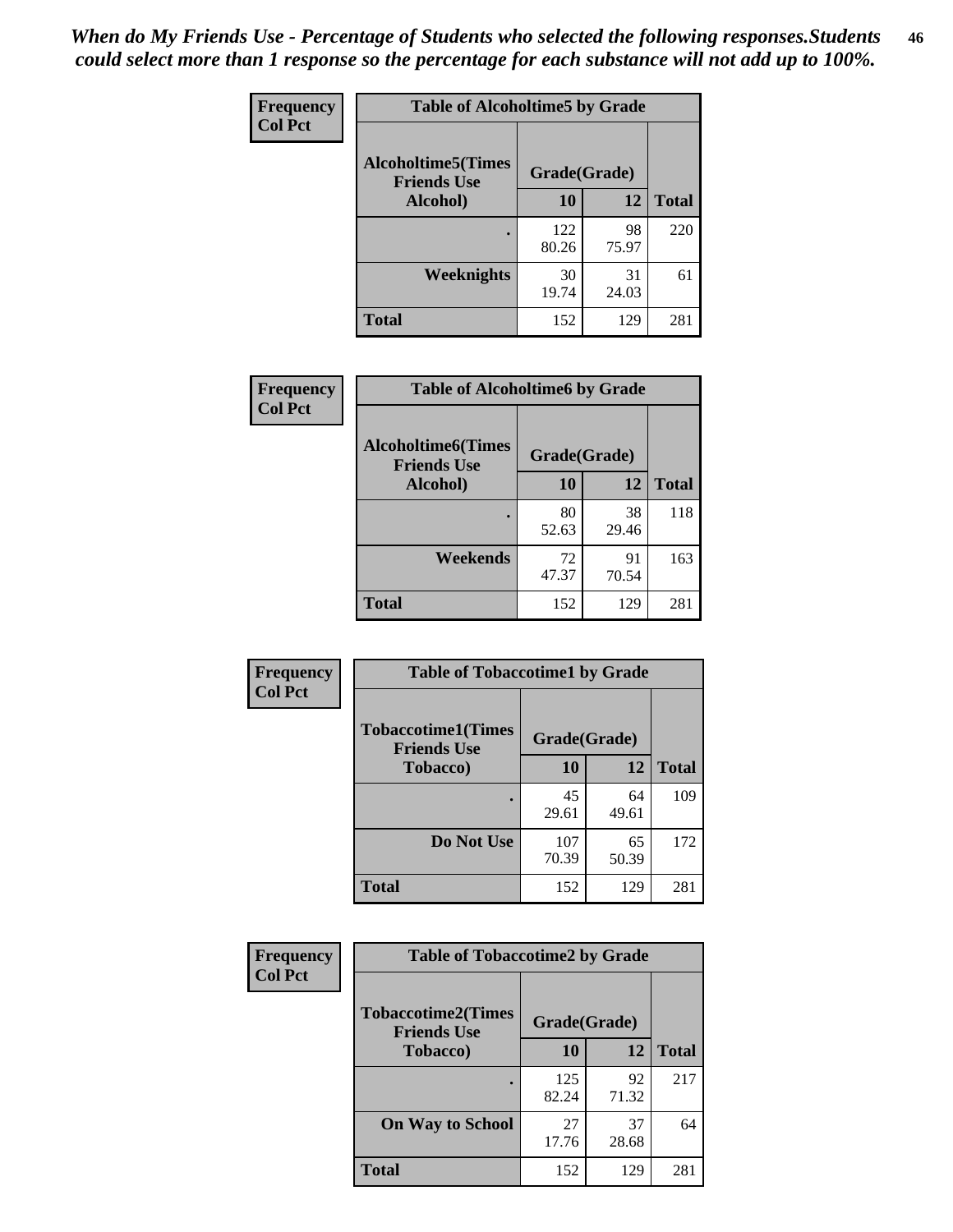*When do My Friends Use - Percentage of Students who selected the following responses.Students could select more than 1 response so the percentage for each substance will not add up to 100%.* **47**

| <b>Frequency</b> | <b>Table of Tobaccotime3 by Grade</b>           |              |              |              |  |
|------------------|-------------------------------------------------|--------------|--------------|--------------|--|
| <b>Col Pct</b>   | <b>Tobaccotime3(Times</b><br><b>Friends Use</b> |              | Grade(Grade) |              |  |
|                  | <b>Tobacco</b> )                                | 10           | 12           | <b>Total</b> |  |
|                  |                                                 | 140<br>92.11 | 114<br>88.37 | 254          |  |
|                  | <b>During School</b>                            | 12<br>7.89   | 15<br>11.63  | 27           |  |
|                  | <b>Total</b>                                    | 152          | 129          | 281          |  |

| <b>Frequency</b><br><b>Col Pct</b> | <b>Table of Tobaccotime4 by Grade</b> |              |              |              |
|------------------------------------|---------------------------------------|--------------|--------------|--------------|
|                                    | <b>Tobaccotime4(Times</b>             | Grade(Grade) |              |              |
|                                    | <b>Friends Use Tobacco)</b>           | 10           | 12           | <b>Total</b> |
|                                    |                                       | 135<br>88.82 | 121<br>93.80 | 256          |
|                                    | <b>On Way Home From School</b>        | 17<br>11.18  | 8<br>6.20    | 25           |
|                                    | <b>Total</b>                          | 152          | 129          | 281          |

| <b>Frequency</b> | <b>Table of Tobaccotime5 by Grade</b>           |              |             |              |
|------------------|-------------------------------------------------|--------------|-------------|--------------|
| <b>Col Pct</b>   | <b>Tobaccotime5(Times</b><br><b>Friends Use</b> | Grade(Grade) |             |              |
|                  | <b>Tobacco</b> )                                | 10           | 12          | <b>Total</b> |
|                  |                                                 | 117<br>76.97 | 66<br>51.16 | 183          |
|                  | Weeknights                                      | 35<br>23.03  | 63<br>48.84 | 98           |
|                  | <b>Total</b>                                    | 152          | 129         | 281          |

| Frequency<br><b>Col Pct</b> | <b>Table of Tobaccotime6 by Grade</b>                           |              |             |              |
|-----------------------------|-----------------------------------------------------------------|--------------|-------------|--------------|
|                             | <b>Tobaccotime6(Times</b><br>Grade(Grade)<br><b>Friends Use</b> |              |             |              |
|                             | <b>Tobacco</b> )                                                | 10           | 12          | <b>Total</b> |
|                             | ٠                                                               | 104<br>68.42 | 61<br>47.29 | 165          |
|                             | Weekends                                                        | 48<br>31.58  | 68<br>52.71 | 116          |
|                             | <b>Total</b>                                                    | 152          | 129         | 281          |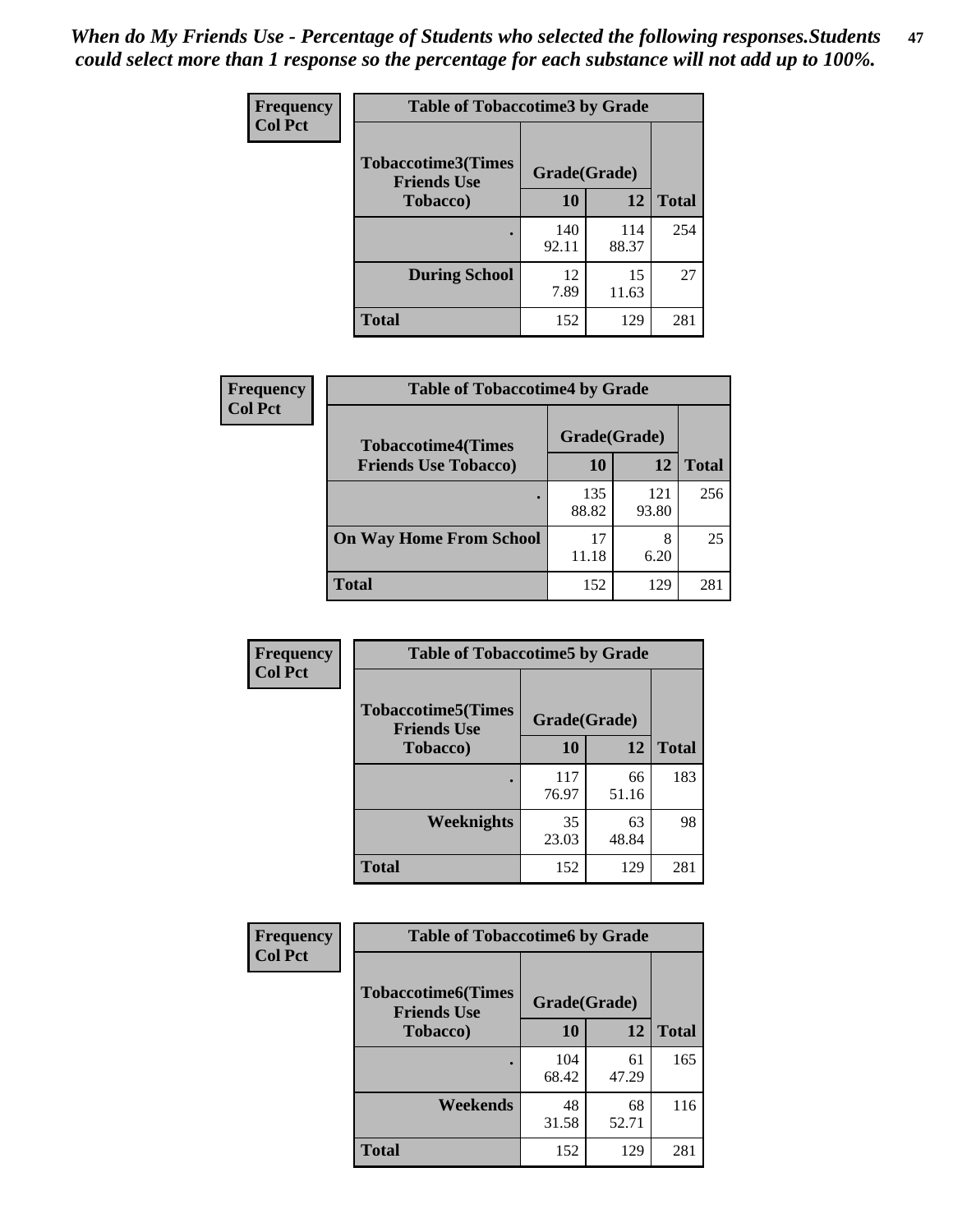| Frequency<br><b>Col Pct</b> | <b>Table of Marijuanatime1 by Grade</b>           |              |             |              |
|-----------------------------|---------------------------------------------------|--------------|-------------|--------------|
|                             | <b>Marijuanatime1(Times</b><br><b>Friends Use</b> | Grade(Grade) |             |              |
|                             | Marijuana)                                        | 10           | 12          | <b>Total</b> |
|                             |                                                   | 45<br>29.61  | 62<br>48.06 | 107          |
|                             | Do Not Use                                        | 107<br>70.39 | 67<br>51.94 | 174          |
|                             | <b>Total</b>                                      | 152          | 129         | 281          |

| <b>Frequency</b> | <b>Table of Marijuanatime2 by Grade</b>           |              |              |              |
|------------------|---------------------------------------------------|--------------|--------------|--------------|
| <b>Col Pct</b>   | <b>Marijuanatime2(Times</b><br><b>Friends Use</b> | Grade(Grade) |              |              |
|                  | Marijuana)                                        | 10           | 12           | <b>Total</b> |
|                  |                                                   | 132<br>86.84 | 101<br>78.29 | 233          |
|                  | <b>On Way to School</b>                           | 20<br>13.16  | 28<br>21.71  | 48           |
|                  | <b>Total</b>                                      | 152          | 129          | 281          |

| Frequency      | <b>Table of Marijuanatime3 by Grade</b>    |              |              |              |  |
|----------------|--------------------------------------------|--------------|--------------|--------------|--|
| <b>Col Pct</b> | Marijuanatime3(Times<br><b>Friends Use</b> | Grade(Grade) |              |              |  |
|                | Marijuana)                                 | 10           | 12           | <b>Total</b> |  |
|                |                                            | 139<br>91.45 | 116<br>89.92 | 255          |  |
|                | <b>During School</b>                       | 13<br>8.55   | 13<br>10.08  | 26           |  |
|                | Total                                      | 152          | 129          | 281          |  |

| <b>Frequency</b><br><b>Col Pct</b> | <b>Table of Marijuanatime4 by Grade</b> |              |             |              |
|------------------------------------|-----------------------------------------|--------------|-------------|--------------|
|                                    | <b>Marijuanatime4</b> (Times            | Grade(Grade) |             |              |
|                                    | <b>Friends Use Marijuana</b> )          | 10           | 12          | <b>Total</b> |
|                                    |                                         | 127<br>83.55 | 95<br>73.64 | 222          |
|                                    | <b>On Way Home From School</b>          | 25<br>16.45  | 34<br>26.36 | 59           |
|                                    | <b>Total</b>                            | 152          | 129         | 281          |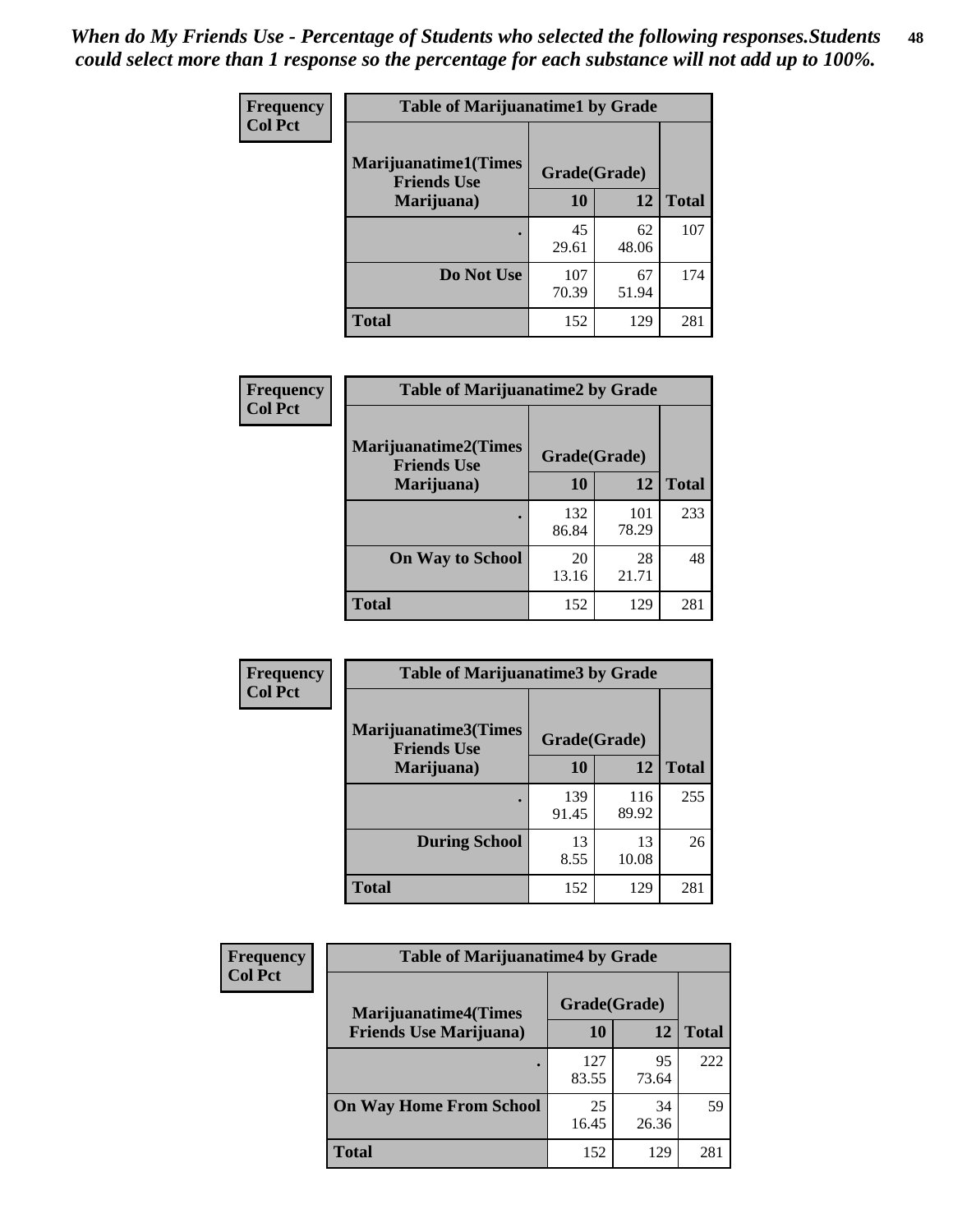| Frequency      | <b>Table of Marijuanatime5 by Grade</b>            |              |             |              |
|----------------|----------------------------------------------------|--------------|-------------|--------------|
| <b>Col Pct</b> | <b>Marijuanatime5</b> (Times<br><b>Friends Use</b> | Grade(Grade) |             |              |
|                | Marijuana)                                         | 10           | 12          | <b>Total</b> |
|                |                                                    | 119<br>78.29 | 74<br>57.36 | 193          |
|                | Weeknights                                         | 33<br>21.71  | 55<br>42.64 | 88           |
|                | <b>Total</b>                                       | 152          | 129         | 281          |

| <b>Frequency</b><br><b>Col Pct</b> | <b>Table of Marijuanatime6 by Grade</b>            |              |             |              |
|------------------------------------|----------------------------------------------------|--------------|-------------|--------------|
|                                    | <b>Marijuanatime6</b> (Times<br><b>Friends Use</b> | Grade(Grade) |             |              |
|                                    | Marijuana)                                         | 10           | 12          | <b>Total</b> |
|                                    |                                                    | 102<br>67.11 | 58<br>44.96 | 160          |
|                                    | Weekends                                           | 50<br>32.89  | 71<br>55.04 | 121          |
|                                    | <b>Total</b>                                       | 152          | 129         | 281          |

| <b>Frequency</b> | <b>Table of Otherdrugtime1 by Grade</b>                  |              |             |              |
|------------------|----------------------------------------------------------|--------------|-------------|--------------|
| <b>Col Pct</b>   | <b>Otherdrugtime1</b> (Times<br><b>Friends Use Other</b> | Grade(Grade) |             |              |
|                  | <b>Illegal Drugs</b> )                                   | 10           | 12          | <b>Total</b> |
|                  |                                                          | 30<br>19.74  | 31<br>24.03 | 61           |
|                  | Do Not Use                                               | 122<br>80.26 | 98<br>75.97 | 220          |
|                  | <b>Total</b>                                             | 152          | 129         | 281          |

| <b>Frequency</b> | <b>Table of Otherdrugtime2 by Grade</b>                 |              |              |              |  |  |  |
|------------------|---------------------------------------------------------|--------------|--------------|--------------|--|--|--|
| <b>Col Pct</b>   | <b>Otherdrugtime2(Times</b><br><b>Friends Use Other</b> | Grade(Grade) |              |              |  |  |  |
|                  | <b>Illegal Drugs</b> )                                  | 10           | 12           | <b>Total</b> |  |  |  |
|                  |                                                         | 138<br>90.79 | 118<br>91.47 | 256          |  |  |  |
|                  | <b>On Way to School</b>                                 | 14<br>9.21   | 11<br>8.53   | 25           |  |  |  |
|                  | <b>Total</b>                                            | 152          | 129          | 281          |  |  |  |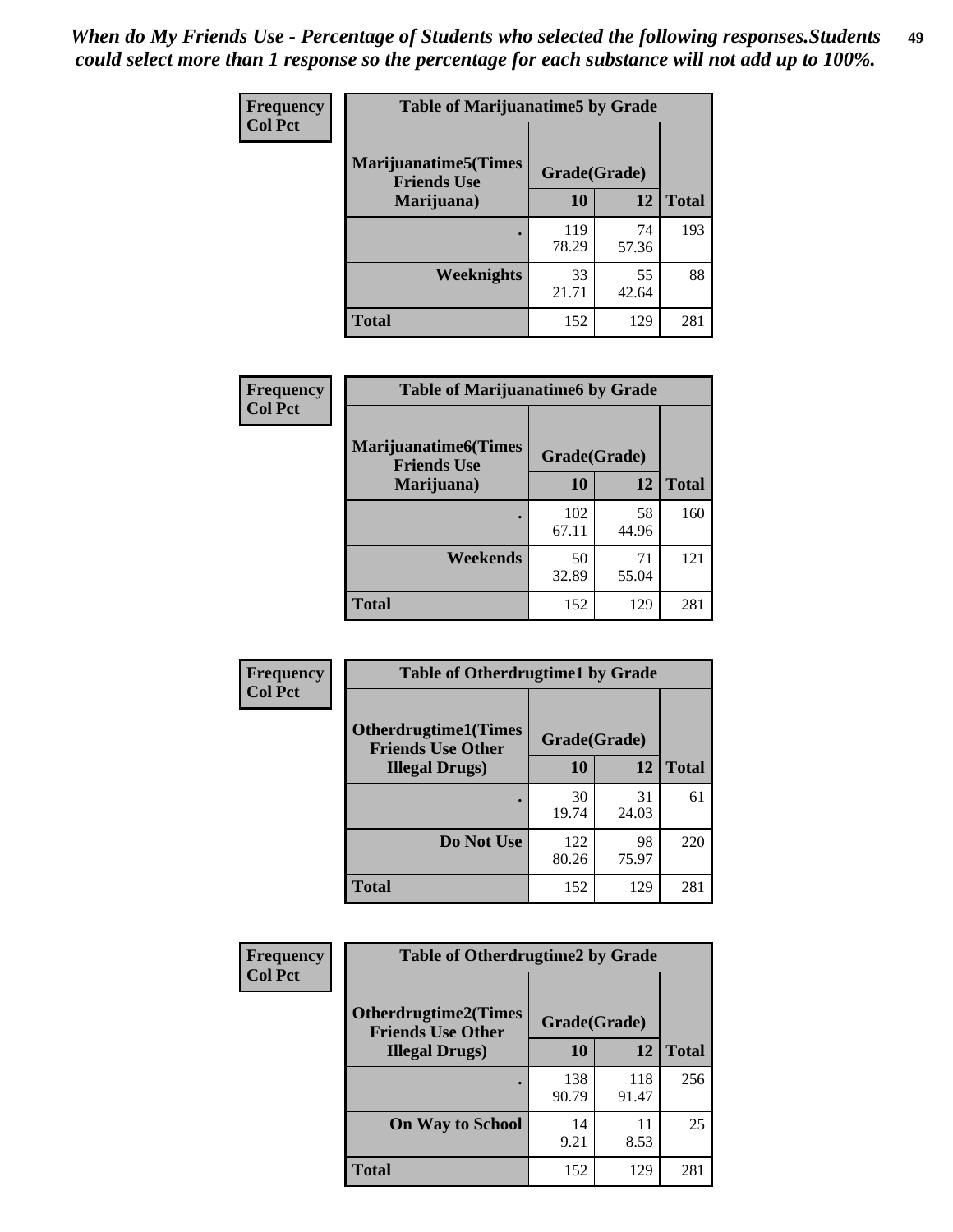| <b>Frequency</b> | <b>Table of Otherdrugtime3 by Grade</b>          |              |              |              |  |  |
|------------------|--------------------------------------------------|--------------|--------------|--------------|--|--|
| <b>Col Pct</b>   | Otherdrugtime3(Times<br><b>Friends Use Other</b> | Grade(Grade) |              |              |  |  |
|                  | <b>Illegal Drugs</b> )                           | 10           | 12           | <b>Total</b> |  |  |
|                  |                                                  | 136<br>89.47 | 120<br>93.02 | 256          |  |  |
|                  | <b>During School</b>                             | 16<br>10.53  | 9<br>6.98    | 25           |  |  |
|                  | Total                                            | 152          | 129          | 281          |  |  |

| Frequency      | <b>Table of Otherdrugtime4 by Grade</b>                         |              |              |              |  |  |
|----------------|-----------------------------------------------------------------|--------------|--------------|--------------|--|--|
| <b>Col Pct</b> | <b>Otherdrugtime4(Times</b><br><b>Friends Use Other Illegal</b> | Grade(Grade) |              |              |  |  |
|                | Drugs)                                                          | 10           | 12           | <b>Total</b> |  |  |
|                | $\bullet$                                                       | 138<br>90.79 | 112<br>86.82 | 250          |  |  |
|                | <b>On Way Home From School</b>                                  | 14<br>9.21   | 17<br>13.18  | 31           |  |  |
|                | <b>Total</b>                                                    | 152          | 129          | 281          |  |  |

| <b>Frequency</b> | <b>Table of Otherdrugtime5 by Grade</b>                  |              |              |              |  |  |  |
|------------------|----------------------------------------------------------|--------------|--------------|--------------|--|--|--|
| <b>Col Pct</b>   | <b>Otherdrugtime5</b> (Times<br><b>Friends Use Other</b> | Grade(Grade) |              |              |  |  |  |
|                  | <b>Illegal Drugs</b> )                                   | 10           | 12           | <b>Total</b> |  |  |  |
|                  |                                                          | 129<br>84.87 | 109<br>84.50 | 238          |  |  |  |
|                  | Weeknights                                               | 23<br>15.13  | 20<br>15.50  | 43           |  |  |  |
|                  | Total                                                    | 152          | 129          | 281          |  |  |  |

| <b>Frequency</b> | <b>Table of Otherdrugtime6 by Grade</b>                 |              |             |              |  |  |
|------------------|---------------------------------------------------------|--------------|-------------|--------------|--|--|
| <b>Col Pct</b>   | <b>Otherdrugtime6(Times</b><br><b>Friends Use Other</b> | Grade(Grade) |             |              |  |  |
|                  | <b>Illegal Drugs</b> )                                  | 10           | 12          | <b>Total</b> |  |  |
|                  |                                                         | 118<br>77.63 | 93<br>72.09 | 211          |  |  |
|                  | Weekends                                                | 34<br>22.37  | 36<br>27.91 | 70           |  |  |
|                  | <b>Total</b>                                            | 152          | 129         | 281          |  |  |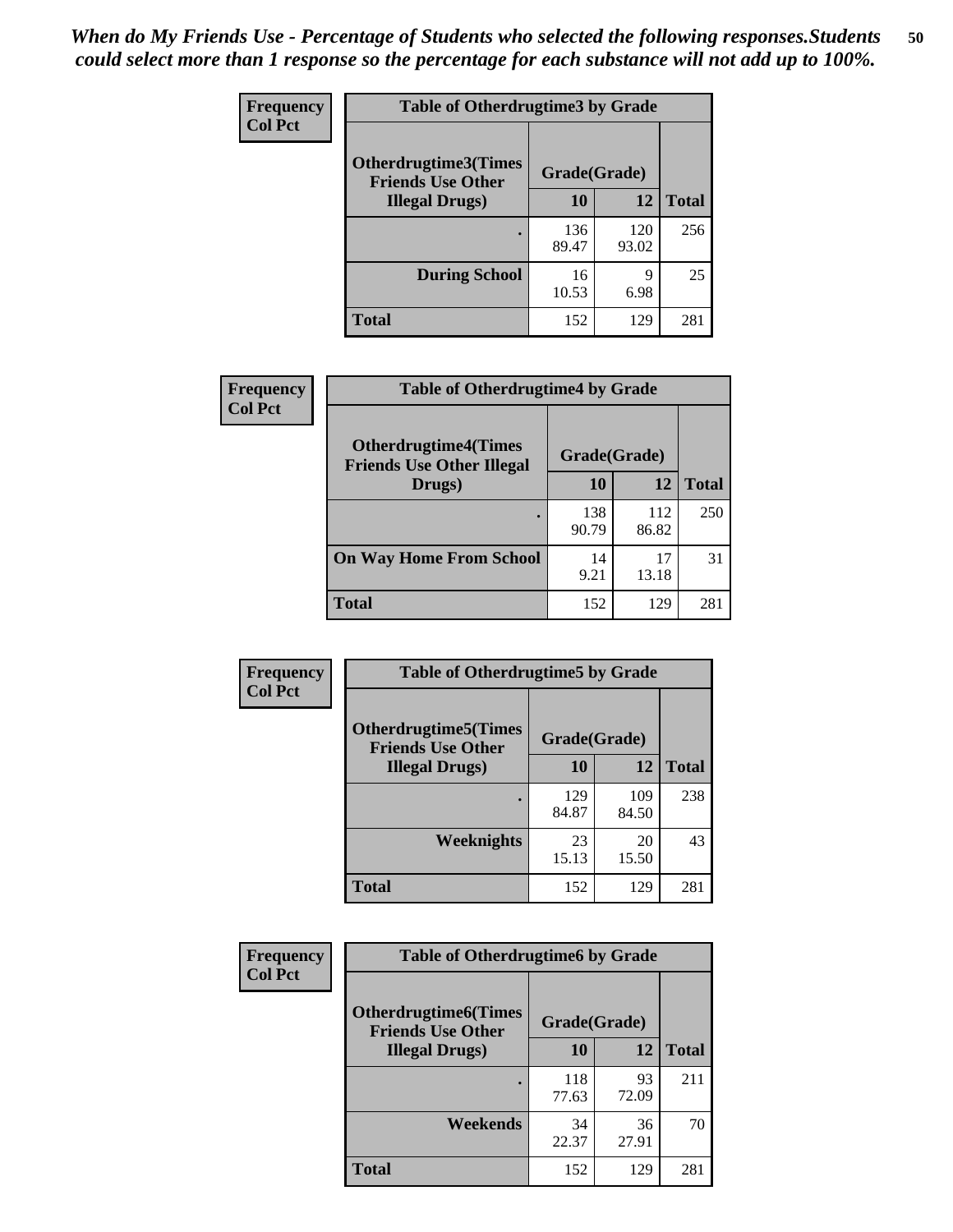| Frequency      | <b>Table of Educationalcohol by Grade</b>                                                                  |              |             |              |  |  |
|----------------|------------------------------------------------------------------------------------------------------------|--------------|-------------|--------------|--|--|
| <b>Col Pct</b> | Educationalcohol(I<br>have been taught<br>about alcohol,<br>tobacco,<br>and other drugs<br>within the last | Grade(Grade) |             |              |  |  |
|                | year at school)                                                                                            | 10           | 12          | <b>Total</b> |  |  |
|                | Yes                                                                                                        | 131<br>86.18 | 77<br>59.69 | 208          |  |  |
|                | N <sub>0</sub>                                                                                             | 21<br>13.82  | 52<br>40.31 | 73           |  |  |
|                | <b>Total</b>                                                                                               | 152          | 129         | 281          |  |  |

| Frequency      | <b>Table of Eversmoked by Grade</b> |              |             |              |  |  |  |
|----------------|-------------------------------------|--------------|-------------|--------------|--|--|--|
| <b>Col Pct</b> | Eversmoked(I<br>have smoked         | Grade(Grade) |             |              |  |  |  |
|                | a cigarette)                        | 10           | 12          | <b>Total</b> |  |  |  |
|                | Yes                                 | 31<br>20.39  | 49<br>37.98 | 80           |  |  |  |
|                | N <sub>0</sub>                      | 121<br>79.61 | 80<br>62.02 | 201          |  |  |  |
|                | <b>Total</b>                        | 152          | 129         | 281          |  |  |  |

| Frequency      | <b>Table of Drovedrinking by Grade</b>                                                                              |                    |              |              |  |  |
|----------------|---------------------------------------------------------------------------------------------------------------------|--------------------|--------------|--------------|--|--|
| <b>Col Pct</b> | Drovedrinking(In<br>the past 30 days I<br>have driven a car<br>or other vehicle<br>while I was<br>drinking alcohol) | Grade(Grade)<br>10 | 12           | <b>Total</b> |  |  |
|                | <b>Yes</b>                                                                                                          | 5<br>3.29          | 11<br>8.53   | 16           |  |  |
|                | N <sub>0</sub>                                                                                                      | 147<br>96.71       | 118<br>91.47 | 265          |  |  |
|                | <b>Total</b>                                                                                                        | 152                | 129          | 281          |  |  |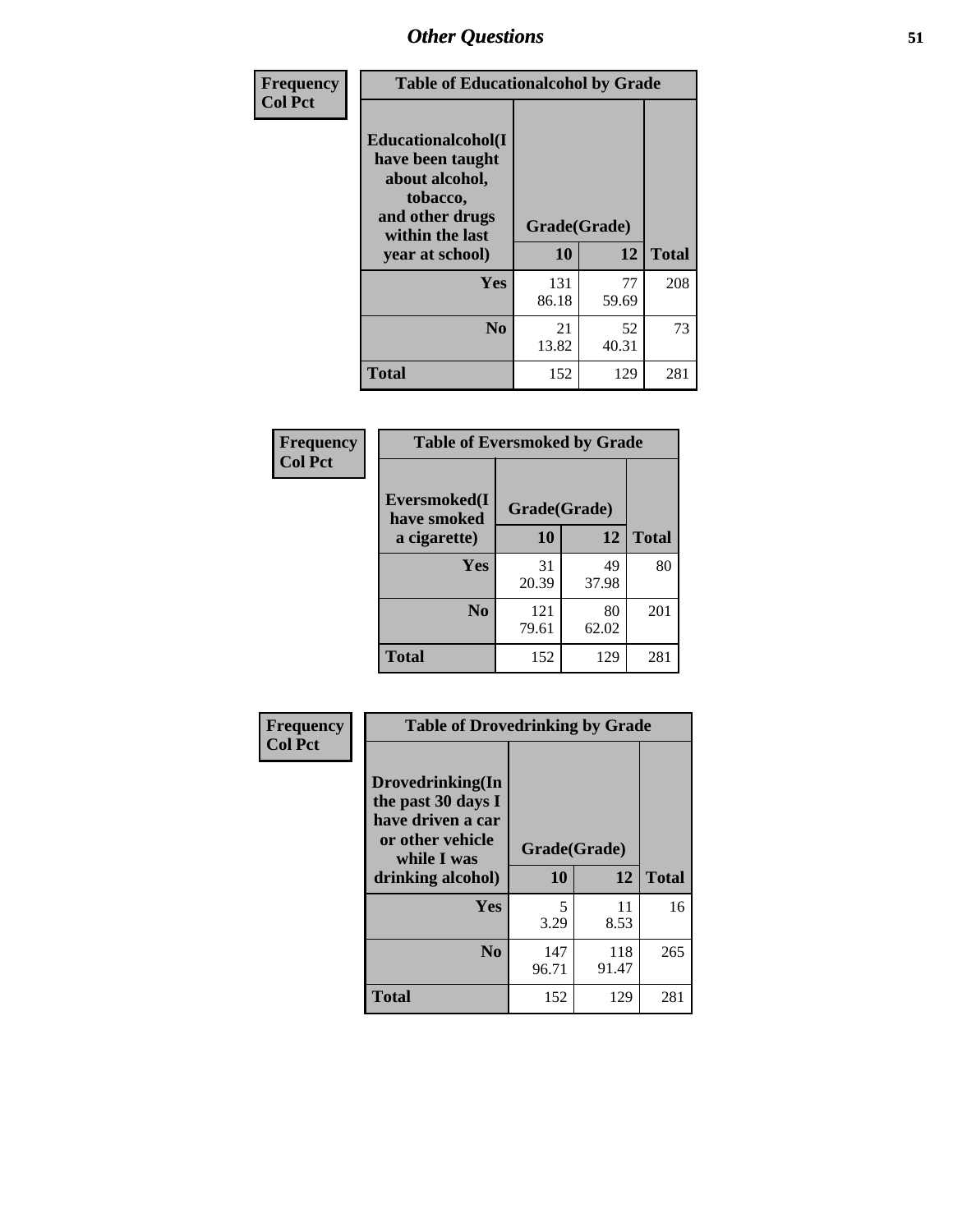| Frequency<br><b>Col Pct</b> | <b>Table of Rodedrinking by Grade</b>                                                                                             |              |              |              |  |  |  |
|-----------------------------|-----------------------------------------------------------------------------------------------------------------------------------|--------------|--------------|--------------|--|--|--|
|                             | <b>Rodedrinking(In</b><br>the past 30 days<br>I have ridden in<br>a car with a<br>driver who had<br>Grade(Grade)<br>been drinking |              |              |              |  |  |  |
|                             | alcohol)                                                                                                                          | 10           | 12           | <b>Total</b> |  |  |  |
|                             | Yes                                                                                                                               | 15<br>9.87   | 17<br>13.18  | 32           |  |  |  |
|                             | N <sub>0</sub>                                                                                                                    | 137<br>90.13 | 112<br>86.82 | 249          |  |  |  |
|                             | <b>Total</b>                                                                                                                      | 152          | 129          | 281          |  |  |  |

#### **Frequency Col Pct**

| <b>Table of Drugsschool by Grade</b>                                                                                      |              |              |              |  |  |  |  |
|---------------------------------------------------------------------------------------------------------------------------|--------------|--------------|--------------|--|--|--|--|
| <b>Drugsschool</b> (During<br>the past 12 months,<br>I have been offered,<br>sold,<br>or given illegal<br>drugs on school | Grade(Grade) |              |              |  |  |  |  |
| property)                                                                                                                 | 10           | 12           | <b>Total</b> |  |  |  |  |
| Yes                                                                                                                       | 22<br>14.47  | 26<br>20.16  | 48           |  |  |  |  |
| N <sub>0</sub>                                                                                                            | 130<br>85.53 | 103<br>79.84 | 233          |  |  |  |  |
| Total                                                                                                                     | 152          | 129          | 281          |  |  |  |  |

| Frequency      | <b>Table of Helpbullied by Grade</b>           |              |             |              |  |  |  |
|----------------|------------------------------------------------|--------------|-------------|--------------|--|--|--|
| <b>Col Pct</b> | Helpbullied(I<br>would help<br>someone who was | Grade(Grade) |             |              |  |  |  |
|                | being bullied)                                 | <b>10</b>    | 12          | <b>Total</b> |  |  |  |
|                | <b>Strongly Agree</b>                          | 67<br>44.08  | 72<br>55.81 | 139          |  |  |  |
|                | <b>Somewhat Agree</b>                          | 70<br>46.05  | 50<br>38.76 | 120          |  |  |  |
|                | <b>Somewhat Disagree</b>                       | 12<br>7.89   | 6<br>4.65   | 18           |  |  |  |
|                | <b>Strongly Disagree</b>                       | 3<br>1.97    | 0.78        | 4            |  |  |  |
|                | <b>Total</b>                                   | 152          | 129         | 281          |  |  |  |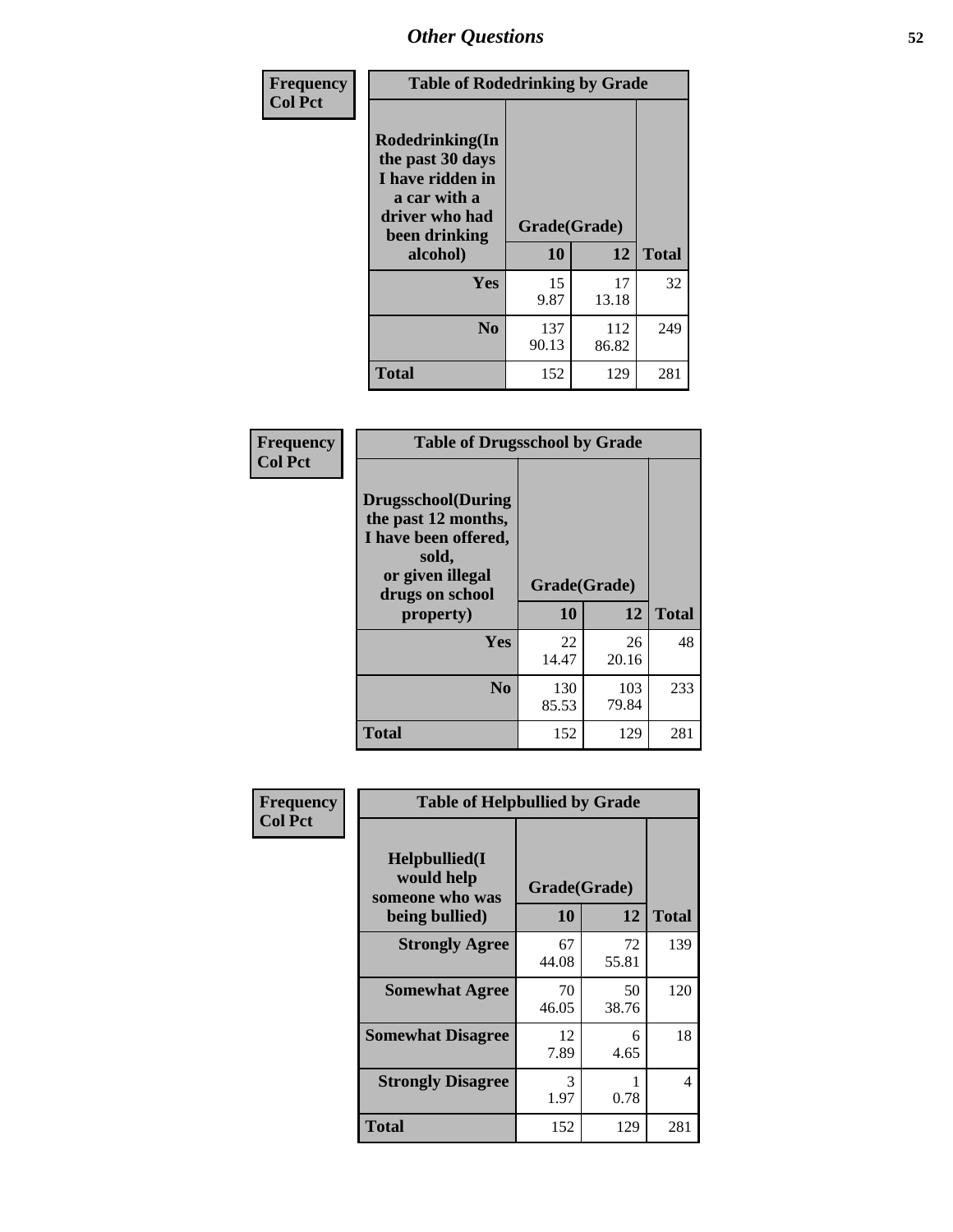| Frequency      | <b>Table of Grade by Bingedrinking</b>                                                                  |                         |                |                        |                              |                        |                               |                   |              |
|----------------|---------------------------------------------------------------------------------------------------------|-------------------------|----------------|------------------------|------------------------------|------------------------|-------------------------------|-------------------|--------------|
| <b>Row Pct</b> | Bingedrinking(I have drunk five or more<br>drinks of alcohol at one sitting during the<br>last 30 days) |                         |                |                        |                              |                        |                               |                   |              |
|                | Grade(Grade)                                                                                            | $\bf{0}$<br><b>Days</b> | $1$ or<br>days | 3 to<br>5<br>days      | 6 <sub>to</sub><br>9<br>days | 10<br>to<br>19<br>days | <b>20</b><br>to<br>29<br>days | All<br>30<br>days | <b>Total</b> |
|                | 10                                                                                                      | 139<br>91.45            | 4<br>2.63      | $\overline{2}$<br>1.32 | 0<br>0.00                    | 0.66                   | $\mathcal{R}$<br>1.97         | 3<br>1.97         | 152          |
|                | 12                                                                                                      | 101<br>78.29            | 6<br>4.65      | 8<br>6.20              | 6<br>4.65                    | 5<br>3.88              | 3<br>2.33                     | $\Omega$<br>0.00  | 129          |
|                | <b>Total</b>                                                                                            | 240                     | 10             | 10                     | 6                            | 6                      | 6                             | 3                 | 281          |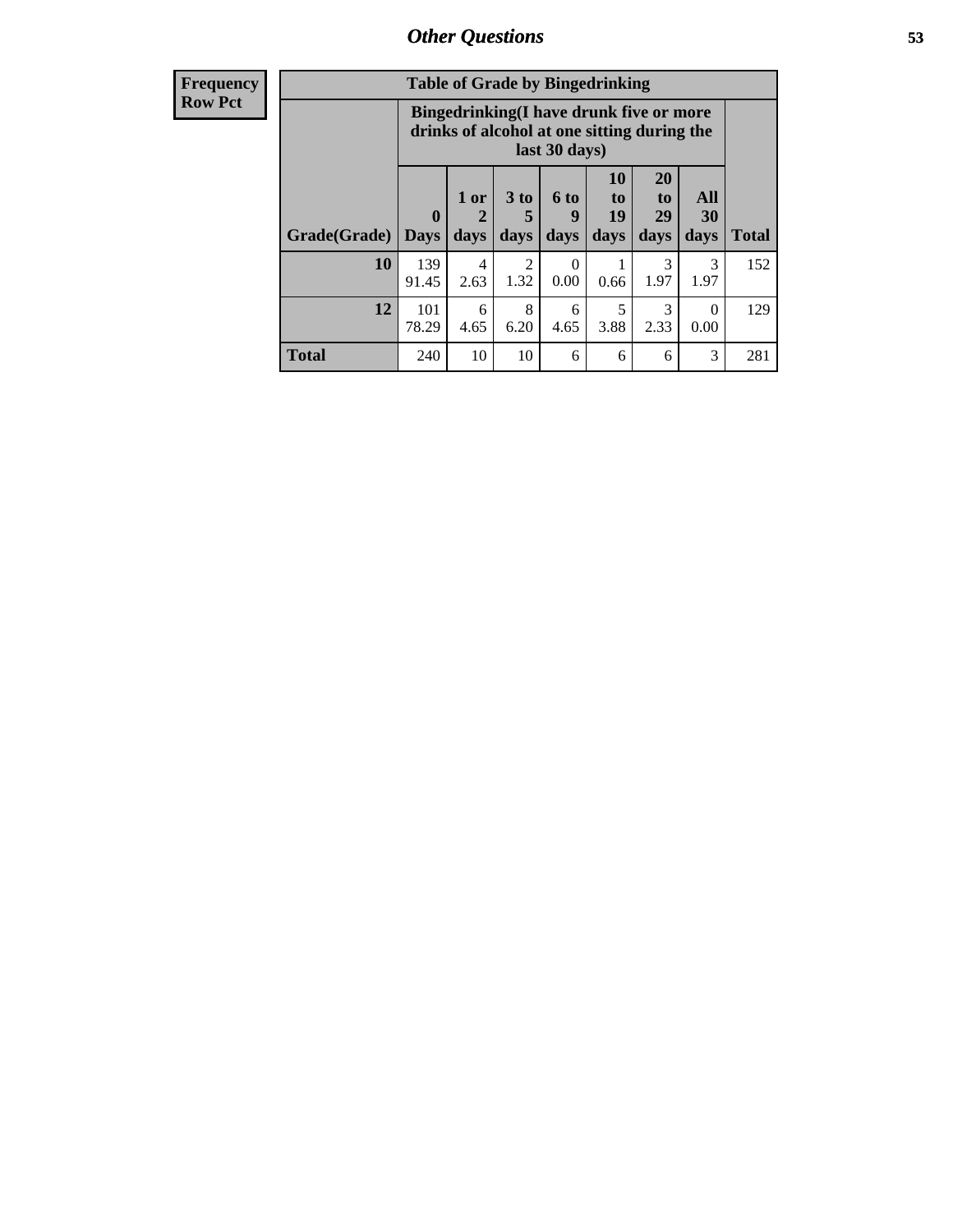### *Nutrition* **54**

| <b>Frequency</b><br>Row Pct |
|-----------------------------|
|                             |

| <b>Table of Grade by Dairy</b> |                          |                                                                 |                                    |                                    |              |
|--------------------------------|--------------------------|-----------------------------------------------------------------|------------------------------------|------------------------------------|--------------|
|                                |                          | Dairy (I eat at least 3 servings of dairy<br>products each day) |                                    |                                    |              |
| Grade(Grade)                   | <b>Strongly</b><br>Agree | <b>Somewhat</b><br>Agree                                        | <b>Somewhat</b><br><b>Disagree</b> | <b>Strongly</b><br><b>Disagree</b> | <b>Total</b> |
| 10                             | 58<br>38.16              | 75<br>49.34                                                     | 13<br>8.55                         | 6<br>3.95                          | 152          |
| 12                             | 50<br>38.76              | 55<br>42.64                                                     | 18<br>13.95                        | 6<br>4.65                          | 129          |
| <b>Total</b>                   | 108                      | 130                                                             | 31                                 | 12                                 | 281          |

| <b>Frequency</b> |  |
|------------------|--|
| <b>Row Pct</b>   |  |

| <b>Table of Grade by Fruitveg</b> |                          |                                                                          |                                 |                                    |              |
|-----------------------------------|--------------------------|--------------------------------------------------------------------------|---------------------------------|------------------------------------|--------------|
|                                   |                          | Fruitveg(I eat at least 5 servings of fruits<br>and vegetables each day) |                                 |                                    |              |
| Grade(Grade)                      | <b>Strongly</b><br>Agree | Agree                                                                    | Somewhat   Somewhat<br>Disagree | <b>Strongly</b><br><b>Disagree</b> | <b>Total</b> |
| 10                                | 30<br>19.74              | 69<br>45.39                                                              | 46<br>30.26                     | 4.61                               | 152          |
| 12                                | 21<br>16.28              | 56<br>43.41                                                              | 35<br>27.13                     | 17<br>13.18                        | 129          |
| <b>Total</b>                      | 51                       | 125                                                                      | 81                              | 24                                 | 281          |

| <b>Frequency</b> | <b>Table of Grade by Cafeteriahealthy</b> |                          |                                                                       |                             |                                    |              |  |
|------------------|-------------------------------------------|--------------------------|-----------------------------------------------------------------------|-----------------------------|------------------------------------|--------------|--|
| <b>Row Pct</b>   |                                           |                          | Cafeteriahealthy (School meals in my<br>school cafeteria are healthy) |                             |                                    |              |  |
|                  | Grade(Grade)                              | <b>Strongly</b><br>Agree | Somewhat<br>Agree                                                     | Somewhat<br><b>Disagree</b> | <b>Strongly</b><br><b>Disagree</b> | <b>Total</b> |  |
|                  | 10                                        | 12<br>7.89               | 64<br>42.11                                                           | 36<br>23.68                 | 40<br>26.32                        | 152          |  |
|                  | 12                                        | 17<br>13.18              | 64<br>49.61                                                           | 27<br>20.93                 | 21<br>16.28                        | 129          |  |
|                  | Total                                     | 29                       | 128                                                                   | 63                          | 61                                 | 281          |  |

| <b>Frequency</b> |
|------------------|
| <b>Row Pct</b>   |

| <b>Table of Grade by Cafeterianutrition</b> |                          |                                                                                           |                             |                                    |              |  |
|---------------------------------------------|--------------------------|-------------------------------------------------------------------------------------------|-----------------------------|------------------------------------|--------------|--|
|                                             |                          | <b>Cafeterianutrition</b> (Facts about nutrition<br>are available in my school cafeteria) |                             |                                    |              |  |
| Grade(Grade)                                | <b>Strongly</b><br>Agree | Somewhat<br>Agree                                                                         | <b>Somewhat</b><br>Disagree | <b>Strongly</b><br><b>Disagree</b> | <b>Total</b> |  |
| 10                                          | 42<br>27.63              | 67<br>44.08                                                                               | 20<br>13.16                 | 23<br>15.13                        | 152          |  |
| 12                                          | 48<br>37.21              | 49<br>37.98                                                                               | 23<br>17.83                 | 9<br>6.98                          | 129          |  |
| <b>Total</b>                                | 90                       | 116                                                                                       | 43                          | 32                                 | 281          |  |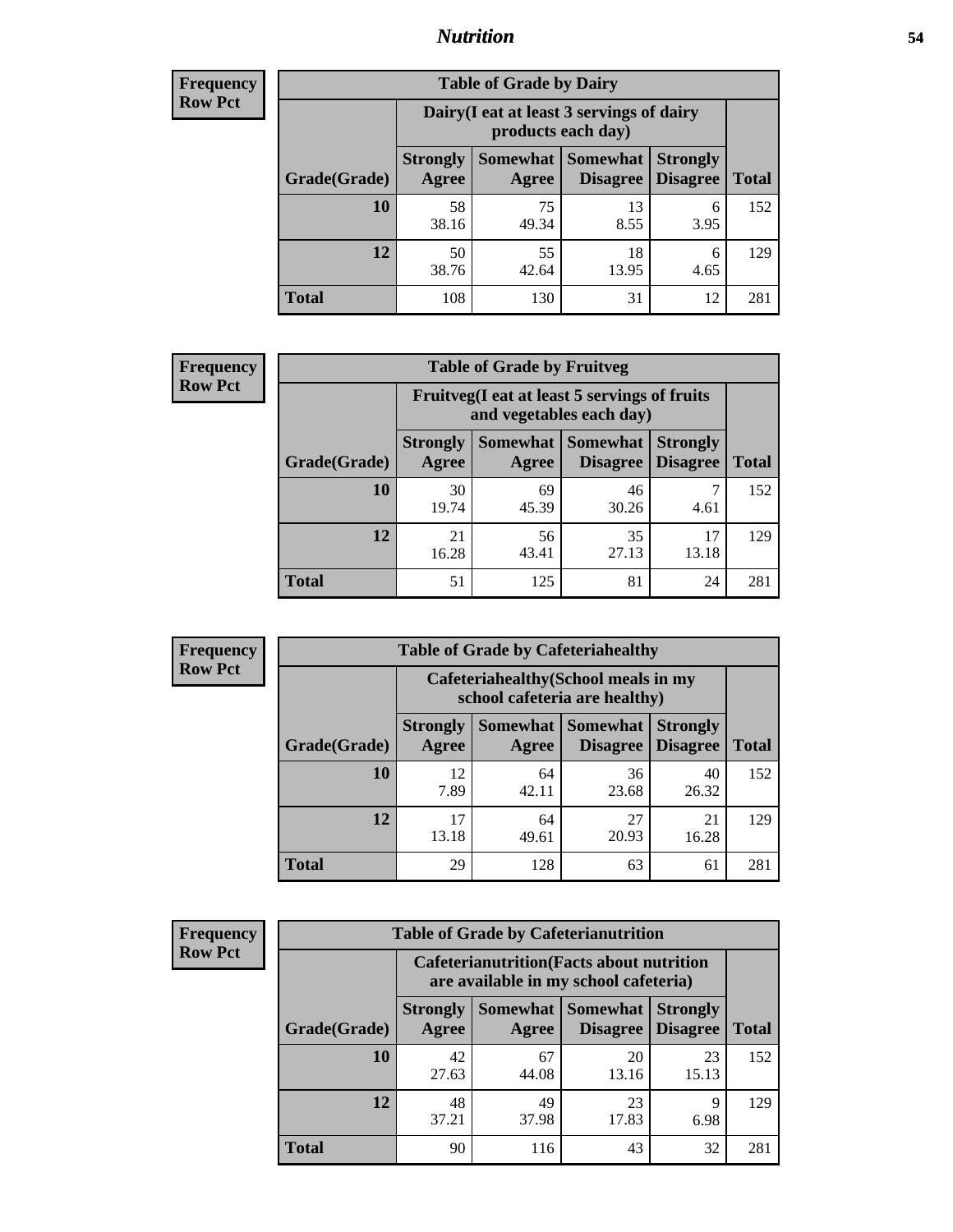### *Nutrition* **55**

| Frequency |
|-----------|
| Row Pct   |

| <b>Table of Grade by Schoollunch</b> |                          |                                                                 |                               |                                    |              |  |
|--------------------------------------|--------------------------|-----------------------------------------------------------------|-------------------------------|------------------------------------|--------------|--|
|                                      |                          | Schoollunch(I eat school lunch three or<br>more times per week) |                               |                                    |              |  |
| Grade(Grade)                         | <b>Strongly</b><br>Agree | Agree                                                           | Somewhat Somewhat<br>Disagree | <b>Strongly</b><br><b>Disagree</b> | <b>Total</b> |  |
| 10                                   | 83<br>54.61              | 21<br>13.82                                                     | 11<br>7.24                    | 37<br>24.34                        | 152          |  |
| 12                                   | 65<br>50.39              | 21<br>16.28                                                     | 6<br>4.65                     | 37<br>28.68                        | 129          |  |
| <b>Total</b>                         | 148                      | 42                                                              | 17                            | 74                                 | 281          |  |

| <b>Frequency</b> |  |
|------------------|--|
| <b>Row Pct</b>   |  |

| <b>Table of Grade by Foodchoices</b> |                          |                                                                     |                                               |                                    |              |  |
|--------------------------------------|--------------------------|---------------------------------------------------------------------|-----------------------------------------------|------------------------------------|--------------|--|
|                                      |                          | Foodchoices (I make healthy food choices in<br>my school cafeteria) |                                               |                                    |              |  |
| Grade(Grade)                         | <b>Strongly</b><br>Agree | Agree                                                               | <b>Somewhat   Somewhat</b><br><b>Disagree</b> | <b>Strongly</b><br><b>Disagree</b> | <b>Total</b> |  |
| 10                                   | 33<br>21.71              | 66<br>43.42                                                         | 29<br>19.08                                   | 24<br>15.79                        | 152          |  |
| 12                                   | 29<br>22.48              | 58<br>44.96                                                         | 23<br>17.83                                   | 19<br>14.73                        | 129          |  |
| Total                                | 62                       | 124                                                                 | 52                                            | 43                                 | 281          |  |

| Frequency      |
|----------------|
| <b>Row Pct</b> |

п

| <b>Table of Grade by Wholewheat</b> |                                                                                                             |                          |                             |                                    |              |  |
|-------------------------------------|-------------------------------------------------------------------------------------------------------------|--------------------------|-----------------------------|------------------------------------|--------------|--|
|                                     | Wholewheat (There are whole wheat and<br>multigrain breads and cereals available in<br>my school cafeteria) |                          |                             |                                    |              |  |
| Grade(Grade)                        | <b>Strongly</b><br>Agree                                                                                    | <b>Somewhat</b><br>Agree | Somewhat<br><b>Disagree</b> | <b>Strongly</b><br><b>Disagree</b> | <b>Total</b> |  |
| 10                                  | 43<br>28.29                                                                                                 | 64<br>42.11              | 28<br>18.42                 | 17<br>11.18                        | 152          |  |
| 12                                  | 46<br>35.66                                                                                                 | 64<br>49.61              | 13<br>10.08                 | 6<br>4.65                          | 129          |  |
| <b>Total</b>                        | 89                                                                                                          | 128                      | 41                          | 23                                 | 281          |  |

Ē,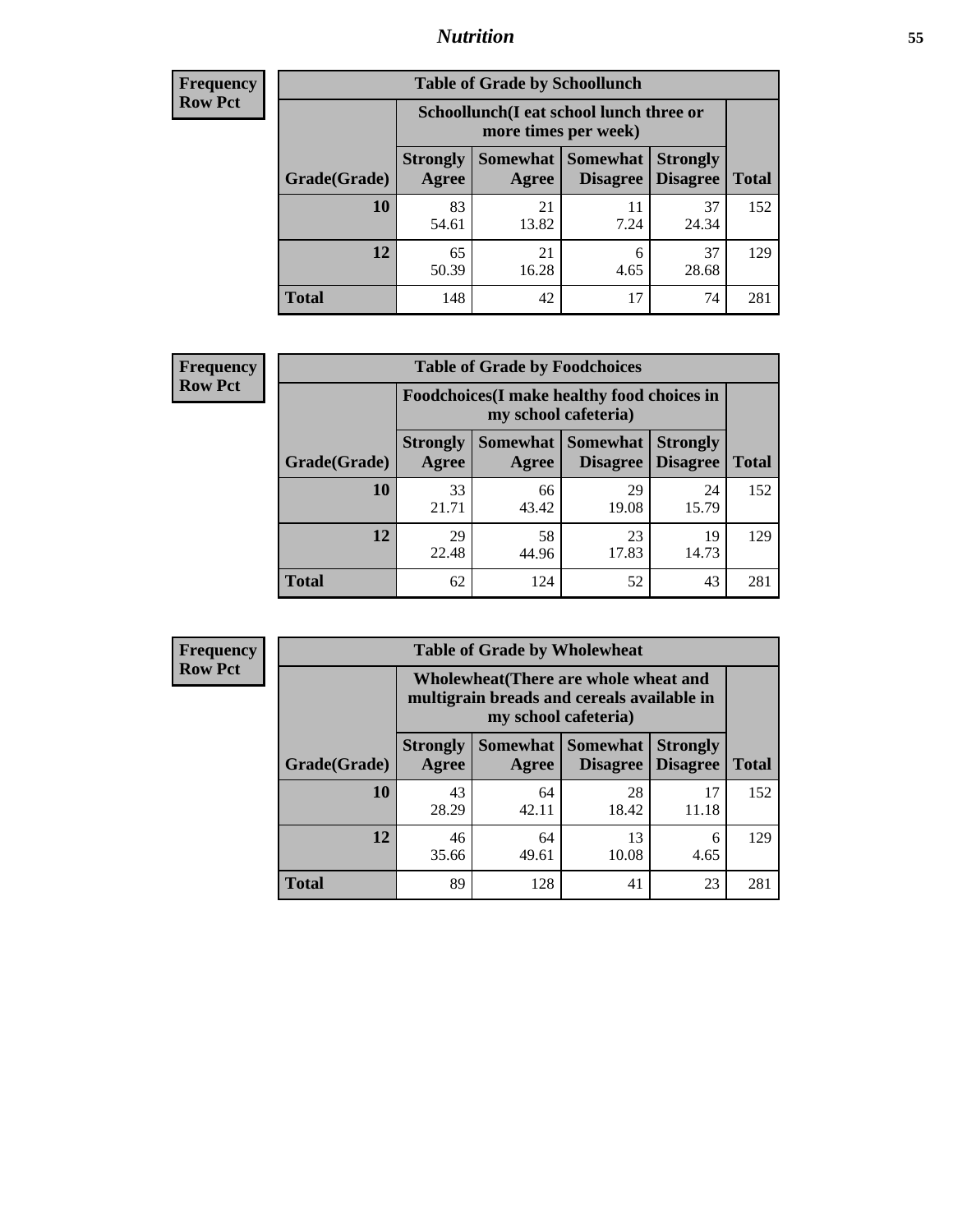### *Nutrition* **56**

**Frequency Row Pct**

| <b>Table of Grade by Healthyvending</b> |                                                                                                                                               |                          |                                    |                                    |              |  |
|-----------------------------------------|-----------------------------------------------------------------------------------------------------------------------------------------------|--------------------------|------------------------------------|------------------------------------|--------------|--|
|                                         | Healthyvending (If only healthy snacks and<br>beverages were available in the vending<br>machines during the school day,<br>I would buy them) |                          |                                    |                                    |              |  |
| Grade(Grade)                            | <b>Strongly</b><br>Agree                                                                                                                      | <b>Somewhat</b><br>Agree | <b>Somewhat</b><br><b>Disagree</b> | <b>Strongly</b><br><b>Disagree</b> | <b>Total</b> |  |
| 10                                      | 39<br>25.66                                                                                                                                   | 44<br>28.95              | 30<br>19.74                        | 39<br>25.66                        | 152          |  |
| 12                                      | 20<br>15.50                                                                                                                                   | 46<br>35.66              | 23<br>17.83                        | 40<br>31.01                        | 129          |  |
| <b>Total</b>                            | 59                                                                                                                                            | 90                       | 53                                 | 79                                 | 281          |  |

**Frequency Row Pct**

| <b>Table of Grade by Schoolbreakfast</b> |                                                                                                                                        |             |                     |                                        |              |  |
|------------------------------------------|----------------------------------------------------------------------------------------------------------------------------------------|-------------|---------------------|----------------------------------------|--------------|--|
|                                          | Schoolbreakfast(If breakfast were<br>available at school,<br>but outside the cafeteria,<br>I would eat breakfast at school more often) |             |                     |                                        |              |  |
| Grade(Grade)                             | <b>Strongly</b><br>Agree                                                                                                               | Agree       | Somewhat   Somewhat | <b>Strongly</b><br>Disagree   Disagree | <b>Total</b> |  |
| 10                                       | 44<br>28.95                                                                                                                            | 60<br>39.47 | 21<br>13.82         | 27<br>17.76                            | 152          |  |
| 12                                       | 44<br>34.11                                                                                                                            | 52<br>40.31 | 16<br>12.40         | 17<br>13.18                            | 129          |  |
| <b>Total</b>                             | 88                                                                                                                                     | 112         | 37                  | 44                                     | 281          |  |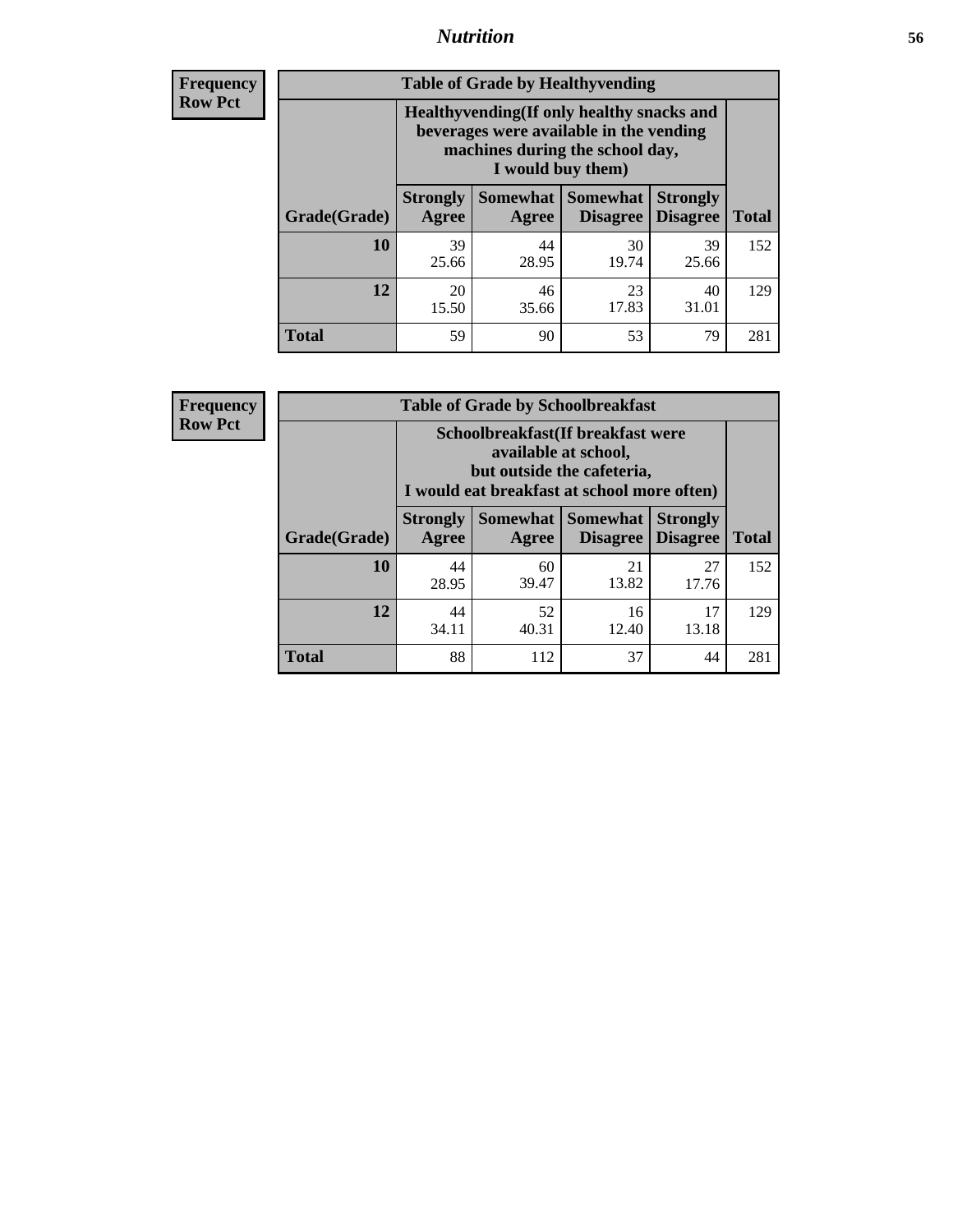| Frequency<br><b>Col Pct</b> | <b>Table of Educationaids by Grade</b>                                                                    |                    |             |              |
|-----------------------------|-----------------------------------------------------------------------------------------------------------|--------------------|-------------|--------------|
|                             | <b>Educationaids</b> (I<br>have been<br>taught about<br><b>HIV/AIDS</b> at<br>school in the<br>past year) | Grade(Grade)<br>10 | 12          | <b>Total</b> |
|                             | Yes                                                                                                       | 131<br>86.18       | 64<br>49.61 | 195          |
|                             | N <sub>0</sub>                                                                                            | 21<br>13.82        | 65<br>50.39 | 86           |
|                             | <b>Total</b>                                                                                              | 152                | 129         | 281          |

| Frequency      | <b>Table of Educationcharacter by Grade</b>                                                  |              |             |              |
|----------------|----------------------------------------------------------------------------------------------|--------------|-------------|--------------|
| <b>Col Pct</b> | <b>Educationcharacter(I)</b><br>have been taught<br>about character<br>education in the past | Grade(Grade) |             |              |
|                | year at school)                                                                              | 10           | 12          | <b>Total</b> |
|                | Yes                                                                                          | 119<br>78.29 | 84<br>65.12 | 203          |
|                | N <sub>0</sub>                                                                               | 33<br>21.71  | 45<br>34.88 | 78           |
|                | <b>Total</b>                                                                                 | 152          | 129         | 281          |

| Frequency      | <b>Table of Gradcoach1 by Grade</b>              |              |             |              |
|----------------|--------------------------------------------------|--------------|-------------|--------------|
| <b>Col Pct</b> | Gradcoach1(I<br>know who my<br><b>Graduation</b> | Grade(Grade) |             |              |
|                | Coach is)                                        | 10           | 12          | <b>Total</b> |
|                | <b>Yes</b>                                       | 16<br>10.53  | 65<br>50.39 | 81           |
|                | N <sub>0</sub>                                   | 136<br>89.47 | 64<br>49.61 | 200          |
|                | <b>Total</b>                                     | 152          | 129         | 281          |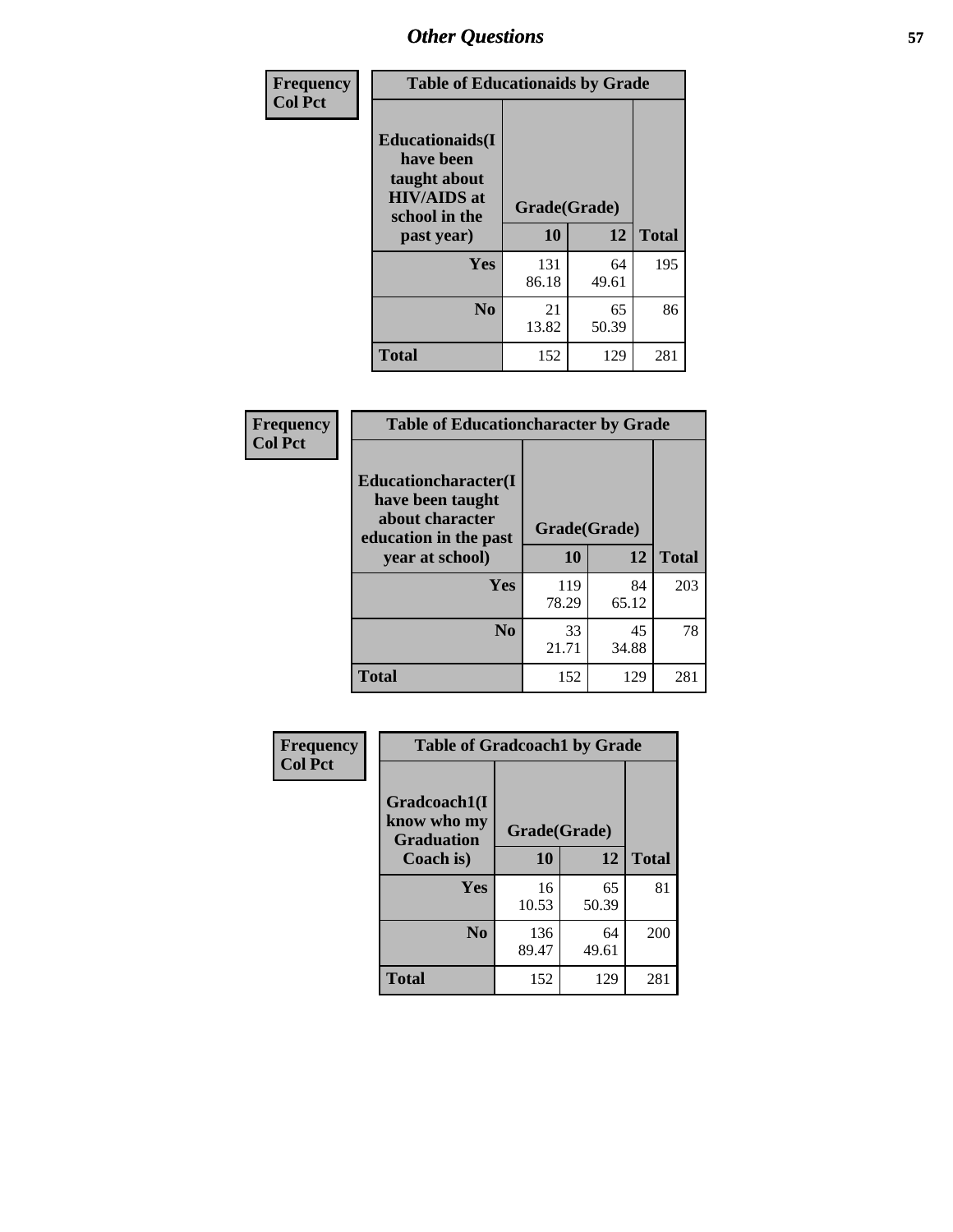| Frequency      | <b>Table of Gradcoach2 by Grade</b> |              |             |              |
|----------------|-------------------------------------|--------------|-------------|--------------|
| <b>Col Pct</b> |                                     |              |             |              |
|                | Gradcoach2(I<br>have                |              |             |              |
|                | contacted my<br><b>Graduation</b>   | Grade(Grade) |             |              |
|                | Coach)                              | 10           | 12          | <b>Total</b> |
|                | Yes                                 | 8<br>5.26    | 39<br>30.23 | 47           |
|                | N <sub>0</sub>                      | 144<br>94.74 | 90<br>69.77 | 234          |
|                | <b>Total</b>                        | 152          | 129         | 281          |

| Frequency<br><b>Col Pct</b> | <b>Table of Gradcoach3 by Grade</b>                                         |              |             |              |
|-----------------------------|-----------------------------------------------------------------------------|--------------|-------------|--------------|
|                             | Gradcoach3(I<br>have received<br>assistance<br>from my<br><b>Graduation</b> | Grade(Grade) |             |              |
|                             | Coach)                                                                      | 10           | 12          | <b>Total</b> |
|                             | <b>Yes</b>                                                                  | 6            | 39          | 45           |
|                             |                                                                             | 3.95         | 30.23       |              |
|                             | N <sub>0</sub>                                                              | 24           | 23          | 47           |
|                             |                                                                             | 15.79        | 17.83       |              |
|                             | Don't know                                                                  | 122<br>80.26 | 67<br>51.94 | 189          |
|                             | <b>Total</b>                                                                | 152          | 129         | 281          |

| Frequency<br><b>Col Pct</b> | <b>Table of Selfharm by Grade</b>                                                                                                                                                      |                    |              |              |
|-----------------------------|----------------------------------------------------------------------------------------------------------------------------------------------------------------------------------------|--------------------|--------------|--------------|
|                             | <b>Selfharm</b> (During<br>the past 12<br>months,<br>I harmed myself<br>on purpose<br><b>Suicideconsider</b><br>During the past<br>12 months,<br>I seriously<br>considered<br>suicide) | Grade(Grade)<br>10 | 12           | <b>Total</b> |
|                             |                                                                                                                                                                                        |                    |              |              |
|                             | Yes                                                                                                                                                                                    | 12<br>7.89         | 7<br>5.43    | 19           |
|                             | N <sub>0</sub>                                                                                                                                                                         | 140<br>92.11       | 122<br>94.57 | 262          |
|                             | <b>Total</b>                                                                                                                                                                           | 152                | 129          | 281          |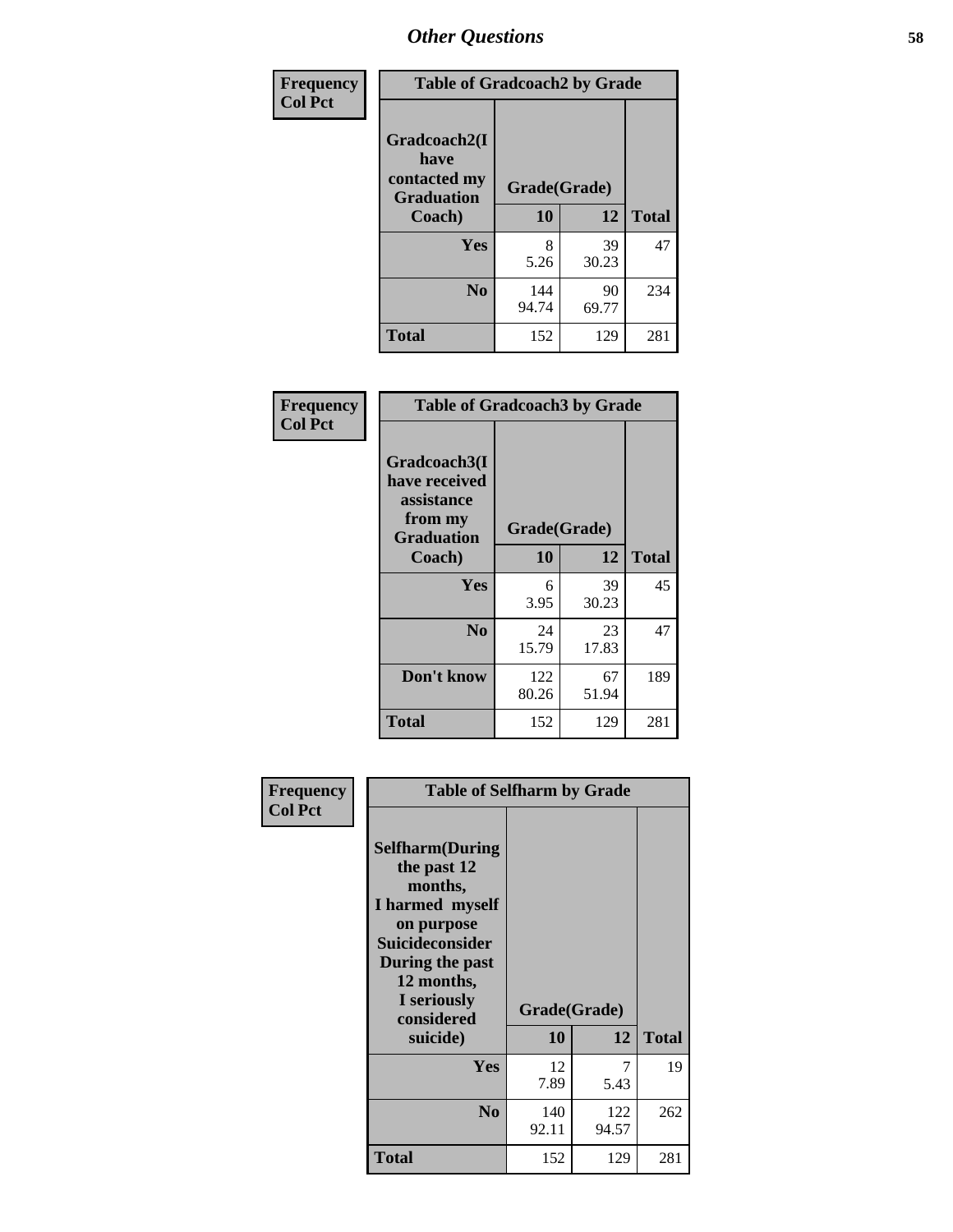| <b>Frequency</b> | <b>Table of Suicideconsider by Grade</b> |              |              |              |
|------------------|------------------------------------------|--------------|--------------|--------------|
| <b>Col Pct</b>   |                                          | Grade(Grade) |              |              |
|                  | Suicideconsider                          | <b>10</b>    | 12           | <b>Total</b> |
|                  | Yes                                      | 12<br>7.89   | 16<br>12.40  | 28           |
|                  | N <sub>0</sub>                           | 140<br>92.11 | 113<br>87.60 | 253          |
|                  | <b>Total</b>                             | 152          | 129          | 281          |

| Frequency      | <b>Table of Suicideattempt by Grade</b>              |              |              |              |
|----------------|------------------------------------------------------|--------------|--------------|--------------|
| <b>Col Pct</b> | Suicideattempt(I<br>have attempted<br>suicide in the | Grade(Grade) |              |              |
|                | last year)                                           | 10           | 12           | <b>Total</b> |
|                | Yes                                                  | 6<br>3.95    | 6<br>4.65    | 12           |
|                | N <sub>0</sub>                                       | 146<br>96.05 | 123<br>95.35 | 269          |
|                | <b>Total</b>                                         | 152          | 129          | 281          |

| Frequency      | <b>Table of Instantmessaged by Grade</b>                       |              |             |              |
|----------------|----------------------------------------------------------------|--------------|-------------|--------------|
| <b>Col Pct</b> | <b>Instantmessaged</b> (I<br>have instant<br>messaged people I | Grade(Grade) |             |              |
|                | do not even know)                                              | 10           | 12          | <b>Total</b> |
|                | Yes                                                            | 56<br>36.84  | 35<br>27.13 | 91           |
|                | N <sub>0</sub>                                                 | 96<br>63.16  | 94<br>72.87 | 190          |
|                | <b>Total</b>                                                   | 152          | 129         | 281          |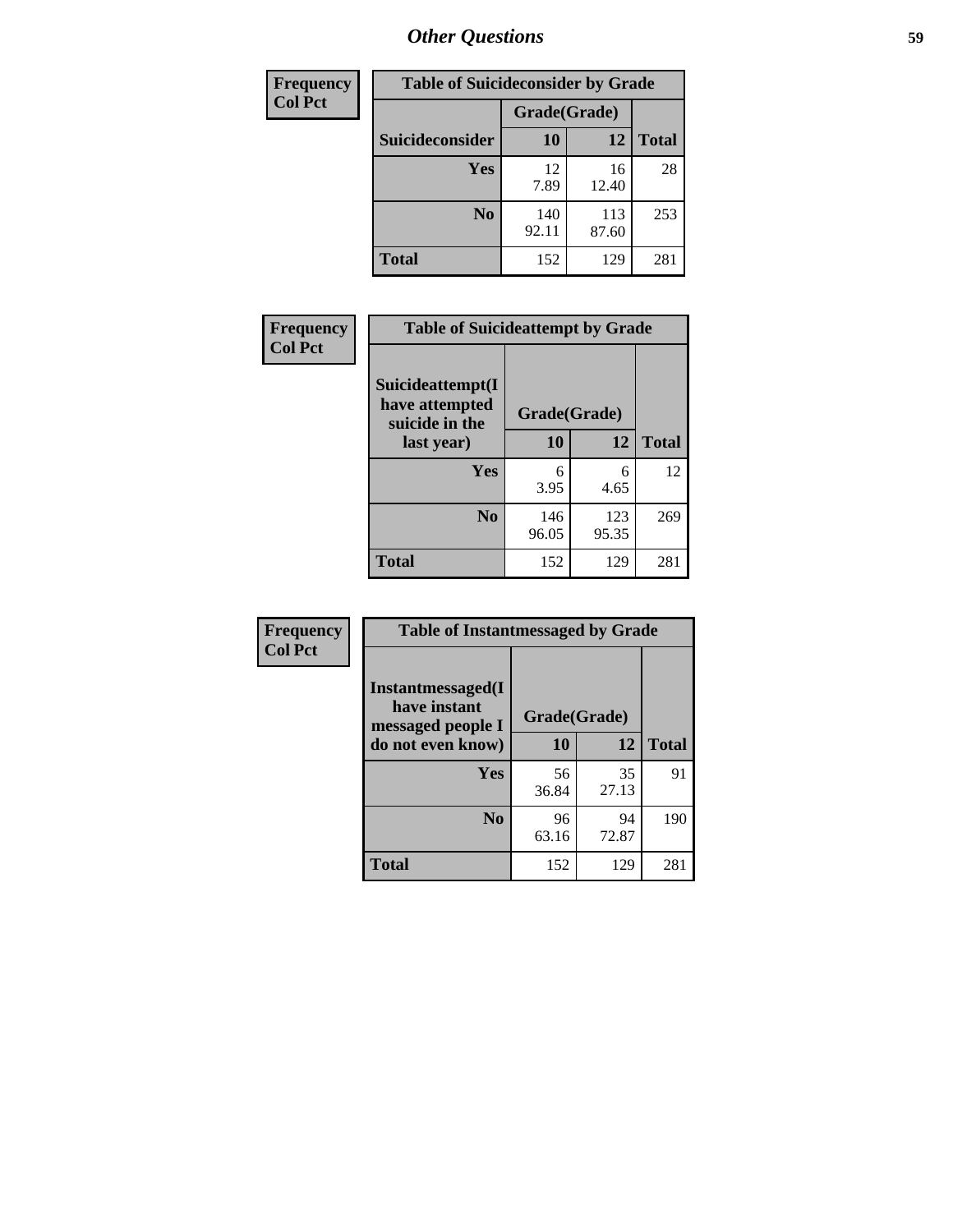| Frequency      | <b>Table of Getsalong by Grade</b>                          |              |             |              |  |  |  |
|----------------|-------------------------------------------------------------|--------------|-------------|--------------|--|--|--|
| <b>Col Pct</b> | <b>Getsalong</b> (I get<br>along with other<br>students and | Grade(Grade) |             |              |  |  |  |
|                | adults)                                                     | 10           | 12          | <b>Total</b> |  |  |  |
|                | <b>Strongly Agree</b>                                       | 79<br>51.97  | 77<br>59.69 | 156          |  |  |  |
|                | <b>Somewhat Agree</b>                                       | 63<br>41.45  | 49<br>37.98 | 112          |  |  |  |
|                | <b>Somewhat Disagree</b>                                    | 9<br>5.92    | 3<br>2.33   | 12           |  |  |  |
|                | <b>Strongly Disagree</b>                                    | 0.66         | 0<br>0.00   |              |  |  |  |
|                | <b>Total</b>                                                | 152          | 129         | 281          |  |  |  |

| Frequency      | <b>Table of Safehome by Grade</b> |                           |             |              |  |  |  |
|----------------|-----------------------------------|---------------------------|-------------|--------------|--|--|--|
| <b>Col Pct</b> | Safehome(I feel<br>safe at home)  | Grade(Grade)<br><b>10</b> | 12          | <b>Total</b> |  |  |  |
|                | <b>Strongly Agree</b>             | 92<br>60.53               | 89<br>68.99 | 181          |  |  |  |
|                | <b>Somewhat Agree</b>             | 45<br>29.61               | 33<br>25.58 | 78           |  |  |  |
|                | <b>Somewhat Disagree</b>          | 9<br>5.92                 | 4<br>3.10   | 13           |  |  |  |
|                | <b>Strongly Disagree</b>          | 6<br>3.95                 | 3<br>2.33   | 9            |  |  |  |
|                | <b>Total</b>                      | 152                       | 129         | 281          |  |  |  |

| Frequency      |                                                                                     | <b>Table of Adulttalk by Grade</b> |             |              |
|----------------|-------------------------------------------------------------------------------------|------------------------------------|-------------|--------------|
| <b>Col Pct</b> | <b>Adulttalk(I</b><br>know an<br>adult at<br>school that<br>I can talk<br>with if I | Grade(Grade)                       |             |              |
|                | need help)                                                                          | 10                                 | 12          | <b>Total</b> |
|                | <b>Yes</b>                                                                          | 100<br>65.79                       | 98<br>75.97 | 198          |
|                | N <sub>0</sub>                                                                      | 52<br>34.21                        | 31<br>24.03 | 83           |
|                | <b>Total</b>                                                                        | 152                                | 129         | 281          |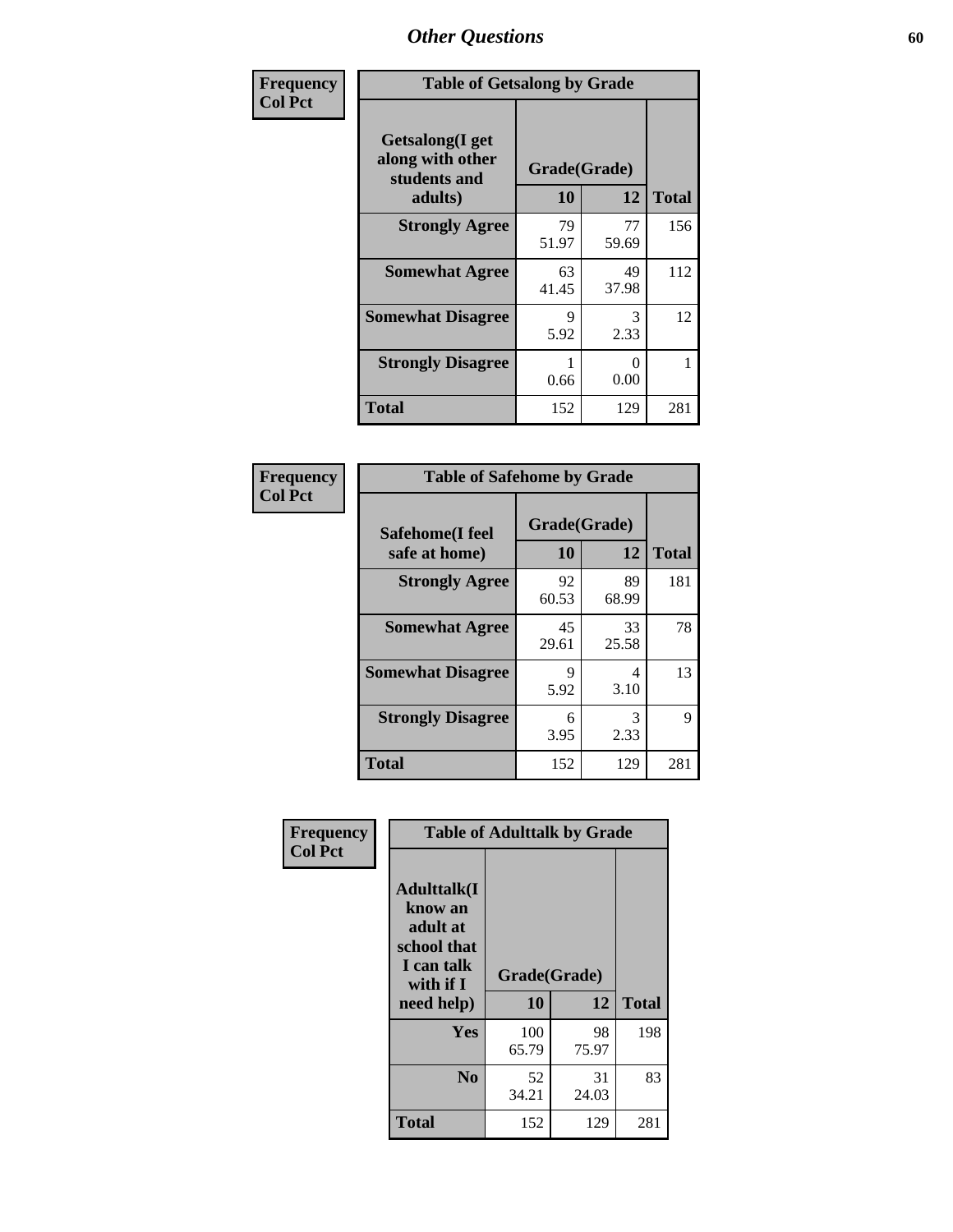**Frequency Row Pct**

| <b>Table of Grade by Tvtime</b> |             |                                                                                         |             |                                 |                       |      |              |  |  |  |
|---------------------------------|-------------|-----------------------------------------------------------------------------------------|-------------|---------------------------------|-----------------------|------|--------------|--|--|--|
|                                 |             | Tvtime (On an average school day,<br>how much unsupervised time do I spend watching TV) |             |                                 |                       |      |              |  |  |  |
|                                 |             | <b>Less that</b>                                                                        |             | $2 - 3$                         | $4 - 5$               | $6+$ |              |  |  |  |
| Grade(Grade)   None             |             |                                                                                         |             | hour/day   hour/day   hours/day | hours/day   hours/day |      | <b>Total</b> |  |  |  |
| 10                              | 25<br>16.45 | 30<br>19.74                                                                             | 32<br>21.05 | 46<br>30.26                     | 16<br>10.53           | 1.97 | 152          |  |  |  |
| 12                              | 20<br>15.50 | 25<br>19.38                                                                             | 36<br>27.91 | 33<br>25.58                     | 10<br>7.75            | 3.88 | 129          |  |  |  |
| <b>Total</b>                    | 45          | 55                                                                                      | 68          | 79                              | 26                    | 8    | 281          |  |  |  |

**Frequency Row Pct**

| <b>Table of Grade by Computertime</b> |           |                                                                                                   |             |                      |                      |                   |              |  |  |  |
|---------------------------------------|-----------|---------------------------------------------------------------------------------------------------|-------------|----------------------|----------------------|-------------------|--------------|--|--|--|
|                                       |           | Computertime (On an average school day,<br>how much unsupervised time do I spend on the computer) |             |                      |                      |                   |              |  |  |  |
| Grade(Grade)                          | None      | <b>Less that</b><br>hour/day                                                                      | hour/day    | $2 - 3$<br>hours/day | $4 - 5$<br>hours/day | $6+$<br>hours/day | <b>Total</b> |  |  |  |
| 10                                    | 8<br>5.26 | 21<br>13.82                                                                                       | 32<br>21.05 | 61<br>40.13          | 22<br>14.47          | 8<br>5.26         | 152          |  |  |  |
| 12                                    | ┑<br>5.43 | 33<br>47<br>21<br>10<br>11<br>16.28<br>25.58<br>8.53<br>7.75<br>36.43                             |             |                      |                      |                   |              |  |  |  |
| <b>Total</b>                          | 15        | 42                                                                                                | 65          | 108                  | 33                   | 18                | 281          |  |  |  |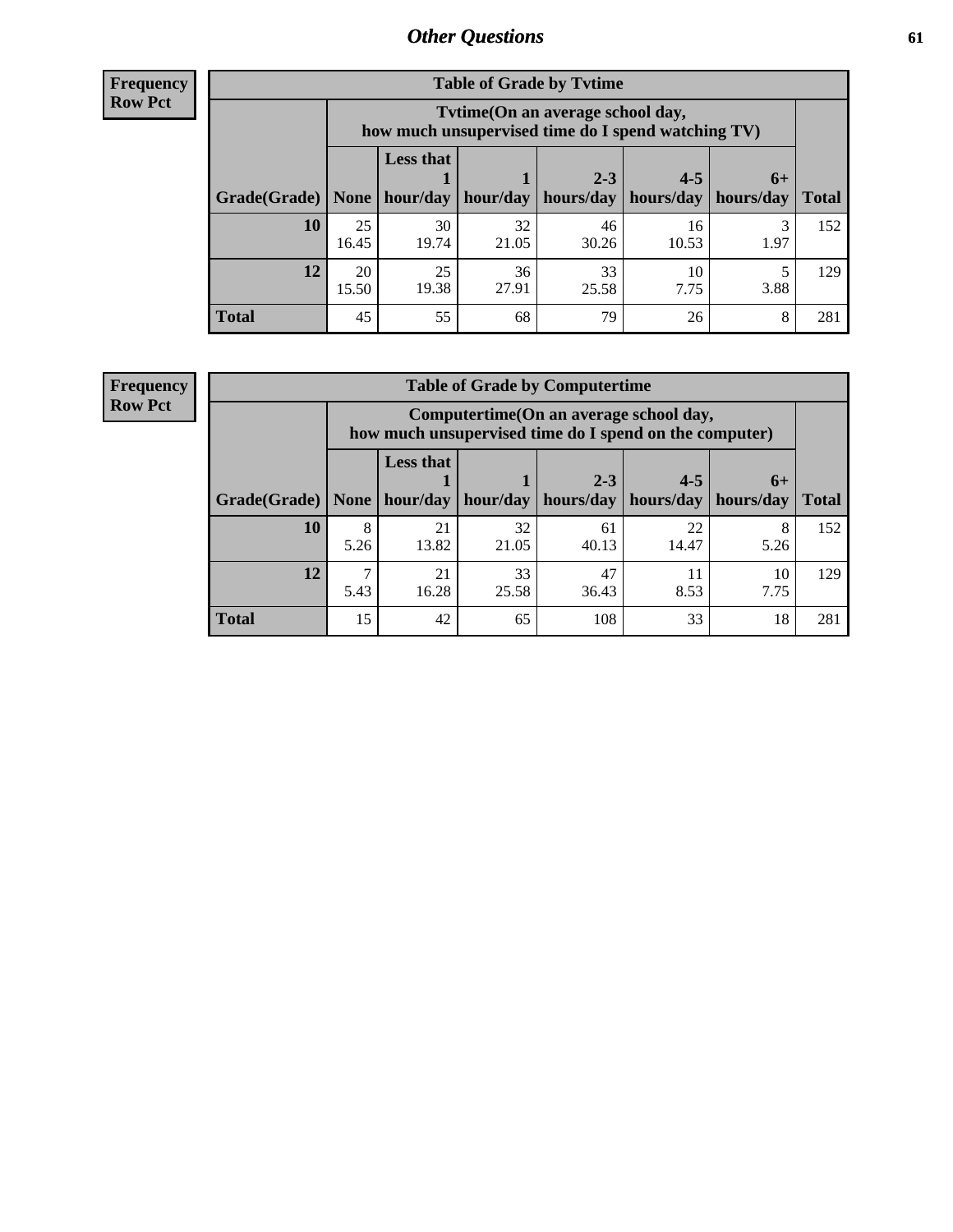#### *Questions about Driving Laws* **62** *Driving Questions were asked only of high school students.*

| <b>Frequency</b> |
|------------------|
| <b>Row Pct</b>   |

| <b>Table of Grade by License1</b> |                                     |                                                                                                                                           |         |        |                      |              |  |  |  |  |
|-----------------------------------|-------------------------------------|-------------------------------------------------------------------------------------------------------------------------------------------|---------|--------|----------------------|--------------|--|--|--|--|
|                                   |                                     | License1(During the first 6 months of driving<br>with a provisional license,<br>the only passengers who can ride with the<br>driver are:) |         |        |                      |              |  |  |  |  |
| <b>Grade</b> (Grade)              | <b>Parent or</b><br><b>Guardian</b> | Family<br>  Members                                                                                                                       | Friends | Anyone | Don't<br><b>Know</b> | <b>Total</b> |  |  |  |  |
| 10                                | 37<br>24.34                         | 91<br>59.87                                                                                                                               | 0.66    | 4.61   | 16<br>10.53          | 152          |  |  |  |  |
| 12                                | 20<br>15.50                         | 3<br>10<br>93<br>3<br>2.33<br>72.09<br>2.33<br>7.75                                                                                       |         |        |                      |              |  |  |  |  |
| <b>Total</b>                      | 57                                  | 184                                                                                                                                       | 4       | 10     | 26                   | 281          |  |  |  |  |

| <b>Frequency</b> | <b>Table of Grade by License2</b>                                                                        |                           |                  |                  |                                                      |                      |              |  |
|------------------|----------------------------------------------------------------------------------------------------------|---------------------------|------------------|------------------|------------------------------------------------------|----------------------|--------------|--|
| <b>Row Pct</b>   | License2(17 yr old drivers with a<br>provisional driver's license cannot<br>drive between the hours of:) |                           |                  |                  |                                                      |                      |              |  |
|                  | Grade(Grade)                                                                                             | <b>Midnight</b><br>to 6am | 1am<br>to<br>5am | 1am<br>to<br>6am | N <sub>0</sub><br>curfew<br>for $17$<br>year<br>olds | Don't<br><b>Know</b> | <b>Total</b> |  |
|                  | 10                                                                                                       | 87<br>57.24               | 28<br>18.42      | 7<br>4.61        | 2<br>1.32                                            | 28<br>18.42          | 152          |  |
|                  | 12                                                                                                       | 95<br>73.64               | 7<br>5.43        | 12<br>9.30       | 3<br>2.33                                            | 12<br>9.30           | 129          |  |
|                  | <b>Total</b>                                                                                             | 182                       | 35               | 19               | 5                                                    | 40                   | 281          |  |

| Frequency      | <b>Table of Grade by License3</b> |                                       |                                     |                 |            |            |               |              |  |
|----------------|-----------------------------------|---------------------------------------|-------------------------------------|-----------------|------------|------------|---------------|--------------|--|
| <b>Row Pct</b> |                                   | License3(For drivers under the age of | what level of alcohol is considered | 21,<br>$DUI$ ?) |            |            |               |              |  |
|                | Grade(Grade)                      | Any<br><b>Amount</b>                  | 0.02                                | 0.04            | 0.06       | 0.08       | Don't<br>know | <b>Total</b> |  |
|                | 10                                | 35<br>23.03                           | 35<br>23.03                         | 10<br>6.58      | 15<br>9.87 | 15<br>9.87 | 42<br>27.63   | 152          |  |
|                | 12                                | 28<br>21.71                           | 52<br>40.31                         | 12<br>9.30      | 6<br>4.65  | 9<br>6.98  | 22<br>17.05   | 129          |  |
|                | <b>Total</b>                      | 63                                    | 87                                  | 22              | 21         | 24         | 64            | 281          |  |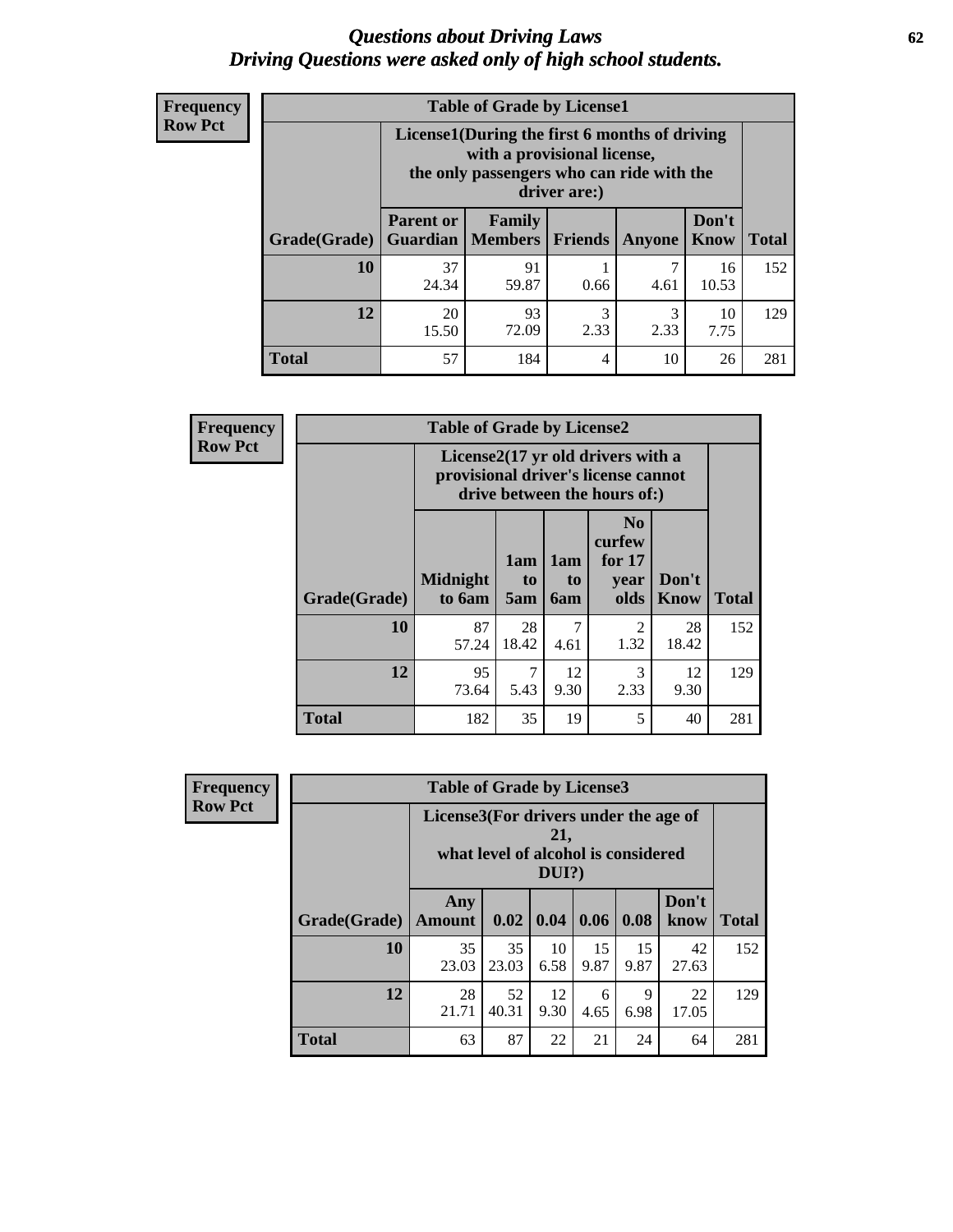#### *Questions about Driving Laws* **63** *Driving Questions were asked only of high school students.*

**Frequency Row Pct**

| <b>Table of Grade by License4</b> |             |                                                                                                                                                                                                                                                                                       |             |           |            |             |     |  |  |
|-----------------------------------|-------------|---------------------------------------------------------------------------------------------------------------------------------------------------------------------------------------------------------------------------------------------------------------------------------------|-------------|-----------|------------|-------------|-----|--|--|
|                                   |             | License4(A driver under 21 automatically<br>loses his/her license if caught exceeding the<br>posted speet limit by:)<br>Can't<br>lose<br><b>Depends</b><br>license<br>$15+$<br>$25+$<br>$35+$<br>Don't<br>for<br><b>on</b><br><b>Total</b><br>mph<br>speeding<br>mph<br>know<br>judge |             |           |            |             |     |  |  |
| Grade(Grade)                      | mph         |                                                                                                                                                                                                                                                                                       |             |           |            |             |     |  |  |
| 10                                | 34<br>22.37 | 27<br>17.76                                                                                                                                                                                                                                                                           | 18<br>11.84 | 8<br>5.26 | 11<br>7.24 | 54<br>35.53 | 152 |  |  |
| 12                                | 22<br>17.05 | 44<br>$\mathbf Q$<br>19<br>26<br>9<br>34.11<br>20.16<br>6.98<br>6.98<br>14.73                                                                                                                                                                                                         |             |           |            |             |     |  |  |
| <b>Total</b>                      | 56          | 71                                                                                                                                                                                                                                                                                    | 44          | 17        | 20         | 73          | 281 |  |  |

| Frequency      | <b>Table of Grade by License5</b> |             |                                                                                                                                                             |               |       |  |
|----------------|-----------------------------------|-------------|-------------------------------------------------------------------------------------------------------------------------------------------------------------|---------------|-------|--|
| <b>Row Pct</b> |                                   |             | License5(A)<br>Georgia teenager<br>with family<br>connections or a<br>good lawyer can<br>break a teen<br>driving law and<br>keep their driver's<br>license) |               |       |  |
|                | Grade(Grade)                      | Yes         | N <sub>0</sub>                                                                                                                                              | Don't<br>know | Total |  |
|                | 10                                | 11<br>7.24  | 86<br>56.58                                                                                                                                                 | 55<br>36.18   | 152   |  |
|                | 12                                | 40<br>31.01 | 52<br>40.31                                                                                                                                                 | 37<br>28.68   | 129   |  |
|                | <b>Total</b>                      | 51          | 138                                                                                                                                                         | 92            | 281   |  |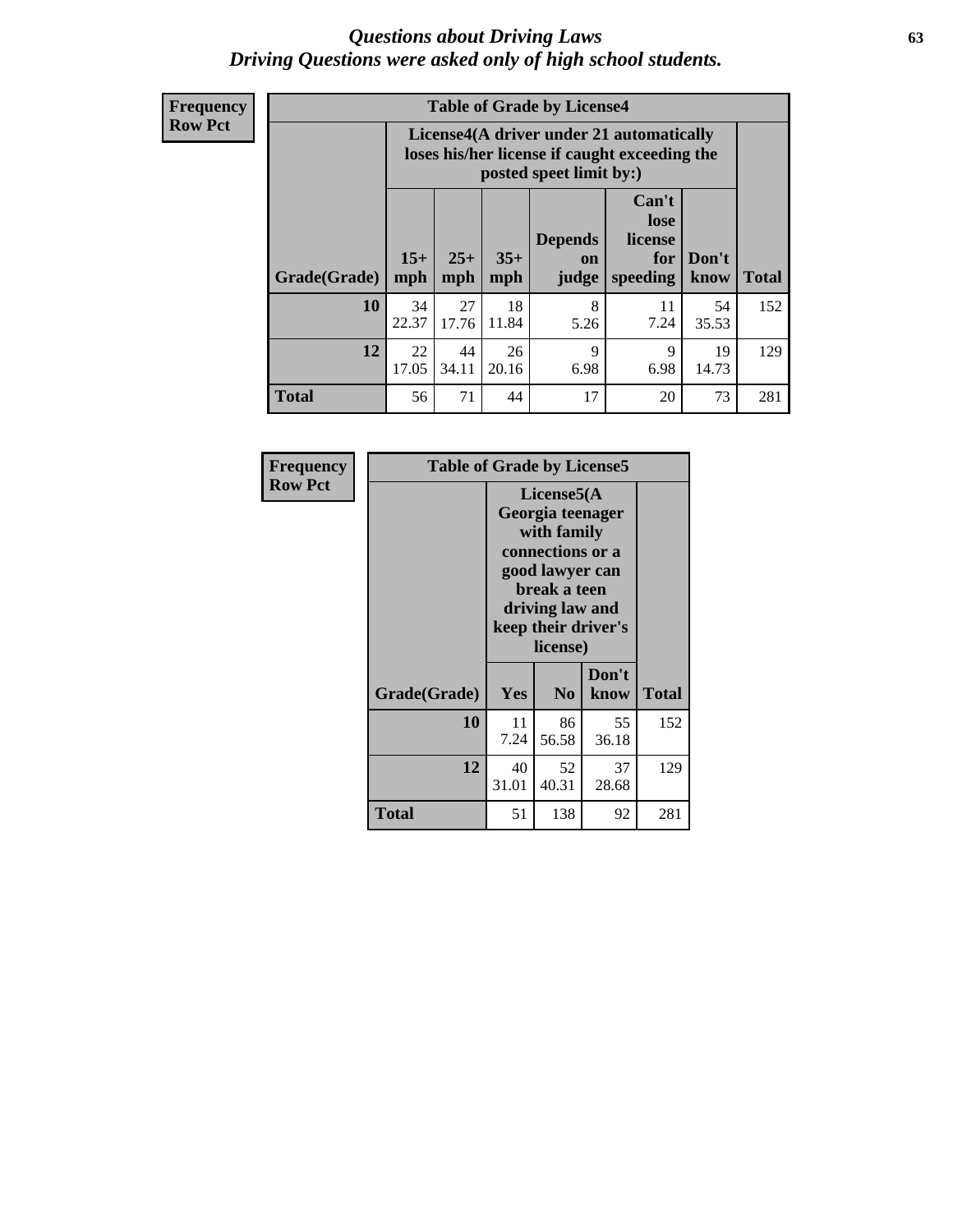#### *Questions about Driving Laws* **64** *Driving Questions were asked only of high school students.*

| <b>Frequency</b> | <b>Table of Grade by License6</b> |                                                                                                                                                 |                |               |              |
|------------------|-----------------------------------|-------------------------------------------------------------------------------------------------------------------------------------------------|----------------|---------------|--------------|
| <b>Row Pct</b>   |                                   | License <sub>6</sub> (I know a<br>friend or<br>classmate that<br>broke a teen<br>driving law,<br>but was allowed to<br>keep his/her<br>license) |                |               |              |
|                  | Grade(Grade)                      | <b>Yes</b>                                                                                                                                      | N <sub>0</sub> | Don't<br>know | <b>Total</b> |
|                  | 10                                | 23<br>15.13                                                                                                                                     | 77<br>50.66    | 52<br>34.21   | 152          |
|                  | 12                                | 51<br>45<br>33<br>39.53<br>34.88<br>25.58                                                                                                       |                |               | 129          |
|                  | <b>Total</b>                      | 74                                                                                                                                              | 122            | 85            | 281          |

| <b>Frequency</b> |              |                                                                             | <b>Table of Grade by License7</b>                                                             |                                                   |                        |              |  |
|------------------|--------------|-----------------------------------------------------------------------------|-----------------------------------------------------------------------------------------------|---------------------------------------------------|------------------------|--------------|--|
| <b>Row Pct</b>   |              |                                                                             | License7(A student under the age of 18 cam loser<br>his/her driving privileges if he or she:) |                                                   |                        |              |  |
|                  | Grade(Grade) | <b>Have</b><br>more than<br>10<br>unexcused<br>absences<br>per school<br>yr | Drop out<br>without  <br>graduating                                                           | <b>Bring</b><br>alcohol/drugs/weapon<br>to school | All of<br>the<br>above | <b>Total</b> |  |
|                  | 10           | 30<br>19.74                                                                 | 7<br>4.61                                                                                     | 9<br>5.92                                         | 106<br>69.74           | 152          |  |
|                  | 12           | 21<br>16.28                                                                 | 5<br>3.88                                                                                     | 9<br>6.98                                         | 94<br>72.87            | 129          |  |
|                  | <b>Total</b> | 51                                                                          | 12                                                                                            | 18                                                | <b>200</b>             | 281          |  |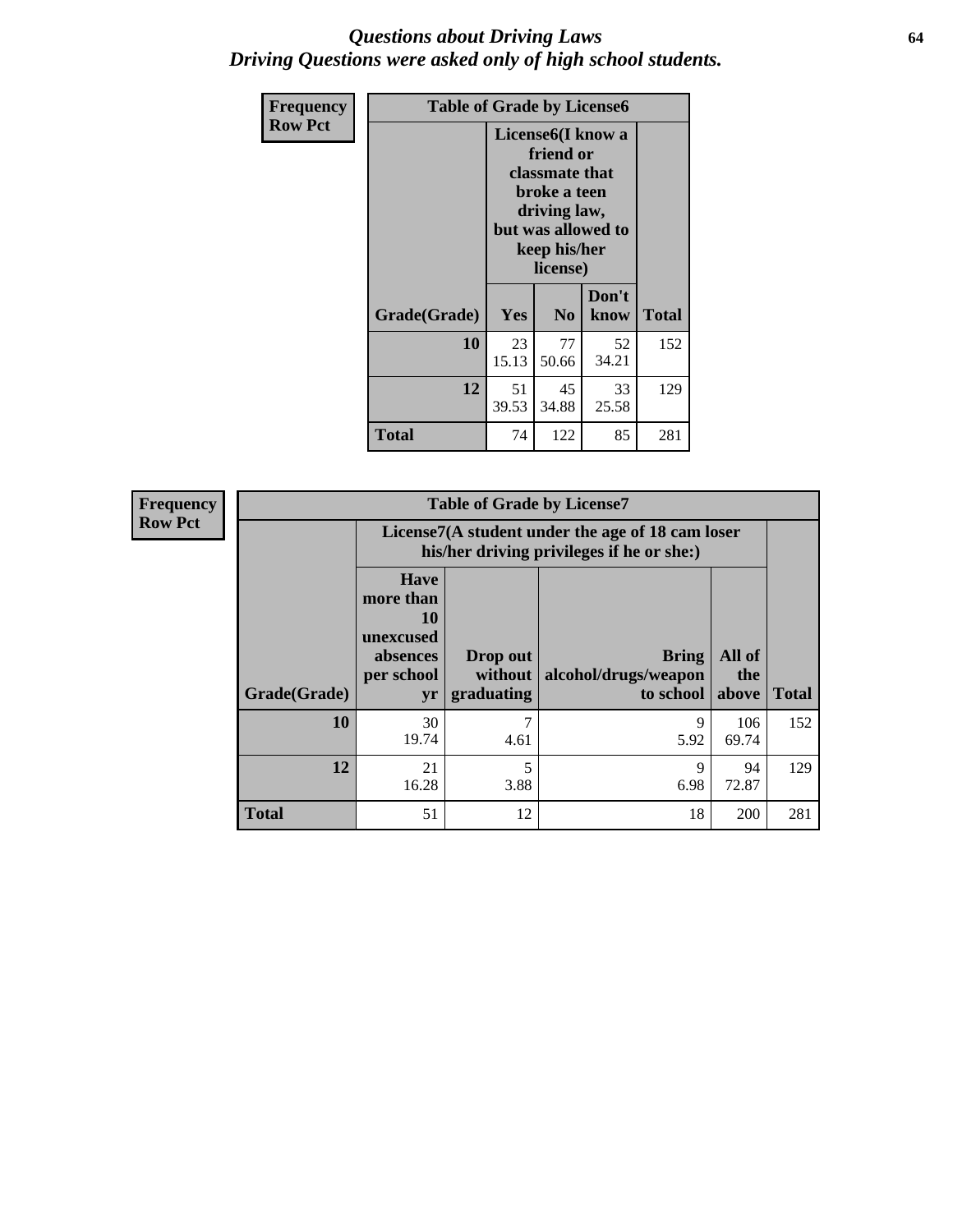# *Select Results by Gender* **65**

| Frequency      | <b>Table of SchoolClimate2 by Gender</b>          |                       |                               |              |
|----------------|---------------------------------------------------|-----------------------|-------------------------------|--------------|
| <b>Col Pct</b> | SchoolClimate2(I<br>feel successful at<br>school) | <b>Female</b>         | Gender(Gender)<br><b>Male</b> | <b>Total</b> |
|                | <b>Strongly Agree</b>                             | 43<br>27.74           | 35<br>27.78                   | 78           |
|                | <b>Somewhat Agree</b>                             | 88<br>56.77           | 78<br>61.90                   | 166          |
|                | <b>Somewhat Disagree</b>                          | 22<br>14.19           | 5.56                          | 29           |
|                | <b>Strongly Disagree</b>                          | $\mathcal{L}$<br>1.29 | 6<br>4.76                     | 8            |
|                | <b>Total</b>                                      | 155                   | 126                           | 281          |

| Frequency      | <b>Table of SchoolClimate6 by Gender</b>                 |                                 |             |              |  |
|----------------|----------------------------------------------------------|---------------------------------|-------------|--------------|--|
| <b>Col Pct</b> | <b>SchoolClimate6(Teachers</b><br>treat me with respect) | Gender(Gender)<br><b>Female</b> | <b>Male</b> | <b>Total</b> |  |
|                | <b>Strongly Agree</b>                                    | 43<br>27.74                     | 34<br>26.98 | 77           |  |
|                | <b>Somewhat Agree</b>                                    | 81<br>52.26                     | 61<br>48.41 | 142          |  |
|                | <b>Somewhat Disagree</b>                                 | 24<br>15.48                     | 20<br>15.87 | 44           |  |
|                | <b>Strongly Disagree</b>                                 | 7<br>4.52                       | 11<br>8.73  | 18           |  |
|                | <b>Total</b>                                             | 155                             | 126         | 281          |  |

| <b>Frequency</b> | <b>Table of SchoolClimate8 by Gender</b>                                             |                                 |                   |     |
|------------------|--------------------------------------------------------------------------------------|---------------------------------|-------------------|-----|
| <b>Col Pct</b>   | <b>SchoolClimate8(Students</b><br>are frequently<br>recognized for good<br>behavior) | Gender(Gender)<br><b>Female</b> | <b>Total</b>      |     |
|                  | <b>Strongly Agree</b>                                                                | 32                              | <b>Male</b><br>17 | 49  |
|                  |                                                                                      | 20.65                           | 13.49             |     |
|                  | <b>Somewhat Agree</b>                                                                | 77<br>49.68                     | 64<br>50.79       | 141 |
|                  | <b>Somewhat Disagree</b>                                                             | 35<br>22.58                     | 32<br>25.40       | 67  |
|                  | <b>Strongly Disagree</b>                                                             | 11<br>7.10                      | 13<br>10.32       | 24  |
|                  | Total                                                                                | 155                             | 126               | 281 |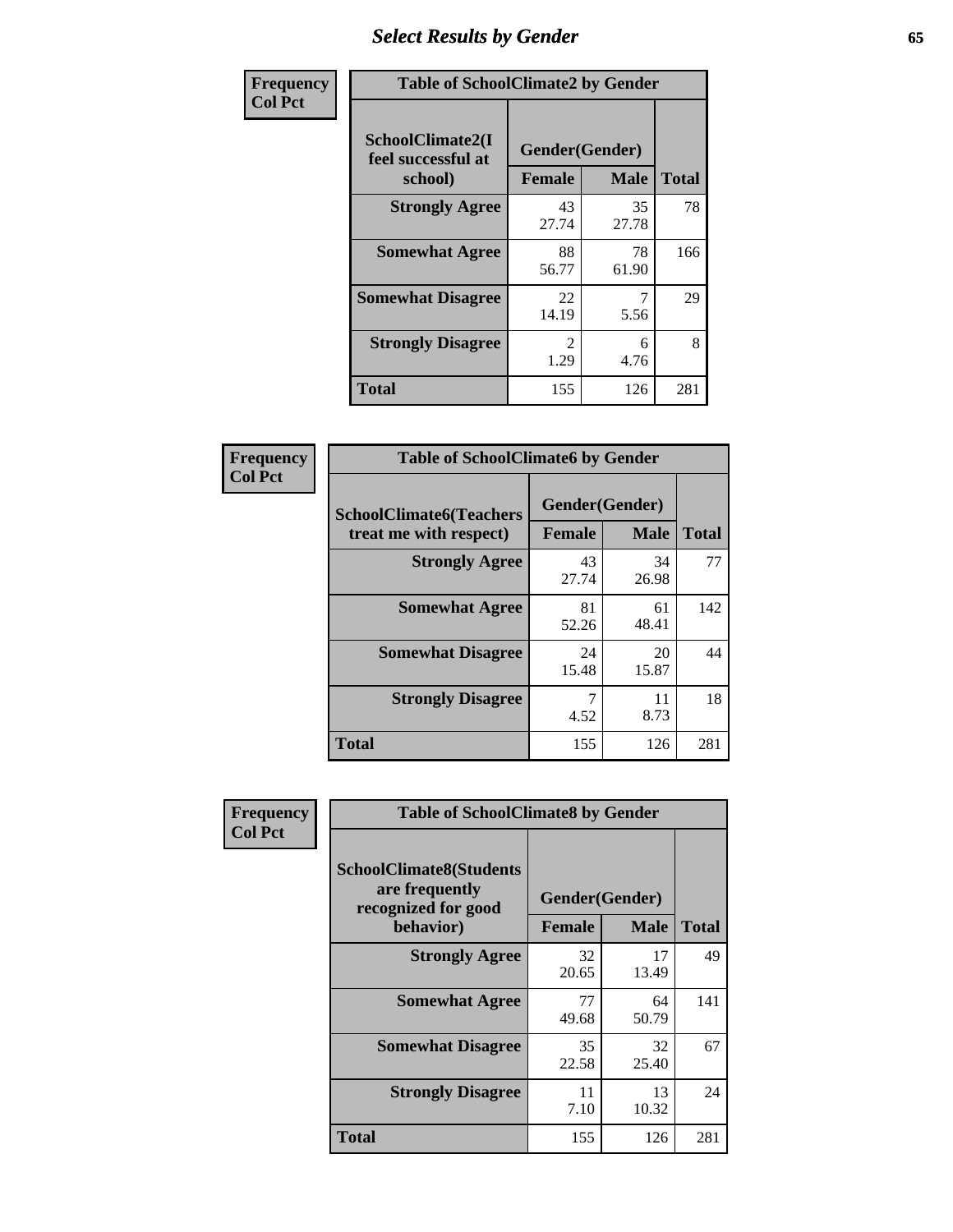# *Select Results by Gender* **66**

| Frequency      | <b>Table of Gender by Dropout</b> |                                                                        |                |              |
|----------------|-----------------------------------|------------------------------------------------------------------------|----------------|--------------|
| <b>Row Pct</b> |                                   | Dropout(I<br>have<br>thought<br>about<br>dropping<br>out of<br>school) |                |              |
|                | Gender(Gender)                    | <b>Yes</b>                                                             | N <sub>0</sub> | <b>Total</b> |
|                | <b>Female</b>                     | 43<br>27.74                                                            | 112<br>72.26   | 155          |
|                | <b>Male</b>                       | 34<br>26.98                                                            | 92<br>73.02    | 126          |
|                | <b>Total</b>                      | 77                                                                     | 204            | 281          |

| <b>Frequency</b> |                |                                                                    | <b>Table of Gender by Dropoutreason</b> |                          |                                |              |              |
|------------------|----------------|--------------------------------------------------------------------|-----------------------------------------|--------------------------|--------------------------------|--------------|--------------|
| <b>Row Pct</b>   |                | Dropoutreason(If I dropped out the<br>reason would most likely be) |                                         |                          |                                |              |              |
|                  | Gender(Gender) | Won't<br><b>Drop</b><br>out                                        | <b>Bored</b>                            | Family<br><b>Reasons</b> | <b>Being</b><br><b>Bullied</b> | <b>Other</b> | <b>Total</b> |
|                  | Female         | 102<br>65.81                                                       | 18<br>11.61                             | 10<br>6.45               | 3<br>1.94                      | 22<br>14.19  | 155          |
|                  | <b>Male</b>    | 82<br>65.08                                                        | 22<br>17.46                             | $\mathfrak{D}$<br>1.59   | っ<br>1.59                      | 18<br>14.29  | 126          |
|                  | <b>Total</b>   | 184                                                                | 40                                      | 12                       | 5                              | 40           | 281          |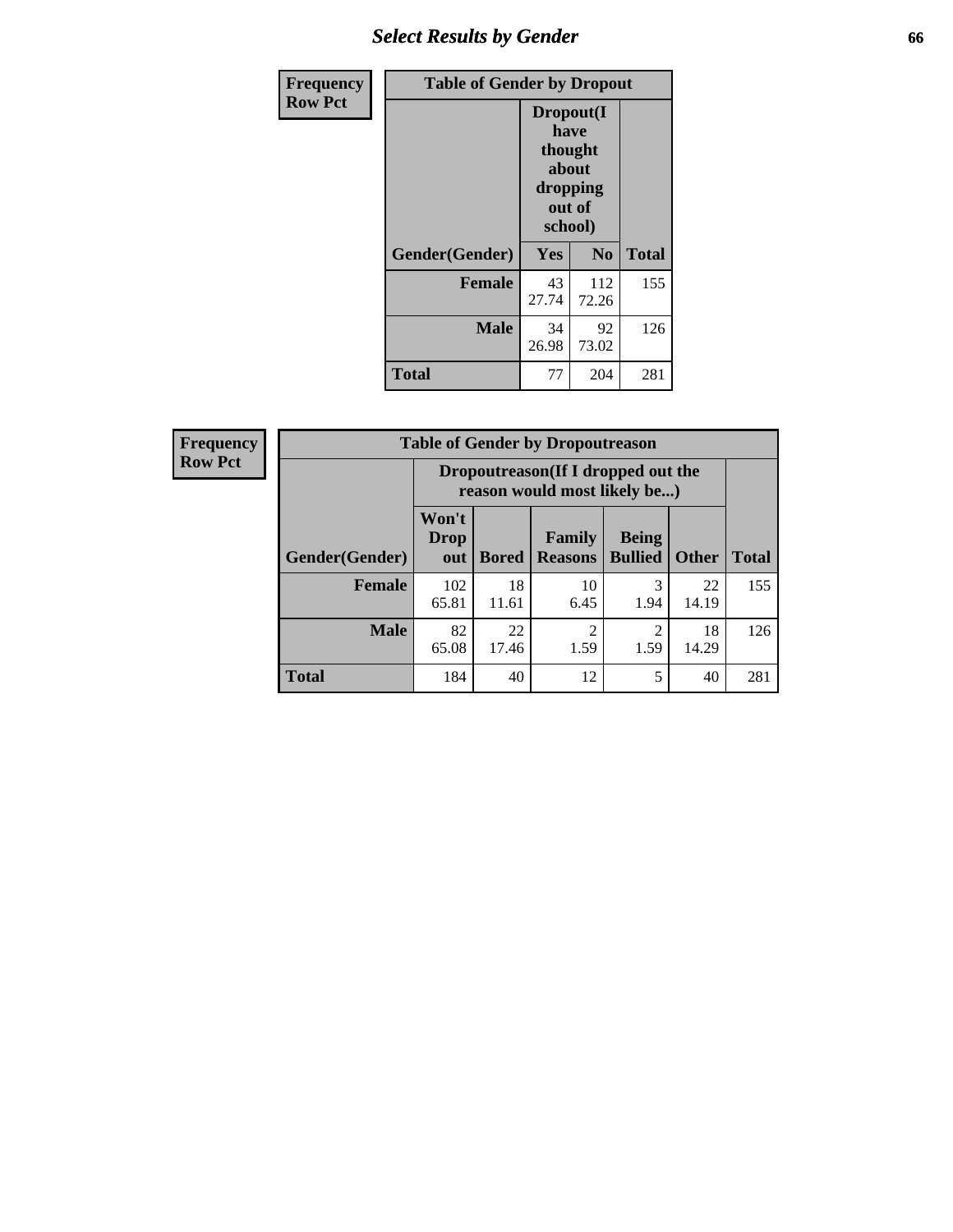*School Safety* **67**

| Frequency      | <b>Table of Gender by Bullied2</b> |                 |                |              |
|----------------|------------------------------------|-----------------|----------------|--------------|
| <b>Row Pct</b> |                                    | <b>Bullied2</b> |                |              |
|                | Gender(Gender)                     | Yes             | N <sub>0</sub> | <b>Total</b> |
|                | <b>Female</b>                      | 13<br>8.39      | 142<br>91.61   | 155          |
|                | <b>Male</b>                        | 12<br>9.52      | 114<br>90.48   | 126          |
|                | <b>Total</b>                       | 25              | 256            | 281          |

| <b>Frequency</b> | <b>Table of Gender by Bulliedothers2</b> |                       |                |              |
|------------------|------------------------------------------|-----------------------|----------------|--------------|
| <b>Row Pct</b>   |                                          | <b>Bulliedothers2</b> |                |              |
|                  | Gender(Gender)                           | Yes                   | N <sub>0</sub> | <b>Total</b> |
|                  | <b>Female</b>                            | 3.23                  | 150<br>96.77   | 155          |
|                  | <b>Male</b>                              | 14<br>11.11           | 112<br>88.89   | 126          |
|                  | <b>Total</b>                             | 19                    | 262            | 281          |

| Frequency      | <b>Table of Gender by Weaponschool2</b> |                      |                |              |
|----------------|-----------------------------------------|----------------------|----------------|--------------|
| <b>Row Pct</b> |                                         | <b>Weaponschool2</b> |                |              |
|                | Gender(Gender)                          | Yes                  | N <sub>0</sub> | <b>Total</b> |
|                | <b>Female</b>                           | 0.65                 | 154<br>99.35   | 155          |
|                | <b>Male</b>                             | 5<br>3.97            | 121<br>96.03   | 126          |
|                | <b>Total</b>                            | 6                    | 275            | 281          |

| Frequency      | <b>Table of Gender by Absentunsafe2</b> |               |                |              |
|----------------|-----------------------------------------|---------------|----------------|--------------|
| <b>Row Pct</b> |                                         | Absentunsafe2 |                |              |
|                | Gender(Gender)                          | Yes           | N <sub>0</sub> | <b>Total</b> |
|                | <b>Female</b>                           | 0.65          | 154<br>99.35   | 155          |
|                | <b>Male</b>                             | 2.38          | 123<br>97.62   | 126          |
|                | <b>Total</b>                            | 4             | 277            | 281          |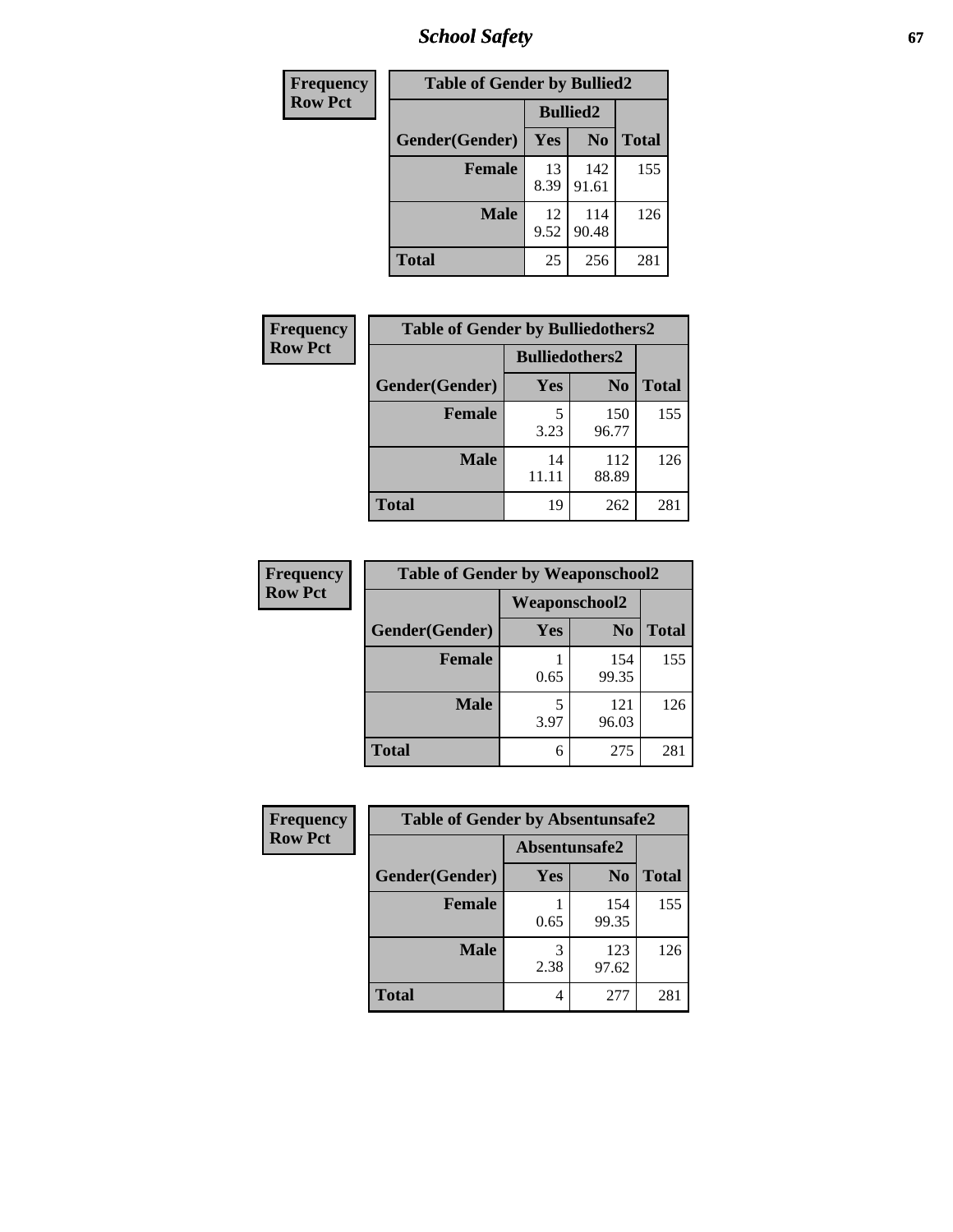*School Safety* **68**

| Frequency      | <b>Table of Gender by Gangself</b> |                                                                                                |                |              |
|----------------|------------------------------------|------------------------------------------------------------------------------------------------|----------------|--------------|
| <b>Row Pct</b> |                                    | Gangself(I<br>have<br>participated<br>in illegal gang<br>activities in<br>the past 30<br>days) |                |              |
|                | Gender(Gender)                     | Yes                                                                                            | N <sub>0</sub> | <b>Total</b> |
|                | <b>Female</b>                      | $\overline{c}$<br>1.29                                                                         | 153<br>98.71   | 155          |
|                | <b>Male</b>                        | 9<br>7.14                                                                                      | 117<br>92.86   | 126          |
|                | <b>Total</b>                       | 11                                                                                             | 270            | 281          |

| Frequency      | <b>Table of Gender by Gangpeers</b> |                                                                                                                             |                |              |
|----------------|-------------------------------------|-----------------------------------------------------------------------------------------------------------------------------|----------------|--------------|
| <b>Row Pct</b> |                                     | <b>Gangpeers</b> (I<br>have friends<br>who have<br>participated<br>in illegal gang<br>activities in<br>the past 30<br>days) |                |              |
|                | Gender(Gender)                      | <b>Yes</b>                                                                                                                  | N <sub>0</sub> | <b>Total</b> |
|                | <b>Female</b>                       | 14<br>9.03                                                                                                                  | 141<br>90.97   | 155          |
|                | <b>Male</b>                         | 28<br>22.22                                                                                                                 | 98<br>77.78    | 126          |
|                | <b>Total</b>                        | 42                                                                                                                          | 239            | 281          |

| Frequency      | <b>Table of Gender by Pickedon2</b> |             |                |              |
|----------------|-------------------------------------|-------------|----------------|--------------|
| <b>Row Pct</b> |                                     | Pickedon2   |                |              |
|                | Gender(Gender)                      | <b>Yes</b>  | N <sub>0</sub> | <b>Total</b> |
|                | <b>Female</b>                       | 34<br>21.94 | 121<br>78.06   | 155          |
|                | <b>Male</b>                         | 22<br>17.46 | 104<br>82.54   | 126          |
|                | <b>Total</b>                        | 56          | 225            | 281          |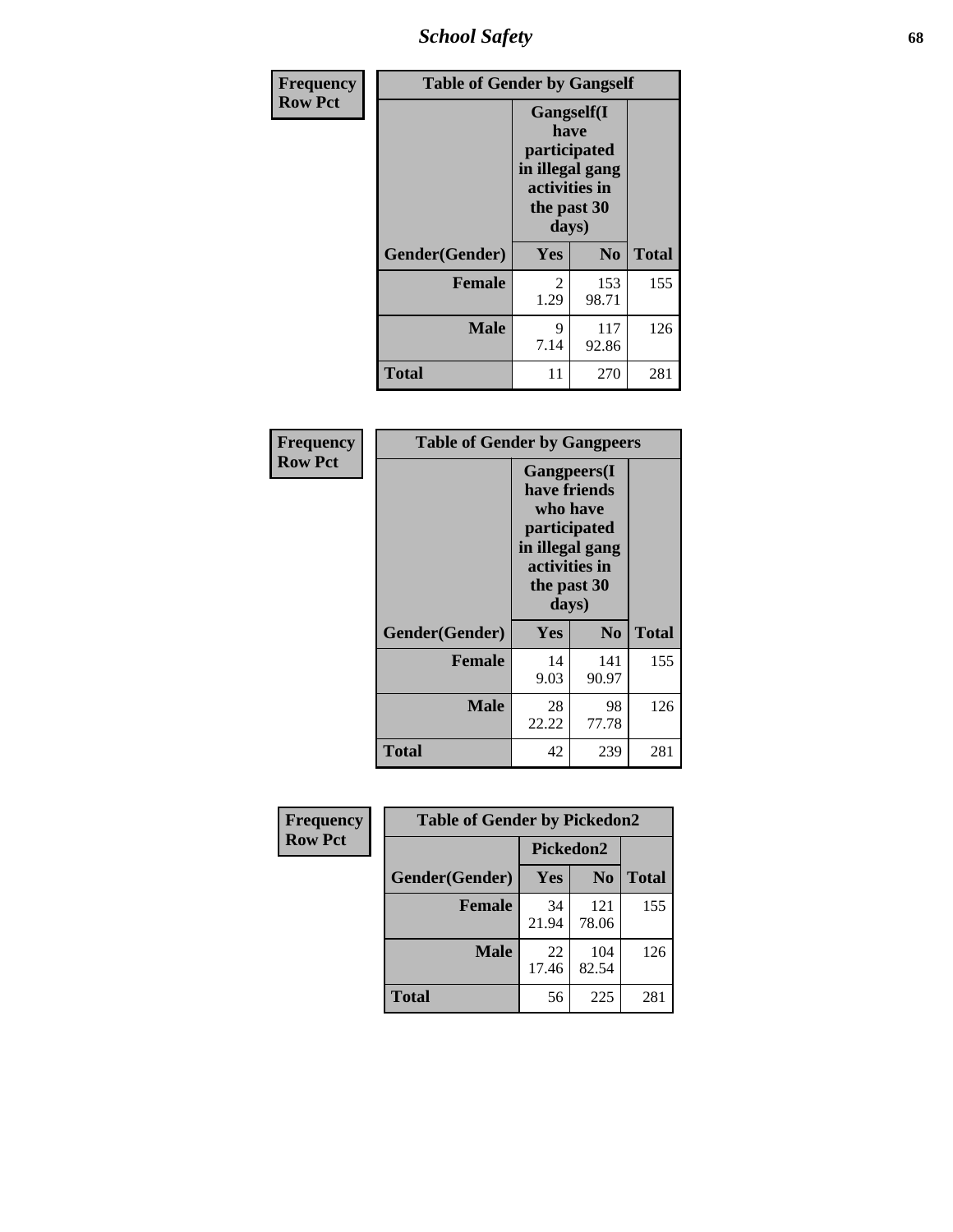*School Safety* **69**

| Frequency      | <b>Table of Gender by Safeschool2</b> |              |                |              |
|----------------|---------------------------------------|--------------|----------------|--------------|
| <b>Row Pct</b> |                                       |              | Safeschool2    |              |
|                | Gender(Gender)                        | Yes          | N <sub>0</sub> | <b>Total</b> |
|                | <b>Female</b>                         | 129<br>83.23 | 26<br>16.77    | 155          |
|                | <b>Male</b>                           | 102<br>80.95 | 24<br>19.05    | 126          |
|                | <b>Total</b>                          | 231          | 50             | 281          |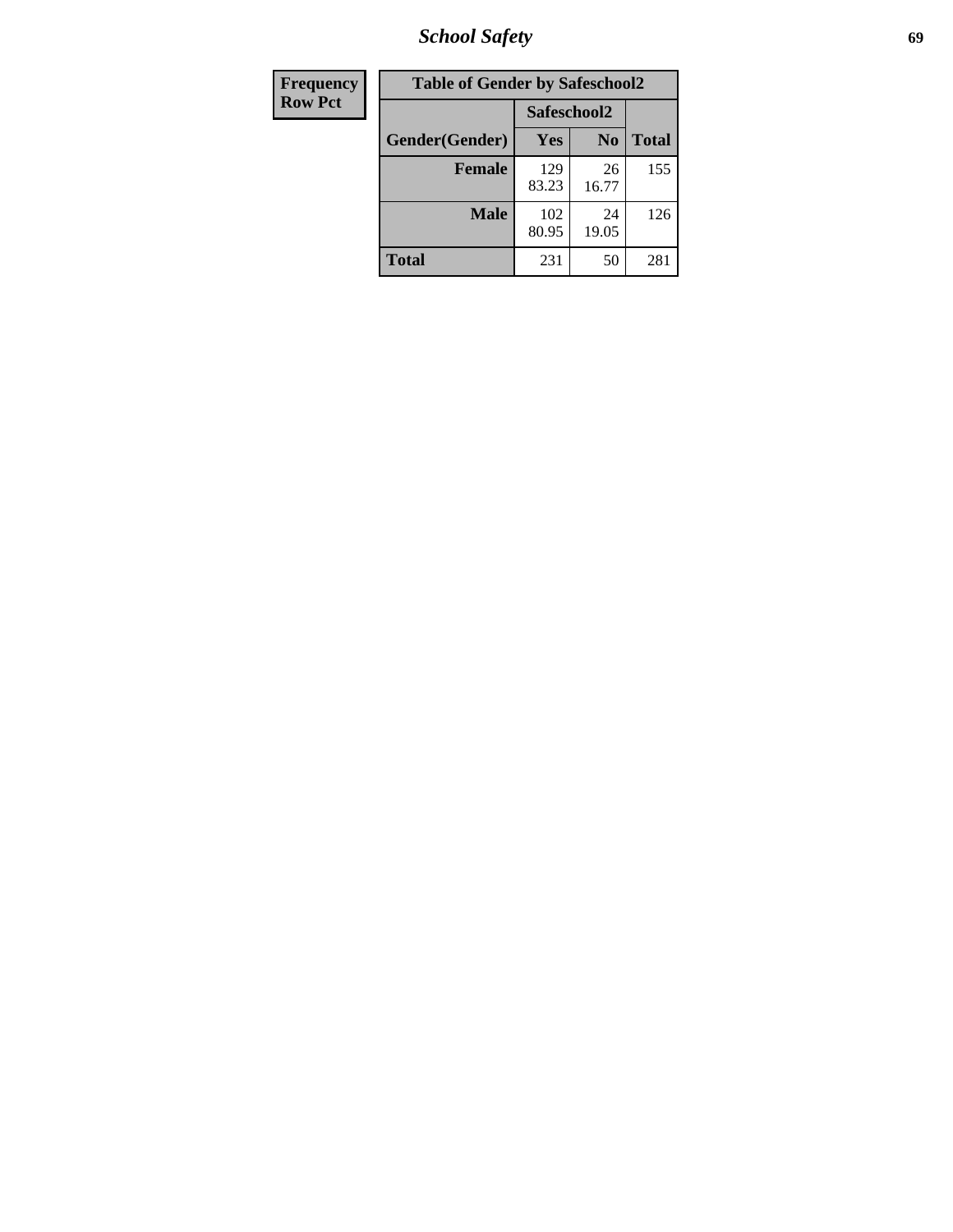# *Incidence of Drug Use* **70**

| <b>Frequency</b> | <b>Table of Gender by AlcoholAlt</b> |                                          |                |              |
|------------------|--------------------------------------|------------------------------------------|----------------|--------------|
| <b>Row Pct</b>   |                                      | AlcoholAlt(Alcohol<br>use, past 30 days) |                |              |
|                  | Gender(Gender)                       | Yes                                      | N <sub>0</sub> | <b>Total</b> |
|                  | <b>Female</b>                        | 31<br>20.00                              | 124<br>80.00   | 155          |
|                  | <b>Male</b>                          | 26<br>20.63                              | 100<br>79.37   | 126          |
|                  | <b>Total</b>                         | 57                                       | 224            | 281          |

| <b>Frequency</b> | <b>Table of Gender by TobaccoAny</b> |                                          |                |              |
|------------------|--------------------------------------|------------------------------------------|----------------|--------------|
| <b>Row Pct</b>   |                                      | TobaccoAny(Tobacco<br>use, past 30 days) |                |              |
|                  | Gender(Gender)                       | Yes                                      | N <sub>0</sub> | <b>Total</b> |
|                  | <b>Female</b>                        | 16<br>10.32                              | 139<br>89.68   | 155          |
|                  | <b>Male</b>                          | 26<br>20.63                              | 100<br>79.37   | 126          |
|                  | <b>Total</b>                         | 42                                       | 239            | 281          |

| <b>Frequency</b> | <b>Table of Gender by MarijuanaAlt</b> |                                              |                |              |
|------------------|----------------------------------------|----------------------------------------------|----------------|--------------|
| <b>Row Pct</b>   |                                        | MarijuanaAlt(Marijuana<br>use, past 30 days) |                |              |
|                  | Gender(Gender)                         | <b>Yes</b>                                   | N <sub>0</sub> | <b>Total</b> |
|                  | <b>Female</b>                          | 14<br>9.03                                   | 141<br>90.97   | 155          |
|                  | <b>Male</b>                            | 22<br>17.46                                  | 104<br>82.54   | 126          |
|                  | <b>Total</b>                           | 36                                           | 245            | 281          |

| <b>Frequency</b> | <b>Table of Gender by OtherDrugAny</b> |                         |                           |              |
|------------------|----------------------------------------|-------------------------|---------------------------|--------------|
| <b>Row Pct</b>   |                                        | drug use, past 30 days) | <b>OtherDrugAny(Other</b> |              |
|                  | Gender(Gender)                         | <b>Yes</b>              | N <sub>0</sub>            | <b>Total</b> |
|                  | <b>Female</b>                          | 9<br>5.81               | 146<br>94.19              | 155          |
|                  | <b>Male</b>                            | 15<br>11.90             | 111<br>88.10              | 126          |
|                  | <b>Total</b>                           | 24                      | 257                       | 281          |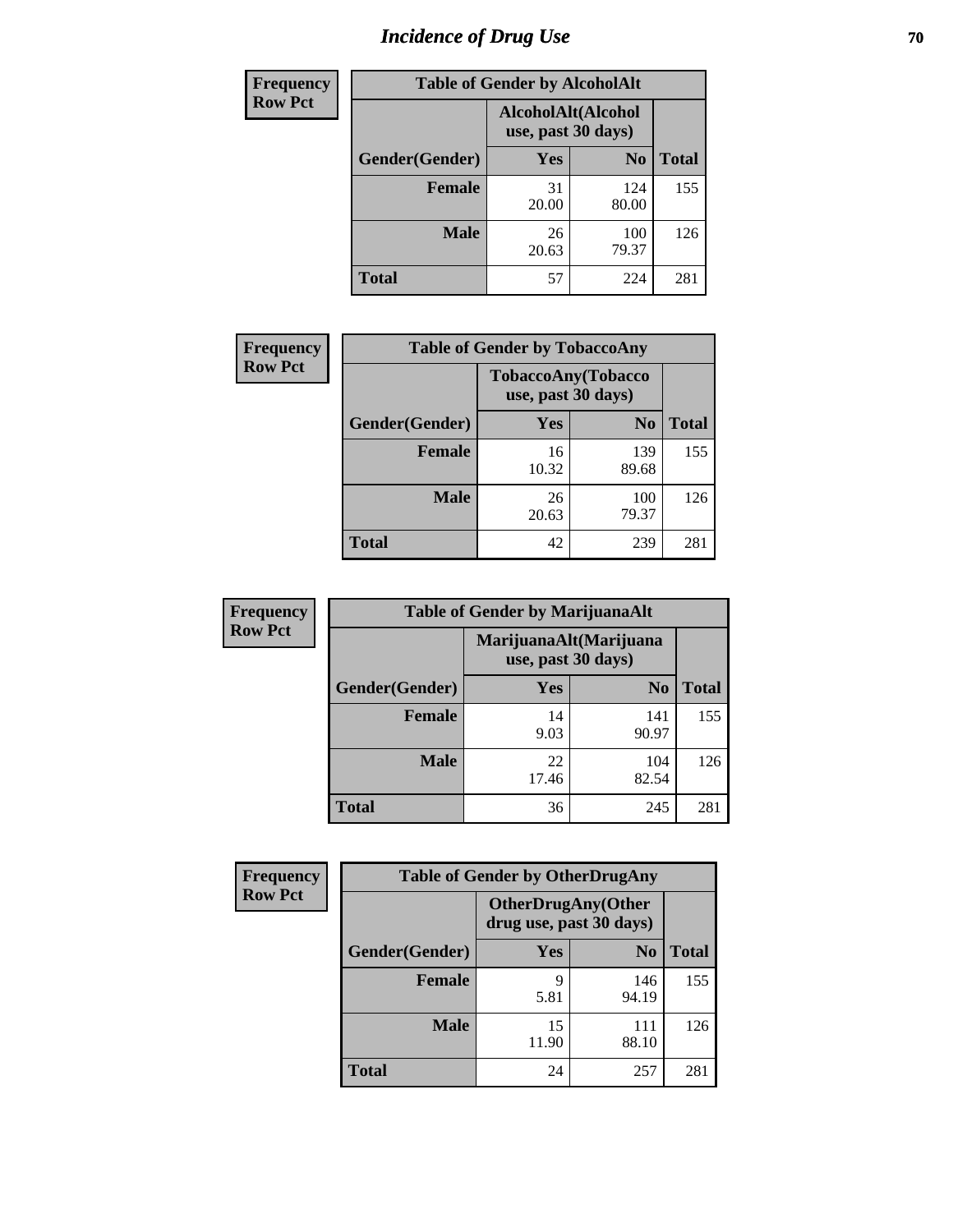#### *Average Age at Onset of Use* **71** *Results for "Average Age at Onset of Use" questions exclude students who said they did not use that substance*

#### **Gender=Female**

| <i><b>Variable</b></i> | Label                                                              | <b>Mean</b> |
|------------------------|--------------------------------------------------------------------|-------------|
| Alcoholinit2           | I started using alcohol when I was                                 | 14.06       |
| Cigarettesinit2        | I started smoking tobacco when I was                               | 14.93       |
| Smokelessinit2         | I started chewing tobacco when I was                               | 17.00       |
| Marijuanainit2         | I started using marijuana when I was                               | 15.00       |
| Cocaineinit2           | I started using cocaine when I was                                 | 15.83       |
| Inhalantsinit2         | I started using inhalants when I was                               | 13.00       |
| Steroidsinit2          | I started using steroids when I was                                |             |
| Ecstasyinit2           | I started using ecstasy when I was                                 | 15.40       |
| Methinit2              | I started using methamphetamines when I was                        | 15.75       |
| Hallucinogensinit2     | I started using hallucinogens when I was                           | 15.67       |
| Prescription in t2     | I started using prescription drugs not prescribed to me when I was | 13.71       |

#### **Gender=Male**

| <b>Variable</b>    | Label                                                              | <b>Mean</b> |
|--------------------|--------------------------------------------------------------------|-------------|
| Alcoholinit2       | I started using alcohol when I was                                 | 13.70       |
| Cigarettesinit2    | I started smoking tobacco when I was                               | 13.38       |
| Smokelessinit2     | I started chewing tobacco when I was                               | 13.38       |
| Marijuanainit2     | I started using marijuana when I was                               | 14.17       |
| Cocaineinit2       | I started using cocaine when I was                                 | 13.50       |
| Inhalantsinit2     | I started using inhalants when I was                               | 13.50       |
| Steroidsinit2      | I started using steroids when I was                                | 13.33       |
| Ecstasyinit2       | I started using ecstasy when I was                                 | 15.00       |
| Methinit2          | I started using methamphetamines when I was                        | 14.00       |
| Hallucinogensinit2 | I started using hallucinogens when I was                           | 15.60       |
| Prescription in t2 | I started using prescription drugs not prescribed to me when I was | 14.00       |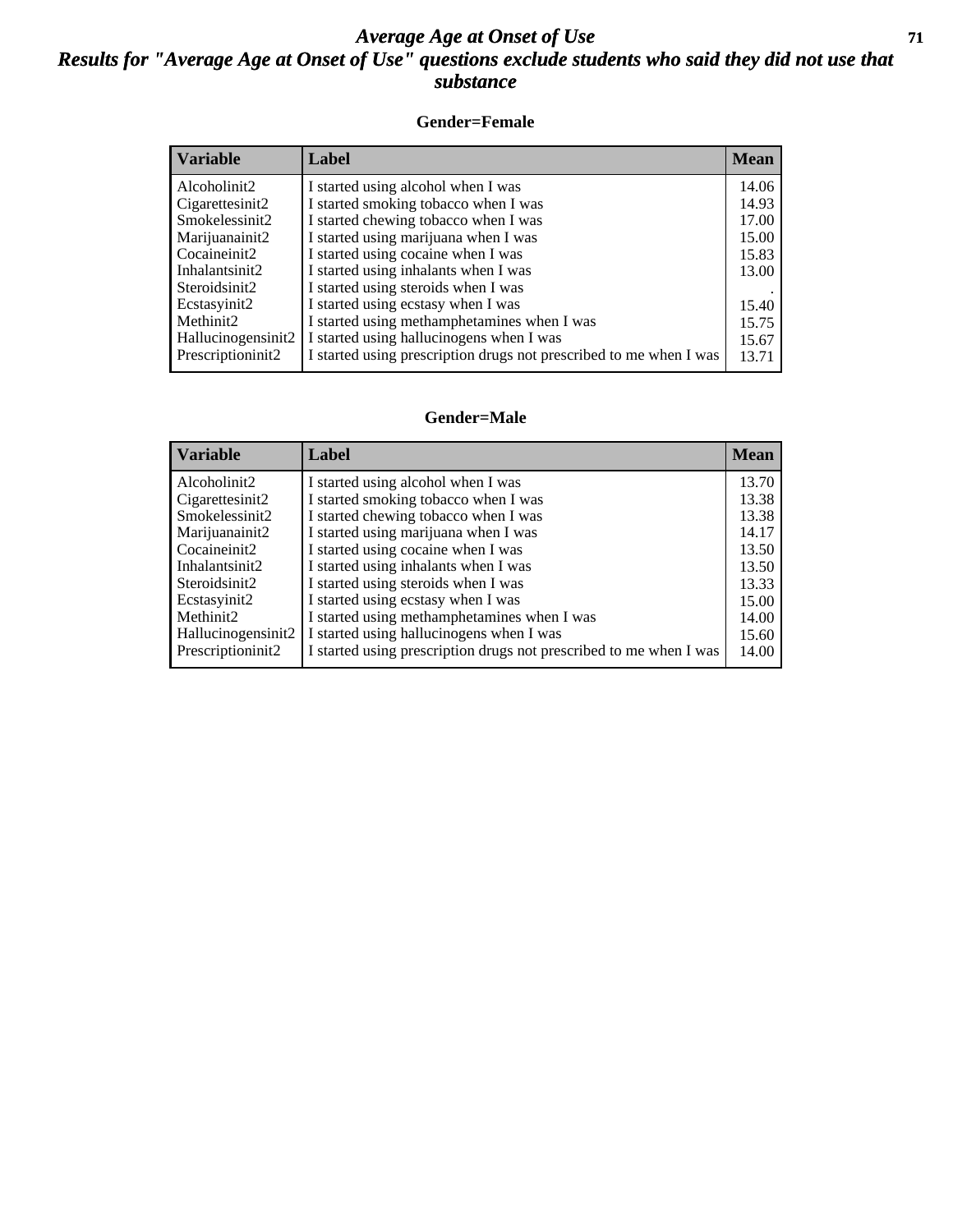# *I Think These Drugs are Harmful* **72**

| <b>Frequency</b> | <b>Table of Gender by Alcoholharmdich</b> |                                                   |                |              |
|------------------|-------------------------------------------|---------------------------------------------------|----------------|--------------|
| <b>Row Pct</b>   |                                           | Alcoholharmdich(I<br>think alcohol is<br>harmful) |                |              |
|                  | Gender(Gender)                            | Yes                                               | N <sub>0</sub> | <b>Total</b> |
|                  | <b>Female</b>                             | 121<br>78.06                                      | 34<br>21.94    | 155          |
|                  | <b>Male</b>                               | 102<br>80.95                                      | 24<br>19.05    | 126          |
|                  | Total                                     | 223                                               | 58             | 281          |

| Frequency      | <b>Table of Gender by Tobaccoharmdich</b> |                                                   |                |              |
|----------------|-------------------------------------------|---------------------------------------------------|----------------|--------------|
| <b>Row Pct</b> |                                           | Tobaccoharmdich(I<br>think tobacco is<br>harmful) |                |              |
|                | Gender(Gender)                            | Yes                                               | N <sub>0</sub> | <b>Total</b> |
|                | <b>Female</b>                             | 146<br>94.19                                      | 9<br>5.81      | 155          |
|                | <b>Male</b>                               | 118<br>93.65                                      | 8<br>6.35      | 126          |
|                | <b>Total</b>                              | 264                                               | 17             | 281          |

| Frequency      | <b>Table of Gender by Marijuanaharmdich</b> |                                                       |                |              |  |
|----------------|---------------------------------------------|-------------------------------------------------------|----------------|--------------|--|
| <b>Row Pct</b> |                                             | Marijuanaharmdich(I<br>think marijuana is<br>harmful) |                |              |  |
|                | Gender(Gender)                              | <b>Yes</b>                                            | N <sub>0</sub> | <b>Total</b> |  |
|                | <b>Female</b>                               | 131<br>84.52                                          | 24<br>15.48    | 155          |  |
|                | <b>Male</b>                                 | 91<br>72.22                                           | 35<br>27.78    | 126          |  |
|                | <b>Total</b>                                | 222                                                   | 59             | 281          |  |

| Frequency      | <b>Table of Gender by Otherdrugharmdich</b> |              |                                                          |              |
|----------------|---------------------------------------------|--------------|----------------------------------------------------------|--------------|
| <b>Row Pct</b> |                                             |              | Otherdrugharmdich(I<br>think other drugs are<br>harmful) |              |
|                | Gender(Gender)                              | <b>Yes</b>   | N <sub>0</sub>                                           | <b>Total</b> |
|                | <b>Female</b>                               | 148<br>95.48 | 4.52                                                     | 155          |
|                | <b>Male</b>                                 | 120<br>95.24 | 6<br>4.76                                                | 126          |
|                | <b>Total</b>                                | 268          | 13                                                       | 281          |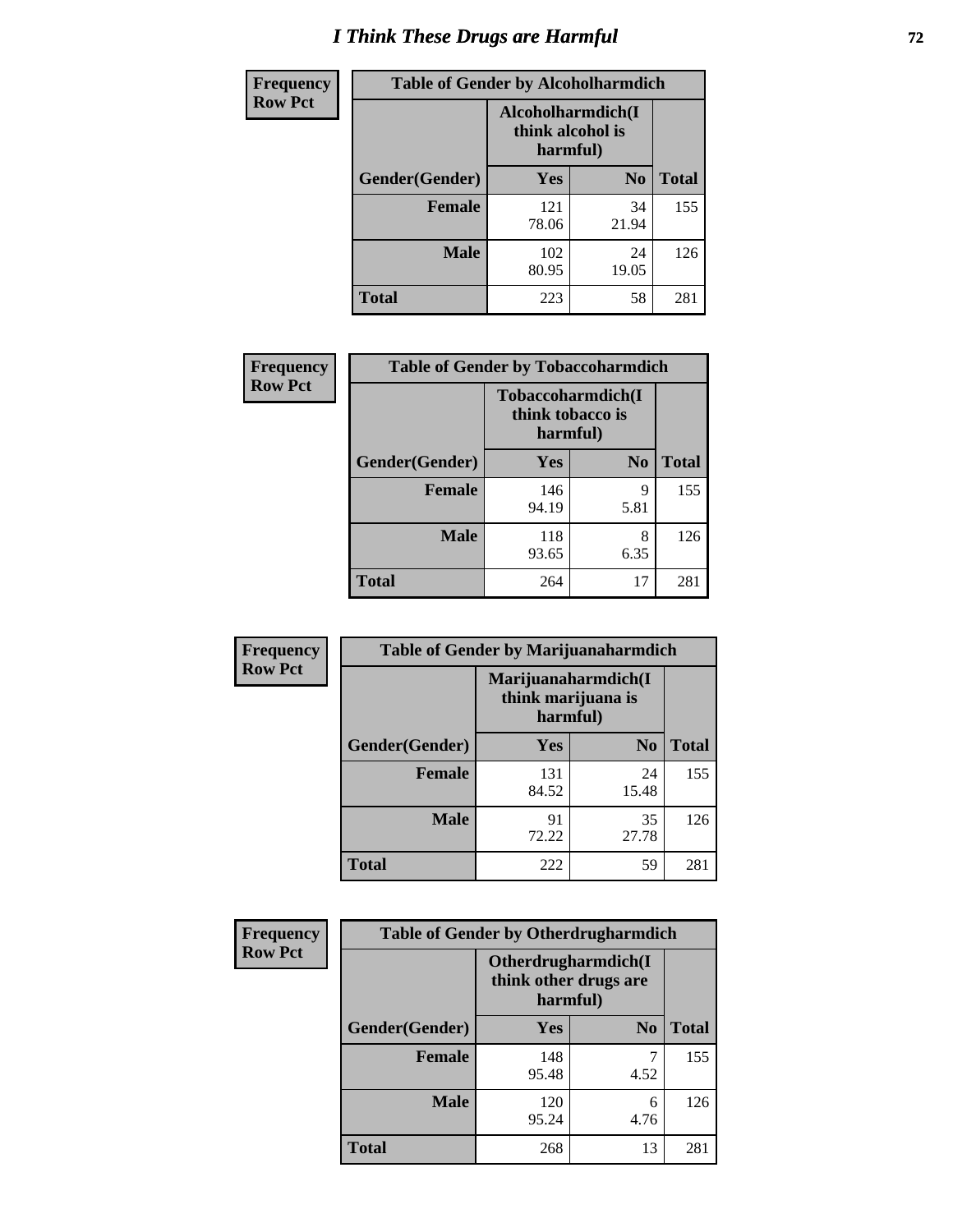| <b>Frequency</b> | <b>Table of Gender by Alcohollocation1</b> |                                                               |             |              |
|------------------|--------------------------------------------|---------------------------------------------------------------|-------------|--------------|
| <b>Row Pct</b>   |                                            | <b>Alcohollocation1(Places</b><br><b>Friends Use Alcohol)</b> |             |              |
|                  | Gender(Gender)                             |                                                               | Do Not Use  | <b>Total</b> |
|                  | <b>Female</b>                              | 81<br>52.26                                                   | 74<br>47.74 | 155          |
|                  | <b>Male</b>                                | 64<br>50.79                                                   | 62<br>49.21 | 126          |
|                  | <b>Total</b>                               | 145                                                           | 136         | 281          |

| <b>Frequency</b> | <b>Table of Gender by Alcohollocation2</b> |             |                                                               |              |
|------------------|--------------------------------------------|-------------|---------------------------------------------------------------|--------------|
| <b>Row Pct</b>   |                                            |             | <b>Alcohollocation2(Places</b><br><b>Friends Use Alcohol)</b> |              |
|                  | Gender(Gender)                             |             | Home                                                          | <b>Total</b> |
|                  | <b>Female</b>                              | 92<br>59.35 | 63<br>40.65                                                   | 155          |
|                  | <b>Male</b>                                | 80<br>63.49 | 46<br>36.51                                                   | 126          |
|                  | <b>Total</b>                               | 172         | 109                                                           | 281          |

| Frequency      | <b>Table of Gender by Alcohollocation3</b> |              |                                                               |              |
|----------------|--------------------------------------------|--------------|---------------------------------------------------------------|--------------|
| <b>Row Pct</b> |                                            |              | <b>Alcohollocation3(Places</b><br><b>Friends Use Alcohol)</b> |              |
|                | Gender(Gender)                             |              | <b>School</b>                                                 | <b>Total</b> |
|                | <b>Female</b>                              | 141<br>90.97 | 14<br>9.03                                                    | 155          |
|                | <b>Male</b>                                | 118<br>93.65 | 8<br>6.35                                                     | 126          |
|                | <b>Total</b>                               | 259          | 22                                                            | 281          |

| Frequency      | <b>Table of Gender by Alcohollocation4</b> |                             |                                |              |  |
|----------------|--------------------------------------------|-----------------------------|--------------------------------|--------------|--|
| <b>Row Pct</b> |                                            | <b>Friends Use Alcohol)</b> | <b>Alcohollocation4(Places</b> |              |  |
|                | Gender(Gender)                             |                             | Car                            | <b>Total</b> |  |
|                | <b>Female</b>                              | 139<br>89.68                | 16<br>10.32                    | 155          |  |
|                | <b>Male</b>                                | 109<br>86.51                | 17<br>13.49                    | 126          |  |
|                | <b>Total</b>                               | 248                         | 33                             | 281          |  |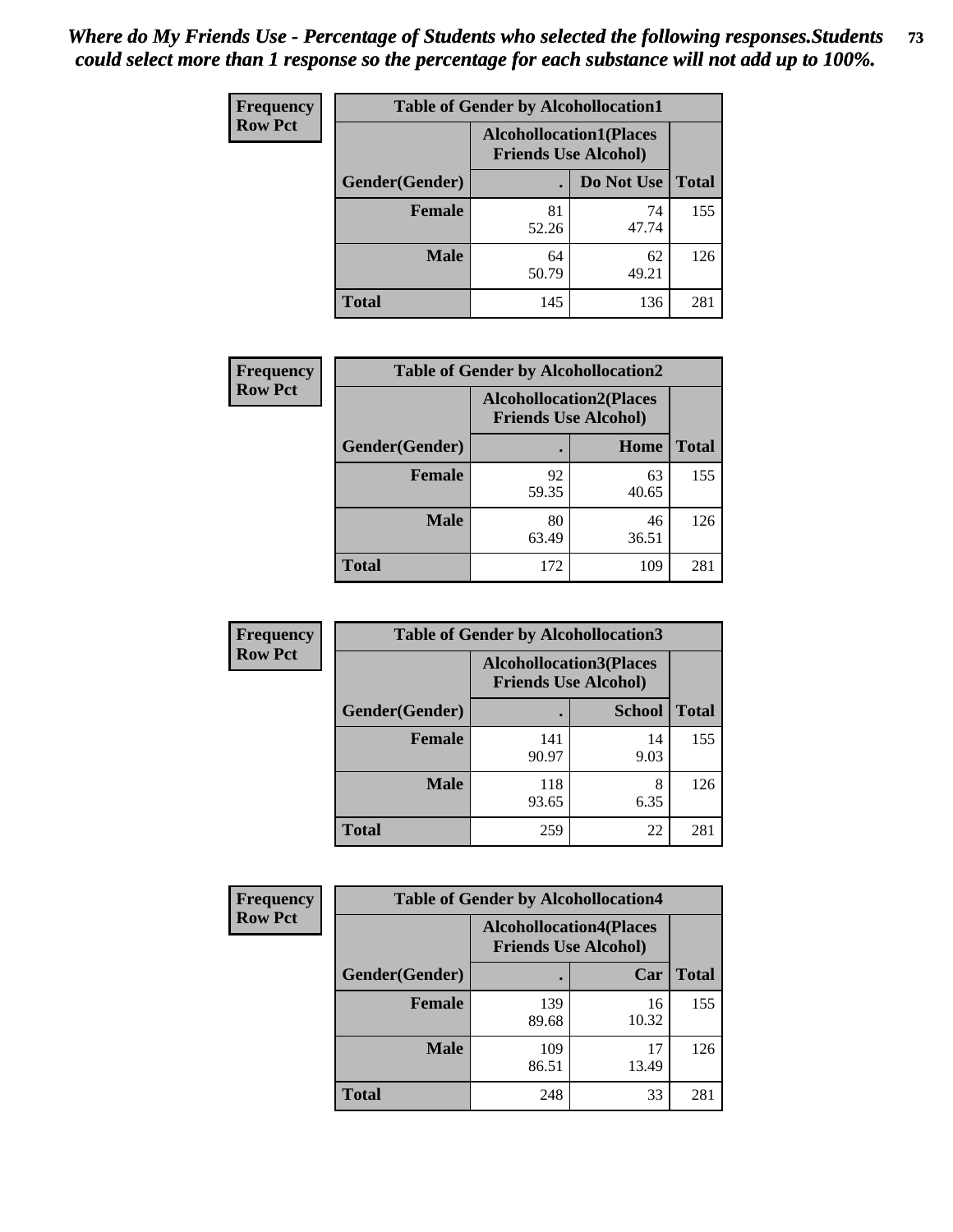| <b>Frequency</b> |                | <b>Table of Gender by Alcohollocation5</b> |                                                               |              |
|------------------|----------------|--------------------------------------------|---------------------------------------------------------------|--------------|
| <b>Row Pct</b>   |                |                                            | <b>Alcohollocation5(Places</b><br><b>Friends Use Alcohol)</b> |              |
|                  | Gender(Gender) | $\bullet$                                  | <b>Friend's</b><br><b>House</b>                               | <b>Total</b> |
|                  | <b>Female</b>  | 76<br>49.03                                | 79<br>50.97                                                   | 155          |
|                  | <b>Male</b>    | 67<br>53.17                                | 59<br>46.83                                                   | 126          |
|                  | <b>Total</b>   | 143                                        | 138                                                           | 281          |

| <b>Frequency</b> | <b>Table of Gender by Alcohollocation6</b> |                                                               |              |              |
|------------------|--------------------------------------------|---------------------------------------------------------------|--------------|--------------|
| <b>Row Pct</b>   |                                            | <b>Alcohollocation6(Places</b><br><b>Friends Use Alcohol)</b> |              |              |
|                  | <b>Gender</b> (Gender)                     | ٠                                                             | <b>Other</b> | <b>Total</b> |
|                  | <b>Female</b>                              | 109<br>70.32                                                  | 46<br>29.68  | 155          |
|                  | <b>Male</b>                                | 97<br>76.98                                                   | 29<br>23.02  | 126          |
|                  | <b>Total</b>                               | 206                                                           | 75           | 281          |

| Frequency      | <b>Table of Gender by Tobaccolocation1</b> |                                                               |             |              |  |
|----------------|--------------------------------------------|---------------------------------------------------------------|-------------|--------------|--|
| <b>Row Pct</b> |                                            | <b>Tobaccolocation1(Places</b><br><b>Friends Use Tobacco)</b> |             |              |  |
|                | Gender(Gender)                             |                                                               | Do Not Use  | <b>Total</b> |  |
|                | Female                                     | 62<br>40.00                                                   | 93<br>60.00 | 155          |  |
|                | <b>Male</b>                                | 52<br>41.27                                                   | 74<br>58.73 | 126          |  |
|                | <b>Total</b>                               | 114                                                           | 167         | 281          |  |

| <b>Frequency</b> | <b>Table of Gender by Tobaccolocation2</b> |                             |                                |              |
|------------------|--------------------------------------------|-----------------------------|--------------------------------|--------------|
| <b>Row Pct</b>   |                                            | <b>Friends Use Tobacco)</b> | <b>Tobaccolocation2(Places</b> |              |
|                  | Gender(Gender)                             |                             | Home                           | <b>Total</b> |
|                  | <b>Female</b>                              | 108<br>69.68                | 47<br>30.32                    | 155          |
|                  | <b>Male</b>                                | 87<br>69.05                 | 39<br>30.95                    | 126          |
|                  | <b>Total</b>                               | 195                         | 86                             | 281          |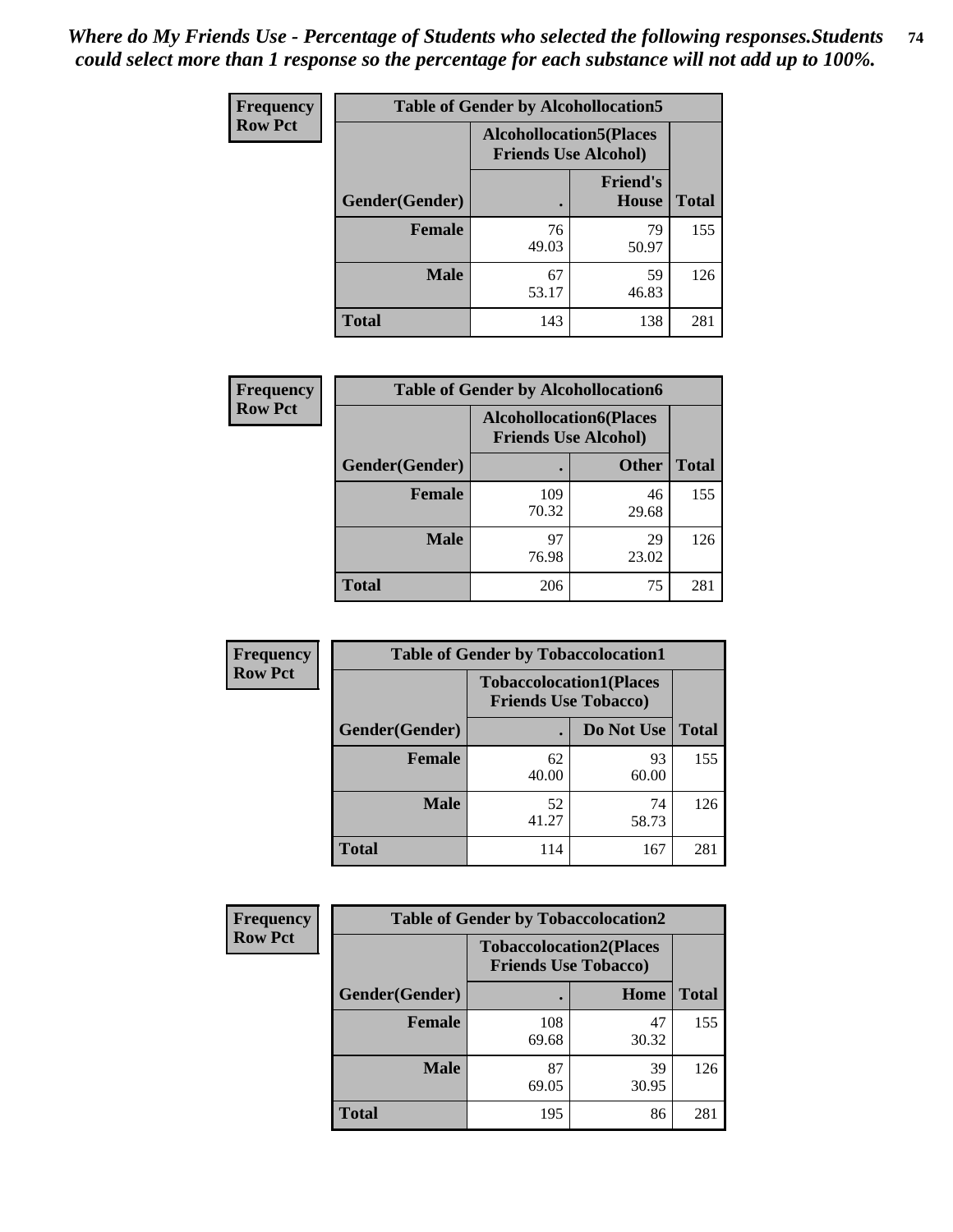| <b>Frequency</b> | <b>Table of Gender by Tobaccolocation3</b> |                                                               |               |              |
|------------------|--------------------------------------------|---------------------------------------------------------------|---------------|--------------|
| <b>Row Pct</b>   |                                            | <b>Tobaccolocation3(Places</b><br><b>Friends Use Tobacco)</b> |               |              |
|                  | Gender(Gender)                             |                                                               | <b>School</b> | <b>Total</b> |
|                  | <b>Female</b>                              | 135<br>87.10                                                  | 20<br>12.90   | 155          |
|                  | <b>Male</b>                                | 103<br>81.75                                                  | 23<br>18.25   | 126          |
|                  | <b>Total</b>                               | 238                                                           | 43            | 281          |

| <b>Frequency</b> | <b>Table of Gender by Tobaccolocation4</b> |                                                               |             |              |
|------------------|--------------------------------------------|---------------------------------------------------------------|-------------|--------------|
| <b>Row Pct</b>   |                                            | <b>Tobaccolocation4(Places</b><br><b>Friends Use Tobacco)</b> |             |              |
|                  | Gender(Gender)                             |                                                               | Car         | <b>Total</b> |
|                  | <b>Female</b>                              | 109<br>70.32                                                  | 46<br>29.68 | 155          |
|                  | <b>Male</b>                                | 87<br>69.05                                                   | 39<br>30.95 | 126          |
|                  | <b>Total</b>                               | 196                                                           | 85          | 281          |

| <b>Frequency</b> | <b>Table of Gender by Tobaccolocation5</b> |                                                               |                          |              |
|------------------|--------------------------------------------|---------------------------------------------------------------|--------------------------|--------------|
| <b>Row Pct</b>   |                                            | <b>Tobaccolocation5(Places</b><br><b>Friends Use Tobacco)</b> |                          |              |
|                  | Gender(Gender)                             |                                                               | <b>Friend's</b><br>House | <b>Total</b> |
|                  | <b>Female</b>                              | 99<br>63.87                                                   | 56<br>36.13              | 155          |
|                  | <b>Male</b>                                | 82<br>65.08                                                   | 44<br>34.92              | 126          |
|                  | <b>Total</b>                               | 181                                                           | 100                      | 281          |

| <b>Frequency</b> | <b>Table of Gender by Tobaccolocation6</b> |                                                               |              |              |
|------------------|--------------------------------------------|---------------------------------------------------------------|--------------|--------------|
| <b>Row Pct</b>   |                                            | <b>Tobaccolocation6(Places</b><br><b>Friends Use Tobacco)</b> |              |              |
|                  | Gender(Gender)                             |                                                               | <b>Other</b> | <b>Total</b> |
|                  | Female                                     | 111<br>71.61                                                  | 44<br>28.39  | 155          |
|                  | <b>Male</b>                                | 96<br>76.19                                                   | 30<br>23.81  | 126          |
|                  | <b>Total</b>                               | 207                                                           | 74           | 281          |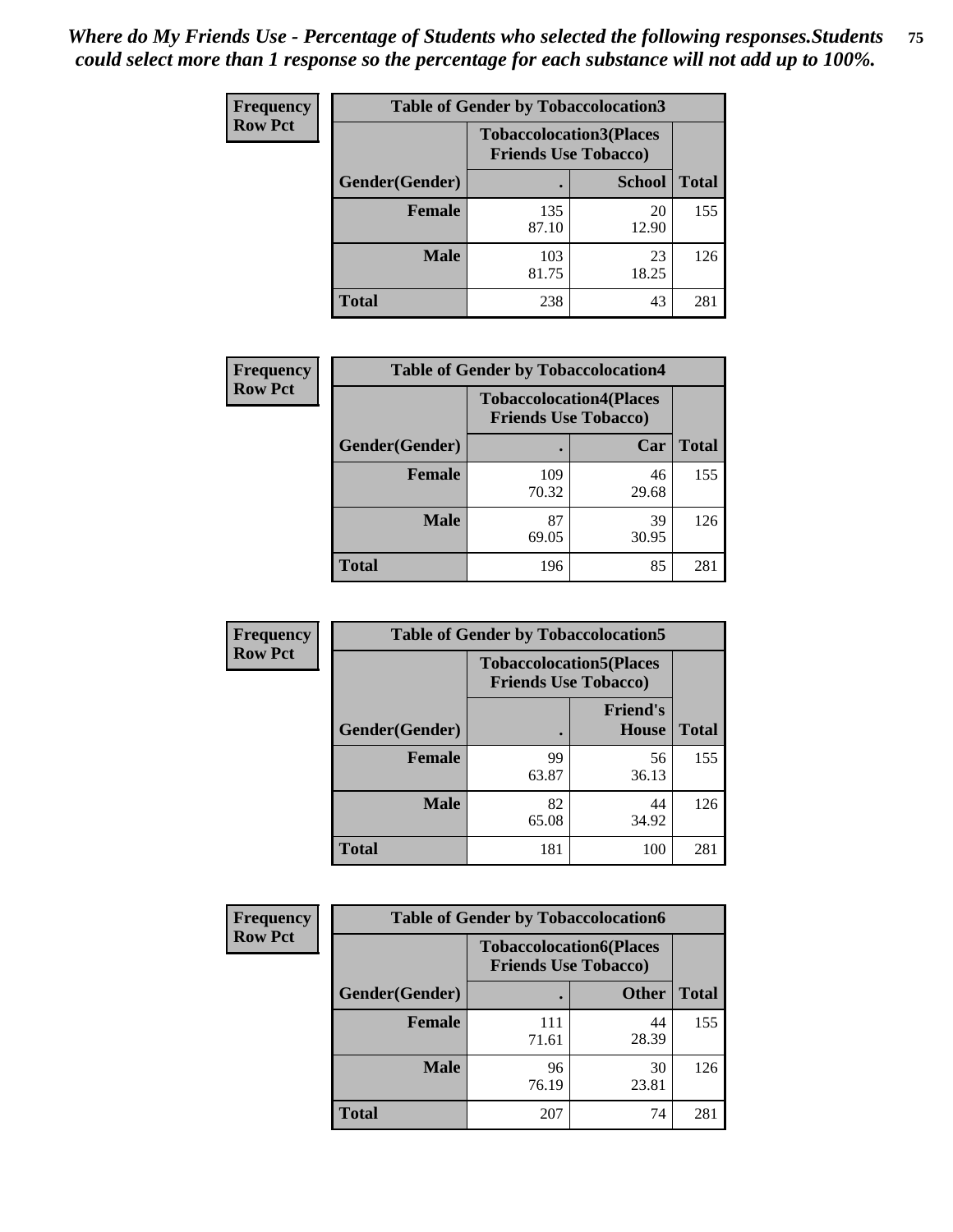| <b>Frequency</b> | <b>Table of Gender by Marijuanalocation1</b> |                                                                    |             |              |
|------------------|----------------------------------------------|--------------------------------------------------------------------|-------------|--------------|
| <b>Row Pct</b>   |                                              | <b>Marijuanalocation1(Places</b><br><b>Friends Use Marijuana</b> ) |             |              |
|                  | Gender(Gender)                               |                                                                    | Do Not Use  | <b>Total</b> |
|                  | <b>Female</b>                                | 58<br>37.42                                                        | 97<br>62.58 | 155          |
|                  | <b>Male</b>                                  | 48<br>38.10                                                        | 78<br>61.90 | 126          |
|                  | Total                                        | 106                                                                | 175         | 281          |

| <b>Frequency</b> | <b>Table of Gender by Marijuanalocation2</b> |                                                                    |             |              |  |
|------------------|----------------------------------------------|--------------------------------------------------------------------|-------------|--------------|--|
| <b>Row Pct</b>   |                                              | <b>Marijuanalocation2(Places</b><br><b>Friends Use Marijuana</b> ) |             |              |  |
|                  | Gender(Gender)                               |                                                                    | Home        | <b>Total</b> |  |
|                  | <b>Female</b>                                | 112<br>72.26                                                       | 43<br>27.74 | 155          |  |
|                  | <b>Male</b>                                  | 89<br>70.63                                                        | 37<br>29.37 | 126          |  |
|                  | <b>Total</b>                                 | 201                                                                | 80          | 281          |  |

| <b>Frequency</b> | <b>Table of Gender by Marijuanalocation3</b> |                                                                     |               |              |
|------------------|----------------------------------------------|---------------------------------------------------------------------|---------------|--------------|
| <b>Row Pct</b>   |                                              | <b>Marijuanalocation3(Places)</b><br><b>Friends Use Marijuana</b> ) |               |              |
|                  | Gender(Gender)                               |                                                                     | <b>School</b> | <b>Total</b> |
|                  | Female                                       | 138<br>89.03                                                        | 17<br>10.97   | 155          |
|                  | <b>Male</b>                                  | 103<br>81.75                                                        | 23<br>18.25   | 126          |
|                  | <b>Total</b>                                 | 241                                                                 | 40            | 281          |

| <b>Frequency</b> | <b>Table of Gender by Marijuanalocation4</b> |                                |                                  |              |
|------------------|----------------------------------------------|--------------------------------|----------------------------------|--------------|
| <b>Row Pct</b>   |                                              | <b>Friends Use Marijuana</b> ) | <b>Marijuanalocation4(Places</b> |              |
|                  | Gender(Gender)                               |                                | Car                              | <b>Total</b> |
|                  | <b>Female</b>                                | 122<br>78.71                   | 33<br>21.29                      | 155          |
|                  | <b>Male</b>                                  | 92<br>73.02                    | 34<br>26.98                      | 126          |
|                  | <b>Total</b>                                 | 214                            | 67                               | 281          |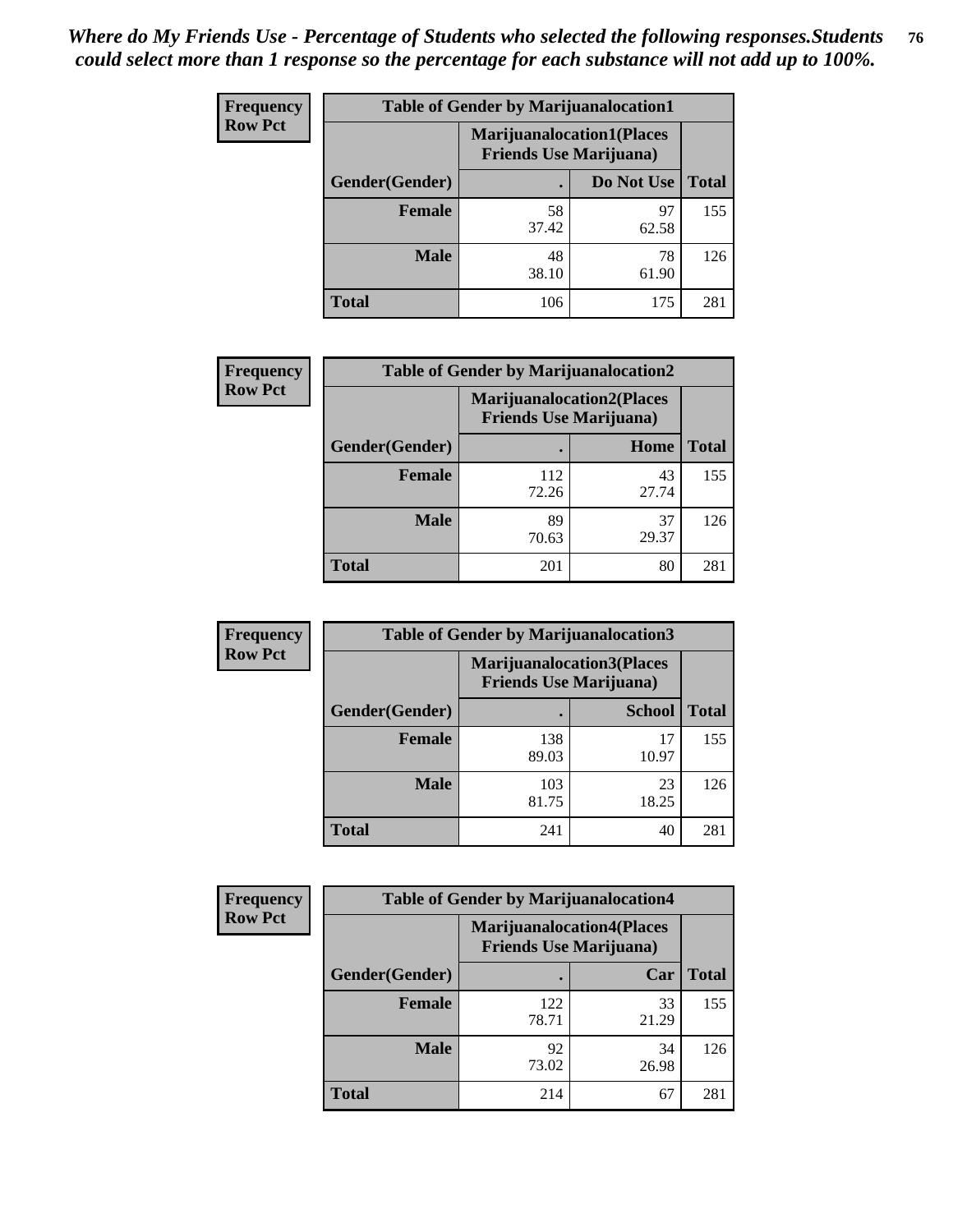| <b>Frequency</b> | <b>Table of Gender by Marijuanalocation5</b> |                                                                     |                                 |              |
|------------------|----------------------------------------------|---------------------------------------------------------------------|---------------------------------|--------------|
| <b>Row Pct</b>   |                                              | <b>Marijuanalocation5</b> (Places<br><b>Friends Use Marijuana</b> ) |                                 |              |
|                  | Gender(Gender)                               |                                                                     | <b>Friend's</b><br><b>House</b> | <b>Total</b> |
|                  | <b>Female</b>                                | 92<br>59.35                                                         | 63<br>40.65                     | 155          |
|                  | <b>Male</b>                                  | 80<br>63.49                                                         | 46<br>36.51                     | 126          |
|                  | <b>Total</b>                                 | 172                                                                 | 109                             | 281          |

| <b>Frequency</b> | <b>Table of Gender by Marijuanalocation6</b> |                                |                                  |              |
|------------------|----------------------------------------------|--------------------------------|----------------------------------|--------------|
| <b>Row Pct</b>   |                                              | <b>Friends Use Marijuana</b> ) | <b>Marijuanalocation6(Places</b> |              |
|                  | <b>Gender</b> (Gender)                       |                                | <b>Other</b>                     | <b>Total</b> |
|                  | Female                                       | 114<br>73.55                   | 41<br>26.45                      | 155          |
|                  | <b>Male</b>                                  | 92<br>73.02                    | 34<br>26.98                      | 126          |
|                  | Total                                        | 206                            | 75                               | 281          |

| <b>Frequency</b> | <b>Table of Gender by Otherdruglocation1</b> |                                                                                |              |              |
|------------------|----------------------------------------------|--------------------------------------------------------------------------------|--------------|--------------|
| <b>Row Pct</b>   |                                              | <b>Otherdruglocation1(Places</b><br><b>Friends Use Other Illegal</b><br>Drugs) |              |              |
|                  | Gender(Gender)                               |                                                                                | Do Not Use   | <b>Total</b> |
|                  | Female                                       | 36<br>23.23                                                                    | 119<br>76.77 | 155          |
|                  | <b>Male</b>                                  | 31<br>24.60                                                                    | 95<br>75.40  | 126          |
|                  | <b>Total</b>                                 | 67                                                                             | 214          | 281          |

| <b>Frequency</b> | <b>Table of Gender by Otherdruglocation2</b>                                    |              |             |              |
|------------------|---------------------------------------------------------------------------------|--------------|-------------|--------------|
| <b>Row Pct</b>   | <b>Otherdruglocation2(Places)</b><br><b>Friends Use Other Illegal</b><br>Drugs) |              |             |              |
|                  | Gender(Gender)                                                                  |              | Home        | <b>Total</b> |
|                  | Female                                                                          | 124<br>80.00 | 31<br>20.00 | 155          |
|                  | <b>Male</b>                                                                     | 100<br>79.37 | 26<br>20.63 | 126          |
|                  | <b>Total</b>                                                                    | 224          | 57          | 281          |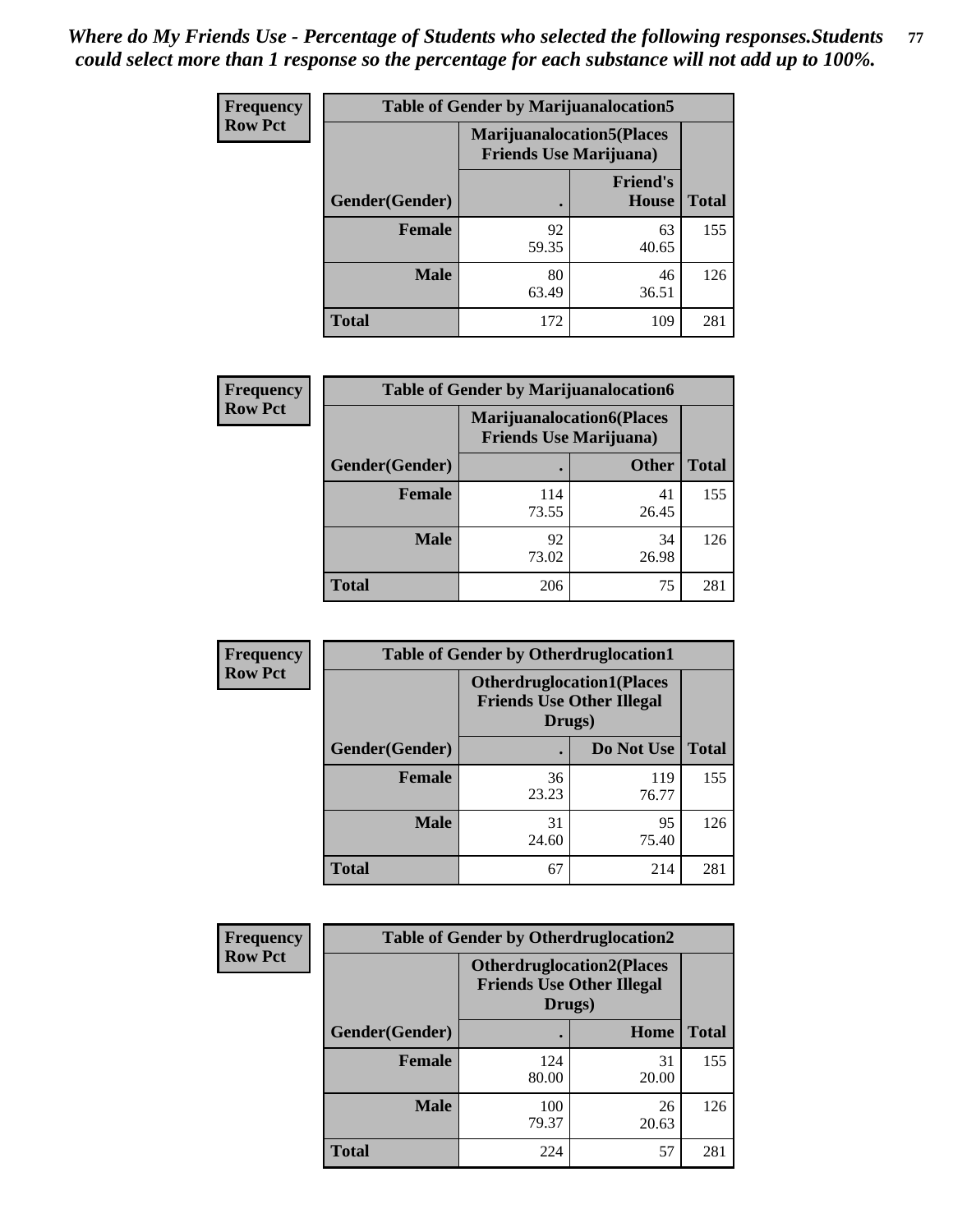| <b>Frequency</b> | <b>Table of Gender by Otherdruglocation3</b> |                                                                                |               |              |
|------------------|----------------------------------------------|--------------------------------------------------------------------------------|---------------|--------------|
| <b>Row Pct</b>   |                                              | <b>Otherdruglocation3(Places</b><br><b>Friends Use Other Illegal</b><br>Drugs) |               |              |
|                  | Gender(Gender)                               |                                                                                | <b>School</b> | <b>Total</b> |
|                  | <b>Female</b>                                | 135<br>87.10                                                                   | 20<br>12.90   | 155          |
|                  | <b>Male</b>                                  | 111<br>88.10                                                                   | 15<br>11.90   | 126          |
|                  | <b>Total</b>                                 | 246                                                                            | 35            | 281          |

| <b>Frequency</b> | <b>Table of Gender by Otherdruglocation4</b> |                                                                                |             |              |
|------------------|----------------------------------------------|--------------------------------------------------------------------------------|-------------|--------------|
| <b>Row Pct</b>   |                                              | <b>Otherdruglocation4(Places</b><br><b>Friends Use Other Illegal</b><br>Drugs) |             |              |
|                  | Gender(Gender)                               |                                                                                | Car         | <b>Total</b> |
|                  | <b>Female</b>                                | 135<br>87.10                                                                   | 20<br>12.90 | 155          |
|                  | <b>Male</b>                                  | 107<br>84.92                                                                   | 19<br>15.08 | 126          |
|                  | <b>Total</b>                                 | 242                                                                            | 39          | 281          |

| Frequency      | <b>Table of Gender by Otherdruglocation5</b> |                                                                                |                                 |              |
|----------------|----------------------------------------------|--------------------------------------------------------------------------------|---------------------------------|--------------|
| <b>Row Pct</b> |                                              | <b>Otherdruglocation5(Places</b><br><b>Friends Use Other Illegal</b><br>Drugs) |                                 |              |
|                | Gender(Gender)                               |                                                                                | <b>Friend's</b><br><b>House</b> | <b>Total</b> |
|                | <b>Female</b>                                | 116<br>74.84                                                                   | 39<br>25.16                     | 155          |
|                | <b>Male</b>                                  | 97<br>76.98                                                                    | 29<br>23.02                     | 126          |
|                | <b>Total</b>                                 | 213                                                                            | 68                              | 281          |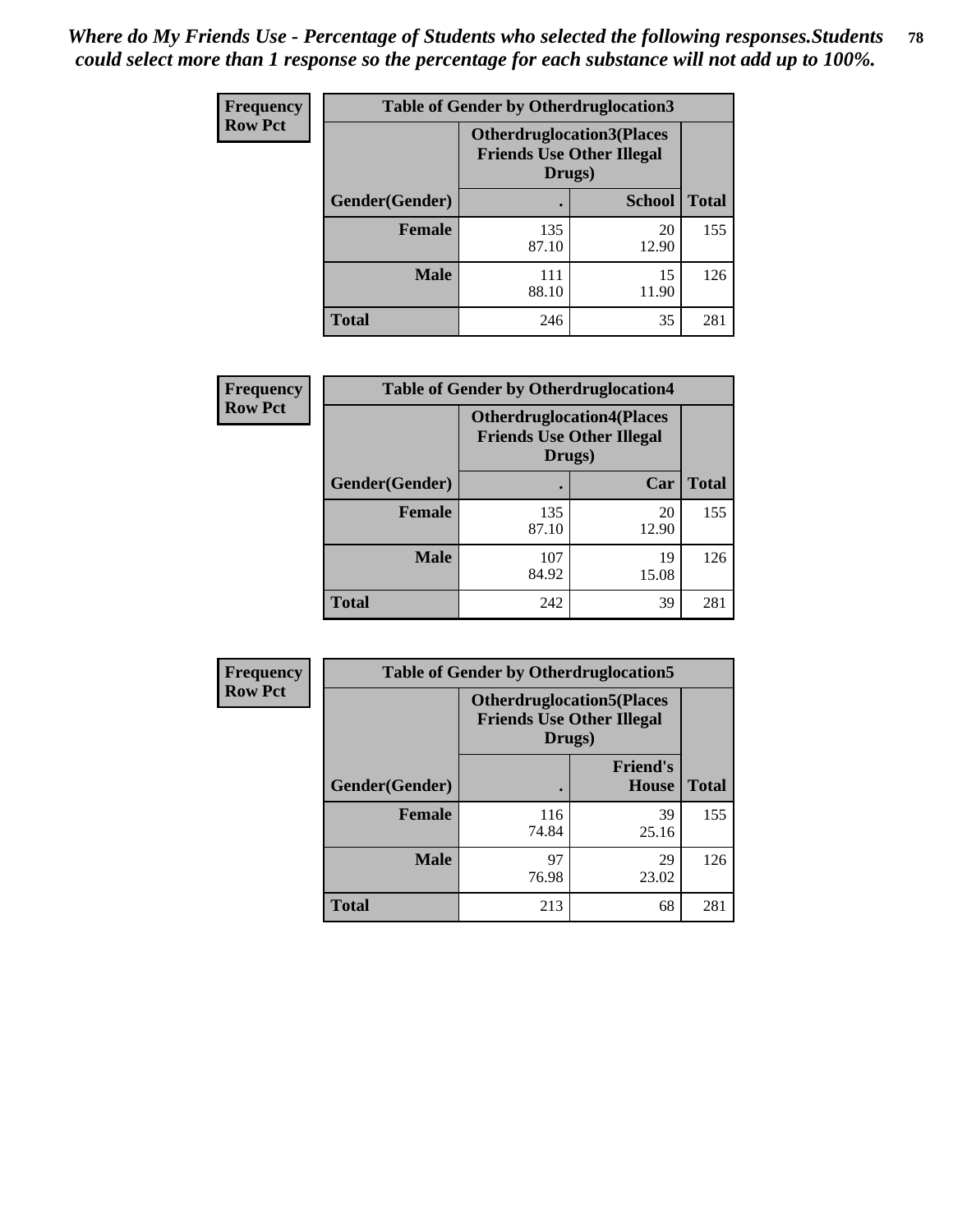| Frequency      | <b>Table of Gender by Otherdruglocation6</b> |                                            |                                  |              |
|----------------|----------------------------------------------|--------------------------------------------|----------------------------------|--------------|
| <b>Row Pct</b> |                                              | <b>Friends Use Other Illegal</b><br>Drugs) | <b>Otherdruglocation6(Places</b> |              |
|                | Gender(Gender)                               |                                            | <b>Other</b>                     | <b>Total</b> |
|                | <b>Female</b>                                | 124<br>80.00                               | 31<br>20.00                      | 155          |
|                | <b>Male</b>                                  | 104<br>82.54                               | 22<br>17.46                      | 126          |
|                | <b>Total</b>                                 | 228                                        | 53                               | 281          |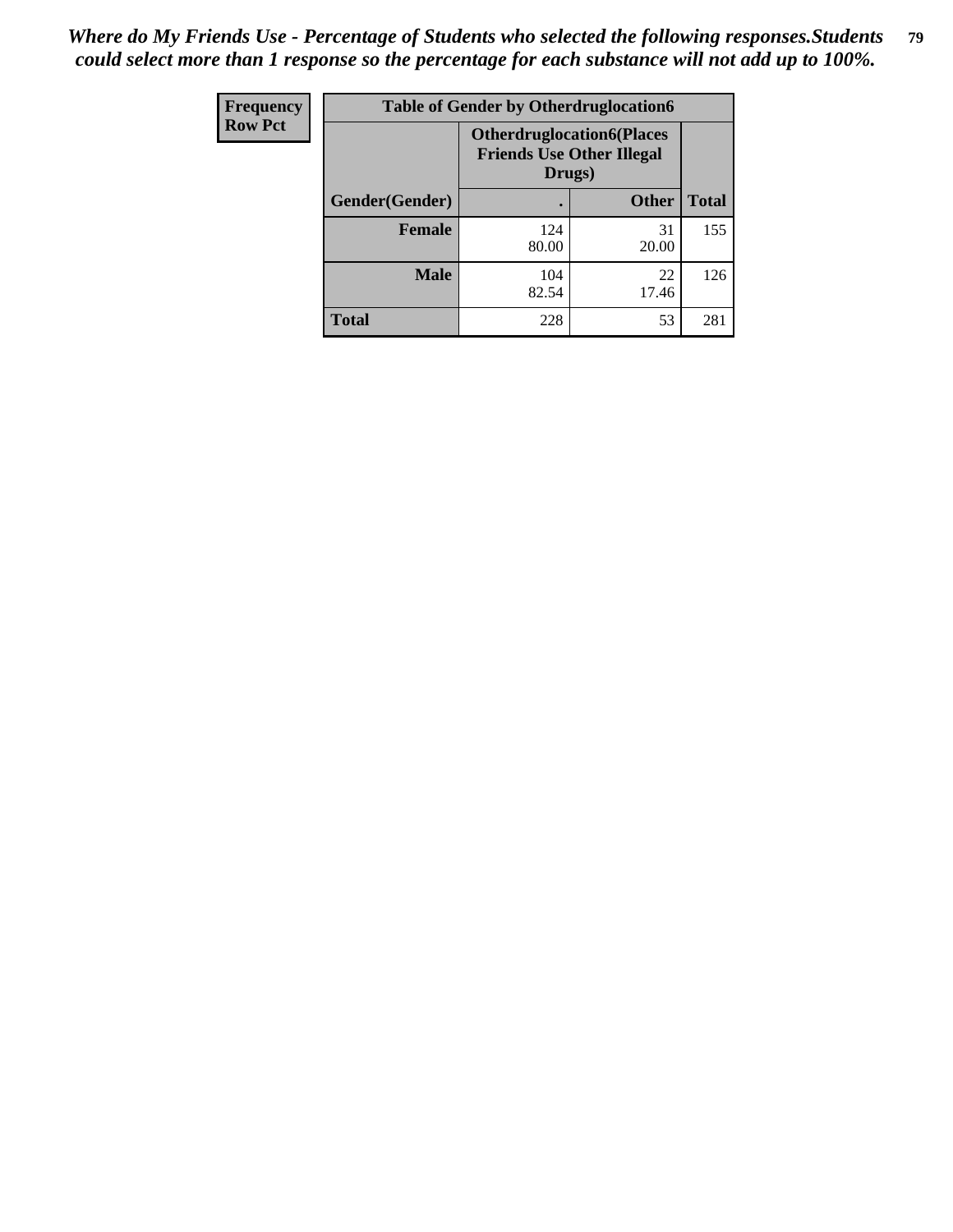| <b>Frequency</b> | <b>Table of Gender by Alcoholtime1</b> |                                                          |                      |              |
|------------------|----------------------------------------|----------------------------------------------------------|----------------------|--------------|
| <b>Row Pct</b>   |                                        | <b>Alcoholtime1(Times</b><br><b>Friends Use Alcohol)</b> |                      |              |
|                  | Gender(Gender)                         | $\bullet$                                                | Do Not<br><b>Use</b> | <b>Total</b> |
|                  | <b>Female</b>                          | 84<br>54.19                                              | 71<br>45.81          | 155          |
|                  | <b>Male</b>                            | 65<br>51.59                                              | 61<br>48.41          | 126          |
|                  | <b>Total</b>                           | 149                                                      | 132                  | 281          |

| Frequency      | <b>Table of Gender by Alcoholtime2</b> |                                                          |                            |              |
|----------------|----------------------------------------|----------------------------------------------------------|----------------------------|--------------|
| <b>Row Pct</b> |                                        | <b>Alcoholtime2(Times</b><br><b>Friends Use Alcohol)</b> |                            |              |
|                | Gender(Gender)                         |                                                          | <b>On Way</b><br>to School | <b>Total</b> |
|                | <b>Female</b>                          | 149<br>96.13                                             | 6<br>3.87                  | 155          |
|                | <b>Male</b>                            | 117<br>92.86                                             | 9<br>7.14                  | 126          |
|                | <b>Total</b>                           | 266                                                      | 15                         | 281          |

| Frequency      | <b>Table of Gender by Alcoholtime3</b> |                                                          |                                |              |
|----------------|----------------------------------------|----------------------------------------------------------|--------------------------------|--------------|
| <b>Row Pct</b> |                                        | <b>Alcoholtime3(Times</b><br><b>Friends Use Alcohol)</b> |                                |              |
|                | Gender(Gender)                         |                                                          | <b>During</b><br><b>School</b> | <b>Total</b> |
|                | <b>Female</b>                          | 143<br>92.26                                             | 12<br>7.74                     | 155          |
|                | <b>Male</b>                            | 122<br>96.83                                             | 4<br>3.17                      | 126          |
|                | <b>Total</b>                           | 265                                                      | 16                             | 281          |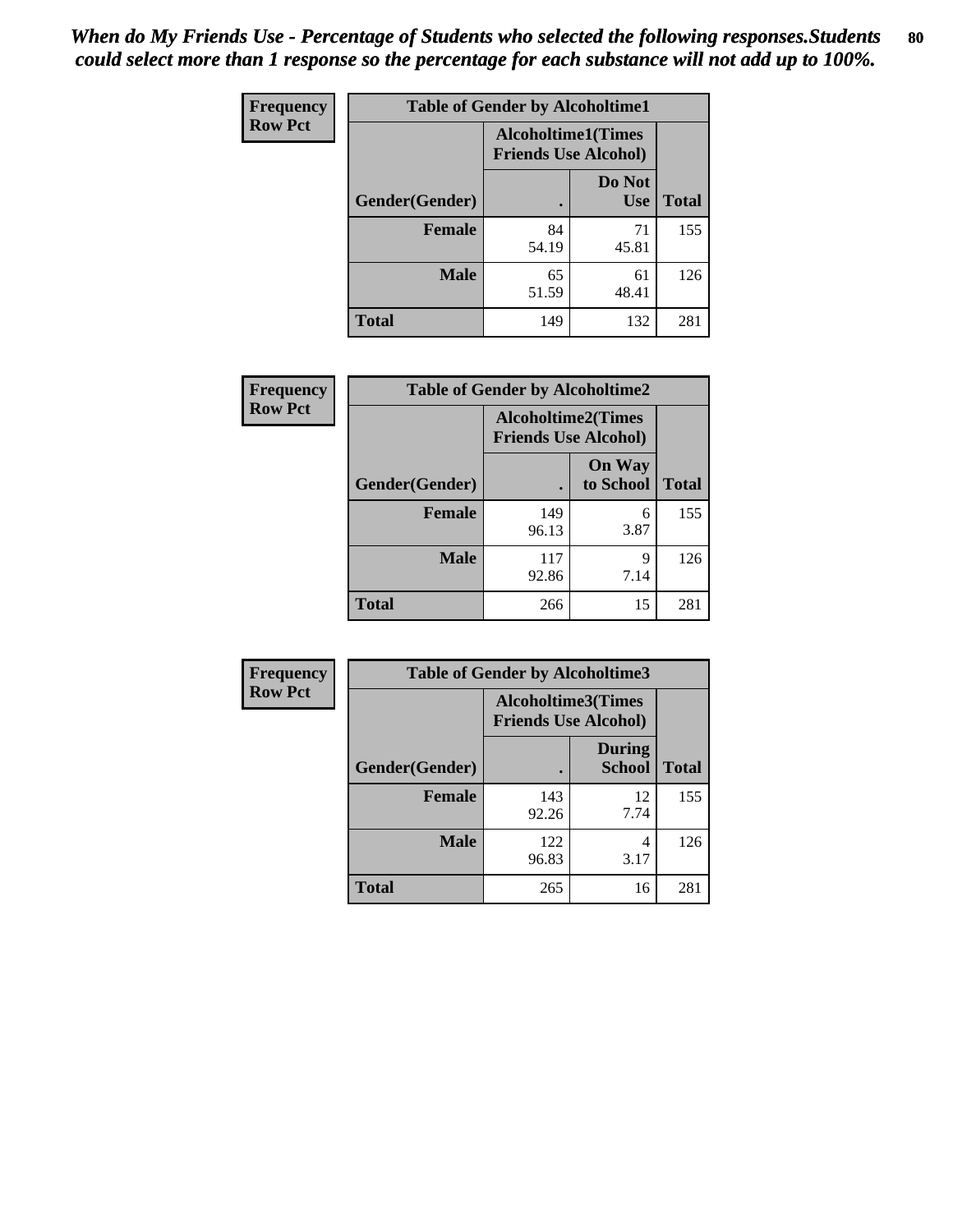*When do My Friends Use - Percentage of Students who selected the following responses.Students could select more than 1 response so the percentage for each substance will not add up to 100%.* **81**

| <b>Frequency</b> | <b>Table of Gender by Alcoholtime4</b> |                                                          |                                                |              |
|------------------|----------------------------------------|----------------------------------------------------------|------------------------------------------------|--------------|
| <b>Row Pct</b>   |                                        | <b>Alcoholtime4(Times</b><br><b>Friends Use Alcohol)</b> |                                                |              |
|                  | Gender(Gender)                         |                                                          | <b>On Way</b><br>Home<br>From<br><b>School</b> | <b>Total</b> |
|                  | <b>Female</b>                          | 144<br>92.90                                             | 11<br>7.10                                     | 155          |
|                  | <b>Male</b>                            | 112<br>88.89                                             | 14<br>11.11                                    | 126          |
|                  | <b>Total</b>                           | 256                                                      | 25                                             | 281          |

| <b>Frequency</b> | <b>Table of Gender by Alcoholtime5</b> |              |                                                           |              |
|------------------|----------------------------------------|--------------|-----------------------------------------------------------|--------------|
| <b>Row Pct</b>   |                                        |              | <b>Alcoholtime5</b> (Times<br><b>Friends Use Alcohol)</b> |              |
|                  | Gender(Gender)                         |              | <b>Weeknights</b>                                         | <b>Total</b> |
|                  | <b>Female</b>                          | 118<br>76.13 | 37<br>23.87                                               | 155          |
|                  | <b>Male</b>                            | 102<br>80.95 | 24<br>19.05                                               | 126          |
|                  | <b>Total</b>                           | 220          | 61                                                        | 281          |

| <b>Frequency</b> |                | <b>Table of Gender by Alcoholtime6</b> |                                                           |              |
|------------------|----------------|----------------------------------------|-----------------------------------------------------------|--------------|
| <b>Row Pct</b>   |                |                                        | <b>Alcoholtime6</b> (Times<br><b>Friends Use Alcohol)</b> |              |
|                  | Gender(Gender) |                                        | Weekends                                                  | <b>Total</b> |
|                  | Female         | 61<br>39.35                            | 94<br>60.65                                               | 155          |
|                  | <b>Male</b>    | 57<br>45.24                            | 69<br>54.76                                               | 126          |
|                  | <b>Total</b>   | 118                                    | 163                                                       | 281          |

| Frequency      | <b>Table of Gender by Tobaccotime1</b> |                                                          |                      |              |
|----------------|----------------------------------------|----------------------------------------------------------|----------------------|--------------|
| <b>Row Pct</b> |                                        | <b>Tobaccotime1(Times</b><br><b>Friends Use Tobacco)</b> |                      |              |
|                | Gender(Gender)                         |                                                          | Do Not<br><b>Use</b> | <b>Total</b> |
|                | Female                                 | 60<br>38.71                                              | 95<br>61.29          | 155          |
|                | <b>Male</b>                            | 49<br>38.89                                              | 77<br>61.11          | 126          |
|                | <b>Total</b>                           | 109                                                      | 172                  | 281          |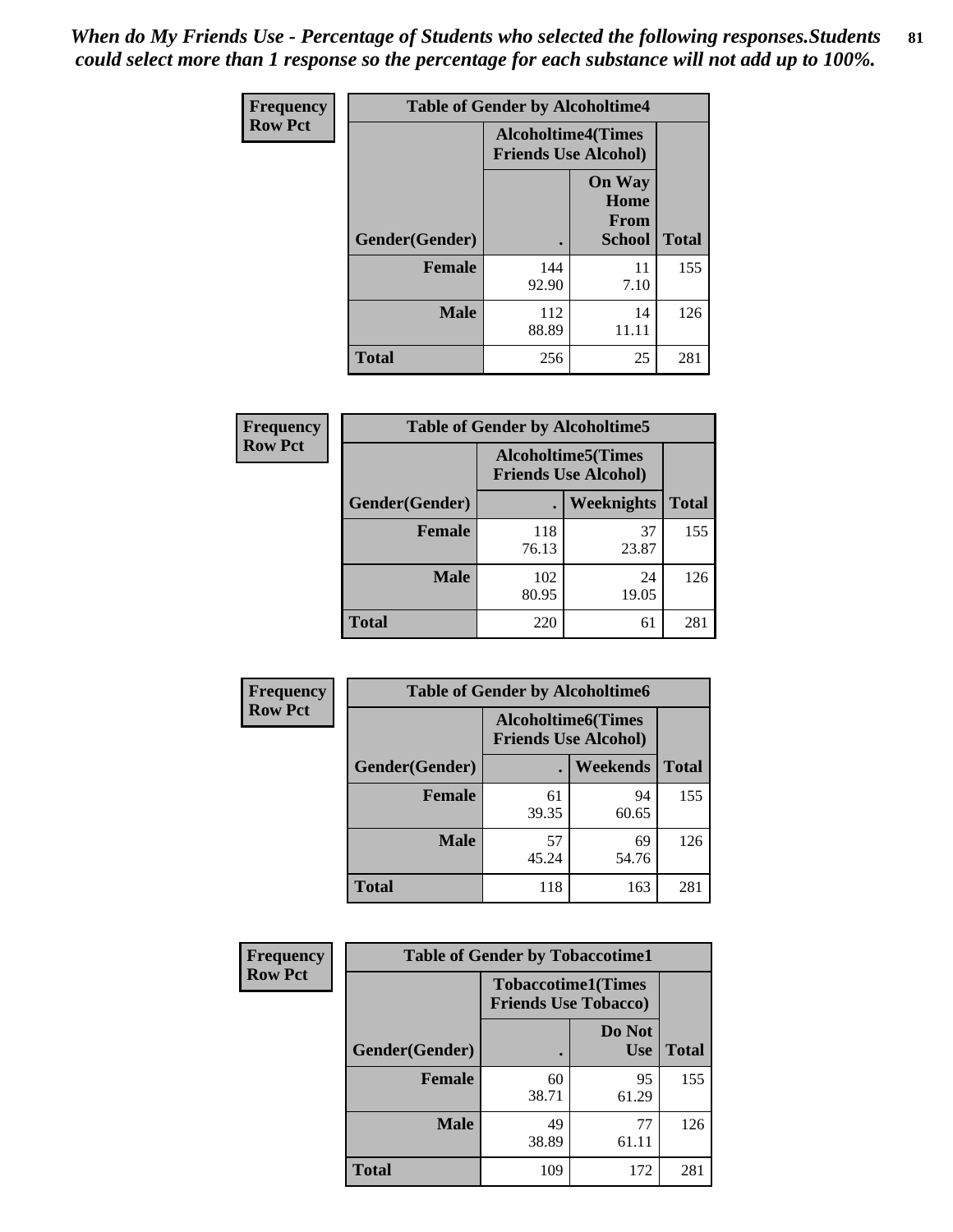*When do My Friends Use - Percentage of Students who selected the following responses.Students could select more than 1 response so the percentage for each substance will not add up to 100%.* **82**

| Frequency      | <b>Table of Gender by Tobaccotime2</b> |                                                          |                            |              |
|----------------|----------------------------------------|----------------------------------------------------------|----------------------------|--------------|
| <b>Row Pct</b> |                                        | <b>Tobaccotime2(Times</b><br><b>Friends Use Tobacco)</b> |                            |              |
|                | Gender(Gender)                         | $\bullet$                                                | <b>On Way</b><br>to School | <b>Total</b> |
|                | <b>Female</b>                          | 124<br>80.00                                             | 31<br>20.00                | 155          |
|                | <b>Male</b>                            | 93<br>73.81                                              | 33<br>26.19                | 126          |
|                | <b>Total</b>                           | 217                                                      | 64                         | 281          |

| Frequency      | <b>Table of Gender by Tobaccotime3</b> |                                                          |                                |              |
|----------------|----------------------------------------|----------------------------------------------------------|--------------------------------|--------------|
| <b>Row Pct</b> |                                        | <b>Tobaccotime3(Times</b><br><b>Friends Use Tobacco)</b> |                                |              |
|                | Gender(Gender)                         |                                                          | <b>During</b><br><b>School</b> | <b>Total</b> |
|                | <b>Female</b>                          | 140<br>90.32                                             | 15<br>9.68                     | 155          |
|                | <b>Male</b>                            | 114<br>90.48                                             | 12<br>9.52                     | 126          |
|                | <b>Total</b>                           | 254                                                      | 27                             | 281          |

| <b>Frequency</b> | <b>Table of Gender by Tobaccotime4</b> |                                                          |                                                       |              |
|------------------|----------------------------------------|----------------------------------------------------------|-------------------------------------------------------|--------------|
| <b>Row Pct</b>   |                                        | <b>Tobaccotime4(Times</b><br><b>Friends Use Tobacco)</b> |                                                       |              |
|                  | Gender(Gender)                         |                                                          | <b>On Way</b><br>Home<br><b>From</b><br><b>School</b> | <b>Total</b> |
|                  | <b>Female</b>                          | 144<br>92.90                                             | 11<br>7.10                                            | 155          |
|                  | <b>Male</b>                            | 112<br>88.89                                             | 14<br>11.11                                           | 126          |
|                  | <b>Total</b>                           | 256                                                      | 25                                                    | 281          |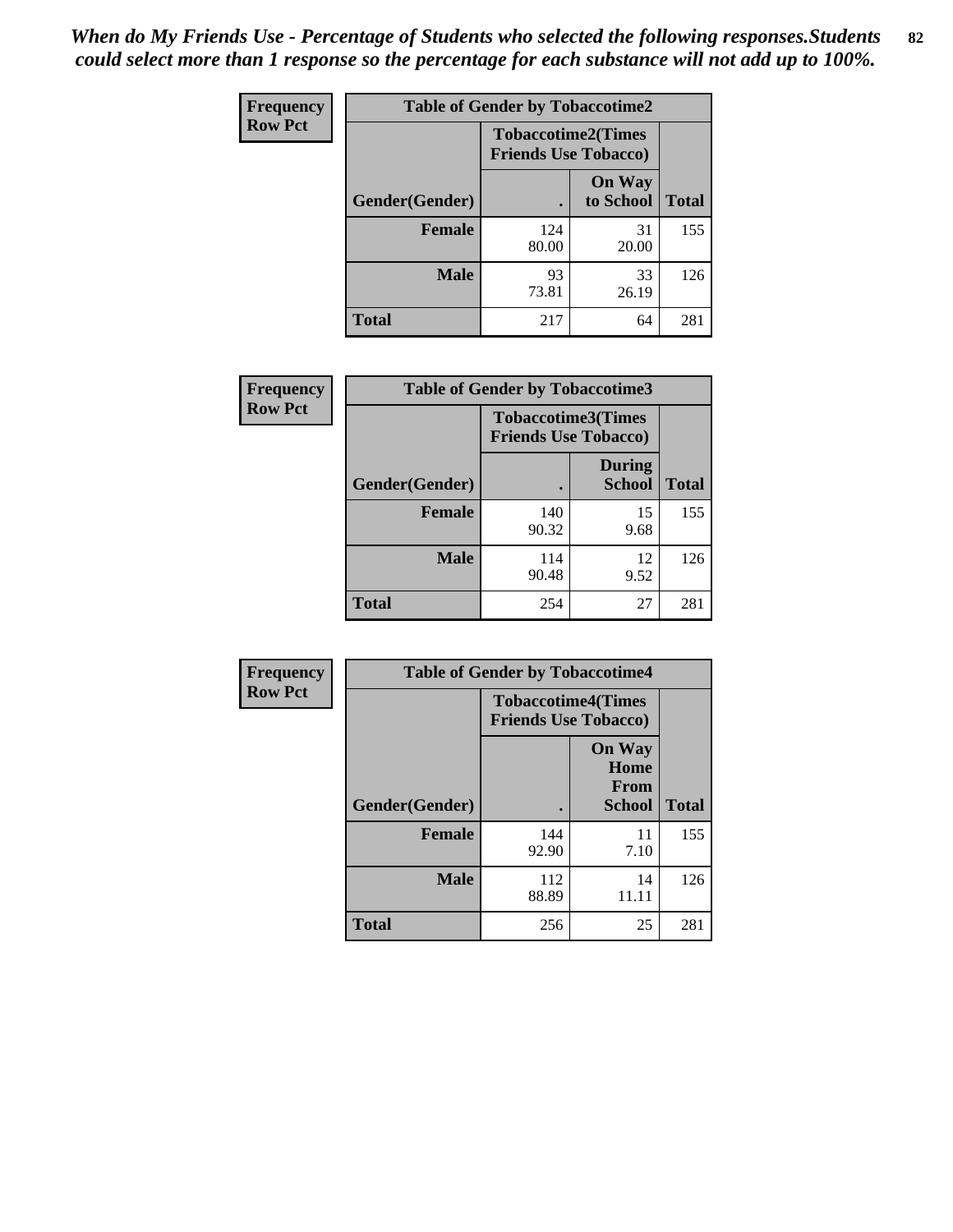| Frequency      | <b>Table of Gender by Tobaccotime5</b> |              |                                                          |              |
|----------------|----------------------------------------|--------------|----------------------------------------------------------|--------------|
| <b>Row Pct</b> |                                        |              | <b>Tobaccotime5(Times</b><br><b>Friends Use Tobacco)</b> |              |
|                | <b>Gender</b> (Gender)                 |              | Weeknights                                               | <b>Total</b> |
|                | <b>Female</b>                          | 100<br>64.52 | 55<br>35.48                                              | 155          |
|                | <b>Male</b>                            | 83<br>65.87  | 43<br>34.13                                              | 126          |
|                | <b>Total</b>                           | 183          | 98                                                       | 281          |

| Frequency      |                | <b>Table of Gender by Tobaccotime6</b>                   |                 |              |
|----------------|----------------|----------------------------------------------------------|-----------------|--------------|
| <b>Row Pct</b> |                | <b>Tobaccotime6(Times</b><br><b>Friends Use Tobacco)</b> |                 |              |
|                | Gender(Gender) |                                                          | <b>Weekends</b> | <b>Total</b> |
|                | Female         | 89<br>57.42                                              | 66<br>42.58     | 155          |
|                | <b>Male</b>    | 76<br>60.32                                              | 50<br>39.68     | 126          |
|                | <b>Total</b>   | 165                                                      | 116             | 281          |

| <b>Frequency</b> | <b>Table of Gender by Marijuanatime1</b> |                                |                             |              |
|------------------|------------------------------------------|--------------------------------|-----------------------------|--------------|
| <b>Row Pct</b>   |                                          | <b>Friends Use Marijuana</b> ) | <b>Marijuanatime1(Times</b> |              |
|                  | Gender(Gender)                           |                                | Do Not Use                  | <b>Total</b> |
|                  | <b>Female</b>                            | 57<br>36.77                    | 98<br>63.23                 | 155          |
|                  | <b>Male</b>                              | 50<br>39.68                    | 76<br>60.32                 | 126          |
|                  | <b>Total</b>                             | 107                            | 174                         | 281          |

| <b>Frequency</b> | <b>Table of Gender by Marijuanatime2</b> |                                                               |                            |              |
|------------------|------------------------------------------|---------------------------------------------------------------|----------------------------|--------------|
| <b>Row Pct</b>   |                                          | <b>Marijuanatime2(Times</b><br><b>Friends Use Marijuana</b> ) |                            |              |
|                  | Gender(Gender)                           |                                                               | On Way to<br><b>School</b> | <b>Total</b> |
|                  | Female                                   | 134<br>86.45                                                  | 21<br>13.55                | 155          |
|                  | <b>Male</b>                              | 99<br>78.57                                                   | 27<br>21.43                | 126          |
|                  | <b>Total</b>                             | 233                                                           | 48                         | 281          |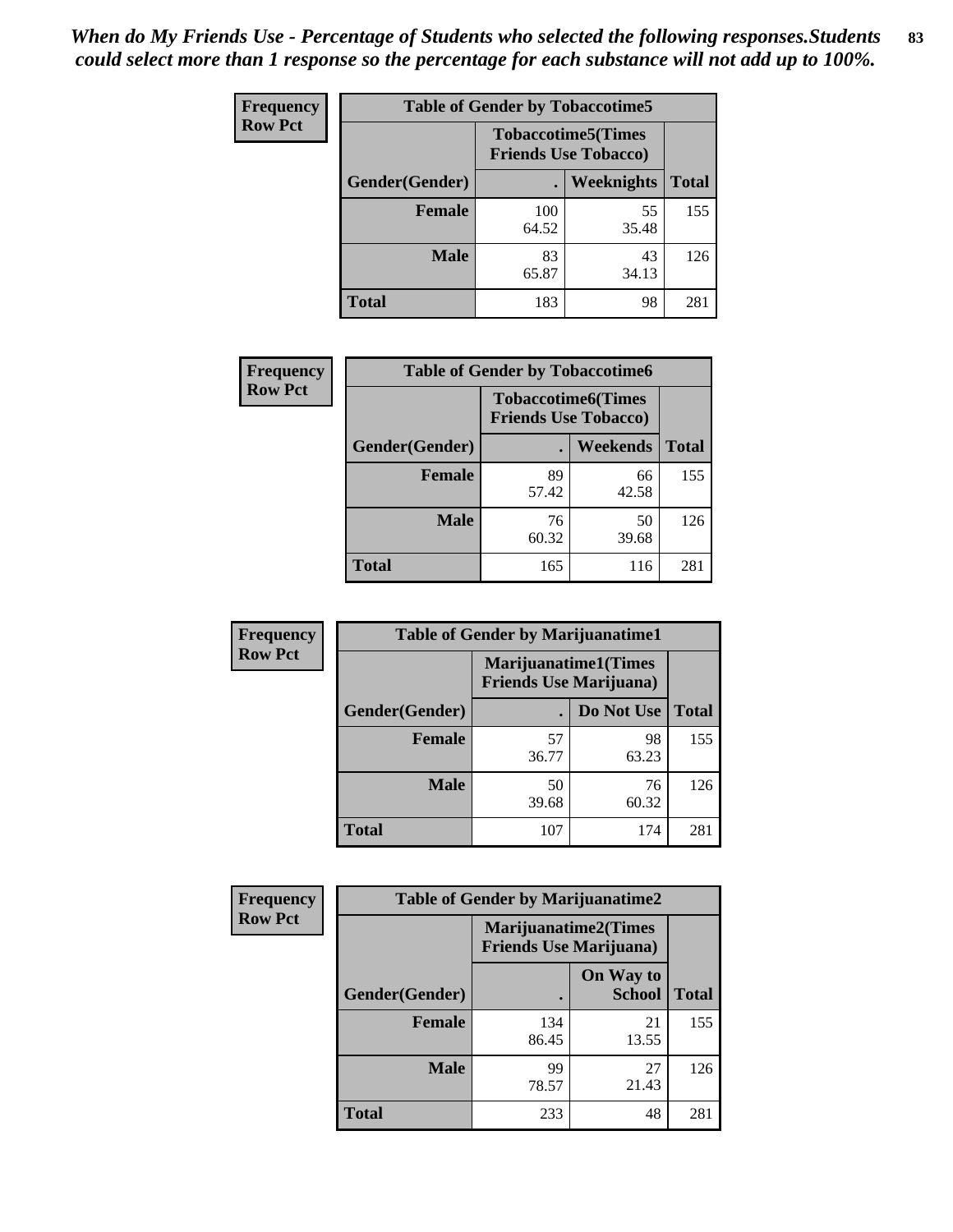*When do My Friends Use - Percentage of Students who selected the following responses.Students could select more than 1 response so the percentage for each substance will not add up to 100%.* **84**

| <b>Frequency</b> | Table of Gender by Marijuanatime3 |                                                        |                                |              |
|------------------|-----------------------------------|--------------------------------------------------------|--------------------------------|--------------|
| <b>Row Pct</b>   |                                   | Marijuanatime3(Times<br><b>Friends Use Marijuana</b> ) |                                |              |
|                  | Gender(Gender)                    |                                                        | <b>During</b><br><b>School</b> | <b>Total</b> |
|                  | <b>Female</b>                     | 143<br>92.26                                           | 12<br>7.74                     | 155          |
|                  | <b>Male</b>                       | 112<br>88.89                                           | 14<br>11.11                    | 126          |
|                  | <b>Total</b>                      | 255                                                    | 26                             | 281          |

| Frequency      | <b>Table of Gender by Marijuanatime4</b> |                                |                                                       |              |
|----------------|------------------------------------------|--------------------------------|-------------------------------------------------------|--------------|
| <b>Row Pct</b> |                                          | <b>Friends Use Marijuana</b> ) | <b>Marijuanatime4</b> (Times                          |              |
|                | Gender(Gender)                           |                                | <b>On Way</b><br>Home<br><b>From</b><br><b>School</b> | <b>Total</b> |
|                | <b>Female</b>                            | 124<br>80.00                   | 31<br>20.00                                           | 155          |
|                | <b>Male</b>                              | 98<br>77.78                    | 28<br>22.22                                           | 126          |
|                | <b>Total</b>                             | 222                            | 59                                                    | 281          |

| Frequency      | <b>Table of Gender by Marijuanatime5</b> |              |                                                                |              |  |
|----------------|------------------------------------------|--------------|----------------------------------------------------------------|--------------|--|
| <b>Row Pct</b> |                                          |              | <b>Marijuanatime5</b> (Times<br><b>Friends Use Marijuana</b> ) |              |  |
|                | Gender(Gender)                           |              | Weeknights                                                     | <b>Total</b> |  |
|                | <b>Female</b>                            | 108<br>69.68 | 47<br>30.32                                                    | 155          |  |
|                | <b>Male</b>                              | 85<br>67.46  | 41<br>32.54                                                    | 126          |  |
|                | <b>Total</b>                             | 193          | 88                                                             | 281          |  |

| <b>Frequency</b> | <b>Table of Gender by Marijuanatime6</b> |                                                                |             |              |
|------------------|------------------------------------------|----------------------------------------------------------------|-------------|--------------|
| <b>Row Pct</b>   |                                          | <b>Marijuanatime6</b> (Times<br><b>Friends Use Marijuana</b> ) |             |              |
|                  | <b>Gender</b> (Gender)                   |                                                                | Weekends    | <b>Total</b> |
|                  | <b>Female</b>                            | 88<br>56.77                                                    | 67<br>43.23 | 155          |
|                  | <b>Male</b>                              | 72<br>57.14                                                    | 54<br>42.86 | 126          |
|                  | <b>Total</b>                             | 160                                                            | 121         | 281          |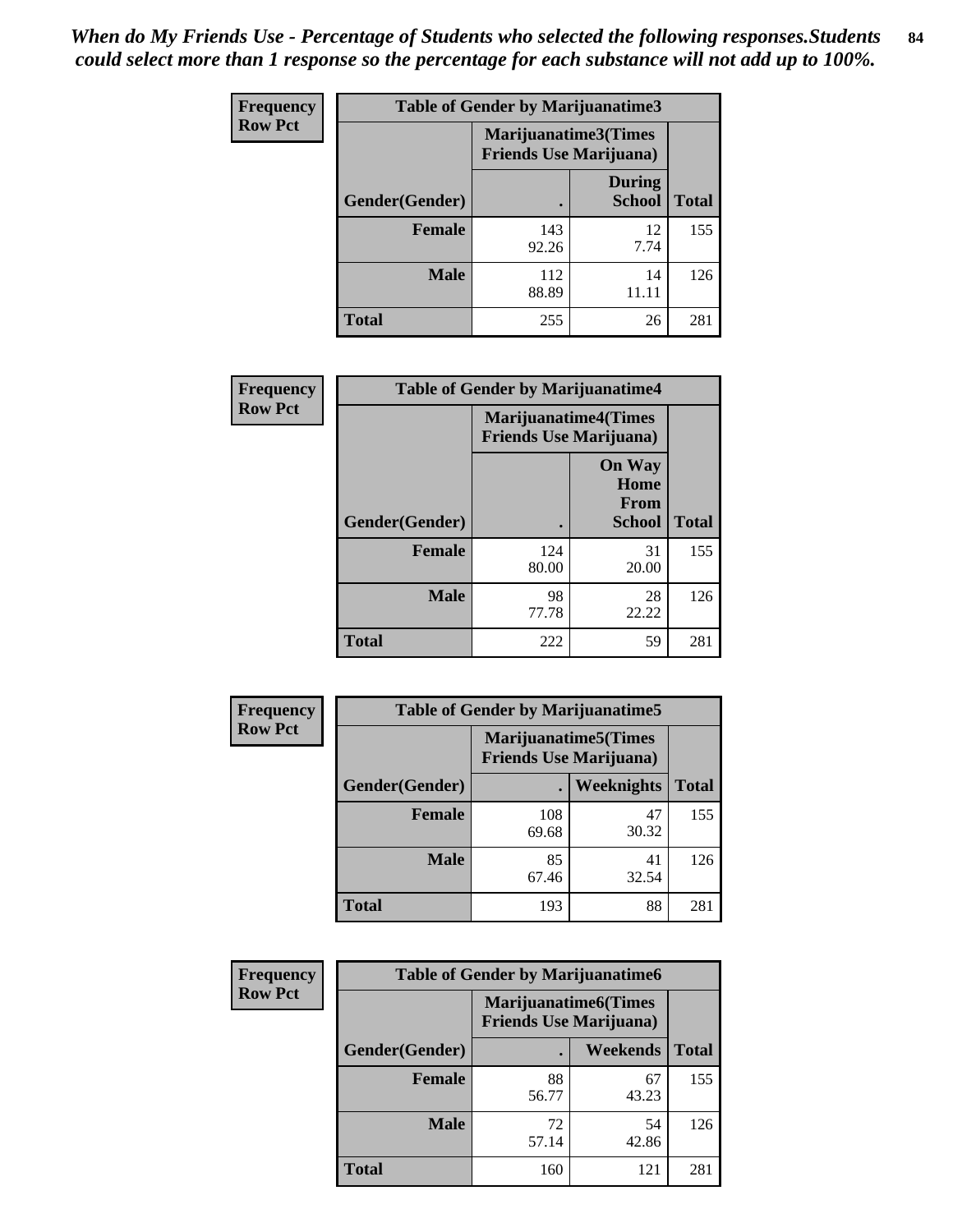*When do My Friends Use - Percentage of Students who selected the following responses.Students could select more than 1 response so the percentage for each substance will not add up to 100%.* **85**

| <b>Frequency</b> | <b>Table of Gender by Otherdrugtime1</b> |                                                                                    |              |              |
|------------------|------------------------------------------|------------------------------------------------------------------------------------|--------------|--------------|
| <b>Row Pct</b>   |                                          | <b>Otherdrugtime1</b> (Times<br><b>Friends Use Other</b><br><b>Illegal Drugs</b> ) |              |              |
|                  | Gender(Gender)                           |                                                                                    | Do Not Use   | <b>Total</b> |
|                  | <b>Female</b>                            | 33<br>21.29                                                                        | 122<br>78.71 | 155          |
|                  | <b>Male</b>                              | 28<br>22.22                                                                        | 98<br>77.78  | 126          |
|                  | <b>Total</b>                             | 61                                                                                 | 220          | 281          |

| Frequency      |                | <b>Table of Gender by Otherdrugtime2</b>                                          |                            |              |
|----------------|----------------|-----------------------------------------------------------------------------------|----------------------------|--------------|
| <b>Row Pct</b> |                | <b>Otherdrugtime2(Times</b><br><b>Friends Use Other</b><br><b>Illegal Drugs</b> ) |                            |              |
|                | Gender(Gender) |                                                                                   | On Way to<br><b>School</b> | <b>Total</b> |
|                | <b>Female</b>  | 144<br>92.90                                                                      | 11<br>7.10                 | 155          |
|                | <b>Male</b>    | 112<br>88.89                                                                      | 14<br>11.11                | 126          |
|                | <b>Total</b>   | 256                                                                               | 25                         | 281          |

| Frequency      | <b>Table of Gender by Otherdrugtime3</b> |                                                                           |                                |              |
|----------------|------------------------------------------|---------------------------------------------------------------------------|--------------------------------|--------------|
| <b>Row Pct</b> |                                          | Otherdrugtime3(Times<br><b>Friends Use Other</b><br><b>Illegal Drugs)</b> |                                |              |
|                | Gender(Gender)                           |                                                                           | <b>During</b><br><b>School</b> | <b>Total</b> |
|                | <b>Female</b>                            | 145<br>93.55                                                              | 10<br>6.45                     | 155          |
|                | <b>Male</b>                              | 111<br>88.10                                                              | 15<br>11.90                    | 126          |
|                | <b>Total</b>                             | 256                                                                       | 25                             | 281          |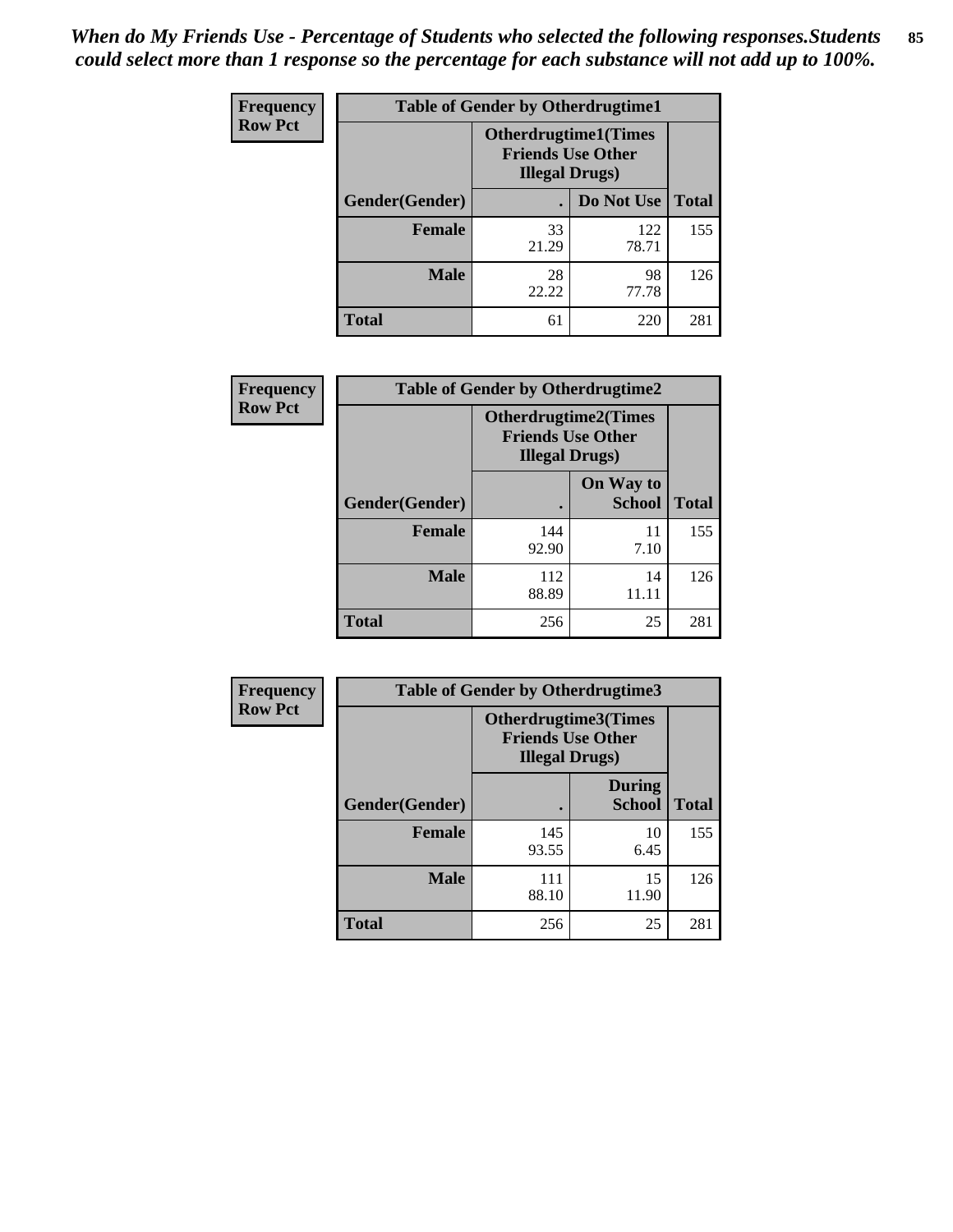*When do My Friends Use - Percentage of Students who selected the following responses.Students could select more than 1 response so the percentage for each substance will not add up to 100%.* **86**

| <b>Frequency</b> | <b>Table of Gender by Otherdrugtime4</b> |                                                                                   |                                                       |              |
|------------------|------------------------------------------|-----------------------------------------------------------------------------------|-------------------------------------------------------|--------------|
| <b>Row Pct</b>   |                                          | <b>Otherdrugtime4(Times</b><br><b>Friends Use Other</b><br><b>Illegal Drugs</b> ) |                                                       |              |
|                  | Gender(Gender)                           |                                                                                   | <b>On Way</b><br>Home<br><b>From</b><br><b>School</b> | <b>Total</b> |
|                  | Female                                   | 138<br>89.03                                                                      | 17<br>10.97                                           | 155          |
|                  | <b>Male</b>                              | 112<br>88.89                                                                      | 14<br>11.11                                           | 126          |
|                  | <b>Total</b>                             | 250                                                                               | 31                                                    | 281          |

| Frequency      | <b>Table of Gender by Otherdrugtime5</b> |                                                                                    |                   |              |
|----------------|------------------------------------------|------------------------------------------------------------------------------------|-------------------|--------------|
| <b>Row Pct</b> |                                          | <b>Otherdrugtime5</b> (Times<br><b>Friends Use Other</b><br><b>Illegal Drugs</b> ) |                   |              |
|                | Gender(Gender)                           |                                                                                    | <b>Weeknights</b> | <b>Total</b> |
|                | <b>Female</b>                            | 130<br>83.87                                                                       | 25<br>16.13       | 155          |
|                | <b>Male</b>                              | 108<br>85.71                                                                       | 18<br>14.29       | 126          |
|                | <b>Total</b>                             | 238                                                                                | 43                | 281          |

| <b>Frequency</b> | <b>Table of Gender by Otherdrugtime6</b> |                                                                                   |                 |              |
|------------------|------------------------------------------|-----------------------------------------------------------------------------------|-----------------|--------------|
| <b>Row Pct</b>   |                                          | <b>Otherdrugtime6(Times</b><br><b>Friends Use Other</b><br><b>Illegal Drugs</b> ) |                 |              |
|                  | Gender(Gender)                           |                                                                                   | <b>Weekends</b> | <b>Total</b> |
|                  | <b>Female</b>                            | 114<br>73.55                                                                      | 41<br>26.45     | 155          |
|                  | <b>Male</b>                              | 97<br>76.98                                                                       | 29<br>23.02     | 126          |
|                  | <b>Total</b>                             | 211                                                                               | 70              | 281          |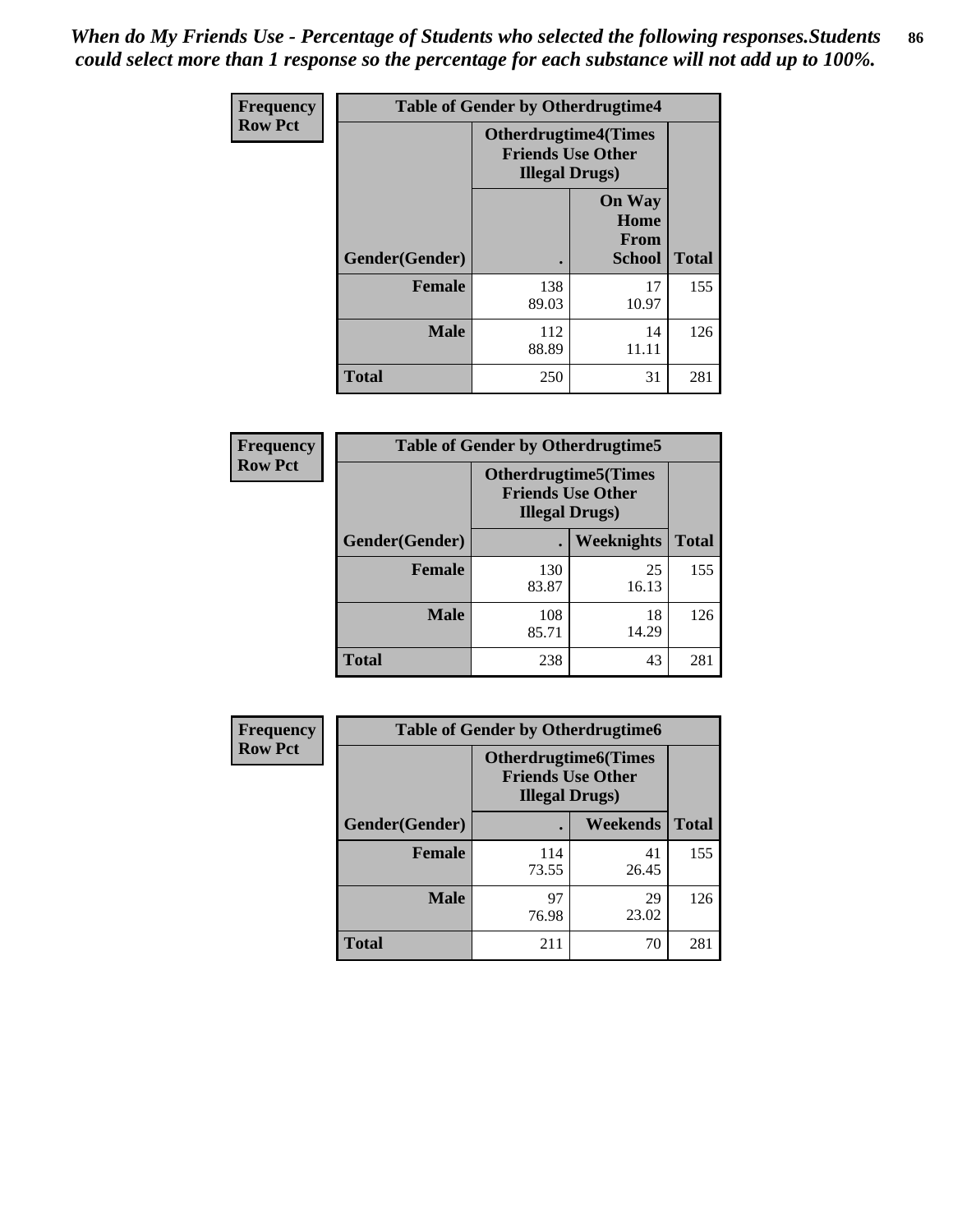# *Other Questions* **87**

| <b>Frequency</b> | <b>Table of Gender by Educationalcohol</b> |                                                                                                                                       |                |              |  |
|------------------|--------------------------------------------|---------------------------------------------------------------------------------------------------------------------------------------|----------------|--------------|--|
| <b>Row Pct</b>   |                                            | <b>Educationalcohol</b> (I<br>have been taught<br>about alcohol,<br>tobacco,<br>and other drugs<br>within the last year<br>at school) |                |              |  |
|                  | Gender(Gender)                             | <b>Yes</b>                                                                                                                            | N <sub>0</sub> | <b>Total</b> |  |
|                  | <b>Female</b>                              | 117<br>75.48                                                                                                                          | 38<br>24.52    | 155          |  |
|                  | <b>Male</b>                                | 91<br>72.22                                                                                                                           | 35<br>27.78    | 126          |  |
|                  | <b>Total</b>                               | 208                                                                                                                                   | 73             | 281          |  |

| Frequency      | <b>Table of Gender by Rodedrinking</b> |                                                                                                                     |                |              |  |
|----------------|----------------------------------------|---------------------------------------------------------------------------------------------------------------------|----------------|--------------|--|
| <b>Row Pct</b> |                                        | Rodedrinking(In<br>the past 30 days I<br>have ridden in a<br>car with a driver<br>who had been<br>drinking alcohol) |                |              |  |
|                | Gender(Gender)                         | Yes                                                                                                                 | N <sub>0</sub> | <b>Total</b> |  |
|                | <b>Female</b>                          | 15<br>9.68                                                                                                          | 140<br>90.32   | 155          |  |
|                | <b>Male</b>                            | 17<br>13.49                                                                                                         | 109<br>86.51   | 126          |  |
|                | <b>Total</b>                           | 32                                                                                                                  | 249            | 281          |  |

| Frequency      | <b>Table of Gender by Drugsschool</b> |                                                                                                                                     |                |              |  |
|----------------|---------------------------------------|-------------------------------------------------------------------------------------------------------------------------------------|----------------|--------------|--|
| <b>Row Pct</b> |                                       | <b>Drugsschool</b> (During<br>the past 12 months,<br>I have been offered,<br>sold,<br>or given illegal drugs<br>on school property) |                |              |  |
|                | Gender(Gender)                        | <b>Yes</b>                                                                                                                          | N <sub>0</sub> | <b>Total</b> |  |
|                | <b>Female</b>                         | 18<br>11.61                                                                                                                         | 137<br>88.39   | 155          |  |
|                | <b>Male</b>                           | 30<br>23.81                                                                                                                         | 96<br>76.19    | 126          |  |
|                | <b>Total</b>                          | 48                                                                                                                                  | 233            | 281          |  |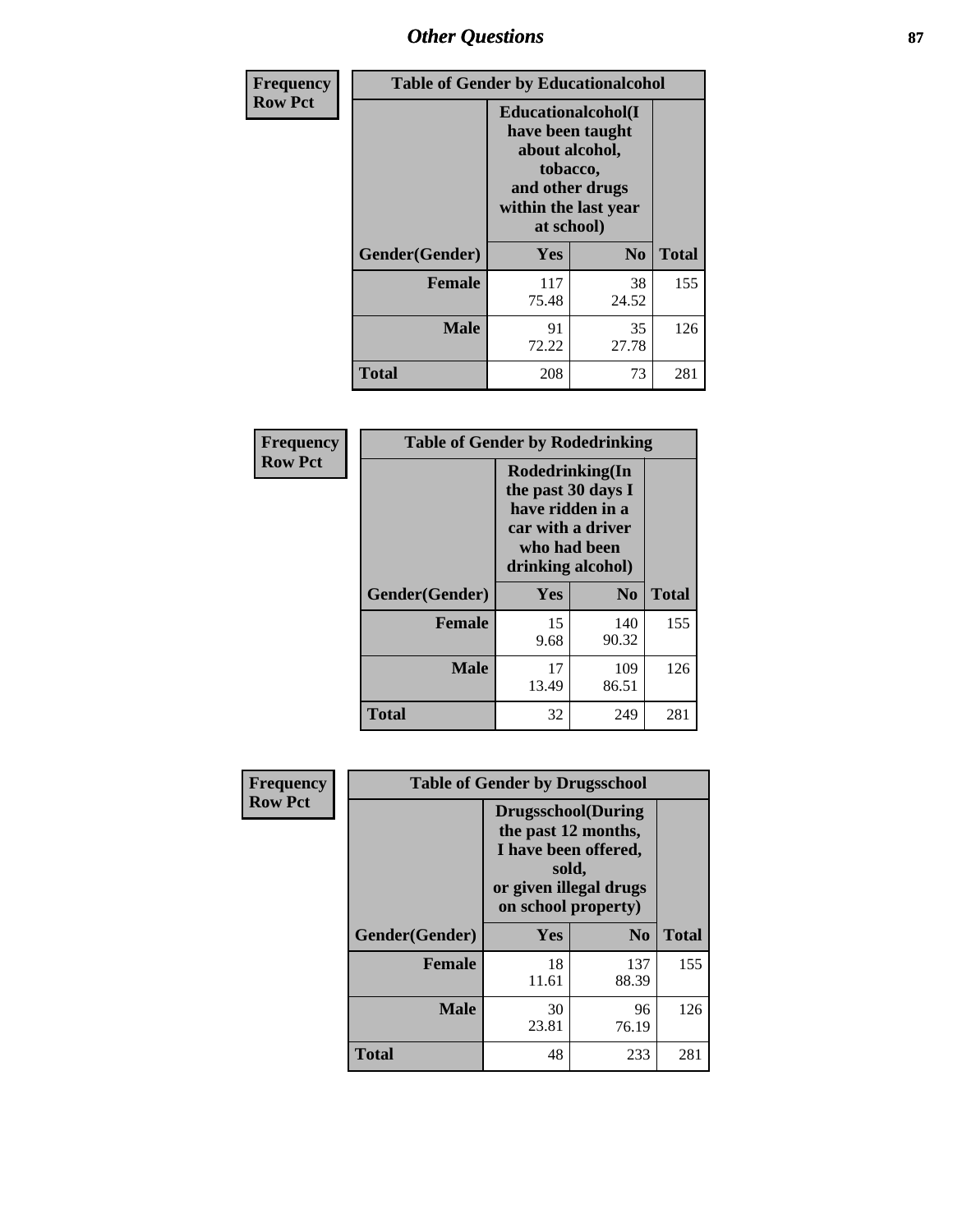## *Other Questions* **88**

**Frequency Row Pct**

| <b>Table of Gender by Bingedrinking</b> |                         |                                                                                                         |                   |                   |                        |                               |                   |              |
|-----------------------------------------|-------------------------|---------------------------------------------------------------------------------------------------------|-------------------|-------------------|------------------------|-------------------------------|-------------------|--------------|
|                                         |                         | Bingedrinking(I have drunk five or more<br>drinks of alcohol at one sitting during the<br>last 30 days) |                   |                   |                        |                               |                   |              |
| <b>Gender</b> (Gender)                  | $\bf{0}$<br><b>Days</b> | 1 or<br>days                                                                                            | 3 to<br>5<br>days | 6 to<br>9<br>days | 10<br>to<br>19<br>days | <b>20</b><br>to<br>29<br>days | All<br>30<br>days | <b>Total</b> |
| <b>Female</b>                           | 137<br>88.39            | 5<br>3.23                                                                                               | 5<br>3.23         | 3<br>1.94         | 4<br>2.58              | 0.65                          | 0<br>0.00         | 155          |
| <b>Male</b>                             | 103<br>81.75            | 5<br>3.97                                                                                               | 5<br>3.97         | 3<br>2.38         | $\overline{2}$<br>1.59 | 5<br>3.97                     | 3<br>2.38         | 126          |
| <b>Total</b>                            | 240                     | 10                                                                                                      | 10                | 6                 | 6                      | 6                             | 3                 | 281          |

| Frequency      | <b>Table of Gender by Educationaids</b> |                                                                                                 |             |              |  |
|----------------|-----------------------------------------|-------------------------------------------------------------------------------------------------|-------------|--------------|--|
| <b>Row Pct</b> |                                         | <b>Educationaids</b> (I<br>have been taught<br>about HIV/AIDS<br>at school in the<br>past year) |             |              |  |
|                | Gender(Gender)                          | Yes                                                                                             | $\bf N_0$   | <b>Total</b> |  |
|                | <b>Female</b>                           | 113<br>72.90                                                                                    | 42<br>27.10 | 155          |  |
|                | <b>Male</b>                             | 82<br>65.08                                                                                     | 44<br>34.92 | 126          |  |
|                | <b>Total</b>                            | 195                                                                                             | 86          | 281          |  |

| Frequency      | <b>Table of Gender by Suicideconsider</b> |                 |                |              |  |
|----------------|-------------------------------------------|-----------------|----------------|--------------|--|
| <b>Row Pct</b> |                                           | Suicideconsider |                |              |  |
|                | Gender(Gender)                            | Yes             | N <sub>0</sub> | <b>Total</b> |  |
|                | <b>Female</b>                             | 17<br>10.97     | 138<br>89.03   | 155          |  |
|                | <b>Male</b>                               | 11<br>8.73      | 115<br>91.27   | 126          |  |
|                | <b>Total</b>                              | 28              | 253            | 281          |  |